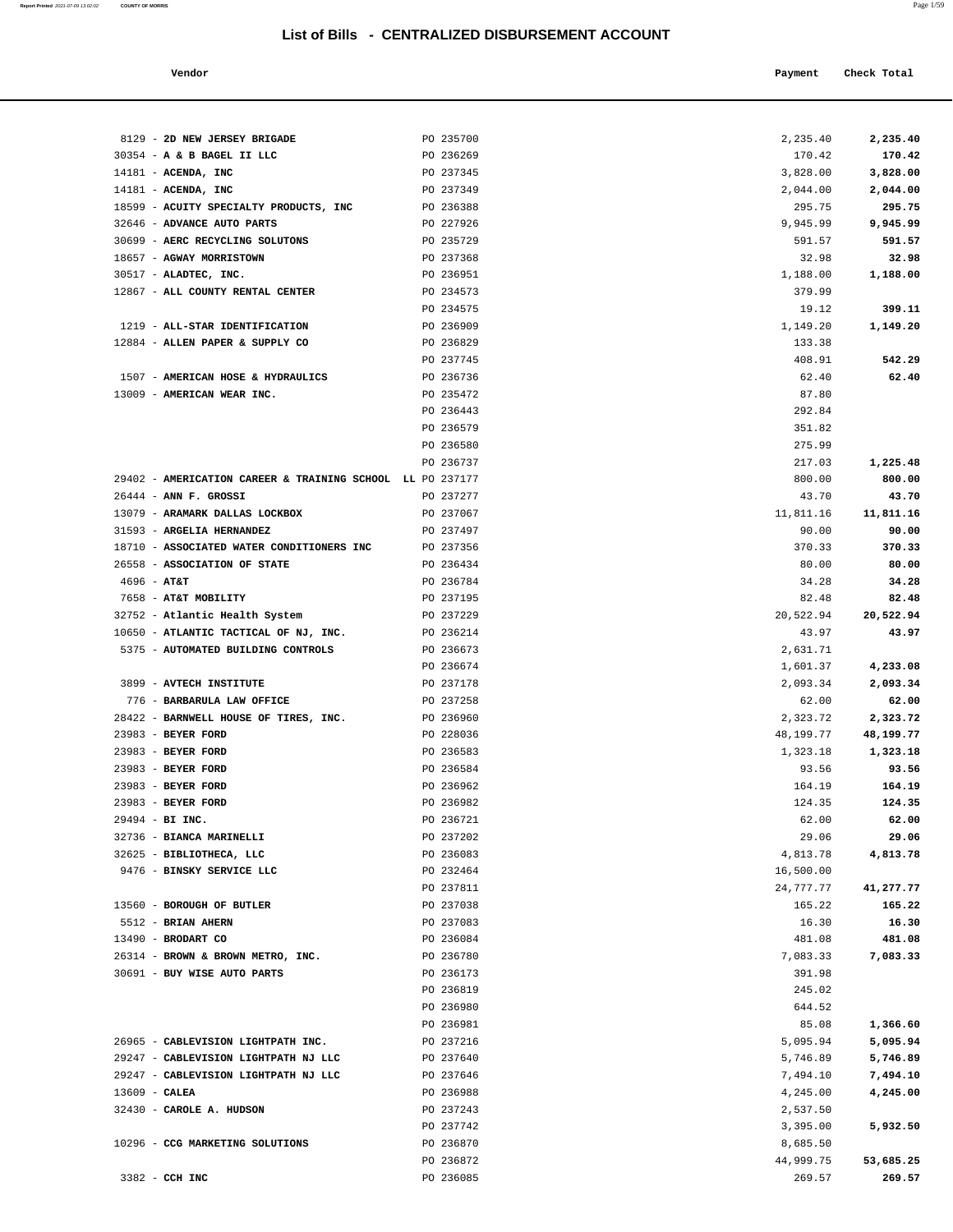| Report Printed 2021-07-09 13:02:02 | <b>COUNTY OF MORRIS</b> | Page 2/59 |
|------------------------------------|-------------------------|-----------|
|                                    |                         |           |

| Vendor |  | Payment Check Total |
|--------|--|---------------------|
|--------|--|---------------------|

| 4598 - CDW GOVERNMENT                       |                                              | PO 228936              | 1,678.78            | 1,678.78        |
|---------------------------------------------|----------------------------------------------|------------------------|---------------------|-----------------|
| 4598 - CDW GOVERNMENT                       |                                              | PO 234736              | 258.96              | 258.96          |
| 4598 - CDW GOVERNMENT                       |                                              | PO 235503              | 36.19               | 36.19           |
| 4598 - CDW GOVERNMENT                       |                                              | PO 235919              | 1,476.48            | 1,476.48        |
|                                             | 13708 - CDW GOVERNMENT LLC                   | PO 236306              | 845.04              | 845.04          |
| 20542 - CELLEBRITE INC.                     |                                              | PO 225398              | 3,850.00            | 3,850.00        |
| 24625 - CFCS - HOPE HOUSE                   |                                              | PO 237619              | 9,891.00            | 9,891.00        |
|                                             | 29506 - CHASAN, LAMPARELLO, MALLON           | PO 237512              | 6,979.50            | 6,979.50        |
|                                             | 13787 - CHERRY VALLEY TRACTOR                | PO 236979              | 89.60               | 89.60           |
| $28373 - CHLIC$                             |                                              | PO 236756              | 383,292.30          | 383,292.30      |
|                                             | 32799 - CHRISSY GARTHWAITE-RATLIFF           | PO 237039              | 61.26               | 61.26           |
|                                             | 21857 - CITYSIDE ARCHIVES, LLC               | PO 237616              | 4,294.93            | 4,294.93        |
|                                             | 25571 - CLEARY GIACOBBE ALFIERI &            | PO 237163              | 20,282.50           | 20,282.50       |
|                                             | 8454 - CLIFTON ELEVATOR SERVICE CO INC       | PO 233658              | 14,974.00           |                 |
|                                             |                                              | PO 236703              | 1,848.00            | 16,822.00       |
|                                             | 28327 - CMS CONSTRUCTION INC.                | PO 237628              | 82,521.48           |                 |
|                                             |                                              | PO 237783              | 54,492.90           | 137,014.38      |
|                                             | 4605 - COACH & EQUIPMENT MANUFACTURING CO.   | PO 236585              | 40.01               | 40.01           |
|                                             | 24252 - COFFEE LOVERS COFFEE SERVICE         | PO 236903              | 297.15              | 297.15          |
|                                             | 4290 - CONTINENTAL FIRE SAFETY INC.          | PO 233768              | 538.00              | 538.00          |
|                                             | 27936 - CONTINENTAL TRADING & HARDWARE, INC. | PO 235501              | 4,469.76            |                 |
|                                             |                                              | PO 237717              | 48.00               |                 |
|                                             |                                              | PO 237719              | 2,145.47            | 6,663.23        |
|                                             | 8043 - CONTRACT PHARMACY SERVICES INC        | PO 234601              | 5,610.34            |                 |
|                                             |                                              | PO 234602              | 28,348.76           | 33,959.10       |
|                                             | 26101 - COOPER ELECTRIC SUPPLY CO.           | PO 236544              | 1,479.06            | 1,479.06        |
|                                             | 26101 - COOPER ELECTRIC SUPPLY CO.           | PO 237666              | 26,979.40<br>412.00 | 26,979.40       |
|                                             | 26101 - COOPER ELECTRIC SUPPLY CO.           | PO 237721<br>PO 237721 | 5,713.60            | 6,125.60        |
| 32744 - CORE & MAIN LP                      |                                              | PO 237355              | 1,542.63            | 1,542.63        |
|                                             | 21755 - CORE PROMOTIONS, LLC                 | PO 236907              | 590.50              | 590.50          |
|                                             | 14644 - CORNERSTONE FAMILY PROGRAMS          | PO 237657              | 14,935.00           | 14,935.00       |
|                                             | 14022 - COUNTY COLLEGE OF MORRIS             | PO 237791              | 417,576.59          | 417,576.59      |
|                                             | 14029 - COUNTY COLLEGE OF MORRIS             | PO 237819              | 17,732.33           | 17,732.33       |
|                                             | 14031 - COUNTY CONCRETE CORP.                | PO 236420              | 243.10              | 243.10          |
|                                             | 14031 - COUNTY CONCRETE CORP.                | PO 236677              | 349.25              | 349.25          |
|                                             | 13 - COUNTY OF MORRIS                        | PO 237407              | 179,748.74          | 179,748.74      |
|                                             | 13 - COUNTY OF MORRIS                        | PO 237794              | 233.89              | 233.89          |
|                                             | 13 - COUNTY OF MORRIS                        | PO 237796              | 6,154.79            | 6,154.79        |
|                                             | 14041 - COUNTY WELDING SUPPLY CO             | PO 236668              | 24.90               |                 |
|                                             |                                              | PO 237165              | 38.35               | 63.25           |
|                                             | 29633 - CRANE ASSOCIATES, P.C.               | PO 237254              | 10,800.00           |                 |
|                                             |                                              | PO 237255              | 6,750.00            | 17,550.00       |
|                                             | 14102 - CY DRAKE LOCKSMITHS, INC.            | PO 236802              | 35.00               |                 |
|                                             |                                              | PO 236906              | 96.00               |                 |
|                                             |                                              | PO 236977              | 50.00               |                 |
|                                             |                                              | PO 237154              | 37.50               |                 |
|                                             |                                              | PO 237373              | 58.74               | 277.24          |
| $12523$ - D&B AUTO SUPPLY                   |                                              | PO 236945              | 2,145.66            |                 |
|                                             |                                              | PO 236983              | 186.16              |                 |
|                                             |                                              | PO 236984              | 4.62                |                 |
|                                             |                                              | PO 237318              | 2,892.41            |                 |
|                                             |                                              | PO 237319              | 1,643.55            |                 |
|                                             |                                              | PO 237320              | 55.37               |                 |
|                                             |                                              | PO 237321              | 24.60               | 6,952.37        |
| 12683 - D. C. EXPRESS INC                   |                                              | PO 236778              | 562.50              |                 |
|                                             |                                              | PO 236864              | 52,760.00           | 53,322.50       |
| 32828 - DAILY RECORD                        |                                              | PO 235505              | 9.99                | 9.99            |
| 24337 - DAILY RECORD                        |                                              | PO 236547              | 46.80               | 46.80           |
| 24337 - DAILY RECORD<br>15642 - DALE KRAMER |                                              | PO 237063<br>PO 237239 | 33.00<br>175.86     | 33.00<br>175.86 |
|                                             | 32394 - DANIELLE MARIE SECOLA                | PO 236915              | 80.00               |                 |
|                                             |                                              | PO 237354              | 80.00               | 160.00          |
|                                             |                                              |                        |                     |                 |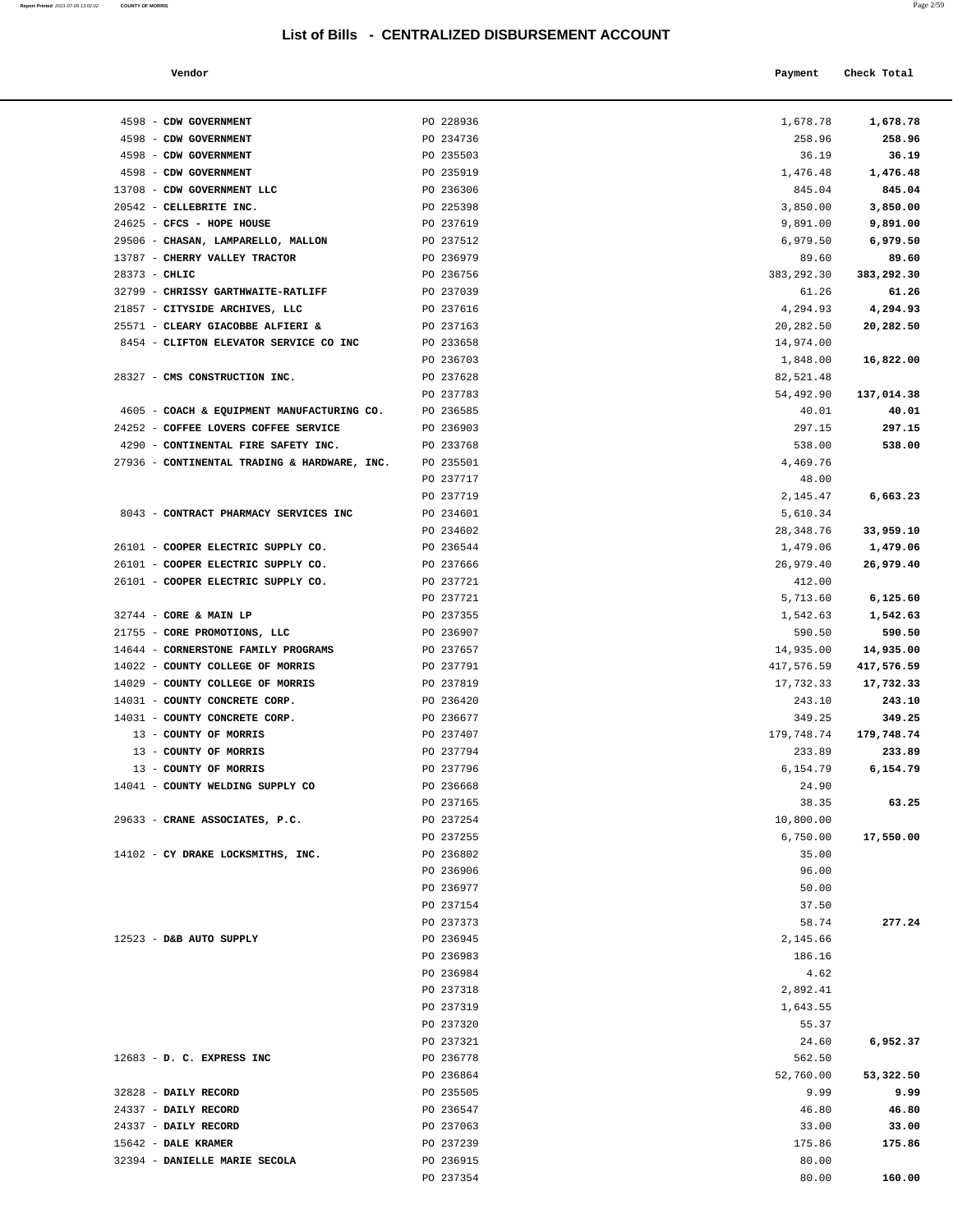**Report Printed** 2021-07-09 13:02:02 COUNTY OF MORRIS

| Vendor                                     |                        | Payment              | Check Total     |
|--------------------------------------------|------------------------|----------------------|-----------------|
|                                            |                        |                      |                 |
| 33107 - DAVID HUGHES                       | PO 237201              | 89.99                | 89.99           |
| 11434 - DAWN CENTER FOR INDEPENDENT        | PO 237248              | 1,281.00             |                 |
|                                            | PO 237249              | 8,137.00             | 9,418.00        |
| 32459 - DEER CARCASS REMOVAL SERVICE, LLC  | PO 236855              | 1,440.00             | 1,440.00        |
| 28637 - DELTA DENTAL OF NEW JERSEY, INC.   | PO 237445              | 1,511.32             | 1,511.32        |
| 32844 - DELTA-T GROUP NORTH JERSEY, INC.   | PO 237336              | 1,338.75             | 1,338.75        |
| 13038 - DEMCO                              | PO 236086              | 185.27               | 185.27          |
| 12003 - DESESA ENGINEERING CO., INC.       | PO 237782              | 456,141.00           | 456,141.00      |
| 10267 - DEWBERRY ENGINEERS, INC            | PO 237494              | 200.00               | 200.00          |
| 33106 - DIRECT ENERGY BUSINESS             | PO 237225              | 31,268.39            |                 |
|                                            | PO 237267              | 9,628.84             |                 |
|                                            | PO 237495              | 577.74               |                 |
|                                            | PO 237496              | 44.86                |                 |
|                                            | PO 237648              | 6,108.92             |                 |
|                                            | PO 237685              | 10,385.20            | 58,013.95       |
| 33106 - DIRECT ENERGY BUSINESS             | PO 237686              | 61.95                |                 |
|                                            | PO 237687              | 121.47               | 183.42          |
| 14393 - DOVER WATER COMMISSIONERS          | PO 237430              | 21.51                |                 |
| 10726 - DR. NATHAN SABIN                   | PO 237444<br>PO 233093 | 8.51<br>150.00       | 30.02<br>150.00 |
| 32273 - DYNAMIC TRAFFIC LLC                | PO 229771              | 1,212.50             | 1,212.50        |
| 31724 - EDYTA BOROWSKA                     | PO 237437              | 144.00               | 144.00          |
| 336 - ELECTION GRAPHICS, INC.              | PO 237725              | 282, 441.91          | 282,441.91      |
| 21722 - ELITE TRANSCRIPTS INC.             | PO 236435              | 322.92               | 322.92          |
| 32377 - ELIZABETH SUTULA                   | PO 237198              | 200.00               | 200.00          |
| 14505 - ELIZABETHTOWN GAS COMPANY          | PO 237227              | 65.70                | 65.70           |
| 3606 - EMAINT ENTERPRISES, LLC             | PO 237168              | 6,000.00             | 6,000.00        |
| 21093 - EMERGENCY PEST CONTROL             | PO 237501              | 1,200.00             | 1,200.00        |
| 21093 - EMERGENCY PEST CONTROL             | PO 237707              | 590.00               | 590.00          |
| 2047 - EMPLOYMENT HORIZONS ENTERPRISES INC | PO 236957              | 987.00               | 987.00          |
| 14569 - ENVIRONMENTAL SYSTEMS              | PO 236377              | 34,609.00            | 34,609.00       |
| 14551 - EQUIFAX INFORMATIO SVCS LLC        | PO 236438              | 28.02                | 28.02           |
| 6007 - ESPOSITO'S ICE SERVICE              | PO 236647              | 180.00               | 180.00          |
| 6038 - ESSEX COUNTY HOSPITAL               | PO 236077              | 3,862.70             | 3,862.70        |
| 6055 - EVERT PADILLA                       | PO 236994              | 90.00                | 90.00           |
| 27086 - EXTREME NETWORKS INC.              | PO 231591              | 5,646.25             | 5,646.25        |
| 3549 - EZ WHEELS DRIVING SCHOOL            | PO 237181              | 1,173.04             |                 |
|                                            | PO 237182              | 1,599.60             |                 |
|                                            | PO 237183              | 1,142.40             |                 |
|                                            | PO 237184              | 1,599.60             |                 |
|                                            | PO 237185<br>PO 237187 | 1,599.60             |                 |
|                                            | PO 237188              | 1,599.60<br>1,546.28 |                 |
|                                            | PO 237360              | 799.80               | 11,059.92       |
| 3549 - EZ WHEELS DRIVING SCHOOL            | PO 237361              | 799.80               |                 |
|                                            | PO 237362              | 799.80               | 1,599.60        |
| 1314 - FAI-GON ELECTRIC INC                | PO 237054              | 28, 117.08           |                 |
|                                            | PO 237111              | 9,000.00             | 37,117.08       |
| 15382 - FAMILY PROMISE OF                  | PO 237011              | 47,073.00            |                 |
|                                            | PO 237571              | 11,558.00            | 58,631.00       |
| 12515 - FASTENAL COMPANY                   | PO 228365              | 303.13               |                 |
|                                            | PO 234349              | 479.46               |                 |
|                                            | PO 237504              | 435.00               | 1,217.59        |
| 14668 - FEDEX                              | PO 236931              | 58.11                | 58.11           |
| 14668 - FEDEX                              | PO 237027              | 252.51               | 252.51          |
| 14668 - FEDEX                              | PO 237041              | 50.72                | 50.72           |
| 32492 - FERNANDEZ GARCIA, LLC              | PO 237260              | 1,193.50             | 1,193.50        |
| 9388 - FF1 PROFESSIONAL SAFETY SERVICES    | PO 237151              | 945.00               | 945.00          |
| 14702 - FIRE FIGHTERS EQUIPMENT CO INC     | PO 237559              | 430.50               | 430.50          |
| 25548 - FIRST PRIORITY EMERGENCY           | PO 236946              | 75.00                | 75.00           |

| 21722 - ELITE TRANSCRIPTS INC.             | PO 236435 | 322.92    | 322.92    |
|--------------------------------------------|-----------|-----------|-----------|
| 32377 - ELIZABETH SUTULA                   | PO 237198 | 200.00    | 200.00    |
| 14505 - ELIZABETHTOWN GAS COMPANY          | PO 237227 | 65.70     | 65.70     |
| 3606 - EMAINT ENTERPRISES, LLC             | PO 237168 | 6,000.00  | 6,000.00  |
| 21093 - EMERGENCY PEST CONTROL             | PO 237501 | 1,200.00  | 1,200.00  |
| 21093 - EMERGENCY PEST CONTROL             | PO 237707 | 590.00    | 590.00    |
| 2047 - EMPLOYMENT HORIZONS ENTERPRISES INC | PO 236957 | 987.00    | 987.00    |
| 14569 - ENVIRONMENTAL SYSTEMS              | PO 236377 | 34,609.00 | 34,609.00 |
| 14551 - EQUIFAX INFORMATIO SVCS LLC        | PO 236438 | 28.02     | 28.02     |
| 6007 - ESPOSITO'S ICE SERVICE              | PO 236647 | 180.00    | 180.00    |
| 6038 - ESSEX COUNTY HOSPITAL               | PO 236077 | 3,862.70  | 3,862.70  |
| 6055 - EVERT PADILLA                       | PO 236994 | 90.00     | 90.00     |
| 27086 - EXTREME NETWORKS INC.              | PO 231591 | 5,646.25  | 5,646.25  |
| 3549 - EZ WHEELS DRIVING SCHOOL            | PO 237181 | 1,173.04  |           |
|                                            | PO 237182 | 1,599.60  |           |
|                                            | PO 237183 | 1,142.40  |           |
|                                            | PO 237184 | 1,599.60  |           |
|                                            | PO 237185 | 1,599.60  |           |
|                                            | PO 237187 | 1,599.60  |           |
|                                            | PO 237188 | 1,546.28  |           |
|                                            | PO 237360 | 799.80    | 11,059.92 |
| 3549 - EZ WHEELS DRIVING SCHOOL            | PO 237361 | 799.80    |           |
|                                            | PO 237362 | 799.80    | 1,599.60  |
| 1314 - FAI-GON ELECTRIC INC                | PO 237054 | 28,117.08 |           |
|                                            | PO 237111 | 9,000.00  | 37,117.08 |
| 15382 - FAMILY PROMISE OF                  | PO 237011 | 47,073.00 |           |
|                                            | PO 237571 | 11,558.00 | 58,631.00 |
| 12515 - FASTENAL COMPANY                   | PO 228365 | 303.13    |           |
|                                            | PO 234349 | 479.46    |           |
|                                            | PO 237504 | 435.00    |           |
|                                            |           |           | 1,217.59  |
| $14668$ - FEDEX                            | PO 236931 | 58.11     | 58.11     |
| $14668$ - FEDEX                            | PO 237027 | 252.51    | 252.51    |
| $14668$ - FEDEX                            | PO 237041 | 50.72     | 50.72     |
| 32492 - FERNANDEZ GARCIA, LLC              | PO 237260 | 1,193.50  | 1,193.50  |
| 9388 - FF1 PROFESSIONAL SAFETY SERVICES    | PO 237151 | 945.00    | 945.00    |
| 14702 - FIRE FIGHTERS EQUIPMENT CO INC     | PO 237559 | 430.50    | 430.50    |
| 25548 - FIRST PRIORITY EMERGENCY           | PO 236946 | 75.00     | 75.00     |
| 27708 - FIT-RITE UNIFORM CO., INC.         | PO 234790 | 385.00    |           |
|                                            |           |           |           |
|                                            | PO 236028 | 210.00    | 595.00    |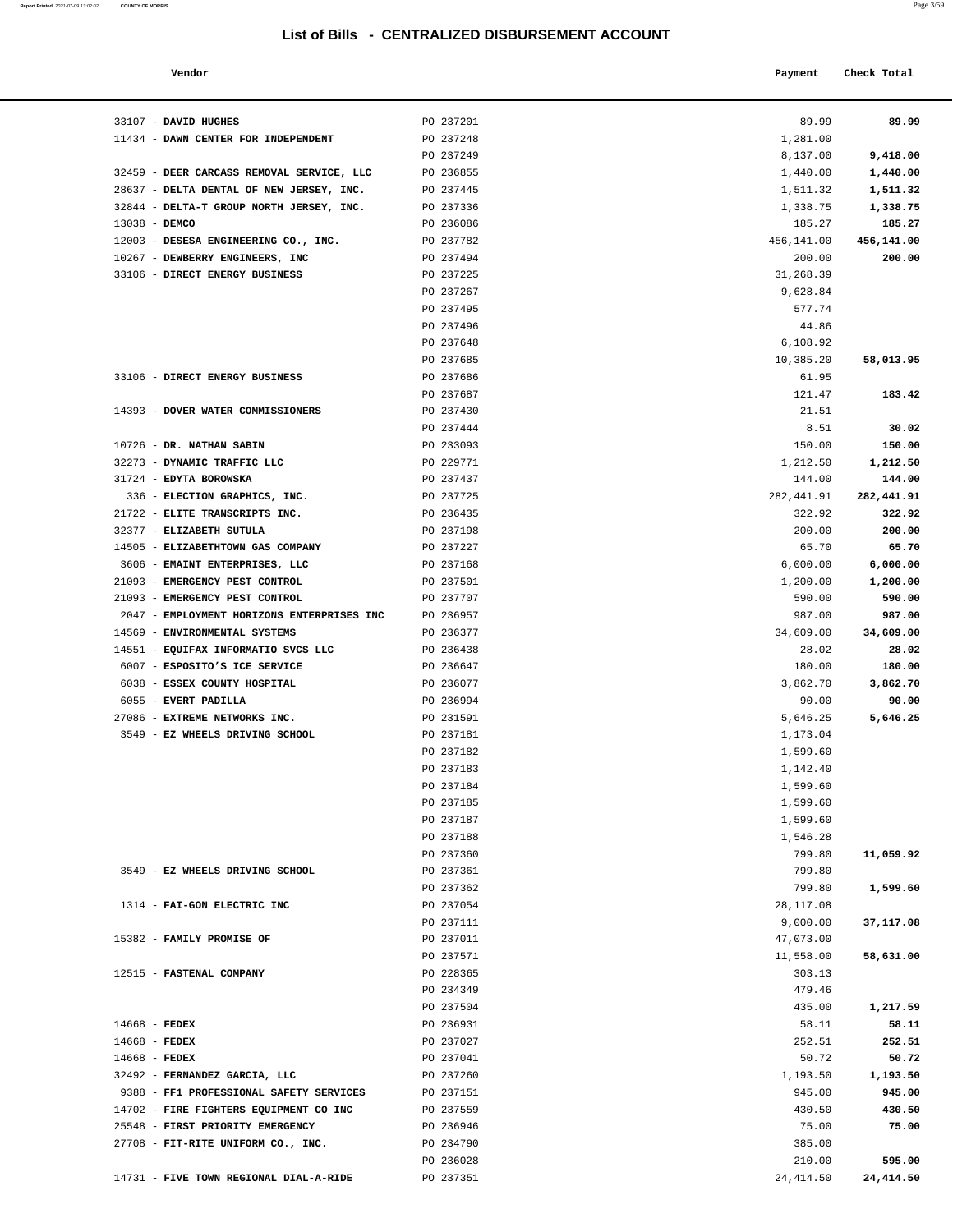### **Vendor Check Total Payment Check Total**

12151 - **FLEMINGTON BUICK CHEVROLET** PO 236944 2147 - **FLEMINGTON DEPT STORE INC** PO 235564

| Report Printed 2021-07-09 13:02:02 | <b>COUNTY OF MORRIS</b> | Page 4/59 |
|------------------------------------|-------------------------|-----------|
|                                    |                         |           |

| 55.87            | 55.87              |
|------------------|--------------------|
| 9,315.30         | 9,315.30           |
| 1,250.00         | 1,250.00           |
| 531.30           | 531.30             |
|                  | 1,440.00           |
|                  | 2,080.60           |
|                  | 669.49<br>1,747.50 |
| 11,227.59        | 5,290.00           |
| 200.00           | 200.00             |
|                  | 1,385.42           |
|                  | 307.60             |
|                  | 305.96             |
|                  | 455.83             |
|                  | 104.62             |
|                  | 662.04             |
| 3,425.97         | 204.50             |
| 7,364.00         | 7,364.00           |
| 74.56            | 74.56              |
| 72.84            | 72.84              |
| 79.72            | 79.72              |
| 60.80            | 60.80<br>59.94     |
| 59.94<br>59.94   | 59.94              |
| 60.80            | 60.80              |
| 60.80            | 60.80              |
| 60.80            | 60.80              |
| 59.94            | 59.94              |
| 61.66            | 61.66              |
| 61.66            | 61.66              |
| 57.36            | 57.36              |
| 12.47            | 12.47              |
| 94.34            | 94.34              |
| 71.12            | 71.12              |
| 70.26            | 70.26              |
| 77.14            | 77.14              |
| 60.80<br>69.40   | 60.80<br>69.40     |
| 248.28           | 248.28             |
| 68.54            | 68.54              |
| 66.82            | 66.82              |
| 90.90            | 90.90              |
| 53.06            | 53.06              |
| 60.80            | 60.80              |
| 56.50            | 56.50              |
| 13.76            | 13.76              |
| 58.22            | 58.22              |
| 102.08           | 102.08             |
| 133.04           | 133.04             |
| 450.00<br>937.00 | 450.00<br>937.00   |
|                  | 2,137.50           |
| 6,241.50         | 4,104.00           |
| 690.00           | 690.00             |
| 4,955.00         | 4,955.00           |
|                  | 64.51              |
|                  | 447.78             |
|                  | 324.94             |
|                  | 314.07             |
|                  | 408.76             |
| 3,269.59         | 1,709.53           |
|                  | 260.64             |
|                  | 997.89             |
|                  |                    |

| 25330 - FLEMINGTON DEPT STORE INC     | PO 236738 | 1,250.00<br>1,250.00  |       |
|---------------------------------------|-----------|-----------------------|-------|
| 13313 - FORTIS INSTITUTE              | PO 237359 | 531.30<br>531.30      |       |
| 14795 - FRENCH & PARRELLO ASSOCIATES  | PO 200623 | 1,440.00              |       |
|                                       | PO 200623 | 2,080.60              |       |
|                                       | PO 228634 | 669.49                |       |
|                                       | PO 228634 | 1,747.50              |       |
|                                       | PO 236023 | 11,227.59<br>5,290.00 |       |
| 22735 - GAIL T LOWRY-DAVIS            | PO 237197 | 200.00<br>200.00      |       |
| $714$ - GALLS, LLC                    | PO 228295 | 1,385.42              |       |
|                                       | PO 231272 | 307.60                |       |
|                                       | PO 236048 | 305.96                |       |
|                                       | PO 236374 | 455.83                |       |
|                                       | PO 237073 | 104.62                |       |
|                                       | PO 237077 | 662.04                |       |
|                                       | PO 237085 | 204.50<br>3,425.97    |       |
| 14852 - GANN LAW BOOKS                | PO 234952 | 7,364.00<br>7,364.00  |       |
| 14123 - GANNETT NJ NEWSPAPERS         | PO 237088 | 74.56                 | 74.56 |
| 14123 - GANNETT NJ NEWSPAPERS         | PO 237090 | 72.84                 | 72.84 |
| 14123 - GANNETT NJ NEWSPAPERS         | PO 237092 | 79.72                 | 79.72 |
| 14123 - GANNETT NJ NEWSPAPERS         | PO 237093 | 60.80                 | 60.80 |
| 14123 - GANNETT NJ NEWSPAPERS         | PO 237094 | 59.94                 | 59.94 |
| 14123 - GANNETT NJ NEWSPAPERS         | PO 237095 | 59.94                 | 59.94 |
| 14123 - GANNETT NJ NEWSPAPERS         | PO 237096 | 60.80                 | 60.80 |
| 14123 - GANNETT NJ NEWSPAPERS         | PO 237097 | 60.80                 | 60.80 |
| 14123 - GANNETT NJ NEWSPAPERS         | PO 237098 | 60.80                 | 60.80 |
| 14123 - GANNETT NJ NEWSPAPERS         | PO 237099 | 59.94                 | 59.94 |
| 14123 - GANNETT NJ NEWSPAPERS         | PO 237100 | 61.66                 | 61.66 |
| 14123 - GANNETT NJ NEWSPAPERS         | PO 237101 | 61.66                 | 61.66 |
| 14123 - GANNETT NJ NEWSPAPERS         | PO 237102 | 57.36                 | 57.36 |
| 14123 - GANNETT NJ NEWSPAPERS         | PO 237194 | 12.47                 | 12.47 |
| 14123 - GANNETT NJ NEWSPAPERS         | PO 237299 | 94.34                 | 94.34 |
| 14123 - GANNETT NJ NEWSPAPERS         | PO 237306 | 71.12                 | 71.12 |
| 14123 - GANNETT NJ NEWSPAPERS         | PO 237307 | 70.26                 | 70.26 |
| 14123 - GANNETT NJ NEWSPAPERS         | PO 237308 | 77.14                 | 77.14 |
| 14123 - GANNETT NJ NEWSPAPERS         | PO 237309 | 60.80                 | 60.80 |
| 14123 - GANNETT NJ NEWSPAPERS         | PO 237329 | 69.40                 | 69.40 |
| 14123 - GANNETT NJ NEWSPAPERS         | PO 237403 | 248.28<br>248.28      |       |
| 14123 - GANNETT NJ NEWSPAPERS         | PO 237510 | 68.54                 | 68.54 |
| 14123 - GANNETT NJ NEWSPAPERS         | PO 237514 | 66.82                 | 66.82 |
| 14123 - GANNETT NJ NEWSPAPERS         | PO 237515 | 90.90                 | 90.90 |
| 14123 - GANNETT NJ NEWSPAPERS         | PO 237516 | 53.06                 | 53.06 |
| 14123 - GANNETT NJ NEWSPAPERS         | PO 237517 | 60.80                 | 60.80 |
| 14123 - GANNETT NJ NEWSPAPERS         | PO 237518 | 56.50                 | 56.50 |
| 14123 - GANNETT NJ NEWSPAPERS         | PO 237642 | 13.76                 | 13.76 |
| 14123 - GANNETT NJ NEWSPAPERS         | PO 237787 | 58.22                 | 58.22 |
| 14123 - GANNETT NJ NEWSPAPERS         | PO 237788 | 102.08<br>102.08      |       |
| 14123 - GANNETT NJ NEWSPAPERS         | PO 237789 | 133.04<br>133.04      |       |
| 9822 - GARDEN STATE VINYL DESIGN LLC  | PO 236565 | 450.00<br>450.00      |       |
| 19081 - GATES FLAG & BANNER, CO. INC. | PO 237273 | 937.00<br>937.00      |       |
| 14726 - GEN-EL SAFETY & INDUSTRIAL    | PO 232910 | 2,137.50              |       |
|                                       | PO 236566 | 6,241.50<br>4,104.00  |       |
| 14908 - GFOA OF NEW JERSEY            | PO 237826 | 690.00<br>690.00      |       |
| $11521$ - GPC, INC.                   | PO 235120 | 4,955.00<br>4,955.00  |       |
| $14984 -$ GRAINGER                    | PO 236150 | 64.51                 |       |
|                                       | PO 236151 | 447.78                |       |
|                                       | PO 236564 | 324.94                |       |
|                                       | PO 236728 | 314.07                |       |
|                                       | PO 237371 | 408.76                |       |
|                                       | PO 237781 | 1,709.53<br>3,269.59  |       |
| $14983$ - GRAINGER                    | PO 236259 | 260.64                |       |
|                                       | PO 236296 | 997.89                |       |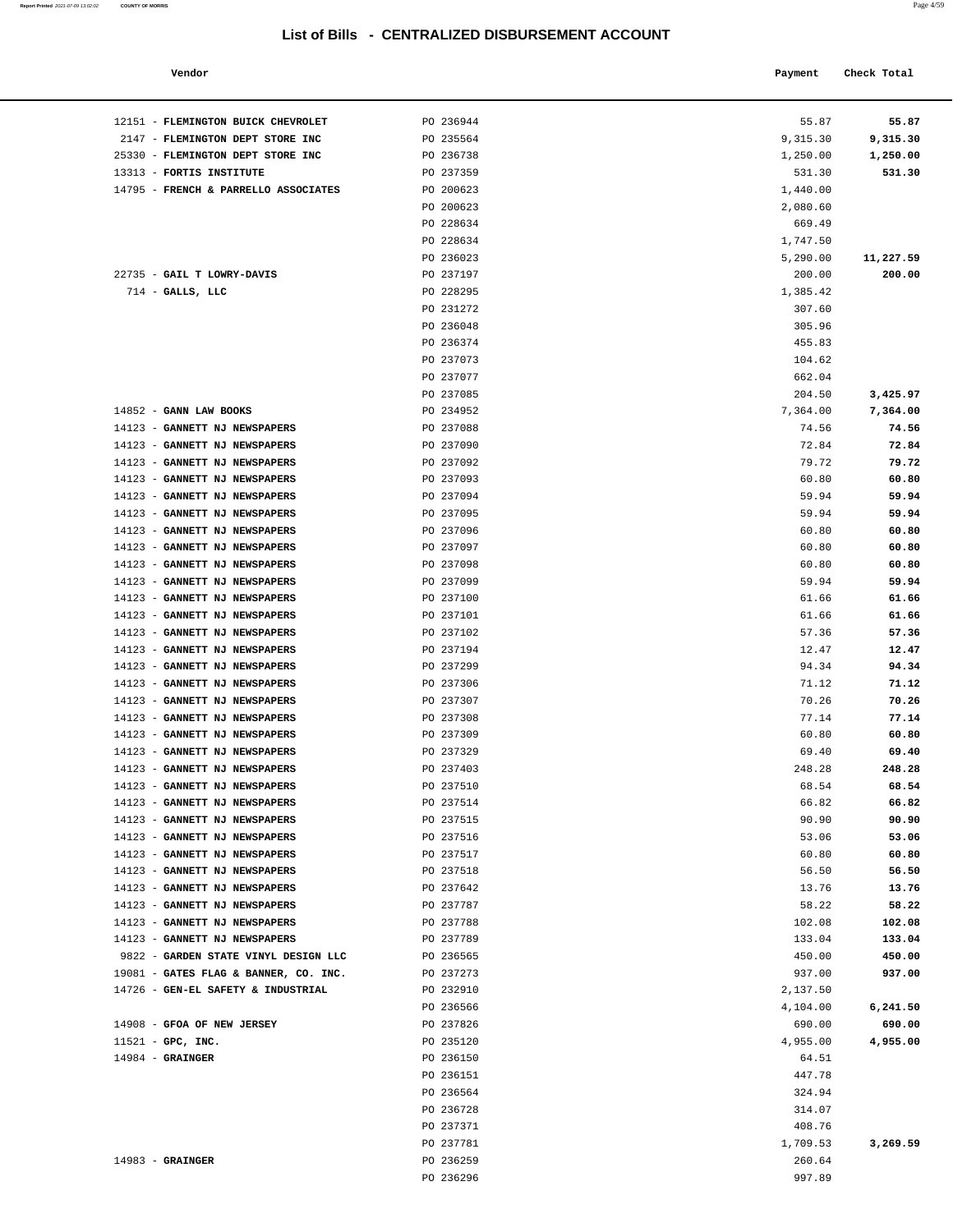|--|--|

| Vendor                                     |                        | Payment          | Check Total      |
|--------------------------------------------|------------------------|------------------|------------------|
|                                            | PO 236320              | 782.15           |                  |
|                                            | PO 236758              | 428.30           | 2,468.98         |
| GREENMAN PEDERSEN INC                      | PO 237300              | 22,068.29        |                  |
|                                            | PO 237623              | 14,546.00        |                  |
|                                            | PO 237627              | 8,060.02         | 44,674.31        |
| HANNON FLOOR COVERING CORPORATION          | PO 236698              | 7,408.24         | 7,408.24         |
| HARRY L. SCHWARZ & CO.                     | PO 236613              | 2,520.90         | 2,520.90         |
| HARRY L. SCHWARZ & CO.                     | PO 237768              | 3,195.00         | 3,195.00         |
| HEAD START COMMUNITY                       | PO 237561              | 1,950.00         | 1,950.00         |
| <b>HEATHER DARLING</b>                     | PO 237577              | 134.00           | 134.00           |
| HENRY SCHEIN INC                           | PO 235605              | 187.16           |                  |
|                                            | PO 236550              | 640.30           | 827.46           |
| HERBST-MUSCIANO, LLC                       | PO 237252              | 4,654.40         |                  |
|                                            | PO 237253              | 15,224.00        | 19,878.40        |
| HEYER, GRUEL & ASSOCIATES, P.A.            | PO 236914              | 8,452.50         | 8,452.50         |
| HOLZHAUER & HOLENSTEIN, LLC                | PO 237769              | 8,865.00         | 8,865.00         |
| HOME DEPOT CREDIT SERVICES                 | PO 237661              | 404.00           |                  |
|                                            | PO 237661              | 625.54           | 1,029.54         |
| HOME DEPOT USA, INC.                       | PO 236540              | 1,788.80         | 1,788.80         |
| HOMELESS SOLUTIONS, INC.                   | PO 237056              | 3,319.00         | 3,319.00         |
| HOOVER TRUCK CENTERS INC                   | PO 236611              | 63.09            | 63.09            |
| <b>HOOVER TRUCK CENTERS INC</b>            | PO 236612              |                  |                  |
| <b>HOOVER TRUCK CENTERS INC</b>            | PO 236941              | 275.56<br>709.23 | 275.56<br>709.23 |
| HOOVER TRUCK CENTERS INC                   | PO 236942              | 674.30           | 674.30           |
| <b>HOUSING PARTNERSHIP</b>                 |                        |                  |                  |
| HVG LLC                                    | PO 237565<br>PO 237219 | 4,476.00         | 4,476.00         |
|                                            |                        | 1,157.59         | 1,157.59         |
| INNOVATIVE CREDIT SOLUTIONS, INC.          | PO 236912              | 17.00            | 17.00            |
| INSTITUTE FOR FORENSIC PSYCHOLOGY          | PO 236830              | 1,200.00         | 1,200.00         |
| INTEGRITY, INC.                            | PO 236356<br>PO 237399 | 3,896.00         | 3,896.00         |
| INTEGRITY, INC.                            | PO 237082              | 1,461.00         | 1,461.00         |
| INVESTIGATIVE FORENSICS CONSULTING         |                        | 1,083.00         |                  |
|                                            | PO 237286              | 2,071.00         | 3,154.00         |
| <b>J &amp; D SALES &amp; SERVICE LLC</b>   | PO 236621              | 893.45           | 893.45           |
| <b>JANET WINSTON</b>                       | PO 237199              | 200.00           | 200.00           |
| <b>JAY HILL REPAIRS</b>                    | PO 236554              | 4,437.00         | 4,437.00         |
| <b>JERSEY CENTRAL POWER &amp; LIGHT</b>    | PO 235906              | 8.39             | 8.39             |
| <b>JERSEY CENTRAL POWER &amp; LIGHT</b>    | PO 236076              | 7.46             | 7.46             |
| <b>JERSEY CENTRAL POWER &amp; LIGHT</b>    | PO 236265              | 584.62           | 584.62           |
| <b>JERSEY CENTRAL POWER &amp; LIGHT</b>    | PO 237029              | 37.55            | 37.55            |
| <b>JERSEY CENTRAL POWER &amp; LIGHT</b>    | PO 237034              | 551.34           | 551.34           |
| <b>JERSEY CENTRAL POWER &amp; LIGHT</b>    | PO 237070              | 55.56            | 55.56            |
| <b>JERSEY CENTRAL POWER &amp; LIGHT</b>    | PO 237270              | 10,044.51        | 10,044.51        |
| <b>JERSEY CENTRAL POWER &amp; LIGHT</b>    | PO 237380              | 1,775.27         | 1,775.27         |
| <b>JERSEY CENTRAL POWER &amp; LIGHT</b>    | PO 237442              | 22.26            | 22.26            |
| <b>JERSEY CENTRAL POWER &amp; LIGHT</b>    | PO 237553              | 1,240.66         | 1,240.66         |
| <b>JERSEY CENTRAL POWER &amp; LIGHT</b>    | PO 237635              | 5,046.69         | 5,046.69         |
| <b>JERSEY CENTRAL POWER &amp; LIGHT</b>    | PO 237663              | 3,446.21         | 3,446.21         |
| <b>JESSICA BICZAK</b>                      | PO 236833              | 125.00           | 125.00           |
| <b>JILL CERULLO</b>                        | PO 237668              | 277.50           | 277.50           |
| JJS SERVICES, INC.                         | PO 237089              | 15,217.00        | 15,217.00        |
| JJS SERVICES, INC.                         | PO 237835              | 17,256.00        | 17,256.00        |
| <b>JOAN A. SEERY</b>                       | PO 237172              | 210.00           | 210.00           |
| JOHNSON & JOHNSON, ESQS                    | PO 237262              | 201.50           |                  |
|                                            | PO 237263              | 2,836.50         |                  |
|                                            | PO 237446              | 2,706.40         | 5,744.40         |
| <b>JOHNSON CONTROLS FIRE PROTECTION LP</b> | PO 236920              | 6,400.00         | 6,400.00         |
| TOIBIGROUP SUPPLY                          | DQ 22522               | 250              |                  |

| 12452 - JOHNSON & JOHNSON, ESQS             | PO 237262 | 201.50   |          |
|---------------------------------------------|-----------|----------|----------|
|                                             | PO 237263 | 2,836.50 |          |
|                                             | PO 237446 | 2,706.40 | 5,744.40 |
| 32624 - JOHNSON CONTROLS FIRE PROTECTION LP | PO 236920 | 6,400.00 | 6,400.00 |
| 8131 - JOHNSTONE SUPPLY                     | PO 236319 | 256.32   | 256.32   |
| 2695 - JOHNSTONE SUPPLY                     | PO 236925 | 305.65   |          |
|                                             | PO 237500 | 1,134.08 |          |
|                                             | PO 237834 | 1,135.29 | 2,575.02 |
| 9550 - JOSEPH COSTELLO                      | PO 237024 | 47.35    | 47.35    |
| 33138 - JPMONZO MUNICIPAL CONSULTING, LLC   | PO 237823 | 50.00    | 50.00    |
| 30781 - JUAN MUNOZ                          | PO 237665 | 1,613.29 | 1,613.29 |
|                                             |           |          |          |
|                                             |           |          |          |
|                                             |           |          |          |
|                                             |           |          |          |

15007 - **GREENMAN PEDERSEN INC** PO 237300

20320 - **HANNON FLOOR COVERING CORPORATION** PO 236698 25522 - **HARRY L. SCHWARZ & CO.** PO 236613 25522 - **HARRY L. SCHWARZ & CO.** PO 237768 28520 - **HEAD START COMMUNITY PO 237561** 32088 - **HEATHER DARLING PO 237577** 8685 - **HENRY SCHEIN INC PO 235605** 

28456 - **HERBST-MUSCIANO, LLC** PO 237252

32787 - **HEYER, GRUEL & ASSOCIATES, P.A.** PO 236914 28910 - **HOLZHAUER & HOLENSTEIN, LLC** PO 237769 28404 - **HOME DEPOT CREDIT SERVICES** PO 237661

31914 - **HOME DEPOT USA, INC.** PO 236540 16302 - **HOMELESS SOLUTIONS, INC.** PO 237056 20737 - **HOOVER TRUCK CENTERS INC** PO 236611 20737 - **HOOVER TRUCK CENTERS INC PO 236612** 20737 - **HOOVER TRUCK CENTERS INC** PO 236941 20737 - **HOOVER TRUCK CENTERS INC PO 236942** 15249 - **HOUSING PARTNERSHIP PO 237565** 29389 - **HVG LLC** PO 237219 28900 - **INNOVATIVE CREDIT SOLUTIONS, INC.** PO 236912 17.00 **17.00** 19236 - **INSTITUTE FOR FORENSIC PSYCHOLOGY** PO 236830 30028 - **INTEGRITY, INC. PO 236356** 30028 - **INTEGRITY, INC. PO 237399** 30135 - **INVESTIGATIVE FORENSICS CONSULTING** PO 237082

15433 - **J & D SALES & SERVICE LLC** PO 236621 12565 - **JANET WINSTON PO 237199** 32319 - **JAY HILL REPAIRS PO 236554** 960 - **JERSEY CENTRAL POWER & LIGHT** PO 235906 960 - **JERSEY CENTRAL POWER & LIGHT** PO 236076 960 - **JERSEY CENTRAL POWER & LIGHT** PO 236265 960 - **JERSEY CENTRAL POWER & LIGHT** PO 237029 960 - **JERSEY CENTRAL POWER & LIGHT** PO 237034 960 - **JERSEY CENTRAL POWER & LIGHT** PO 237070 960 - **JERSEY CENTRAL POWER & LIGHT** PO 237270 960 - **JERSEY CENTRAL POWER & LIGHT** PO 237380 960 - **JERSEY CENTRAL POWER & LIGHT** PO 237442 960 - **JERSEY CENTRAL POWER & LIGHT** PO 237553 960 - **JERSEY CENTRAL POWER & LIGHT** PO 237635 960 - **JERSEY CENTRAL POWER & LIGHT** PO 237663 25516 - **JESSICA BICZAK** PO 236833 125.00 **125.00** 1288 - **JILL CERULLO PO 237668** 26156 - **JJS SERVICES, INC.** PO 237089 26156 - **JJS SERVICES, INC. PO 237835** 32429 - **JOAN A. SEERY** PO 237172

**Report Printed** 2021-07-09 13:02:02 **COUNTY OF MORRIS**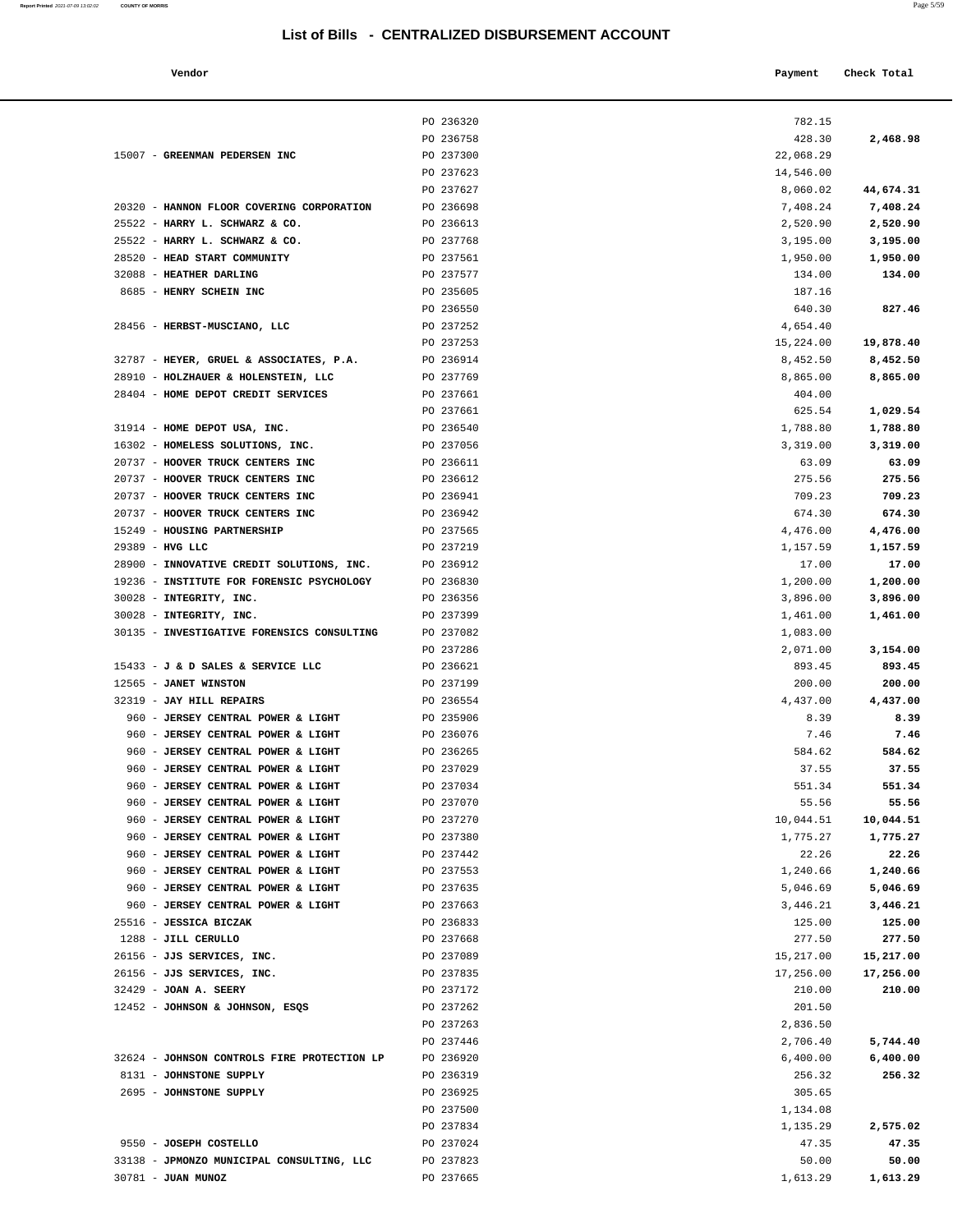| Report Printed 2021-07-09 13:02:02 | <b>COUNTY OF MORRIS</b> |  |  | Page 6/59 |
|------------------------------------|-------------------------|--|--|-----------|
|                                    |                         |  |  |           |

| Vendor |  | Payment Check Total |
|--------|--|---------------------|
|--------|--|---------------------|

| 677 - JULIO PORRAO                                                 | PO 237440              | 72.00              | 72.00              |
|--------------------------------------------------------------------|------------------------|--------------------|--------------------|
| 15539 - JUST JIM CLEANING SERVICE                                  | PO 237716              | 275.00             | 275.00             |
| 6214 - JUVENILE JUSTICE COMMISSION                                 | PO 236675              | 1,500.00           | 1,500.00           |
| 32803 - KAY TOLDEO TAG, INC.                                       | PO 237556              | 67.07              | 67.07              |
| 33116 - KEN HILTZ                                                  | PO 237396              | 90.00              | 90.00              |
| 24924 - KEY-TECH                                                   | PO 236871              | 1,374.00           | 1,374.00           |
| 30873 - KOMATSU AMERICA CORP                                       | PO 236987              | 334.10             | 334.10             |
| 12726 - LANGUAGE LINE SERVICES                                     | PO 233565              | 351.30             |                    |
|                                                                    | PO 235728              | 137.10             | 488.40             |
| 30485 - LAURIE LITT                                                | PO 236562              | 650.00             | 650.00             |
| 25383 - LAW OFFICE OF ROBERT J. GREENBAUM                          | PO 237257              | 2,077.00           | 2,077.00           |
| 25383 - LAW OFFICE OF ROBERT J. GREENBAUM                          | PO 237264              | 1,860.00           | 1,860.00           |
| 21265 - LEDGEWOOD POWER SPORTS INC                                 | PO 236938              | 67.98              | 67.98              |
| 21265 - LEDGEWOOD POWER SPORTS INC                                 | PO 237323              | 242.99             | 242.99             |
| 5855 - LEXIS NEXIS                                                 | PO 236697              | 58.00              | 58.00              |
| 9885 - LIDIA AVELAR                                                | PO 237487              | 90.00              | 90.00              |
| 15775 - LIFESAVERS INC                                             | PO 236854              | 6.50               | 6.50               |
| 15816 - LONGFELLOWS SANDWICH DELI                                  | PO 237053<br>PO 237266 | 211.00             | 211.00<br>2,604.00 |
| 15850 - LUM, DRASCO & POSITAN LLC<br>$32215$ - M& T BANK           | PO 236610              | 2,604.00<br>134.17 | 134.17             |
| 28251 - MAGIC TOUCH CONSTRUCTION CO., INC.                         | PO 237503              | 2,407.05           | 2,407.05           |
| 20710 - MAMMA CATERINA F T I A, LLC                                | PO 236842              | 154.85             | 154.85             |
| 31535 - MARIA CRUZ                                                 | PO 237488              | 90.00              | 90.00              |
| 32478 - MARISOL BARRIENTOS                                         | PO 237452              | 72.00              | 72.00              |
| 32453 - MC LEAGUE OF MUNICIPALITIES                                | PO 235941              | 50.00              |                    |
|                                                                    | PO 236149              | 50.00              |                    |
|                                                                    | PO 236237              | 50.00              |                    |
|                                                                    | PO 237173              | 100.00             | 250.00             |
| 16065 - MC VOCATIONAL SCHOOL DISTRICT                              | PO 237790              | 728,404.50         | 728,404.50         |
| 32274 - MCCLOSKEY MECHANICAL INC.                                  | PO 236546              | 5,559.96           |                    |
|                                                                    | PO 236921              | 1,354.03           |                    |
|                                                                    | PO 237064              | 2,308.80           | 9,222.79           |
| 27603 - MCKESSON MEDICAL SURGICAL                                  | PO 236573              | 70.59              | 70.59              |
| 16129 - MENTAL HEALTH ASSOCIATION OF                               | PO 237537              | 4,849.00           | 4,849.00           |
| 16129 - MENTAL HEALTH ASSOCIATION OF                               | PO 237538              | 2,012.11           | 2,012.11           |
| 295 - MID-ATLANTIC TRUCK CENTRE INC                                | PO 236624              | 550.96             |                    |
|                                                                    | PO 236940              | 294.69             | 845.65             |
| 32437 - MOHINI BHARDWAJ                                            | PO 237438              | 144.00             | 144.00             |
| 7313 - MONTAGE ENTERPRISES INC.                                    | PO 236937              | 118.20             | 118.20             |
| 16283 - MORRIS BRICK AND STONE CO.                                 | PO 237489              | 706.00             | 706.00             |
| 7131 - MORRIS COUNTY AFTER CARE CENTER                             | PO 236701              | 1,360.00           | 1,360.00           |
| 12819 - MORRIS COUNTY MUA                                          | PO 236545              | 2,456.46           | 2,456.46           |
| 12819 - MORRIS COUNTY MUA                                          | PO 236959              | 350.00             | 350.00             |
| 12819 - MORRIS COUNTY MUA                                          | PO 236993              | 1,225.08           | 1,225.08           |
| 12819 - MORRIS COUNTY MUA                                          | PO 237358              | 392.80             | 392.80             |
| 19483 - MORRIS COUNTY MUNICIPAL<br>19483 - MORRIS COUNTY MUNICIPAL | PO 236991              | 227.36             | 227.36             |
| 16321 - MORRISTOWN LUMBER &                                        | PO 236992<br>PO 236557 | 5,788.34<br>124.09 | 5,788.34           |
|                                                                    | PO 236722              | 92.55              |                    |
|                                                                    | PO 236808              | 62.90              |                    |
|                                                                    | PO 236985              | 434.08             |                    |
|                                                                    | PO 237033              | 27.05              |                    |
|                                                                    | PO 237051              | 40.96              |                    |
|                                                                    | PO 237066              | 246.75             |                    |
|                                                                    | PO 237153              | 204.80             | 1,233.18           |
| 16321 - MORRISTOWN LUMBER &                                        | PO 237155              | 37.99              | 37.99              |
| 16338 - MORRISTOWN NEIGHBORHOOD HOUSE                              | PO 237658              | 7,960.00           |                    |
|                                                                    | PO 237659              | 3,300.00           | 11,260.00          |
| 16340 - MORRISTOWN PARKING AUTHORITY                               | PO 236892              | 51,018.80          |                    |
|                                                                    | PO 237498              | 5,882.00           | 56,900.80          |
| 16343 - MORRISTOWN POSTMASTER                                      | PO 236799              | 1,614.00           | 1,614.00           |
| 21791 - MOTOROLA SOLUTIONS INC                                     | PO 227584              | 14,047.00          | 14,047.00          |
| 5338 - MOYE HANDLING SYSTEMS INC                                   | PO 236654              | 1,662.79           | 1,662.79           |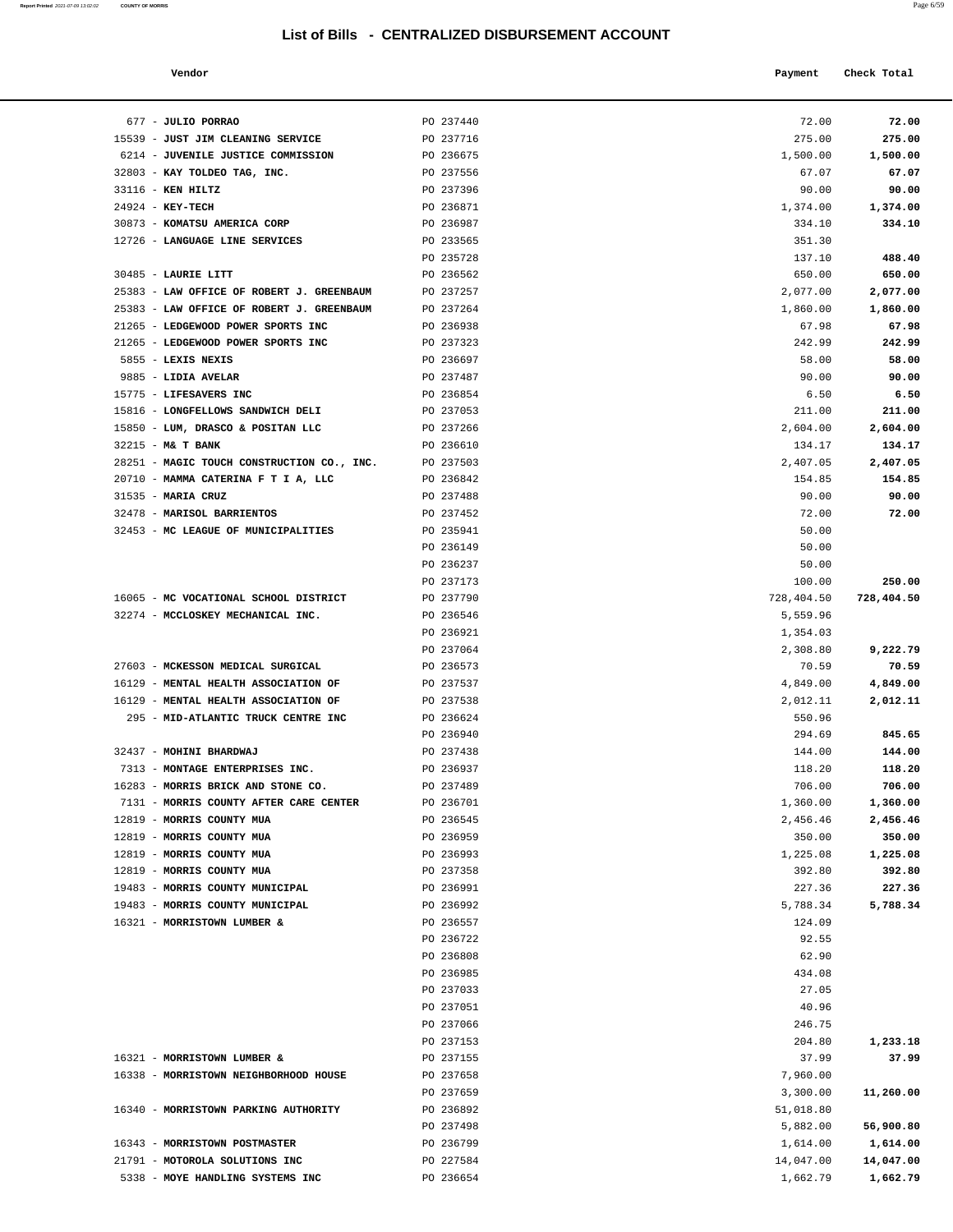| Vendor                                 |           | Payment   | Check Total |
|----------------------------------------|-----------|-----------|-------------|
| 19501 - MSC INDUSTRIAL SUPPLY CO.      | PO 227233 | 68.64     |             |
|                                        | PO 234929 | 71.58     |             |
|                                        | PO 236655 | 1,853.74  | 1,993.96    |
| 20763 - MUNICIPAL SOFTWARE INC         | PO 237820 | 8,980.50  | 8,980.50    |
| 19523 - N.J. NATURAL GAS COMPANY       | PO 237441 | 143.65    |             |
|                                        | PO 237491 | 359.20    | 502.85      |
| 28785 - NAPA OF ROCKAWAY               | PO 236646 | 43.54     |             |
|                                        | PO 236929 | 283.76    |             |
|                                        | PO 236930 | 159.78    |             |
|                                        | PO 237326 | 636.89    |             |
|                                        | PO 237327 | 221.72    | 1,345.69    |
| 33089 - NATIONAL ASSOCIATION OF        | PO 236639 | 1,050.00  | 1,050.00    |
| 21122 - NATIONAL FUEL OIL INC.         | PO 236958 | 27,197.11 | 27,197.11   |
| 16451 - NATL ASSOC OF AREA AGENCIES    | PO 237381 | 1,015.00  | 1,015.00    |
| 28753 - NEKEMA WILFONG                 | PO 237450 | 90.00     | 90.00       |
| 16533 - NEW HOPE FOUNDATION INC.       | PO 237347 | 2,450.00  |             |
|                                        | PO 237348 | 4,042.50  |             |
|                                        | PO 237383 | 842.50    |             |
|                                        | PO 237385 | 3,100.00  | 10,435.00   |
| 30830 - NEW JERSEY DOOR WORKS LLC      | PO 236618 | 57,330.00 | 57,330.00   |
| 33097 - NEW JERSEY OFF-ROAD INC.       | PO 237288 | 176.33    | 176.33      |
| 16552 - NEWBRIDGE SERVICES INC         | PO 237170 | 1,162.00  |             |
|                                        | PO 237171 | 1,773.75  | 2,935.75    |
| 28983 - NJ 211 PARTNERSHIP             | PO 237483 | 6,320.00  | 6,320.00    |
| 17819 - NJ ADVANCE MEDIA               | PO 236142 | 61.18     | 61.18       |
| $20674 - NJ$ SACE                      | PO 237231 | 535.00    | 535.00      |
| 16670 - NJ STATE LEAGUE OF             | PO 236961 | 360.00    | 360.00      |
| 30744 - NJSB CONSTRUCTION LLC          | PO 233550 | 16,755.00 | 16,755.00   |
| 30744 - NJSB CONSTRUCTION LLC          | PO 235549 | 6,495.00  | 6,495.00    |
| 30744 - NJSB CONSTRUCTION LLC          | PO 237363 | 675.00    | 675.00      |
| 8349 - NMS LABS                        | PO 237366 | 8,118.20  | 8,118.20    |
| 26357 - NORTHEAST COMMUNICATIONS, INC. | PO 232544 | 279.00    | 279.00      |
| 26357 - NORTHEAST COMMUNICATIONS, INC. | PO 235365 | 5,580.00  | 5,580.00    |
| 26357 - NORTHEAST COMMUNICATIONS, INC. | PO 236063 | 250.00    | 250.00      |
| 26357 - NORTHEAST COMMUNICATIONS, INC. | PO 237149 | 438.50    | 438.50      |
| 26357 - NORTHEAST COMMUNICATIONS, INC. | PO 237150 | 429.50    | 429.50      |
| 26357 - NORTHEAST COMMUNICATIONS, INC. | PO 237222 | 143.81    | 143.81      |
| 26357 - NORTHEAST COMMUNICATIONS, INC. | PO 237233 | 608.80    | 608.80      |
| 16738 - NORTHEASTERN HARDWARE CO INC   | PO 235949 | 326.70    | 326.70      |
| 16752 - NORWESCAP INC                  | PO 237622 | 5,870.00  | 5,870.00    |
| 16764 - NU-WAY CONCESSIONAIRES INC     | PO 236591 | 5,876.37  |             |
|                                        | PO 236805 | 2,048.53  | 7,924.90    |
| $19739 - NV5$                          | PO 237724 | 8,742.31  | 8,742.31    |
| 31759 - O'DONNELL MCCOY HELENIAK, LLC  | PO 237513 | 728.50    | 728.50      |
| 26726 - OFFICE CONCEPTS GROUP, INC.    | PO 236400 | 254.30    | 254.30      |
| 26726 - OFFICE CONCEPTS GROUP, INC.    | PO 237003 | 121.26    | 121.26      |
| 26726 - OFFICE CONCEPTS GROUP, INC.    | PO 237174 | 111.14    | 111.14      |
| 26726 - OFFICE CONCEPTS GROUP, INC.    | PO 237334 | 134.90    | 134.90      |
| 26726 - OFFICE CONCEPTS GROUP, INC.    | PO 237480 | 437.27    | 437.27      |
| 26726 - OFFICE CONCEPTS GROUP, INC.    | PO 237824 | 52.90     | 52.90       |
| 10246 - OFFICE OF TEMPORARY ASSISTANCE | PO 237431 | 6,000.00  | 6,000.00    |
| 10246 - OFFICE OF TEMPORARY ASSISTANCE | PO 237432 | 70,000.00 | 70,000.00   |
| 31831 - OMSUM ENGINEERING, LLC         | PO 237630 | 16,245.00 | 16,245.00   |
| 25021 - ONE SOURCE OF NEW JERSEY LLC   | PO 236932 | 661.51    | 661.51      |
| 25021 - ONE SOURCE OF NEW JERSEY LLC   | PO 236936 | 221.10    | 221.10      |
| 9292 - OPEN SYSTEMS INTEGRATORS, INC.  | PO 231810 | 3,230.16  |             |
|                                        | PO 237393 | 38,852.32 | 42,082.48   |
| 20526 - OPTIMUM                        | PO 235878 | 211.80    | 211.80      |
| 20526 - OPTIMUM                        | PO 235879 | 128.89    | 128.89      |
| 8451 - OPTIMUM                         | PO 236933 | 126.43    | 126.43      |
| 8451 - OPTIMUM                         | PO 236934 | 407.02    | 407.02      |
| 8451 - OPTIMUM                         | PO 237179 | 246.56    | 246.56      |

13856 - **OPTIMUM** PO 237234 96.23 **96.23** 

**Report Printed** 2021-07-09 13:02:02 **COUNTY OF MORRIS** Page 7/59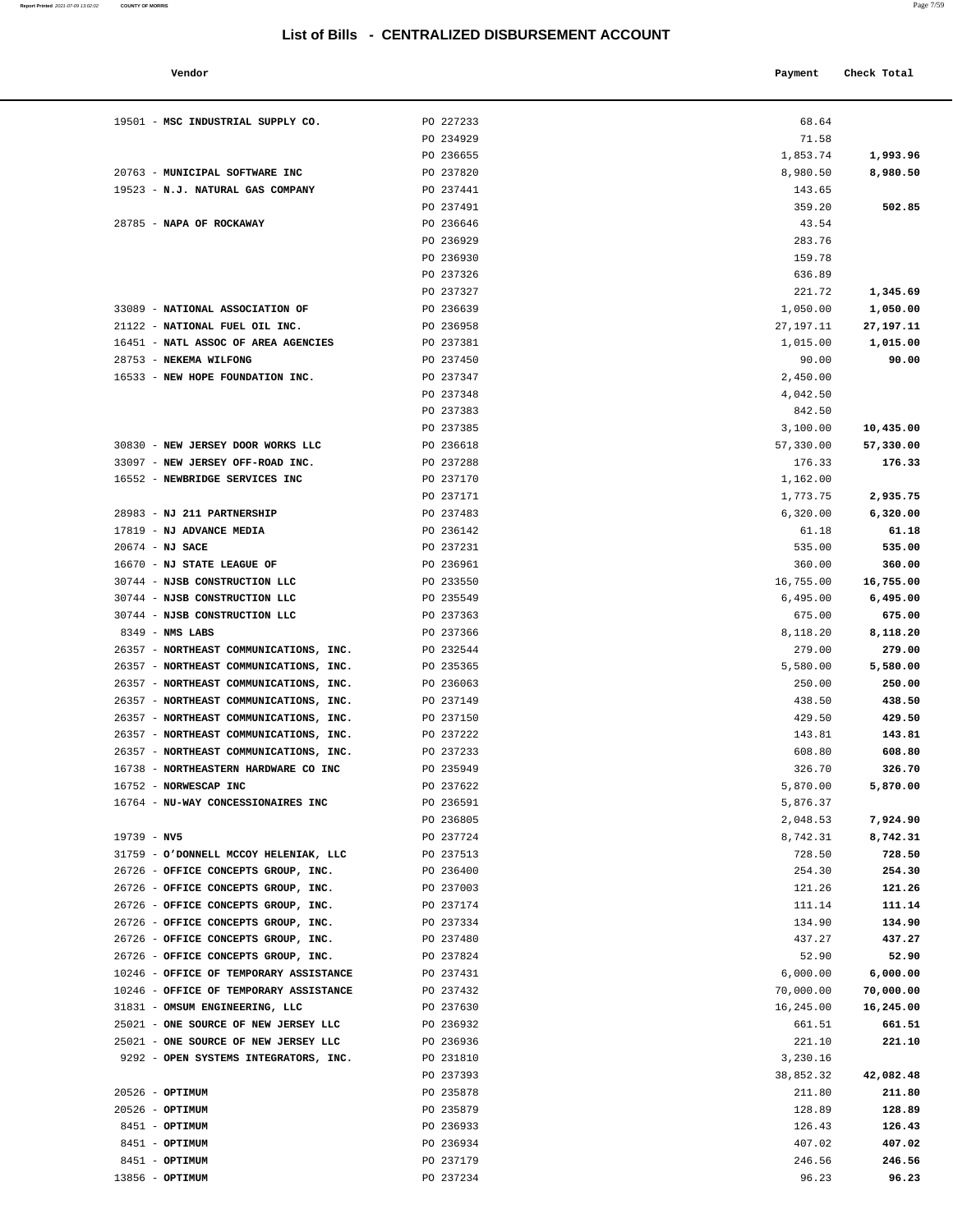| a. | ٦<br>٧<br>×<br>٠<br>٧ |  |
|----|-----------------------|--|
|    |                       |  |

| Report Printed 2021-07-09 13:02:02 | <b>COUNTY OF MORRIS</b>                                                 |                                                  |                     | Page 8/59           |
|------------------------------------|-------------------------------------------------------------------------|--------------------------------------------------|---------------------|---------------------|
|                                    |                                                                         | List of Bills - CENTRALIZED DISBURSEMENT ACCOUNT |                     |                     |
|                                    | Vendor                                                                  |                                                  | Payment             | Check Total         |
|                                    | 31538 - PACKETALK                                                       | PO 236483                                        | 34,000.00           | 34,000.00           |
|                                    | 31538 - PACKETALK                                                       | PO 236484                                        | 20,000.00           | 20,000.00           |
|                                    | 31538 - PACKETALK                                                       | PO 236489                                        | 28,800.00           | 28,800.00           |
|                                    | 31538 - PACKETALK                                                       | PO 236922                                        | 13,000.00           | 13,000.00           |
|                                    | 16887 - PAPER MART INC                                                  | PO 235434                                        | 2,679.50            | 2,679.50            |
|                                    | 16899 - PARK UNION LUMBER COMPANY LLC                                   | PO 235776                                        | 353.88              | 353.88              |
|                                    | 16918 - PASSAIC COUNTY POLICE ACADEMY                                   | PO 236553                                        | 75.00               | 75.00               |
|                                    | 25411 - PATRICIA W. GIBBONS                                             | PO 237810                                        | 413.63              | 413.63              |
|                                    | 33103 - PAULA MONGEY                                                    | PO 237595                                        | 90.00               | 90.00               |
|                                    | 32104 - PAYFLEX SYSTEMS USA, INC.<br>32439 - PEACH COUNTRY TRACTOR INC. | PO 237287<br>PO 236626                           | 1,492.20            | 1,492.20            |
|                                    | 33104 - PINOTS PALETTE                                                  | PO 236862                                        | 4,644.63<br>798.00  | 4,644.63<br>798.00  |
|                                    | 29258 - PLOSIA COHEN LLC                                                | PO 237259                                        | 1,953.00            | 1,953.00            |
|                                    | 25859 - POINTCLICKCARE                                                  | PO 237103                                        | 309.94              | 309.94              |
|                                    | 12398 - POP-A-LOCK OF NORTHERN NJ                                       | PO 236978                                        | 680.00              | 680.00              |
|                                    | 17117 - POWER PLACE INC                                                 | PO 237703                                        | 207.12              | 207.12              |
|                                    | 32338 - PRAVCO, INC.                                                    | PO 237502                                        | 15,910.40           | 15,910.40           |
|                                    | 4812 - PREVENTION IS KEY                                                | PO 237471                                        | 25,889.00           | 25,889.00           |
|                                    | 4812 - PREVENTION IS KEY                                                | PO 237660                                        | 18,170.00           | 18,170.00           |
|                                    | 29929 - PRIME HEALTHCARE SERVICES -                                     | PO 236317                                        | 118,876.68          | 118,876.68          |
|                                    | 28417 - PRINCIPAL LIFE INSURANCE COMPANY                                | PO 236287                                        | 218.30              |                     |
|                                    |                                                                         | PO 237405                                        | 218.30              | 436.60              |
|                                    | 24230 - PRIORITY DISPATCH CORP.                                         | PO 237145                                        | 3,300.00            | 3,300.00            |
|                                    | 20422 - PROGRESSIVE HYDRAULICS INC                                      | PO 236629                                        | 151.35              | 151.35              |
|                                    | 17189 - PSE&G CO                                                        | PO 237226                                        | 9,514.60            | 9,514.60            |
|                                    | 17189 - PSE&G CO                                                        | PO 237770                                        | 160.15              | 160.15              |
|                                    | 7872 - QUENCH USA, INC.                                                 | PO 237637                                        | 49.44<br>663.50     | 49.44               |
|                                    | 12473 - R.D. SALES DOOR & HARDWARE LLC                                  | PO 236682<br>PO 237223                           | 140.00              |                     |
|                                    |                                                                         | PO 237722                                        | 405.00              | 1,208.50            |
|                                    | 17215 - R.S. KNAPP CO. INC.                                             | PO 237043                                        | 221.46              | 221.46              |
|                                    | 21051 - RALSTON CIDER MILL                                              | PO 236490                                        | 5,600.00            | 5,600.00            |
|                                    | 24823 - RAMAPO COLLEGE OF NJ                                            | PO 237406                                        | 2,299.85            | 2,299.85            |
|                                    | 31651 - RAPID PUMP & METER SERVICES CO.                                 | PO 237167                                        | 1,038.58            |                     |
|                                    |                                                                         | PO 237705                                        | 628.49              | 1,667.07            |
|                                    | 28618 - RAVE WIRELESS INC                                               | PO 236766                                        | 87,394.00           | 87,394.00           |
|                                    | 29982 - REDICARE LLC                                                    | PO 237052                                        | 48.57               | 48.57               |
|                                    | 32134 - REWAIDA MUHEISEN                                                | PO 237449                                        | 72.00               | 72.00               |
|                                    | 29925 - RHEA YOUNG                                                      | PO 237814                                        | 50.78               | 50.78               |
|                                    | 29466 - RICCIARDI BROTHERS, INC                                         | PO 237010                                        | 91.98               |                     |
|                                    |                                                                         | PO 237505                                        | 545.02              | 637.00              |
|                                    | 28741 - RICOH USA, INC.                                                 | PO 233781                                        | 546.55              | 546.55              |
|                                    | 28741 - RICOH USA, INC.                                                 | PO 237020                                        | 8,743.48            | 8,743.48            |
|                                    | 28741 - RICOH USA, INC.                                                 | PO 237390                                        | 714.75              | 714.75              |
|                                    | 28741 - RICOH USA, INC.<br>21788 - ROAD SAFETY SYSTEMS LLC              | PO 237822<br>PO 232303                           | 835.26<br>22,895.00 | 835.26<br>22,895.00 |
|                                    | 21788 - ROAD SAFETY SYSTEMS LLC                                         | PO 233353                                        | 4,795.00            | 4,795.00            |
|                                    | 32628 - ROBERT CARROLL                                                  | PO 237028                                        | 300.00              | 300.00              |
|                                    | 20142 - ROBOTECH CAD SOLUTIONS                                          | PO 237158                                        | 800.00              | 800.00              |
|                                    | 31992 - ROWAN COLLEGE AT BURLINGTON COUNTY                              | PO 237793                                        | 230.89              | 230.89              |
|                                    | 32405 - RSA HOME IMPROVEMENTS                                           | PO 237276                                        | 15,800.00           | 15,800.00           |
|                                    | 24895 - RUTGERS OCPE                                                    | PO 234432                                        | 199.00              | 199.00              |
|                                    | 29609 - RUTGERS, THE STATE UNIVERSITY OF NJ                             | PO 236732                                        | 96,876.93           |                     |

| 16899 - PARK UNION LUMBER COMPANY LLC            | PO 235776              | 353.88         | 353.88         |
|--------------------------------------------------|------------------------|----------------|----------------|
| 16918 - PASSAIC COUNTY POLICE ACADEMY            | PO 236553              | 75.00          | 75.00          |
| 25411 - PATRICIA W. GIBBONS                      | PO 237810              | 413.63         | 413.63         |
| 33103 - PAULA MONGEY                             | PO 237595              | 90.00          | 90.00          |
| 32104 - PAYFLEX SYSTEMS USA, INC.                | PO 237287              | 1,492.20       | 1,492.20       |
| 32439 - PEACH COUNTRY TRACTOR INC.               | PO 236626              | 4,644.63       | 4,644.63       |
| 33104 - PINOTS PALETTE                           | PO 236862              | 798.00         | 798.00         |
| 29258 - PLOSIA COHEN LLC                         | PO 237259              | 1,953.00       | 1,953.00       |
| 25859 - POINTCLICKCARE                           | PO 237103              | 309.94         | 309.94         |
| 12398 - POP-A-LOCK OF NORTHERN NJ                | PO 236978              | 680.00         | 680.00         |
| 17117 - POWER PLACE INC                          | PO 237703              | 207.12         | 207.12         |
| 32338 - PRAVCO, INC.                             | PO 237502              | 15,910.40      | 15,910.40      |
| 4812 - PREVENTION IS KEY                         | PO 237471              | 25,889.00      | 25,889.00      |
| 4812 - PREVENTION IS KEY                         | PO 237660              | 18,170.00      | 18,170.00      |
| 29929 - PRIME HEALTHCARE SERVICES -              | PO 236317              | 118,876.68     | 118,876.68     |
| 28417 - PRINCIPAL LIFE INSURANCE COMPANY         | PO 236287              | 218.30         |                |
|                                                  | PO 237405              | 218.30         | 436.60         |
| 24230 - PRIORITY DISPATCH CORP.                  | PO 237145              | 3,300.00       | 3,300.00       |
| 20422 - PROGRESSIVE HYDRAULICS INC               | PO 236629              | 151.35         | 151.35         |
| 17189 - PSE&G CO                                 | PO 237226              | 9,514.60       | 9,514.60       |
| 17189 - PSE&G CO                                 | PO 237770              | 160.15         | 160.15         |
| 7872 - QUENCH USA, INC.                          | PO 237637              | 49.44          | 49.44          |
| 12473 - R.D. SALES DOOR & HARDWARE LLC           | PO 236682              | 663.50         |                |
|                                                  | PO 237223              | 140.00         |                |
|                                                  | PO 237722              | 405.00         | 1,208.50       |
| 17215 - R.S. KNAPP CO. INC.                      | PO 237043              | 221.46         | 221.46         |
| 21051 - RALSTON CIDER MILL                       | PO 236490              | 5,600.00       | 5,600.00       |
| 24823 - RAMAPO COLLEGE OF NJ                     | PO 237406              | 2,299.85       | 2,299.85       |
| 31651 - RAPID PUMP & METER SERVICES CO.          | PO 237167              | 1,038.58       |                |
|                                                  | PO 237705              | 628.49         | 1,667.07       |
| 28618 - RAVE WIRELESS INC                        | PO 236766              | 87,394.00      | 87,394.00      |
| 29982 - REDICARE LLC<br>32134 - REWAIDA MUHEISEN | PO 237052<br>PO 237449 | 48.57<br>72.00 | 48.57<br>72.00 |
| 29925 - RHEA YOUNG                               | PO 237814              | 50.78          | 50.78          |
| 29466 - RICCIARDI BROTHERS, INC                  | PO 237010              | 91.98          |                |
|                                                  | PO 237505              | 545.02         | 637.00         |
| 28741 - RICOH USA, INC.                          | PO 233781              | 546.55         | 546.55         |
| 28741 - RICOH USA, INC.                          | PO 237020              | 8,743.48       | 8,743.48       |
| 28741 - RICOH USA, INC.                          | PO 237390              | 714.75         | 714.75         |
| 28741 - RICOH USA, INC.                          | PO 237822              | 835.26         | 835.26         |
| 21788 - ROAD SAFETY SYSTEMS LLC                  | PO 232303              | 22,895.00      | 22,895.00      |
| 21788 - ROAD SAFETY SYSTEMS LLC                  | PO 233353              | 4,795.00       | 4,795.00       |
| 32628 - ROBERT CARROLL                           | PO 237028              | 300.00         | 300.00         |
| 20142 - ROBOTECH CAD SOLUTIONS                   | PO 237158              | 800.00         | 800.00         |
| 31992 - ROWAN COLLEGE AT BURLINGTON COUNTY       | PO 237793              | 230.89         | 230.89         |
| 32405 - RSA HOME IMPROVEMENTS                    | PO 237276              | 15,800.00      | 15,800.00      |
| 24895 - RUTGERS OCPE                             | PO 234432              | 199.00         | 199.00         |
| 29609 - RUTGERS, THE STATE UNIVERSITY OF NJ      | PO 236732              | 96,876.93      |                |
|                                                  | PO 236759              | 180,725.26     |                |
|                                                  | PO 236923              | 96,494.45      | 374,096.64     |
| 19814 - SAFETY- KLEEN SYSTEMS, INC.              | PO 236717              | 315.29         | 315.29         |
| 3552 - SCHOOL SPECIALTY INC.                     | PO 237481              | 236.48         | 236.48         |
| 17621 - SHEAFFER SUPPLY, INC.                    | PO 236445              | 25.77          |                |
|                                                  | PO 236928              | 12.00          |                |
|                                                  | PO 237486              | 629.77         | 667.54         |
|                                                  |                        | 1,977.60       | 1,977.60       |
| 17726 - SHI INTERNATIONAL CORP                   | PO 234431              |                |                |
| 17726 - SHI INTERNATIONAL CORP                   | PO 234955              | 6,200.00       | 6,200.00       |
| 17726 - SHI INTERNATIONAL CORP                   | PO 236893              | 328,969.63     | 328,969.63     |
|                                                  |                        |                |                |
|                                                  |                        |                |                |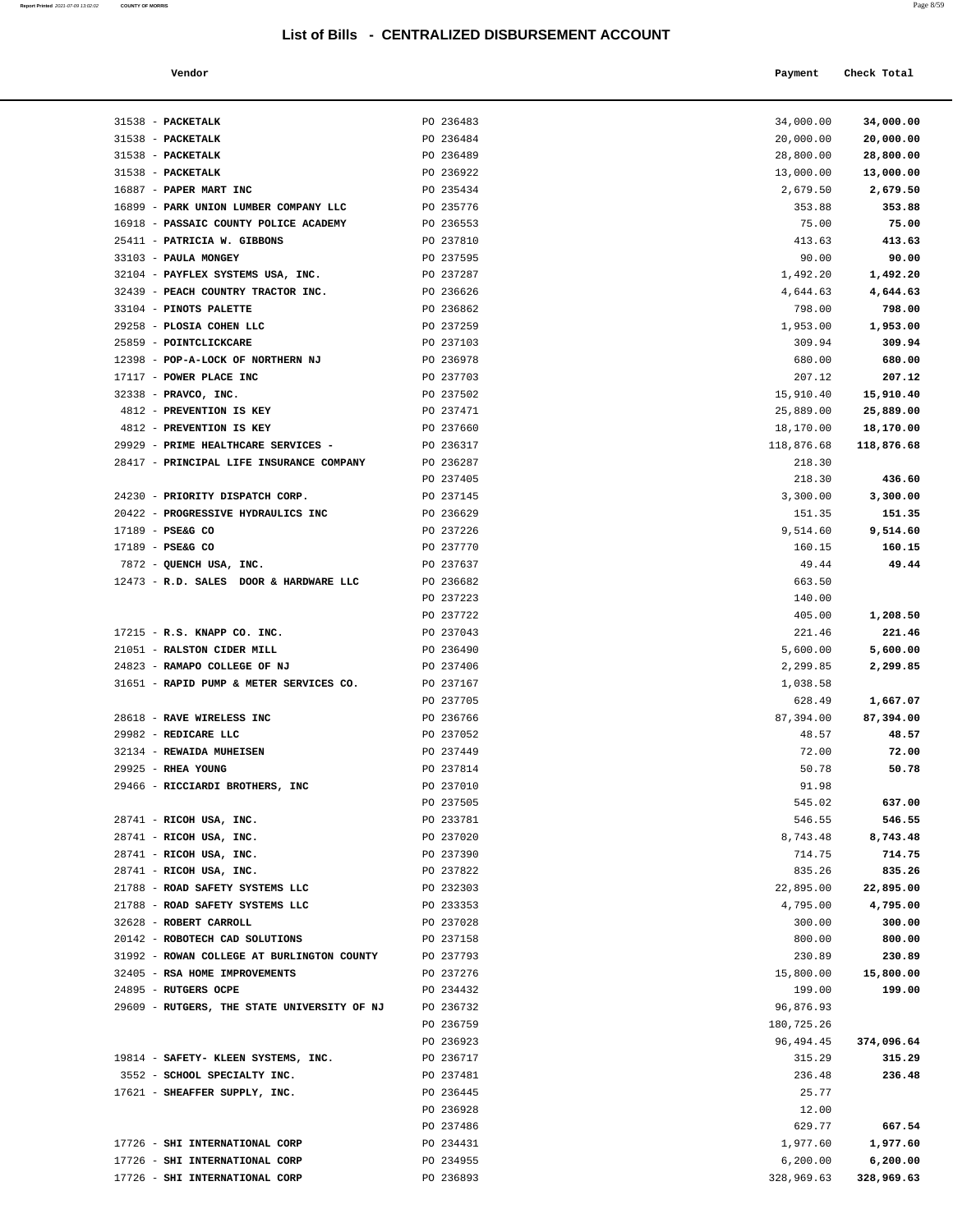| Report Printed 2021-07-09 13:02:02<br>the contract of the contract of the contract of the contract of the contract of the contract of the contract of | <b>COUNTY OF MORRIS</b> |  |  | Page 9/59 |
|-------------------------------------------------------------------------------------------------------------------------------------------------------|-------------------------|--|--|-----------|
|                                                                                                                                                       |                         |  |  |           |

| Vendor | Payment | Check Total |
|--------|---------|-------------|
|        |         |             |

| 17726 - SHI INTERNATIONAL CORP                           |                                       | PO 237013              | 50,000.00        | 50,000.00          |
|----------------------------------------------------------|---------------------------------------|------------------------|------------------|--------------------|
| 17699 - SMITH MOTOR CO., INC.                            |                                       | PO 236927              | 586.16           | 586.16             |
| 11253 - SMITHS DETECTION, INC.                           |                                       | PO 228671              | 62,629.20        | 62,629.20          |
| 17755 - SOUTHEAST MORRIS COUNTY                          |                                       | PO 237749              | 6,653.53         | 6,653.53           |
| 17772 - SPEEDWELL ELECTRIC MOTORS                        |                                       | PO 237275              | 2,896.00         | 2,896.00           |
|                                                          | 16675 - STATE TOXICOLOGY LABORATORY   | PO 235904              | 675.00           |                    |
|                                                          |                                       | PO 236986              | 1,620.00         | 2,295.00           |
| 26956 - STEPHANIE GORMAN                                 |                                       | PO 237541              | 49.00            | 49.00              |
| 27837 - STEVEN GOODMAN                                   |                                       | PO 237107              | 14.90            | 14.90              |
| 17901 - SUBURBAN CONSULTING                              |                                       | PO 237493              | 292.50           | 292.50             |
| 8621 - SUBURBAN PROPANE -2347                            |                                       | PO 237357              | 1,151.11         |                    |
|                                                          |                                       | PO 237566              | 261.38           | 1,412.49           |
| 11429 - SUSSEX COUNTY MUA                                |                                       | PO 236419              | 482.25           | 482.25             |
| 6265 - T & M ASSOCIATES                                  |                                       | PO 234047              | 5,900.00         | 5,900.00           |
| 26030 - TABB INC                                         |                                       | PO 236471              | 174.00           | 174.00             |
| 17975 - TAYLOR & FRIEDBERG, LLC                          |                                       | PO 236439              | 182.52           | 182.52             |
| 5611 - TBS CONTROLS LLC                                  |                                       | PO 237221<br>PO 236371 | 3,186.00         | 3,186.00<br>270.30 |
| 7574 - TELE-MEASUREMENTS, INC.<br>17990 - TELESEARCH INC |                                       | PO 236685              | 270.30<br>838.70 |                    |
|                                                          |                                       | PO 236841              | 650.65           |                    |
|                                                          |                                       | PO 236956              | 680.68           |                    |
|                                                          |                                       | PO 237005              | 1,520.96         |                    |
|                                                          |                                       | PO 237152              | 520.52           |                    |
|                                                          |                                       | PO 237242              | 650.65           |                    |
|                                                          |                                       | PO 237265              | 1,901.20         |                    |
|                                                          |                                       | PO 237410              | 1,901.20         | 8,664.56           |
| 17990 - TELESEARCH INC                                   |                                       | PO 237539              | 1,146.40         |                    |
|                                                          |                                       | PO 237554              | 650.65           |                    |
|                                                          |                                       | PO 237698              | 1,595.96         | 3,393.01           |
|                                                          | 7040 - THE AUTOMOTIVE TRAINING GROUP  | PO 237232              | 809.00           | 809.00             |
| 11651 - THE BIBER PARTNERSHIP AIA                        |                                       | PO 237302              | 424.86           |                    |
|                                                          |                                       | PO 237303              | 1,937.50         | 2,362.36           |
|                                                          | 27366 - THE GODFATHER OF MORRISTOWN   | PO 237193              | 251.30           | 251.30             |
| 10812 - THOMSON REUTER-WEST                              |                                       | PO 237224              | 1,169.97         | 1,169.97           |
| 10812 - THOMSON REUTER-WEST                              |                                       | PO 237228              | 1,169.97         | 1,169.97           |
| 10812 - THOMSON REUTER-WEST                              |                                       | PO 237230              | 1,169.97         | 1,169.97           |
| 18437 - THOMSON REUTERS-WEST                             |                                       | PO 235832              | 1,153.26         | 1,153.26           |
| 122 - TILCON NEW YORK INC.                               |                                       | PO 236617              | 1,660.63         | 1,660.63           |
| 32003 - TITLE LINES LLC                                  |                                       | PO 237256              | 6,036.00         | 6,036.00           |
| 18067 - TJ'S SPORTWIDE TROPHY                            |                                       | PO 235865              | 370.00           |                    |
|                                                          |                                       | PO 236548              | 103.90           | 473.90             |
| 3973 - TOM POLLIO                                        |                                       | PO 237664              | 533.58           | 533.58             |
| 8234 - TOWNE PHARMACY & SURGICAL                         |                                       | PO 236831              | 40.00            | 40.00              |
| 15475 - TOWNSHIP OF JEFFERSON                            |                                       | PO 237352              | 4,500.00         | 4,500.00           |
| 3589 - TOWNSHIP OF MONTVILLE                             |                                       | PO 237192              | 50.00            | 50.00              |
| 11837 - TOWNSHIP OF ROXBURY                              |                                       | PO 237353              | 1,527.75         | 1,527.75           |
| 22942 - TRACY WADHAMS                                    |                                       | PO 237200              | 200.00           | 200.00             |
| $3049$ - TRANE                                           | 3486 - TREASURER, STATE OF NEW JERSEY | PO 237274              | 258.30           | 258.30             |
|                                                          | 3486 - TREASURER, STATE OF NEW JERSEY | PO 236559<br>PO 236560 | 190.00<br>885.00 | 190.00<br>885.00   |
|                                                          | 3486 - TREASURER, STATE OF NEW JERSEY | PO 236561              | 885.00           | 885.00             |
|                                                          | 19990 - TREASURER-STATE OF NEW JERSEY | PO 234604              | 500.00           | 500.00             |
| 8854 - TRENTON CORRUGATED                                |                                       | PO 231178              | 467.64           |                    |
|                                                          |                                       | PO 237568              | 467.63           | 935.27             |
| 12333 - TRIMBOLI & PRUSINOWSKI, LLC                      |                                       | PO 237261              | 7,285.00         |                    |
|                                                          |                                       | PO 237511              | 155.00           | 7,440.00           |
| 20009 - TRUGREEN                                         |                                       | PO 236995              | 83.12            | 83.12              |
| 26599 - TSUJ CORPORATION                                 |                                       | PO 237506              | 19,551.00        |                    |
|                                                          |                                       | PO 237507              | 7,007.00         | 26,558.00          |
| 30877 - TUNSTEAD LANDSCAPE SERVICES                      |                                       | PO 237490              | 8,947.14         |                    |
|                                                          |                                       | PO 237492              | 11,788.36        |                    |
|                                                          |                                       | PO 237832              | 150.00           | 20,885.50          |
| 25209 - TURN OUT UNIFORMS, INC.                          |                                       | PO 236552              | 854.95           | 854.95             |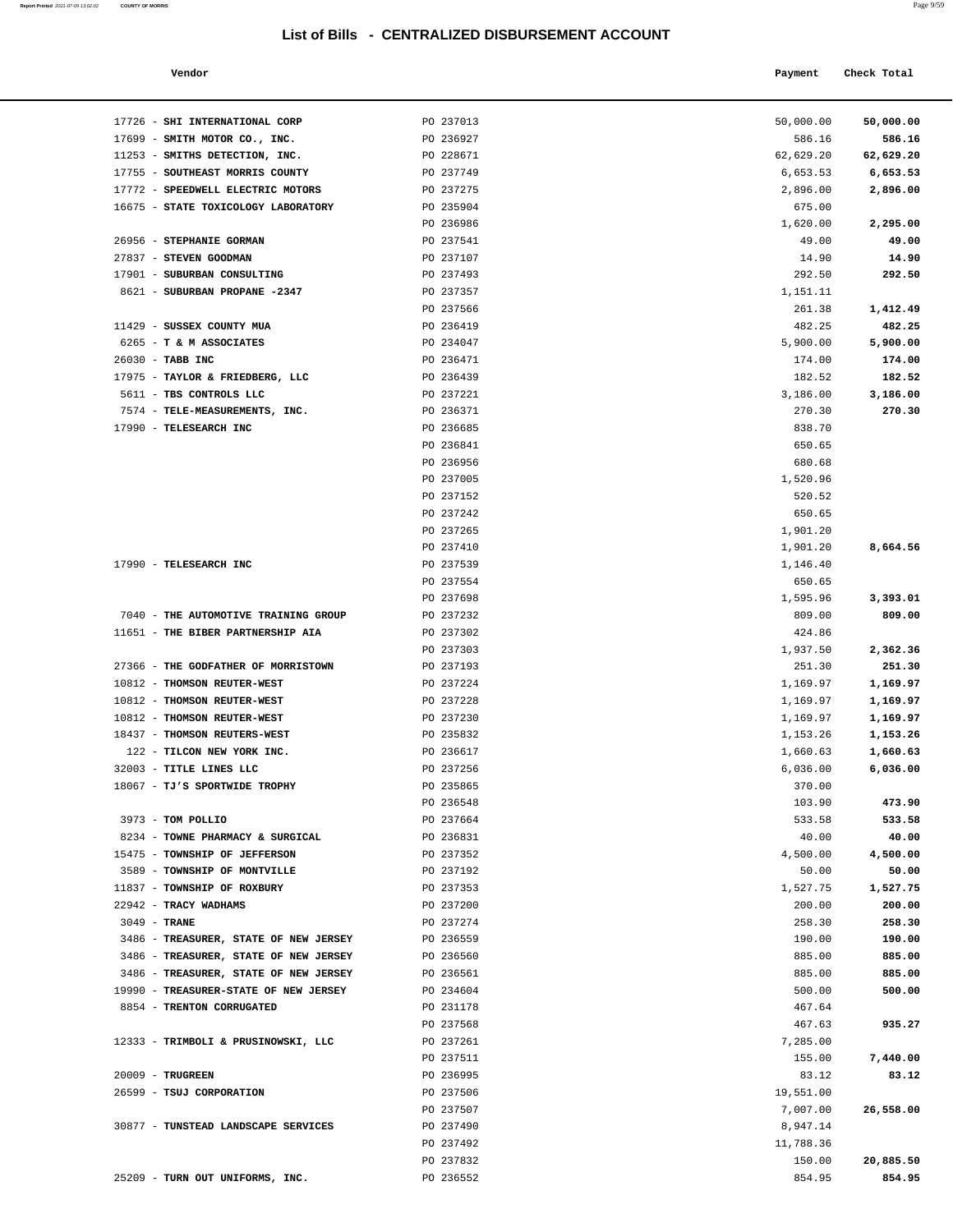| Report Printed 2021-07-09 13:02:02<br>the contract of the contract of the contract of the contract of the contract of the contract of the contract of | <b>COUNTY OF MORRIS</b> | Page 10/59 |
|-------------------------------------------------------------------------------------------------------------------------------------------------------|-------------------------|------------|
|                                                                                                                                                       |                         |            |

| Vendor                                                                  |                        | Payment            | Check Total      |
|-------------------------------------------------------------------------|------------------------|--------------------|------------------|
|                                                                         |                        |                    |                  |
| TURN OUT UNIFORMS, INC.                                                 | PO 236939              | 2,653.03           | 2,653.03         |
| U.S. SECURITY ASSOCIATES                                                | PO 236386              | 3,323.49           | 3,323.49         |
| UNIQUE PHOTO INC                                                        | PO 232637              | 514.40             | 514.40           |
| UNITED PARCEL SERVICE                                                   | PO 237146              | 30.75              |                  |
|                                                                         | PO 237301              | 165.00             | 195.75           |
| UNITED REFRIGERATION INC                                                | PO 237675              | 76.74              | 76.74            |
| UNITED ROTARY BRUSH CORPORATION<br>UNITED SITE SERVICES NORTHEAST, INC. | PO 236658<br>PO 237004 | 997.50<br>819.45   | 997.50           |
|                                                                         | PO 237374              | 586.84             | 1,406.29         |
| V.E. RALPH & SON INC.                                                   | PO 236605              | 110.93             |                  |
|                                                                         | PO 237376              | 494.00             | 604.93           |
| VAN CLEEF ENGINEERING ASSOC                                             | PO 232132              | 10,080.00          |                  |
|                                                                         | PO 237032              | 4,543.45           |                  |
|                                                                         | PO 237618              | 13,878.20          | 28,501.65        |
| VANASSE HANGEN BRUSTLIN INC.                                            | PO 237542              | 752.50             | 752.50           |
| VECTORNATE USA INC.                                                     | PO 237272              | 27.39              | 27.39            |
| <b>VERIZON</b>                                                          | PO 237684<br>PO 236911 | 386.45<br>451.77   | 386.45           |
| <b>VERIZON WIRELESS</b><br>VERIZON WIRELESS                             | PO 236913              | 137.09             | 451.77<br>137.09 |
| VERIZON WIRELESS                                                        | PO 237647              | 188.04             |                  |
|                                                                         | PO 237647              | 32,497.82          | 32,685.86        |
| VERMEER NORTH ATLANTIC SERVICE                                          | PO 236575              | 126.38             |                  |
|                                                                         | PO 236650              | 126.38             | 252.76           |
| VIKEN DETECTION CORP                                                    | PO 235890              | 1,900.00           | 1,900.00         |
| VIKEN DETECTION CORP                                                    | PO 236046              | 3,600.00           | 3,600.00         |
| VILLAGE SHOP RITE                                                       | PO 237411              | 212.55             | 212.55           |
| VIRTU WATER METER SERVICES INC                                          | PO 236563              | 350.00             | 350.00           |
| W.B. MASON COMPANY INC                                                  | PO 233568              | 767.25             | 767.25           |
| W.B. MASON COMPANY INC                                                  | PO 233902              | 227.47             | 227.47           |
| W.B. MASON COMPANY INC<br>W.B. MASON COMPANY INC                        | PO 235513<br>PO 235803 | 740.93             | 740.93<br>842.54 |
| W.B. MASON COMPANY INC                                                  | PO 235830              | 842.54<br>1,247.19 | 1,247.19         |
| W.B. MASON COMPANY INC                                                  | PO 236043              | 798.50             | 798.50           |
| W.B. MASON COMPANY INC                                                  | PO 236079              | 199.92             | 199.92           |
| W.B. MASON COMPANY INC                                                  | PO 236098              | 2,127.35           | 2,127.35         |
| W.B. MASON COMPANY INC                                                  | PO 236220              | 174.24             | 174.24           |
| W.B. MASON COMPANY INC                                                  | PO 236288              | 918.26             | 918.26           |
| W.B. MASON COMPANY INC                                                  | PO 236309              | 1,271.36           | 1,271.36         |
| W.B. MASON COMPANY INC                                                  | PO 236444              | 2,001.13           | 2,001.13         |
| W.B. MASON COMPANY INC                                                  | PO 236569              | 420.65             | 420.65           |
| W.B. MASON COMPANY INC                                                  | PO 236686              | 800.71             | 800.71           |
| W.B. MASON COMPANY INC                                                  | PO 236691              | 324.08             | 324.08           |
| W.B. MASON COMPANY INC<br>W.B. MASON COMPANY INC                        | PO 236706<br>PO 236716 | 41.50<br>600.46    | 41.50<br>600.46  |
| W.B. MASON COMPANY INC                                                  | PO 236735              | 71.66              | 71.66            |
| W.B. MASON COMPANY INC                                                  | PO 236760              | 221.94             | 221.94           |
| W.B. MASON COMPANY INC                                                  | PO 236815              | 32.97              | 32.97            |
| W.B. MASON COMPANY INC                                                  | PO 236816              | 167.42             | 167.42           |
| W.B. MASON COMPANY INC                                                  | PO 236820              | 11.99              | 11.99            |
| W.B. MASON COMPANY INC                                                  | PO 236868              | 1.90               | 1.90             |
| W.B. MASON COMPANY INC                                                  | PO 236908              | 218.81             | 218.81           |
| W.B. MASON COMPANY INC                                                  | PO 237022              | 186.40             | 186.40           |
| W.B. MASON COMPANY INC                                                  | PO 237106              | 156.45             | 156.45           |
| W.B. MASON COMPANY INC                                                  | PO 237110              | 0.95               | 0.95             |
| W.B. MASON COMPANY INC<br>W.B. MASON COMPANY INC                        | PO 237166<br>PO 237169 | 53.86<br>57.54     | 53.86<br>57.54   |
| W.B. MASON COMPANY INC                                                  | PO 237176              | 48.00              | 48.00            |
| W.B. MASON COMPANY INC                                                  | PO 237180              | 94.68              | 94.68            |
| W.B. MASON COMPANY INC                                                  | PO 237247              | 109.18             | 109.18           |
| W.B. MASON COMPANY INC                                                  | PO 237333              | 32.24              | 32.24            |
| W.B. MASON COMPANY INC                                                  | PO 237337              | 12.57              | 12.57            |
| W.B. MASON COMPANY INC                                                  | PO 237386              | 66.00              | 66.00            |
| W.B. MASON COMPANY INC                                                  | PO 237424              | 27.63              | 27.63            |
|                                                                         |                        |                    |                  |

| 25209 - TURN OUT UNIFORMS, INC.              | PO 236939              | 2,653.03  | 2,653.03        |
|----------------------------------------------|------------------------|-----------|-----------------|
| 31502 - U.S. SECURITY ASSOCIATES             | PO 236386              | 3,323.49  | 3,323.49        |
| 18219 - UNIQUE PHOTO INC                     | PO 232637              | 514.40    | 514.40          |
| 18232 - UNITED PARCEL SERVICE                | PO 237146              | 30.75     |                 |
|                                              | PO 237301              | 165.00    | 195.75          |
| 14707 - UNITED REFRIGERATION INC             | PO 237675              | 76.74     | 76.74           |
| 30229 - UNITED ROTARY BRUSH CORPORATION      | PO 236658              | 997.50    | 997.50          |
| 31713 - UNITED SITE SERVICES NORTHEAST, INC. | PO 237004              | 819.45    |                 |
|                                              | PO 237374              | 586.84    | 1,406.29        |
| $20042$ - V.E. RALPH & SON INC.              | PO 236605              | 110.93    |                 |
|                                              | PO 237376              | 494.00    | 604.93          |
| 18285 - VAN CLEEF ENGINEERING ASSOC          | PO 232132              | 10,080.00 |                 |
|                                              |                        | 4,543.45  |                 |
|                                              | PO 237032              |           |                 |
|                                              | PO 237618<br>PO 237542 | 13,878.20 | 28,501.65       |
| 23944 - VANASSE HANGEN BRUSTLIN INC.         |                        | 752.50    | 752.50<br>27.39 |
| 32259 - VECTORNATE USA INC.                  | PO 237272              | 27.39     |                 |
| $1286$ - VERIZON                             | PO 237684              | 386.45    | 386.45          |
| 1348 - VERIZON WIRELESS                      | PO 236911              | 451.77    | 451.77          |
| 1348 - VERIZON WIRELESS                      | PO 236913              | 137.09    | 137.09          |
| 1348 - VERIZON WIRELESS                      | PO 237647              | 188.04    |                 |
|                                              | PO 237647              | 32,497.82 | 32,685.86       |
| 20059 - VERMEER NORTH ATLANTIC SERVICE       | PO 236575              | 126.38    |                 |
|                                              | PO 236650              | 126.38    | 252.76          |
| 30867 - VIKEN DETECTION CORP                 | PO 235890              | 1,900.00  | 1,900.00        |
| 30867 - VIKEN DETECTION CORP                 | PO 236046              | 3,600.00  | 3,600.00        |
| 28202 - VILLAGE SHOP RITE                    | PO 237411              | 212.55    | 212.55          |
| 18331 - VIRTU WATER METER SERVICES INC       | PO 236563              | 350.00    | 350.00          |
| 6146 - W.B. MASON COMPANY INC                | PO 233568              | 767.25    | 767.25          |
| 6146 - W.B. MASON COMPANY INC                | PO 233902              | 227.47    | 227.47          |
| 6146 - W.B. MASON COMPANY INC                | PO 235513              | 740.93    | 740.93          |
| 6146 - W.B. MASON COMPANY INC                | PO 235803              | 842.54    | 842.54          |
| 6146 - W.B. MASON COMPANY INC                | PO 235830              | 1,247.19  | 1,247.19        |
| 6146 - W.B. MASON COMPANY INC                | PO 236043              | 798.50    | 798.50          |
| 6146 - W.B. MASON COMPANY INC                | PO 236079              | 199.92    | 199.92          |
| 6146 - W.B. MASON COMPANY INC                | PO 236098              | 2,127.35  | 2,127.35        |
| 6146 - W.B. MASON COMPANY INC                | PO 236220              | 174.24    | 174.24          |
| 6146 - W.B. MASON COMPANY INC                | PO 236288              | 918.26    | 918.26          |
| 6146 - W.B. MASON COMPANY INC                | PO 236309              | 1,271.36  | 1,271.36        |
| 6146 - W.B. MASON COMPANY INC                | PO 236444              | 2,001.13  | 2,001.13        |
| 6146 - W.B. MASON COMPANY INC                | PO 236569              | 420.65    | 420.65          |
| 6146 - W.B. MASON COMPANY INC                | PO 236686              | 800.71    | 800.71          |
| 6146 - W.B. MASON COMPANY INC                | PO 236691              | 324.08    | 324.08          |
| 6146 - W.B. MASON COMPANY INC                | PO 236706              | 41.50     | 41.50           |
| 6146 - W.B. MASON COMPANY INC                | PO 236716              | 600.46    | 600.46          |
| 6146 - W.B. MASON COMPANY INC                | PO 236735              | 71.66     | 71.66           |
| 6146 - W.B. MASON COMPANY INC                | PO 236760              | 221.94    | 221.94          |
| 6146 - W.B. MASON COMPANY INC                | PO 236815              | 32.97     | 32.97           |
| 6146 - W.B. MASON COMPANY INC                | PO 236816              | 167.42    | 167.42          |
| 6146 - W.B. MASON COMPANY INC                | PO 236820              | 11.99     | 11.99           |
| 6146 - W.B. MASON COMPANY INC                | PO 236868              | 1.90      | 1.90            |
| 6146 - W.B. MASON COMPANY INC                | PO 236908              | 218.81    | 218.81          |
| 6146 - W.B. MASON COMPANY INC                | PO 237022              | 186.40    | 186.40          |
| 6146 - W.B. MASON COMPANY INC                | PO 237106              | 156.45    | 156.45          |
| 6146 - W.B. MASON COMPANY INC                | PO 237110              | 0.95      | 0.95            |
| 6146 - W.B. MASON COMPANY INC                | PO 237166              | 53.86     | 53.86           |
| 6146 - W.B. MASON COMPANY INC                | PO 237169              | 57.54     | 57.54           |
| 6146 - W.B. MASON COMPANY INC                | PO 237176              | 48.00     | 48.00           |
| 6146 - W.B. MASON COMPANY INC                | PO 237180              | 94.68     | 94.68           |
| 6146 - W.B. MASON COMPANY INC                | PO 237247              | 109.18    | 109.18          |
| 6146 - W.B. MASON COMPANY INC                | PO 237333              | 32.24     | 32.24           |
| 6146 - W.B. MASON COMPANY INC                | PO 237337              | 12.57     | 12.57           |
| 6146 - W.B. MASON COMPANY INC                | PO 237386              | 66.00     | 66.00           |
| 6146 - W.B. MASON COMPANY INC                | PO 237424              | 27.63     | 27.63           |
|                                              |                        |           |                 |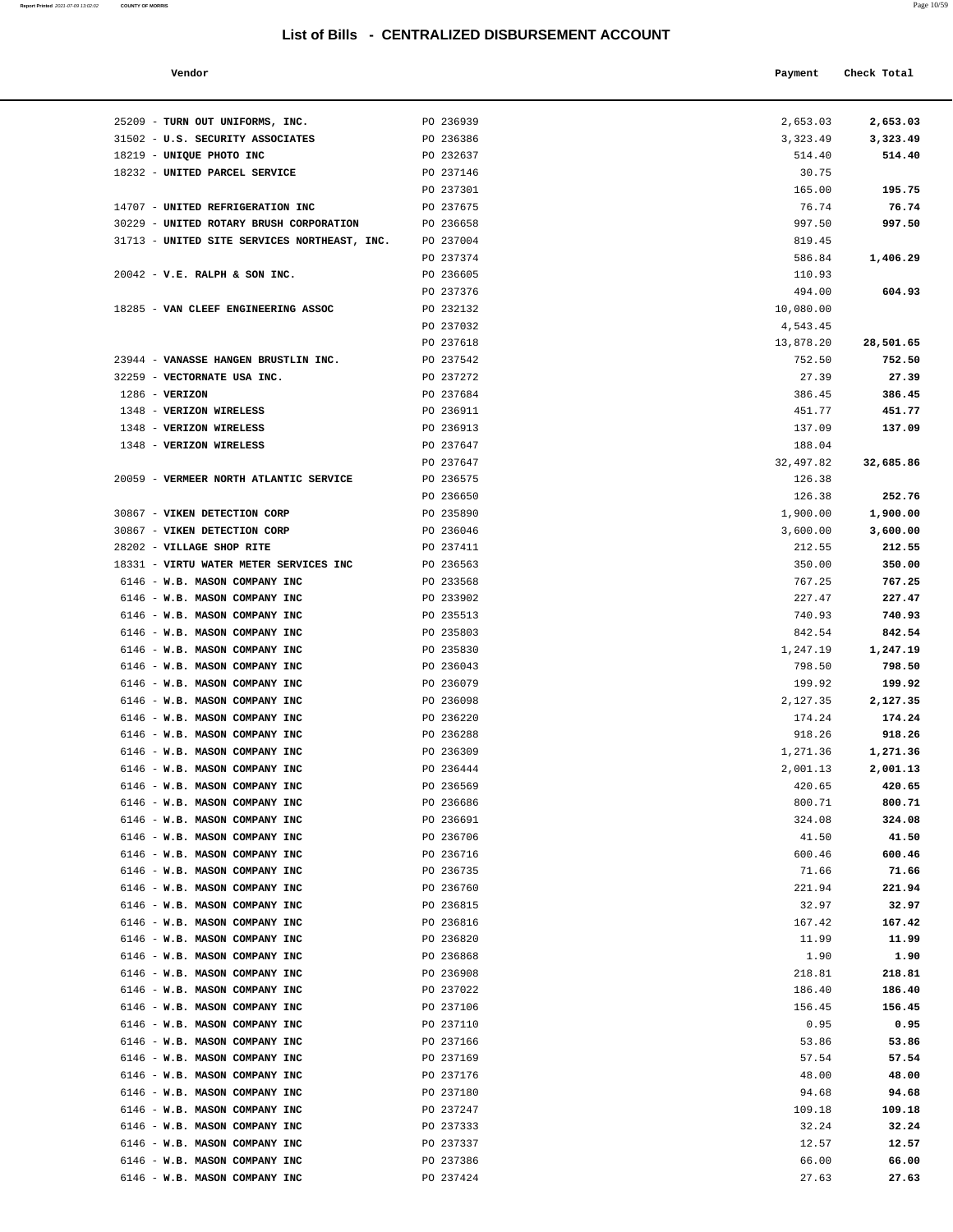| Vendor                                |           | Payment   | Check Total  |
|---------------------------------------|-----------|-----------|--------------|
|                                       |           |           |              |
| 6146 - W.B. MASON COMPANY INC         | PO 237426 | 49.16     | 49.16        |
| 6146 - W.B. MASON COMPANY INC         | PO 237544 | 67.05     | 67.05        |
| 6146 - W.B. MASON COMPANY INC         | PO 237546 | 53.64     | 53.64        |
| 6146 - W.B. MASON COMPANY INC         | PO 237560 | 446.62    | 446.62       |
| 6146 - W.B. MASON COMPANY INC         | PO 237621 | 155.24    | 155.24       |
| 6146 - W.B. MASON COMPANY INC         | PO 237631 | 90.63     | 90.63        |
| 6146 - W.B. MASON COMPANY INC         | PO 237785 | 32.24     | 32.24        |
| 6146 - W.B. MASON COMPANY INC         | PO 237786 | 87.07     | 87.07        |
| 6146 - W.B. MASON COMPANY INC         | PO 237825 | 0.95      | 0.95         |
| 26518 - WALTER JONES                  | PO 237325 | 100.00    | 100.00       |
| 32626 - WATER SUPPLY INNOVATIONS, LLC | PO 227661 | 2,546.00  | 2,546.00     |
| 33004 - WILDCOPES                     | PO 236409 | 550.45    | 550.45       |
| 13246 - WILLIAM F. BARNISH            | PO 236757 | 4,949.76  | 4,949.76     |
| 18538 - WORK N WEAR STORE             | PO 233058 | 10,475.00 |              |
|                                       | PO 236840 | 1,600.00  |              |
|                                       | PO 237279 | 2,738.00  | 14,813.00    |
| 9787 - ZELTEX INC                     | PO 236955 | 1,185.00  | 1,185.00     |
| TOTAL                                 |           |           | 5,594,126.83 |

 **Total to be paid from Fund 01 Current Fund 3,531,591.31** Total to be paid from Fund 02 Grant Fund 904,410.86 Total to be paid from Fund 04 County Capital 1,111,632.06 Total to be paid from Fund 13 Dedicated Trust 46,492.60  **------------- 5,594,126.83**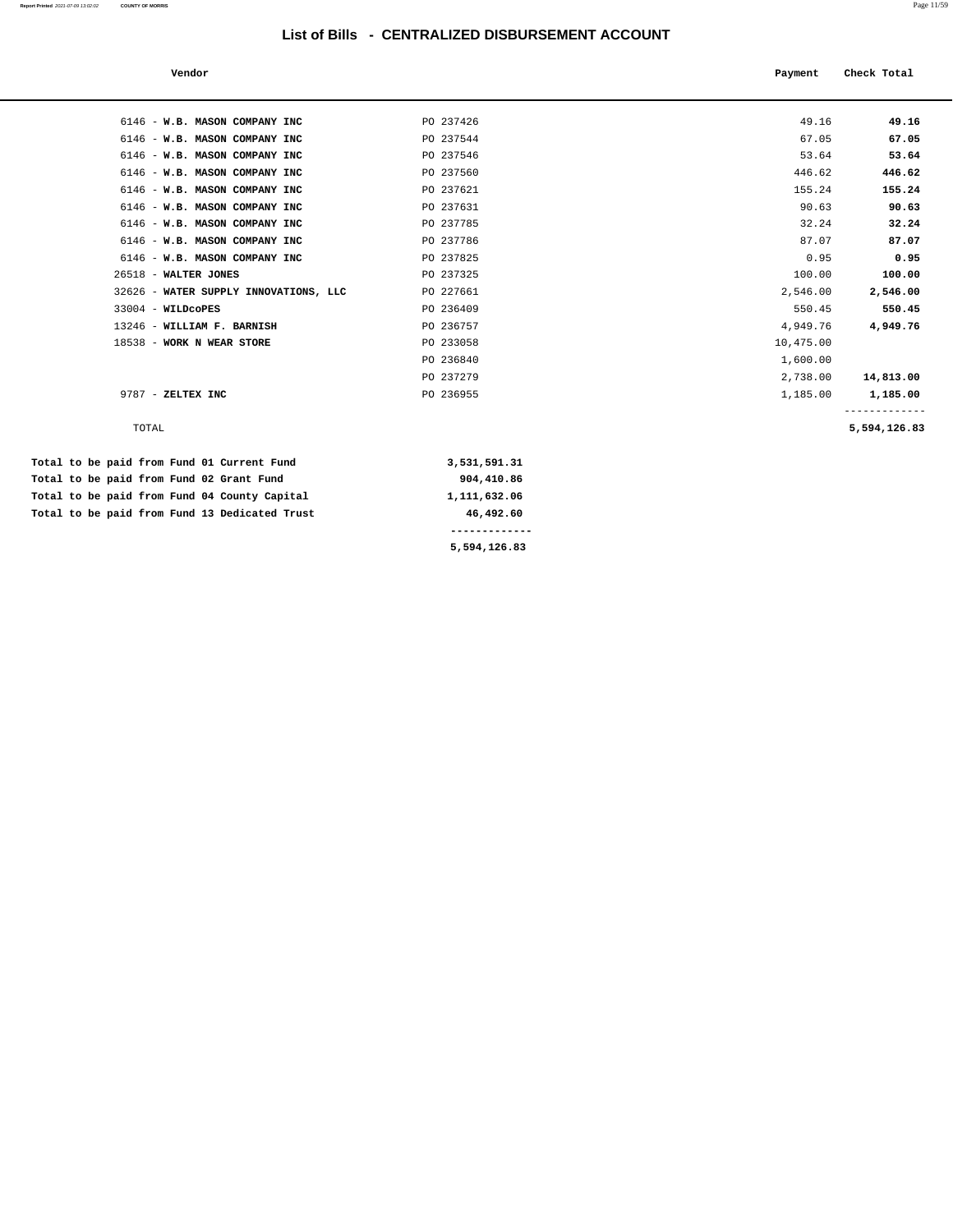**Report Printed** 2021-07-09 13:02:09 **COUNTY OF MORRIS** Page 12/59

### **List of Bills (Department/Account Detail) - CENTRALIZED DISBURSEMENT ACCOUNT**

| Account | <b>PO #</b> | Vendor | Description | Payment | Account Total |
|---------|-------------|--------|-------------|---------|---------------|
|         |             |        |             |         |               |

### **Current Fund**

### **County Administrator**

| 236735 W.B. MASON COMPANY INC                            |                   | 109.56   |
|----------------------------------------------------------|-------------------|----------|
| 236735 W.B. MASON COMPANY INC                            |                   | $-37.90$ |
| 01-201-20-100100-058<br>Office Supplies & Stationery     | TOTAL FOR ACCOUNT | 71.66    |
|                                                          |                   |          |
| 236471 TABB INC                                          |                   | 174.00   |
| 01-201-20-100100-059<br>Other General Expenses           | TOTAL FOR ACCOUNT | 174.00   |
|                                                          |                   |          |
| 237796 COUNTY OF MORRIS                                  |                   | 42.82    |
| $01 - 201 - 20 - 100100 - 068$<br>Postage & Metered Mail | TOTAL FOR ACCOUNT | 42.82    |
|                                                          |                   |          |
|                                                          |                   |          |
| TOTAL for County Administrator                           |                   | 288.48   |
|                                                          |                   |          |

### **Personnel**

|                      | 237796 COUNTY OF MORRIS | 28.46             |  |       |
|----------------------|-------------------------|-------------------|--|-------|
| 01-201-20-105100-068 | Postage & Metered Mail  | TOTAL FOR ACCOUNT |  | 28.46 |
|                      |                         |                   |  |       |
|                      | TOTAL for Personnel     |                   |  | 28.46 |
|                      |                         |                   |  |       |

### **DEPARTMENT 105115**

| 236317 PRIME HEALTHCARE SERVICES -<br>236317 PRIME HEALTHCARE SERVICES -<br>236317 PRIME HEALTHCARE SERVICES - |                   | 28,555.42<br>28,400.42<br>33,695.42 |
|----------------------------------------------------------------------------------------------------------------|-------------------|-------------------------------------|
| 236317 PRIME HEALTHCARE SERVICES -<br>Other Outside Services<br>01-201-20-105115-084                           | TOTAL FOR ACCOUNT | 28, 225.42<br>118,876.68            |
| TOTAL for DEPARTMENT 105115                                                                                    |                   | 118,876.68                          |

### **Board of Chosen Freeholders**

| 235505 DAILY RECORD                                            | 9.99              |        |
|----------------------------------------------------------------|-------------------|--------|
| 01-201-20-110100-028 Books & Periodicals                       | TOTAL FOR ACCOUNT | 9.99   |
|                                                                |                   |        |
| 237169 W.B. MASON COMPANY INC                                  | 57.54             |        |
| 233902 W.B. MASON COMPANY INC                                  | 217.44            |        |
| 233902 W.B. MASON COMPANY INC                                  | 10.03             |        |
| $01 - 201 - 20 - 110100 - 058$<br>Office Supplies & Stationery | TOTAL FOR ACCOUNT | 285.01 |
|                                                                |                   |        |
| 237796 COUNTY OF MORRIS                                        | 10.04             |        |
| 237796 COUNTY OF MORRIS                                        | 86.98             |        |
| 01-201-20-110100-068<br>Postage & Metered Mail                 | TOTAL FOR ACCOUNT | 97.02  |
|                                                                |                   |        |
| 237173 MC LEAGUE OF MUNICIPALITIES                             | 100.00            |        |
| 237411 VILLAGE SHOP RITE                                       | 212.55            |        |
| 236237 MC LEAGUE OF MUNICIPALITIES                             | 50.00             |        |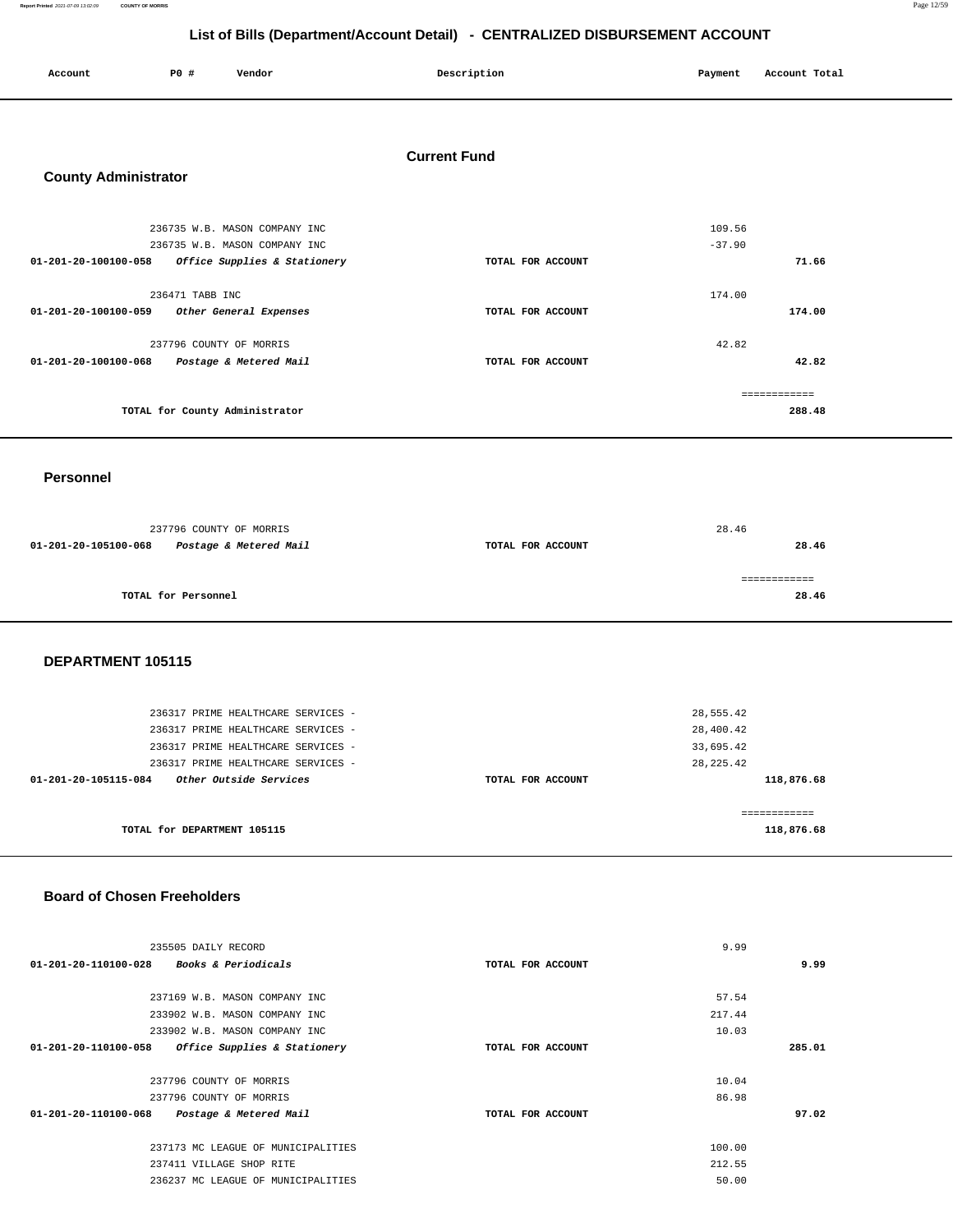| Account                            | P0# | Vendor                                | Description       | Payment | Account Total |
|------------------------------------|-----|---------------------------------------|-------------------|---------|---------------|
| <b>Board of Chosen Freeholders</b> |     |                                       |                   |         |               |
|                                    |     | 235941 MC LEAGUE OF MUNICIPALITIES    |                   | 50.00   |               |
|                                    |     | 236149 MC LEAGUE OF MUNICIPALITIES    |                   | 50.00   |               |
| 01-201-20-110100-079               |     | Special Projects                      | TOTAL FOR ACCOUNT |         | 462.55        |
|                                    |     |                                       |                   |         | ------------  |
|                                    |     | TOTAL for Board of Chosen Freeholders |                   |         | 854.57        |

### **Clerk of the Board**

| 237518 GANNETT NJ NEWSPAPERS        | 56.50             |              |
|-------------------------------------|-------------------|--------------|
| 237517 GANNETT NJ NEWSPAPERS        | 60.80             |              |
| 237516 GANNETT NJ NEWSPAPERS        | 53.06             |              |
| 237515 GANNETT NJ NEWSPAPERS        | 90.90             |              |
| 237510 GANNETT NJ NEWSPAPERS        | 68.54             |              |
| 237514 GANNETT NJ NEWSPAPERS        | 66.82             |              |
| 237787 GANNETT NJ NEWSPAPERS        | 58.22             |              |
| 237788 GANNETT NJ NEWSPAPERS        | 102.08            |              |
| 237789 GANNETT NJ NEWSPAPERS        | 133.04            |              |
| 237308 GANNETT NJ NEWSPAPERS        | 77.14             |              |
| 237309 GANNETT NJ NEWSPAPERS        | 60.80             |              |
| 237307 GANNETT NJ NEWSPAPERS        | 70.26             |              |
| 237299 GANNETT NJ NEWSPAPERS        | 94.34             |              |
| 237101 GANNETT NJ NEWSPAPERS        | 61.66             |              |
| 237102 GANNETT NJ NEWSPAPERS        | 57.36             |              |
| 237088 GANNETT NJ NEWSPAPERS        | 74.56             |              |
| 237090 GANNETT NJ NEWSPAPERS        | 72.84             |              |
| 237092 GANNETT NJ NEWSPAPERS        | 79.72             |              |
| 237093 GANNETT NJ NEWSPAPERS        | 60.80             |              |
| 237094 GANNETT NJ NEWSPAPERS        | 59.94             |              |
| 237095 GANNETT NJ NEWSPAPERS        | 59.94             |              |
| 237096 GANNETT NJ NEWSPAPERS        | 60.80             |              |
| 237097 GANNETT NJ NEWSPAPERS        | 60.80             |              |
| 237098 GANNETT NJ NEWSPAPERS        | 60.80             |              |
| 237099 GANNETT NJ NEWSPAPERS        | 59.94             |              |
| 237100 GANNETT NJ NEWSPAPERS        | 61.66             |              |
| 237306 GANNETT NJ NEWSPAPERS        | 71.12             |              |
| 01-201-20-110105-022<br>Advertising | TOTAL FOR ACCOUNT | 1,894.44     |
|                                     |                   | ============ |
| TOTAL for Clerk of the Board        |                   | 1,894.44     |

### **County Clerk**

|          | 356.00   |                   | 235832 THOMSON REUTERS-WEST    |                                |
|----------|----------|-------------------|--------------------------------|--------------------------------|
|          | 797.26   |                   | 235832 THOMSON REUTERS-WEST    |                                |
| 1,153.26 |          | TOTAL FOR ACCOUNT | <b>Books &amp; Periodicals</b> | 01-201-20-120100-028           |
|          | 539.92   |                   | 237647 VERIZON WIRELESS        |                                |
| 539.92   |          | TOTAL FOR ACCOUNT | Cellular Phones/Pagers         | $01 - 201 - 20 - 120100 - 031$ |
|          | 2,001.13 |                   | 236444 W.B. MASON COMPANY INC  |                                |
|          | 959.49   |                   | 235830 W.B. MASON COMPANY INC  |                                |
| 2,960.62 |          | TOTAL FOR ACCOUNT | Office Supplies & Stationery   | $01 - 201 - 20 - 120100 - 058$ |
|          | 1,821.15 |                   | 237796 COUNTY OF MORRIS        |                                |
|          | 1,614.00 |                   | 236799 MORRISTOWN POSTMASTER   |                                |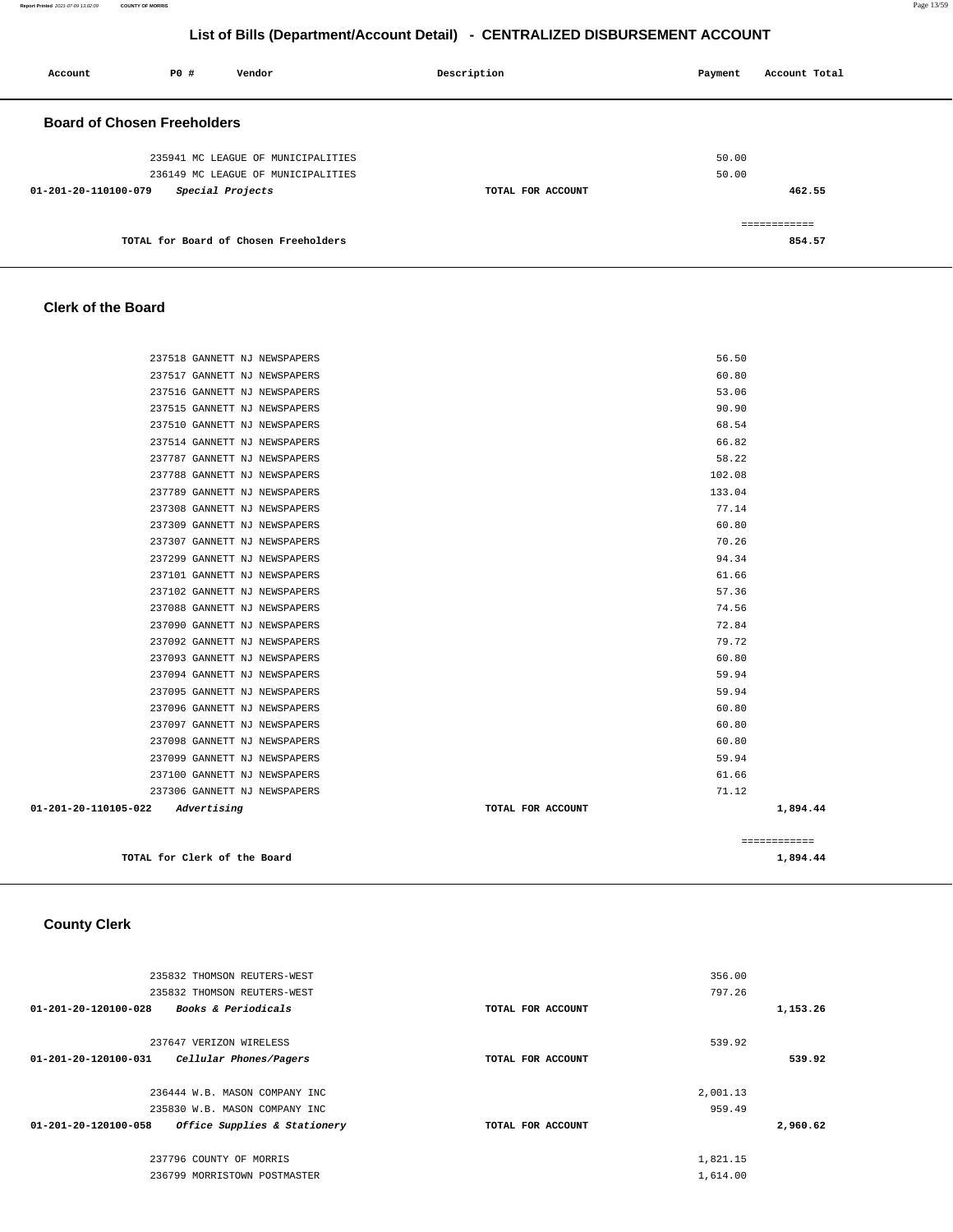### **Report Printed** 2021-07-09 13:02:09 **COUNTY OF MORRIS** Page 14/59

### **List of Bills (Department/Account Detail) - CENTRALIZED DISBURSEMENT ACCOUNT**

| Account              | P0 #                   | Vendor                       | Description       | Payment  | Account Total |
|----------------------|------------------------|------------------------------|-------------------|----------|---------------|
| <b>County Clerk</b>  |                        |                              |                   |          |               |
| 01-201-20-120100-068 |                        | Postage & Metered Mail       | TOTAL FOR ACCOUNT |          | 3,435.15      |
|                      | 235434 PAPER MART INC  |                              |                   | 1,285.50 |               |
|                      | 235434 PAPER MART INC  |                              |                   | 1,394.00 |               |
| 01-201-20-120100-069 | Printing               |                              | TOTAL FOR ACCOUNT |          | 2,679.50      |
|                      |                        | 237301 UNITED PARCEL SERVICE |                   | 165.00   |               |
| 01-201-20-120100-084 |                        | Other Outside Services       | TOTAL FOR ACCOUNT |          | 165.00        |
|                      |                        |                              |                   |          | ============  |
|                      | TOTAL for County Clerk |                              |                   |          | 10,933.45     |

### **County Board of Elections**

| 237403 GANNETT NJ NEWSPAPERS                    |                   | 213.28       |
|-------------------------------------------------|-------------------|--------------|
| 237403 GANNETT NJ NEWSPAPERS                    |                   | 35.00        |
| 237642 GANNETT NJ NEWSPAPERS                    |                   | 13.76        |
| 237194 GANNETT NJ NEWSPAPERS                    |                   | 12.47        |
| 01-201-20-121100-022<br>Advertising             | TOTAL FOR ACCOUNT | 274.51       |
|                                                 |                   |              |
| 237192 TOWNSHIP OF MONTVILLE                    |                   | 50.00        |
| 01-201-20-121100-067<br>Polling Place Rental    | TOTAL FOR ACCOUNT | 50.00        |
|                                                 |                   |              |
| 237796 COUNTY OF MORRIS                         |                   | 494.99       |
| 01-201-20-121100-068 Postage & Metered Mail     | TOTAL FOR ACCOUNT | 494.99       |
|                                                 |                   |              |
| 237198 ELIZABETH SUTULA                         |                   | 200.00       |
| 237197 GAIL T LOWRY-DAVIS                       |                   | 200.00       |
| 237199 JANET WINSTON                            |                   | 200.00       |
| 237200 TRACY WADHAMS                            |                   | 200.00       |
| 01-201-20-121100-096<br><i>Election Officer</i> | TOTAL FOR ACCOUNT | 800.00       |
|                                                 |                   |              |
|                                                 |                   | ------------ |
| TOTAL for County Board of Elections             |                   | 1,619.50     |
|                                                 |                   |              |

## **Superintendent of Elections**

| 236872 CCG MARKETING SOLUTIONS            |                   | 44,999.75 |           |
|-------------------------------------------|-------------------|-----------|-----------|
| Ballot Addressing<br>01-201-20-121105-026 | TOTAL FOR ACCOUNT |           | 44,999.75 |
|                                           |                   |           |           |
| 236864 D. C. EXPRESS INC                  |                   | 24,400.00 |           |
| 236864 D. C. EXPRESS INC                  |                   | 1,980.00  |           |
| 236864 D. C. EXPRESS INC                  |                   | 24,400.00 |           |
| 236864 D. C. EXPRESS INC                  |                   | 1,980.00  |           |
| 01-201-20-121105-030<br>Cartage           | TOTAL FOR ACCOUNT |           | 52,760.00 |
|                                           |                   |           |           |
| 236778 D. C. EXPRESS INC                  |                   | 562.50    |           |
| 236870 CCG MARKETING SOLUTIONS            |                   | 8,685.50  |           |
| 233781 RICOH USA, INC.                    |                   | 546.55    |           |
| 237239 DALE KRAMER                        |                   | 25.32     |           |
| 237239 DALE KRAMER                        |                   | 44.31     |           |
| 237239 DALE KRAMER                        |                   | 61.35     |           |
| 237239 DALE KRAMER                        |                   | 17.95     |           |
| 237239 DALE KRAMER                        |                   | 9.87      |           |
| 237239 DALE KRAMER                        |                   | 16.00     |           |
| 237239 DALE KRAMER                        |                   | 1.06      |           |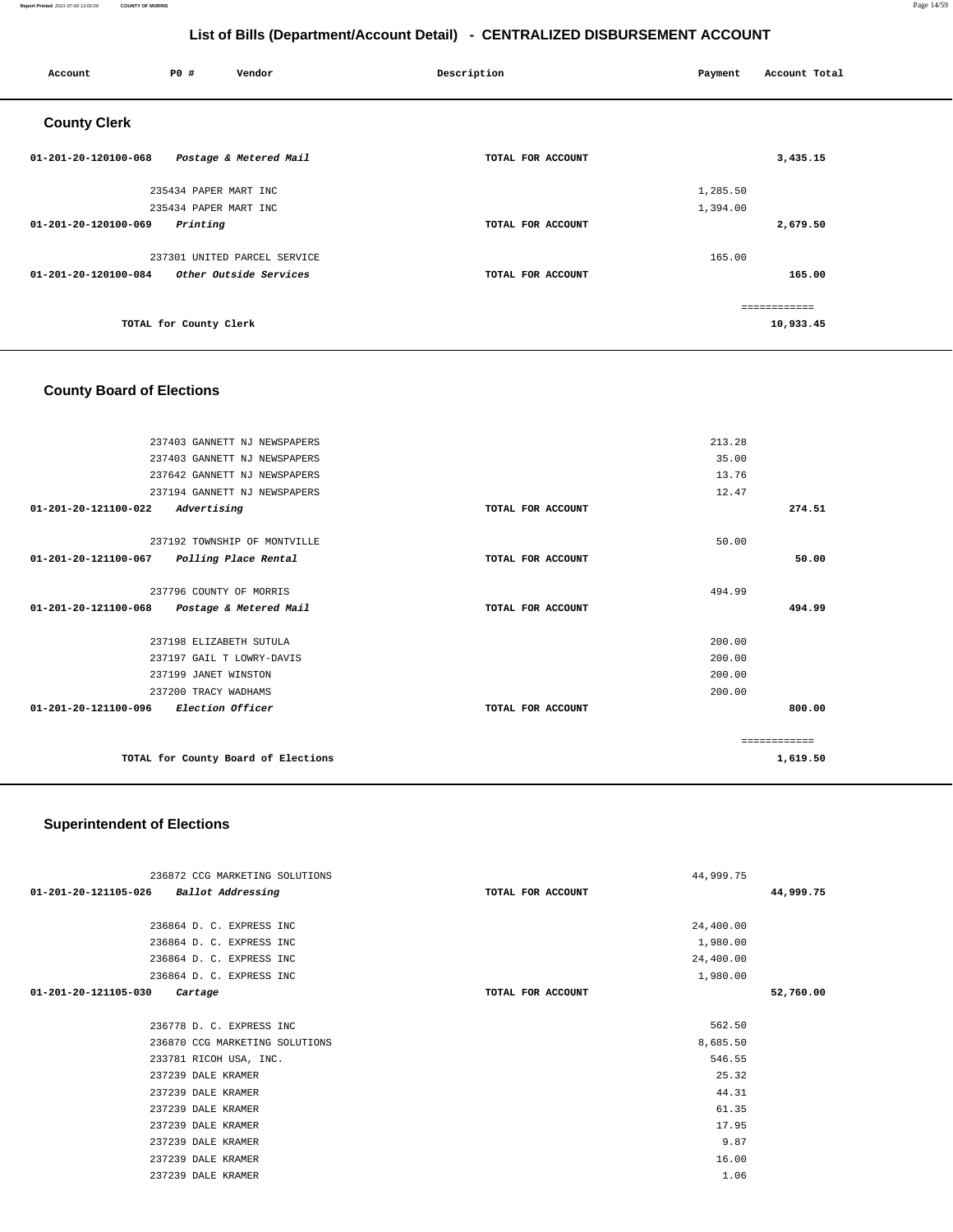| Account                            | P0 #                      | Vendor                                | Description       | Payment | Account Total |
|------------------------------------|---------------------------|---------------------------------------|-------------------|---------|---------------|
| <b>Superintendent of Elections</b> |                           |                                       |                   |         |               |
| 01-201-20-121105-057               |                           | National Voter Registration           | TOTAL FOR ACCOUNT |         | 9,970.41      |
|                                    |                           | 236691 W.B. MASON COMPANY INC         |                   | 324.08  |               |
| 01-201-20-121105-058               |                           | Office Supplies & Stationery          | TOTAL FOR ACCOUNT |         | 324.08        |
|                                    | 237796 COUNTY OF MORRIS   |                                       |                   | 250.92  |               |
| 01-201-20-121105-068               |                           | Postage & Metered Mail                | TOTAL FOR ACCOUNT |         | 250.92        |
|                                    |                           | 236868 W.B. MASON COMPANY INC         |                   | 0.95    |               |
|                                    |                           | 236868 W.B. MASON COMPANY INC         |                   | 0.95    |               |
| $01 - 201 - 20 - 121105 - 095$     |                           | Other Administrative Supplies         | TOTAL FOR ACCOUNT |         | 1.90          |
|                                    | 235472 AMERICAN WEAR INC. |                                       |                   | 43.90   |               |
|                                    | 235472 AMERICAN WEAR INC. |                                       |                   | 43.90   |               |
|                                    |                           | 237193 THE GODFATHER OF MORRISTOWN    |                   | 142.14  |               |
|                                    |                           | 237193 THE GODFATHER OF MORRISTOWN    |                   | 5.00    |               |
|                                    |                           | 237193 THE GODFATHER OF MORRISTOWN    |                   | 99.16   |               |
|                                    |                           | 237193 THE GODFATHER OF MORRISTOWN    |                   | 5.00    |               |
| 01-201-20-121105-104               |                           | Electronic Voting Machine             | TOTAL FOR ACCOUNT |         | 339.10        |
|                                    |                           |                                       |                   |         | ============  |
|                                    |                           | TOTAL for Superintendent of Elections |                   |         | 108,646.16    |

### **County Elections (Cty Clerk)**

| 236833 JESSICA BICZAK                                          | 125.00            |               |
|----------------------------------------------------------------|-------------------|---------------|
| 01-201-20-121110-030<br>Cartage                                | TOTAL FOR ACCOUNT | 125.00        |
|                                                                |                   |               |
| 235830 W.B. MASON COMPANY INC                                  | 287.70            |               |
| $01 - 201 - 20 - 121110 - 058$<br>Office Supplies & Stationery | TOTAL FOR ACCOUNT | 287.70        |
|                                                                |                   |               |
| 237277 ANN F. GROSSI                                           | 21.85             |               |
| 237277 ANN F. GROSSI                                           | 21.85             |               |
| 237796 COUNTY OF MORRIS                                        | 83.52             |               |
| 01-201-20-121110-068<br>Postage & Metered Mail                 | TOTAL FOR ACCOUNT | 127.22        |
| 237725 ELECTION GRAPHICS, INC.                                 | 282, 441.91       |               |
| 01-201-20-121110-097<br>Printing - Ballots                     | TOTAL FOR ACCOUNT | 282,441.91    |
| 237053 LONGFELLOWS SANDWICH DELI                               | 211.00            |               |
| $01 - 201 - 20 - 121110 - 185$<br>Food                         | TOTAL FOR ACCOUNT | 211.00        |
|                                                                |                   | ------------- |
| TOTAL for County Elections (Cty Clerk)                         |                   | 283,192.83    |

### **County Treasurer**

| 237826 GFOA OF NEW JERSEY<br>237823 JPMONZO MUNICIPAL CONSULTING, LLC<br>Education Schools & Training<br>01-201-20-130100-039 | TOTAL FOR ACCOUNT | 690.00<br>50.00 | 740.00 |
|-------------------------------------------------------------------------------------------------------------------------------|-------------------|-----------------|--------|
| 236716 W.B. MASON COMPANY INC                                                                                                 |                   | 243.74          |        |
| 236716 W.B. MASON COMPANY INC                                                                                                 |                   | 35.41           |        |
| 236716 W.B. MASON COMPANY INC                                                                                                 |                   | 57.54           |        |
| 236716 W.B. MASON COMPANY INC                                                                                                 |                   | 47.84           |        |
| 236716 W.B. MASON COMPANY INC                                                                                                 |                   | 25.22           |        |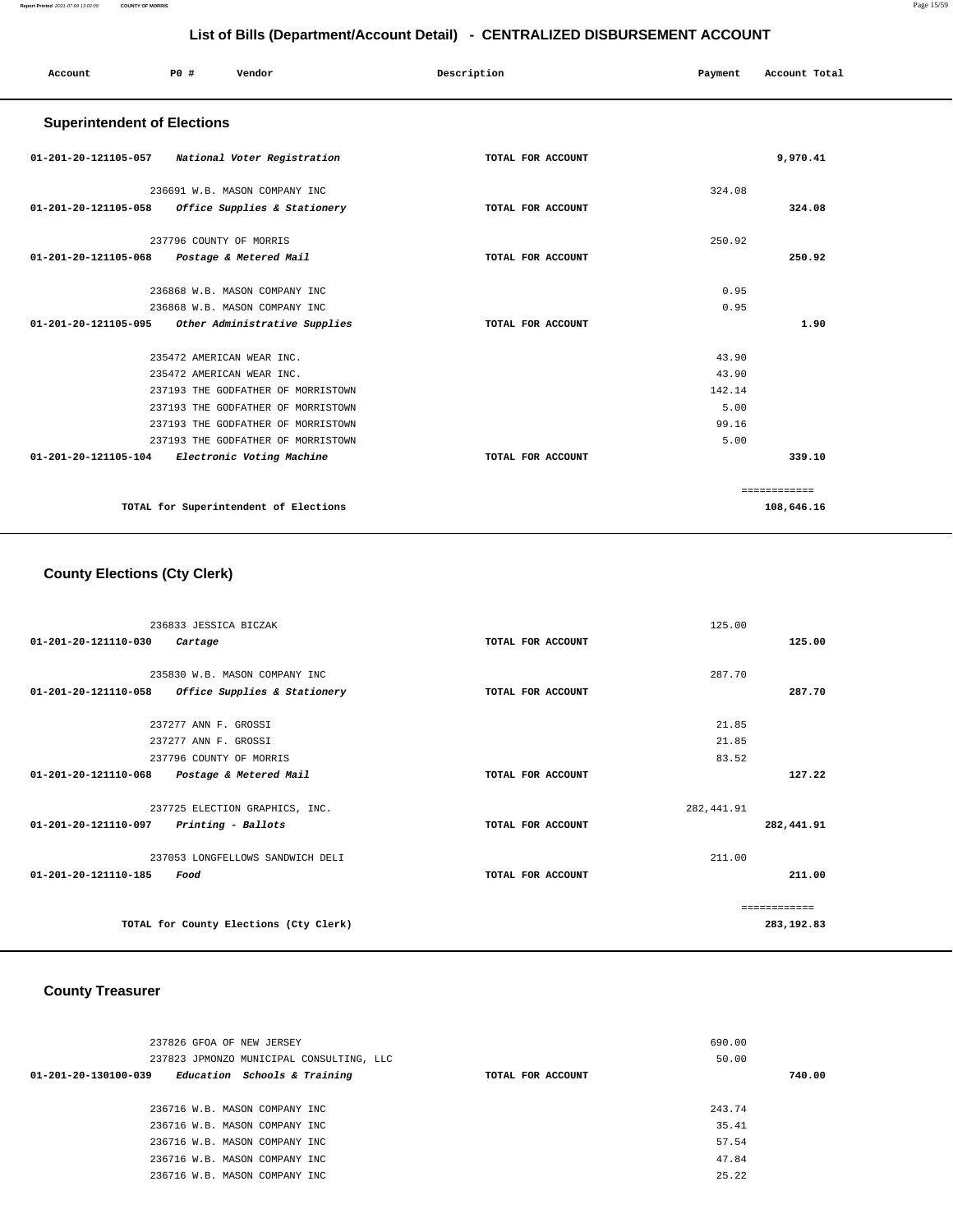### **Report Printed** 2021-07-09 13:02:09 **COUNTY OF MORRIS** Page 16/59

**List of Bills (Department/Account Detail) - CENTRALIZED DISBURSEMENT ACCOUNT**

| Account                                           | <b>PO #</b>                | Vendor                             | Description       | Payment  | Account Total |  |
|---------------------------------------------------|----------------------------|------------------------------------|-------------------|----------|---------------|--|
| <b>County Treasurer</b>                           |                            |                                    |                   |          |               |  |
|                                                   |                            | 236716 W.B. MASON COMPANY INC      |                   | 139.28   |               |  |
|                                                   |                            | 236716 W.B. MASON COMPANY INC      |                   | 51.43    |               |  |
|                                                   |                            | 237824 OFFICE CONCEPTS GROUP, INC. |                   | 52.90    |               |  |
| 01-201-20-130100-058 Office Supplies & Stationery |                            |                                    | TOTAL FOR ACCOUNT |          | 653.36        |  |
|                                                   | 237796 COUNTY OF MORRIS    |                                    |                   | 233.94   |               |  |
| 01-201-20-130100-068 Postage & Metered Mail       |                            |                                    | TOTAL FOR ACCOUNT |          | 233.94        |  |
|                                                   |                            | 237820 MUNICIPAL SOFTWARE INC      |                   | 8,980.50 |               |  |
| 01-201-20-130100-078 Software Maintenance         |                            |                                    | TOTAL FOR ACCOUNT |          | 8,980.50      |  |
|                                                   |                            | 237825 W.B. MASON COMPANY INC      |                   | 0.95     |               |  |
| 01-201-20-130100-084 Other Outside Services       |                            |                                    | TOTAL FOR ACCOUNT |          | 0.95          |  |
|                                                   | 237822 RICOH USA, INC.     |                                    |                   | 835.26   |               |  |
|                                                   |                            |                                    | TOTAL FOR ACCOUNT |          | 835.26        |  |
|                                                   |                            |                                    |                   |          | ============  |  |
|                                                   | TOTAL for County Treasurer |                                    |                   |          | 11,444.01     |  |
|                                                   |                            |                                    |                   |          |               |  |

## **Purchasing Division**

| 237796 COUNTY OF MORRIS                               |                   | 140.91 |
|-------------------------------------------------------|-------------------|--------|
| 01-201-20-130105-068<br>Postage & Metered Mail        | TOTAL FOR ACCOUNT | 140.91 |
|                                                       |                   |        |
| 237786 W.B. MASON COMPANY INC                         |                   | 36.52  |
| 237786 W.B. MASON COMPANY INC                         |                   | 33.72  |
| 237786 W.B. MASON COMPANY INC                         |                   | 16.83  |
| 237785 W.B. MASON COMPANY INC                         |                   | 0.95   |
| 237785 W.B. MASON COMPANY INC                         |                   | 31.29  |
| 237180 W.B. MASON COMPANY INC                         |                   | 29.68  |
| 237180 W.B. MASON COMPANY INC                         |                   | 65.00  |
| 01-201-20-130105-095<br>Other Administrative Supplies | TOTAL FOR ACCOUNT | 213.99 |
|                                                       |                   |        |
|                                                       |                   |        |
| TOTAL for Purchasing Division                         |                   | 354.90 |
|                                                       |                   |        |

### **Office Services**

| 237819 COUNTY COLLEGE OF MORRIS  |                   | 17,732.33 |
|----------------------------------|-------------------|-----------|
| Printing<br>01-201-20-130110-069 | TOTAL FOR ACCOUNT | 17,732.33 |
|                                  |                   |           |
| TOTAL for Office Services        |                   | 17,732.33 |
|                                  |                   |           |

### **Information Technology Div**

| 236043 W.B. MASON COMPANY INC<br>Office Supplies & Stationery<br>01-201-20-140100-058 | TOTAL FOR ACCOUNT | 798.50<br>798.50 |
|---------------------------------------------------------------------------------------|-------------------|------------------|
| 237616 CITYSIDE ARCHIVES, LLC                                                         |                   | 3,568.70         |
| 01-201-20-140100-073<br>Records Managment Services                                    | TOTAL FOR ACCOUNT | 3,568.70         |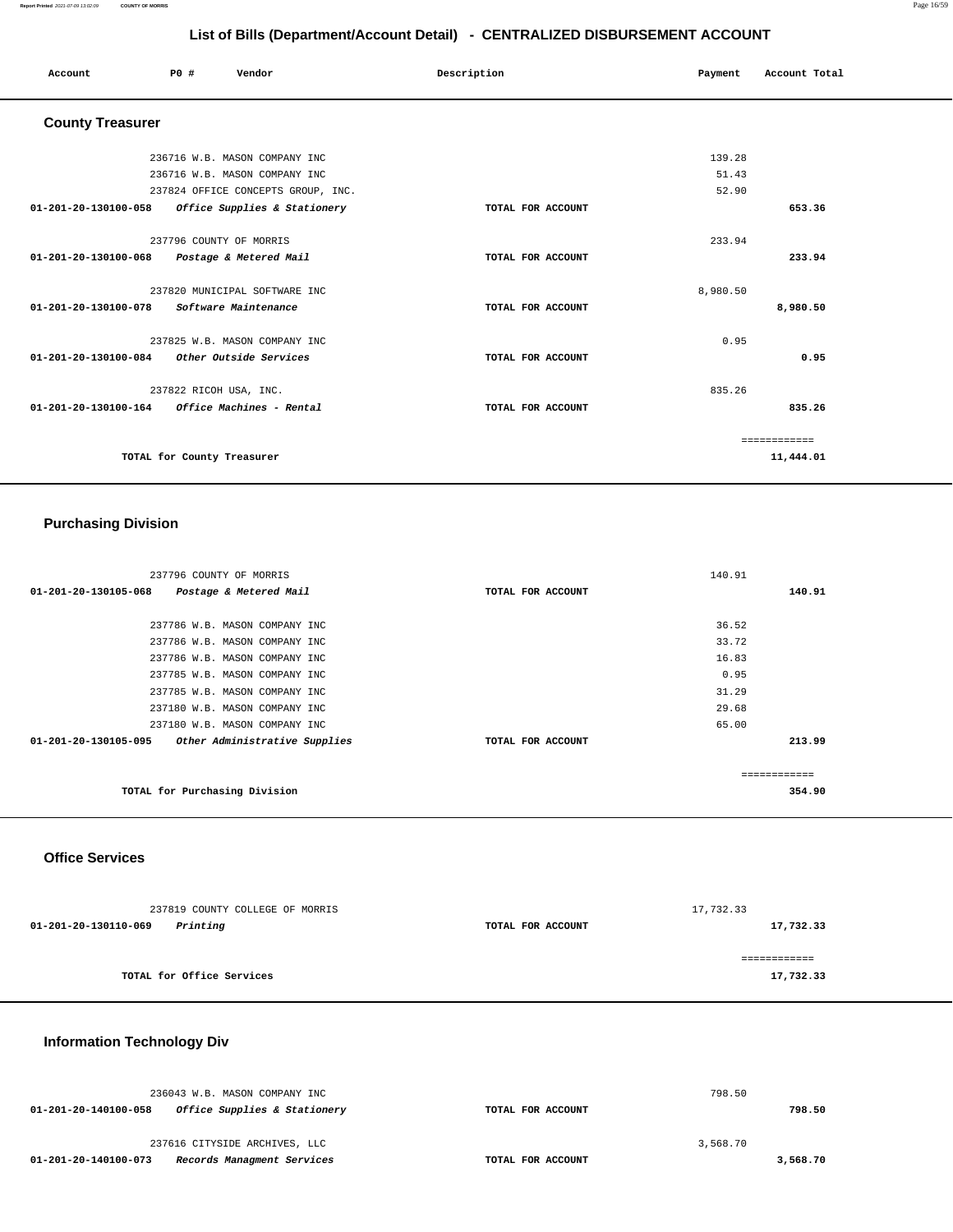| Account                           | PO#                       | Vendor                               | Description       | Payment    | Account Total |
|-----------------------------------|---------------------------|--------------------------------------|-------------------|------------|---------------|
| <b>Information Technology Div</b> |                           |                                      |                   |            |               |
|                                   |                           | 236377 ENVIRONMENTAL SYSTEMS         |                   | 34,609.00  |               |
|                                   |                           | 236893 SHI INTERNATIONAL CORP        |                   | 328,969.63 |               |
| 01-201-20-140100-078              |                           | Software Maintenance                 | TOTAL FOR ACCOUNT |            | 363,578.63    |
|                                   | 236961 NJ STATE LEAGUE OF |                                      |                   | 310.00     |               |
|                                   | 236961 NJ STATE LEAGUE OF |                                      |                   | 50.00      |               |
| 01-201-20-140100-084              |                           | Other Outside Services               | TOTAL FOR ACCOUNT |            | 360.00        |
|                                   |                           | 236371 TELE-MEASUREMENTS, INC.       |                   | 270.30     |               |
|                                   | 235919 CDW GOVERNMENT     |                                      |                   | 614.56     |               |
|                                   | 235919 CDW GOVERNMENT     |                                      |                   | 861.92     |               |
| 01-201-20-140100-098              |                           | Other Operating&Repair Supply        | TOTAL FOR ACCOUNT |            | 1,746.78      |
|                                   |                           |                                      |                   |            | ------------  |
|                                   |                           | TOTAL for Information Technology Div |                   |            | 370,052.61    |

### **County Board of Taxation**

| 237390 RICOH USA, INC.                                         |                   | 714.75       |
|----------------------------------------------------------------|-------------------|--------------|
| $01 - 201 - 20 - 150100 - 044$<br>Equipment Service Agreements | TOTAL FOR ACCOUNT | 714.75       |
|                                                                |                   |              |
| 237386 W.B. MASON COMPANY INC                                  |                   | 25.98        |
| 237386 W.B. MASON COMPANY INC                                  |                   | 16.98        |
| 237386 W.B. MASON COMPANY INC                                  |                   | 14.97        |
| 237386 W.B. MASON COMPANY INC                                  |                   | 8.07         |
| 01-201-20-150100-058<br>Office Supplies & Stationery           | TOTAL FOR ACCOUNT | 66.00        |
| 237796 COUNTY OF MORRIS                                        |                   | 40.26        |
| $01 - 201 - 20 - 150100 - 068$<br>Postage & Metered Mail       | TOTAL FOR ACCOUNT | 40.26        |
|                                                                |                   | ------------ |
| TOTAL for County Board of Taxation                             |                   | 821.01       |

### **County Counsel**

| 01-201-20-155100-051 | Legal                                    | TOTAL FOR ACCOUNT | 45,614.00 |
|----------------------|------------------------------------------|-------------------|-----------|
|                      | 237261 TRIMBOLI & PRUSINOWSKI, LLC       | 651.00            |           |
|                      | 237261 TRIMBOLI & PRUSINOWSKI, LLC       | 4,712.00          |           |
|                      | 237261 TRIMBOLI & PRUSINOWSKI, LLC       | 1,922.00          |           |
|                      | 237259 PLOSIA COHEN LLC                  | 1,953.00          |           |
|                      | 237264 LAW OFFICE OF ROBERT J. GREENBAUM | 1,860.00          |           |
|                      | 237257 LAW OFFICE OF ROBERT J. GREENBAUM | 2,077.00          |           |
|                      | 237263 JOHNSON & JOHNSON, ESQS           | 2,836.50          |           |
|                      | 237262 JOHNSON & JOHNSON, ESOS           | 201.50            |           |
|                      | 237260 FERNANDEZ GARCIA, LLC             | 1,193.50          |           |
|                      | 237163 CLEARY GIACOBBE ALFIERI &         | 1,565.50          |           |
|                      | 237163 CLEARY GIACOBBE ALFIERI &         | 18,717.00         |           |
|                      | 237258 BARBARULA LAW OFFICE              | 62.00             |           |
|                      | 237511 TRIMBOLI & PRUSINOWSKI, LLC       | 155.00            |           |
|                      | 237512 CHASAN, LAMPARELLO, MALLON        | 3,115.50          |           |
|                      | 237512 CHASAN, LAMPARELLO, MALLON        | 3,864.00          |           |
|                      | 237513 O'DONNELL MCCOY HELENIAK, LLC     | 728.50            |           |
|                      |                                          |                   |           |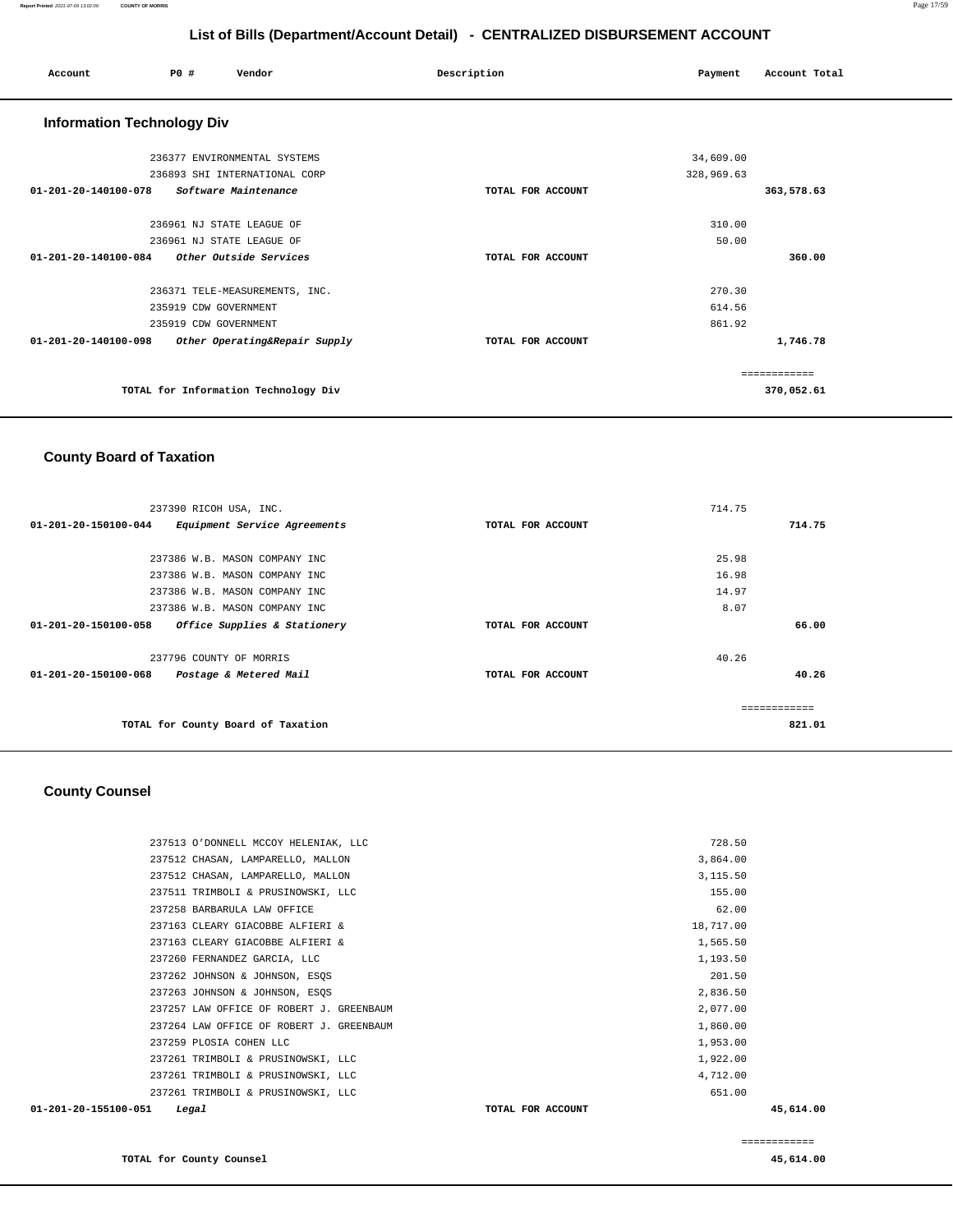| Account | P0 # | Vendor | Description | Payment | Account Total |
|---------|------|--------|-------------|---------|---------------|
|         |      |        |             |         |               |
|         |      |        |             |         |               |

## **County Surrogate**

|                                | 237265 TELESEARCH INC                         |                   | 1,901.20 |          |
|--------------------------------|-----------------------------------------------|-------------------|----------|----------|
|                                | 237005 TELESEARCH INC                         |                   | 1,520.96 |          |
|                                | 237698 TELESEARCH INC                         |                   | 1,595.96 |          |
|                                | 237410 TELESEARCH INC                         |                   | 1,901.20 |          |
|                                | 01-201-20-160100-016 Outside Salaries & Wages | TOTAL FOR ACCOUNT |          | 6,919.32 |
|                                | 237577 HEATHER DARLING                        |                   | 4.00     |          |
|                                | 237577 HEATHER DARLING                        |                   | 130.00   |          |
| 01-201-20-160100-023           | Associations and Memberships                  | TOTAL FOR ACCOUNT |          | 134.00   |
|                                | 237333 W.B. MASON COMPANY INC                 |                   | 31.29    |          |
|                                | 237333 W.B. MASON COMPANY INC                 |                   | 0.95     |          |
| 01-201-20-160100-058           | Office Supplies & Stationery                  | TOTAL FOR ACCOUNT |          | 32.24    |
|                                | 237796 COUNTY OF MORRIS                       |                   | 367.17   |          |
| $01 - 201 - 20 - 160100 - 068$ | Postage & Metered Mail                        | TOTAL FOR ACCOUNT |          | 367.17   |
|                                |                                               |                   |          |          |
|                                | TOTAL for County Surrogate                    |                   |          | 7,452.73 |
|                                |                                               |                   |          |          |

### **Engineering**

| 237544 W.B. MASON COMPANY INC                           |                   | 67.05        |
|---------------------------------------------------------|-------------------|--------------|
| 01-201-20-165100-058<br>Office Supplies & Stationery    | TOTAL FOR ACCOUNT | 67.05        |
|                                                         |                   |              |
| 237796 COUNTY OF MORRIS                                 |                   | 2.24         |
| 237796 COUNTY OF MORRIS                                 |                   | 36.32        |
| 237796 COUNTY OF MORRIS                                 |                   | 2.73         |
| 01-201-20-165100-068<br>Postage & Metered Mail          | TOTAL FOR ACCOUNT | 41.29        |
|                                                         |                   |              |
| 237195 AT&T MOBILITY                                    |                   | 82.48        |
| 01-201-20-165100-078 Software Maintenance               | TOTAL FOR ACCOUNT | 82.48        |
| 237231 NJ SACE                                          |                   | 535.00       |
| $01-201-20-165100-084$ Other Outside Services           | TOTAL FOR ACCOUNT | 535.00       |
|                                                         |                   |              |
| 237043 R.S. KNAPP CO. INC.                              |                   | 99.00        |
| 237043 R.S. KNAPP CO. INC.                              |                   | 122.46       |
| $01 - 201 - 20 - 165100 - 164$ Office Machines - Rental | TOTAL FOR ACCOUNT | 221.46       |
|                                                         |                   | ------------ |
| TOTAL for Engineering                                   |                   | 947.28       |

## **Planning Board**

|                      | 236434 ASSOCIATION OF STATE  |                   | 80.00  |        |
|----------------------|------------------------------|-------------------|--------|--------|
| 01-201-20-180100-023 | Associations and Memberships | TOTAL FOR ACCOUNT |        | 80.00  |
|                      | 237796 COUNTY OF MORRIS      |                   | 348.10 |        |
| 01-201-20-180100-068 | Postage & Metered Mail       | TOTAL FOR ACCOUNT |        | 348.10 |
|                      |                              |                   |        |        |
|                      | TOTAL for Planning Board     |                   |        | 428.10 |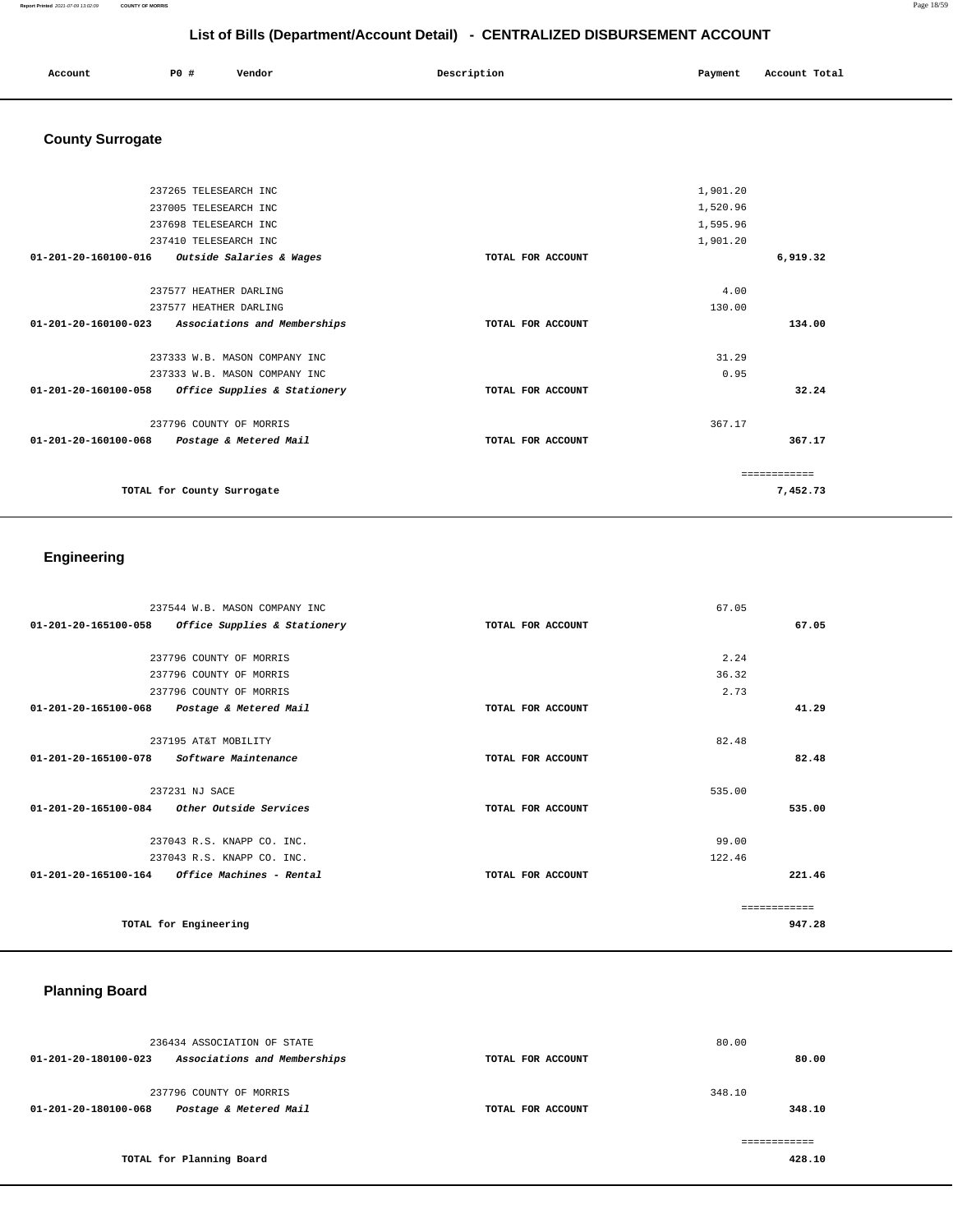### **Report Printed** 2021-07-09 13:02:09 **COUNTY OF MORRIS** Page 19/59

### **List of Bills (Department/Account Detail) - CENTRALIZED DISBURSEMENT ACCOUNT**

| Account<br>. | P0 # | Vendor | Description | Payment | Account Total |
|--------------|------|--------|-------------|---------|---------------|
|              |      |        |             |         |               |

### **County Weights & Measures**

|                      | 237647 VERIZON WIRELESS                    |                   | 459.15   |              |
|----------------------|--------------------------------------------|-------------------|----------|--------------|
| 01-201-22-201100-031 | Cellular Phones/Pagers                     | TOTAL FOR ACCOUNT |          | 459.15       |
|                      |                                            |                   |          |              |
|                      | 237796 COUNTY OF MORRIS                    |                   | 49.42    |              |
| 01-201-22-201100-068 | Postage & Metered Mail                     | TOTAL FOR ACCOUNT |          | 49.42        |
|                      | 236959 MORRIS COUNTY MUA                   |                   | 350.00   |              |
|                      | 236956 TELESEARCH INC                      |                   | 680.68   |              |
|                      | 237546 W.B. MASON COMPANY INC              |                   | 53.64    |              |
|                      | 236957 EMPLOYMENT HORIZONS ENTERPRISES INC |                   | 987.00   |              |
|                      | 236685 TELESEARCH INC                      |                   | 838.70   |              |
| 01-201-22-201100-084 | Other Outside Services                     | TOTAL FOR ACCOUNT |          | 2,910.02     |
|                      |                                            |                   |          |              |
|                      | 237270 JERSEY CENTRAL POWER & LIGHT        |                   | 265.53   |              |
| 01-201-22-201100-137 | Electricity                                | TOTAL FOR ACCOUNT |          | 265.53       |
|                      | 237226 PSE&G CO                            |                   | 208.49   |              |
| 01-201-22-201100-141 | Natural Gas                                | TOTAL FOR ACCOUNT |          | 208.49       |
|                      | 237010 RICCIARDI BROTHERS, INC             |                   | 91.98    |              |
|                      | 236259 GRAINGER                            |                   | 260.64   |              |
|                      | 236758 GRAINGER                            |                   | 224.45   |              |
|                      | 236758 GRAINGER                            |                   | 203.85   |              |
| 01-201-22-201100-258 | Equipment                                  | TOTAL FOR ACCOUNT |          | 780.92       |
|                      | 236955 ZELTEX INC                          |                   | 1,000.00 |              |
|                      | 236955 ZELTEX INC                          |                   | 185.00   |              |
|                      | 236682 R.D. SALES DOOR & HARDWARE LLC      |                   | 663.50   |              |
| 01-201-22-201100-262 | Machinery Repairs & Parts                  | TOTAL FOR ACCOUNT |          | 1,848.50     |
|                      |                                            |                   |          |              |
|                      |                                            |                   |          | ============ |
|                      | TOTAL for County Weights & Measures        |                   |          | 6,522.03     |

### **Employee Group Insurance**

| 237287 PAYFLEX SYSTEMS USA, INC.<br>237287 PAYFLEX SYSTEMS USA, INC.                                                                  |                   | 442.80<br>899.40               |
|---------------------------------------------------------------------------------------------------------------------------------------|-------------------|--------------------------------|
| 237287 PAYFLEX SYSTEMS USA, INC.<br>236780 BROWN & BROWN METRO, INC.<br>Employee Group Insurance Expenditures<br>01-201-23-220100-090 | TOTAL FOR ACCOUNT | 150.00<br>7,083.33<br>8,575.53 |
| TOTAL for Employee Group Insurance                                                                                                    |                   | 8,575.53                       |

### **Office of Emergency Management**

| 237647 VERIZON WIRELESS                              |                   | 236.44 |        |
|------------------------------------------------------|-------------------|--------|--------|
| Cellular Phones/Pagers<br>01-201-25-252100-031       | TOTAL FOR ACCOUNT |        | 236.44 |
|                                                      |                   |        |        |
| 237560 W.B. MASON COMPANY INC                        |                   | 446.62 |        |
| 237637 OUENCH USA, INC.                              |                   | 49.44  |        |
| Office Supplies & Stationery<br>01-201-25-252100-058 | TOTAL FOR ACCOUNT |        | 496.06 |

236933 OPTIMUM 126.43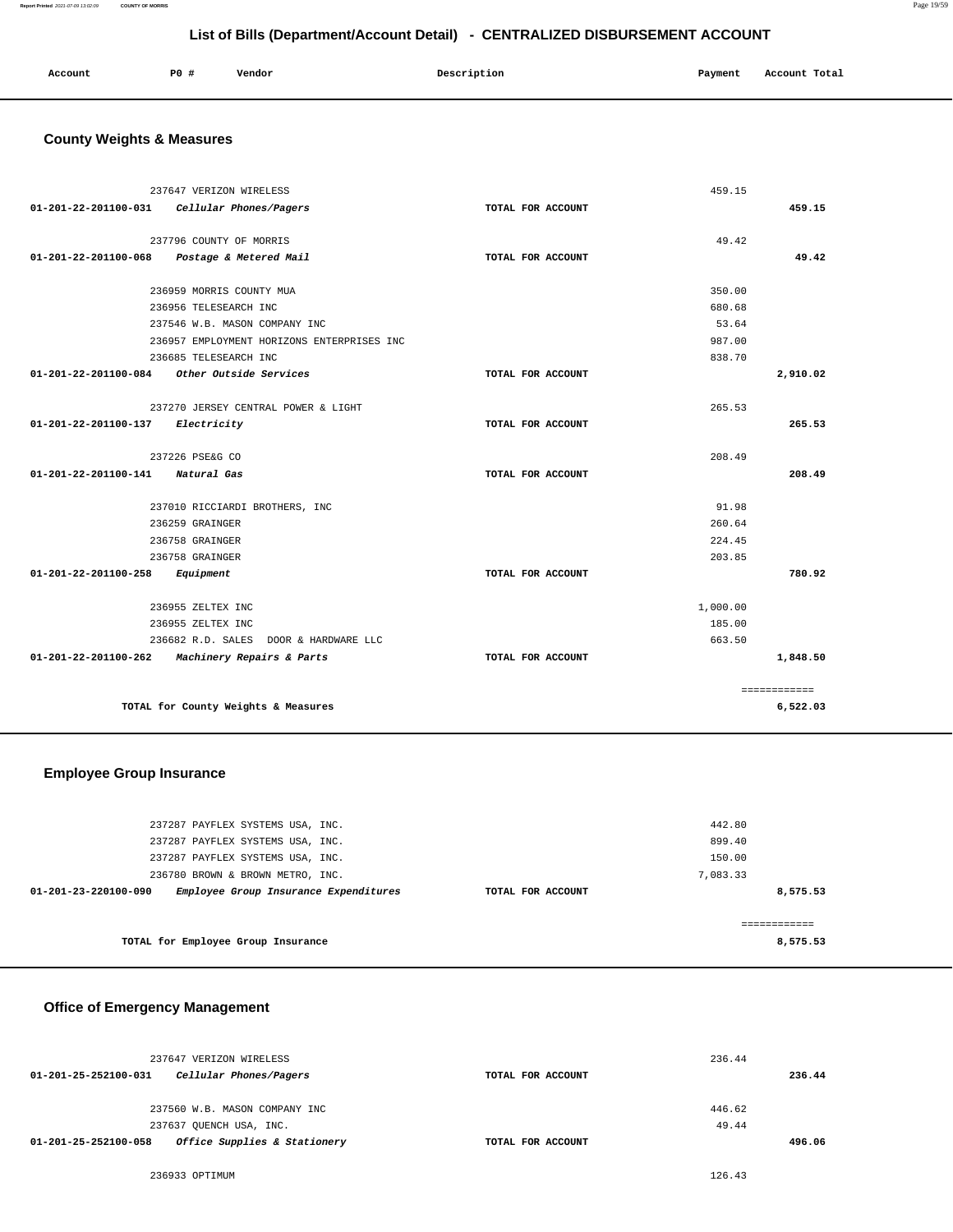| Account                               | P0 #                  | Vendor                                                           | Description       | Payment         | Account Total |
|---------------------------------------|-----------------------|------------------------------------------------------------------|-------------------|-----------------|---------------|
| <b>Office of Emergency Management</b> |                       |                                                                  |                   |                 |               |
|                                       | 236934 OPTIMUM        |                                                                  |                   | 407.02          |               |
|                                       |                       | 236766 RAVE WIRELESS INC                                         |                   | 87,394.00       |               |
|                                       |                       | 237374 UNITED SITE SERVICES NORTHEAST, INC.                      |                   | 586.84          |               |
| 01-201-25-252100-059                  |                       | Other General Expenses                                           | TOTAL FOR ACCOUNT |                 | 88,514.29     |
|                                       | 236931 FEDEX          |                                                                  |                   | 58.11           |               |
|                                       |                       | 237796 COUNTY OF MORRIS                                          |                   | 1.93            |               |
| $01 - 201 - 25 - 252100 - 068$        |                       | Postage & Metered Mail                                           | TOTAL FOR ACCOUNT |                 | 60.04         |
|                                       |                       | 236946 FIRST PRIORITY EMERGENCY                                  |                   | 75.00           |               |
|                                       | 236951 ALADTEC, INC.  |                                                                  |                   | 1,188.00        |               |
|                                       |                       | 236939 TURN OUT UNIFORMS, INC.                                   |                   | 292.41          |               |
|                                       |                       | 236939 TURN OUT UNIFORMS, INC.                                   |                   | 62.99           |               |
|                                       |                       | 236939 TURN OUT UNIFORMS, INC.                                   |                   | 296.91          |               |
|                                       |                       | 236939 TURN OUT UNIFORMS, INC.                                   |                   | 276.66          |               |
|                                       |                       | 236939 TURN OUT UNIFORMS, INC.                                   |                   | 276.66          |               |
|                                       |                       | 236939 TURN OUT UNIFORMS, INC.                                   |                   | 280.41<br>62.99 |               |
|                                       |                       | 236939 TURN OUT UNIFORMS, INC.                                   |                   | 65.19           |               |
|                                       |                       | 236939 TURN OUT UNIFORMS, INC.<br>236939 TURN OUT UNIFORMS, INC. |                   | 73.49           |               |
|                                       |                       | 236939 TURN OUT UNIFORMS, INC.                                   |                   | 74.99           |               |
|                                       |                       | 236939 TURN OUT UNIFORMS, INC.                                   |                   | 74.99           |               |
|                                       |                       | 236939 TURN OUT UNIFORMS, INC.                                   |                   | 73.49           |               |
|                                       |                       | 236939 TURN OUT UNIFORMS, INC.                                   |                   | 314.95          |               |
|                                       |                       | 236939 TURN OUT UNIFORMS, INC.                                   |                   | 268.17          |               |
|                                       |                       | 236939 TURN OUT UNIFORMS, INC.                                   |                   | 16.00           |               |
|                                       |                       | 237559 FIRE FIGHTERS EQUIPMENT CO INC                            |                   | 430.50          |               |
|                                       |                       | 237376 V.E. RALPH & SON INC.                                     |                   | 494.00          |               |
|                                       |                       | 237373 CY DRAKE LOCKSMITHS, INC.                                 |                   | 58.74           |               |
| 01-201-25-252100-090                  |                       | Program Expenditures                                             | TOTAL FOR ACCOUNT |                 | 4,756.54      |
|                                       | 236854 LIFESAVERS INC |                                                                  |                   | 6.50            |               |
|                                       | 228295 GALLS, LLC     |                                                                  |                   | 1,385.42        |               |
| 01-203-25-252100-059                  |                       | (2020) Other General Expenses                                    | TOTAL FOR ACCOUNT |                 | 1,391.92      |
|                                       |                       | 236939 TURN OUT UNIFORMS, INC.                                   |                   | 141.73          |               |
|                                       |                       | 236939 TURN OUT UNIFORMS, INC.                                   |                   | 1.00            |               |
| 01-203-25-252100-090                  |                       | (2020) Program Expenditures                                      | TOTAL FOR ACCOUNT |                 | 142.73        |
|                                       |                       |                                                                  |                   |                 | ============  |
|                                       |                       | TOTAL for Office of Emergency Management                         |                   |                 | 95,598.02     |

### **Communications Center**

| 236988 CALEA                                                   |                   | 4,245.00  |
|----------------------------------------------------------------|-------------------|-----------|
| $01 - 201 - 25 - 252105 - 023$<br>Associations and Memberships | TOTAL FOR ACCOUNT | 4,245.00  |
|                                                                |                   |           |
| 237145 PRIORITY DISPATCH CORP.                                 |                   | 1,100.00  |
| 237145 PRIORITY DISPATCH CORP.                                 |                   | 1,100.00  |
| 237145 PRIORITY DISPATCH CORP.                                 |                   | 1,100.00  |
| 01-201-25-252105-039<br>Education Schools & Training           | TOTAL FOR ACCOUNT | 3,300.00  |
|                                                                |                   |           |
| 236569 W.B. MASON COMPANY INC                                  |                   | 420.65    |
| 01-201-25-252105-058<br>Office Supplies & Stationery           | TOTAL FOR ACCOUNT | 420.65    |
|                                                                |                   |           |
| 234431 SHI INTERNATIONAL CORP                                  |                   | 988.80    |
| 234431 SHI INTERNATIONAL CORP                                  |                   | 988.80    |
| 237013 SHI INTERNATIONAL CORP                                  |                   | 50,000.00 |
| 01-201-25-252105-078<br>Software Maintenance                   | TOTAL FOR ACCOUNT | 51,977.60 |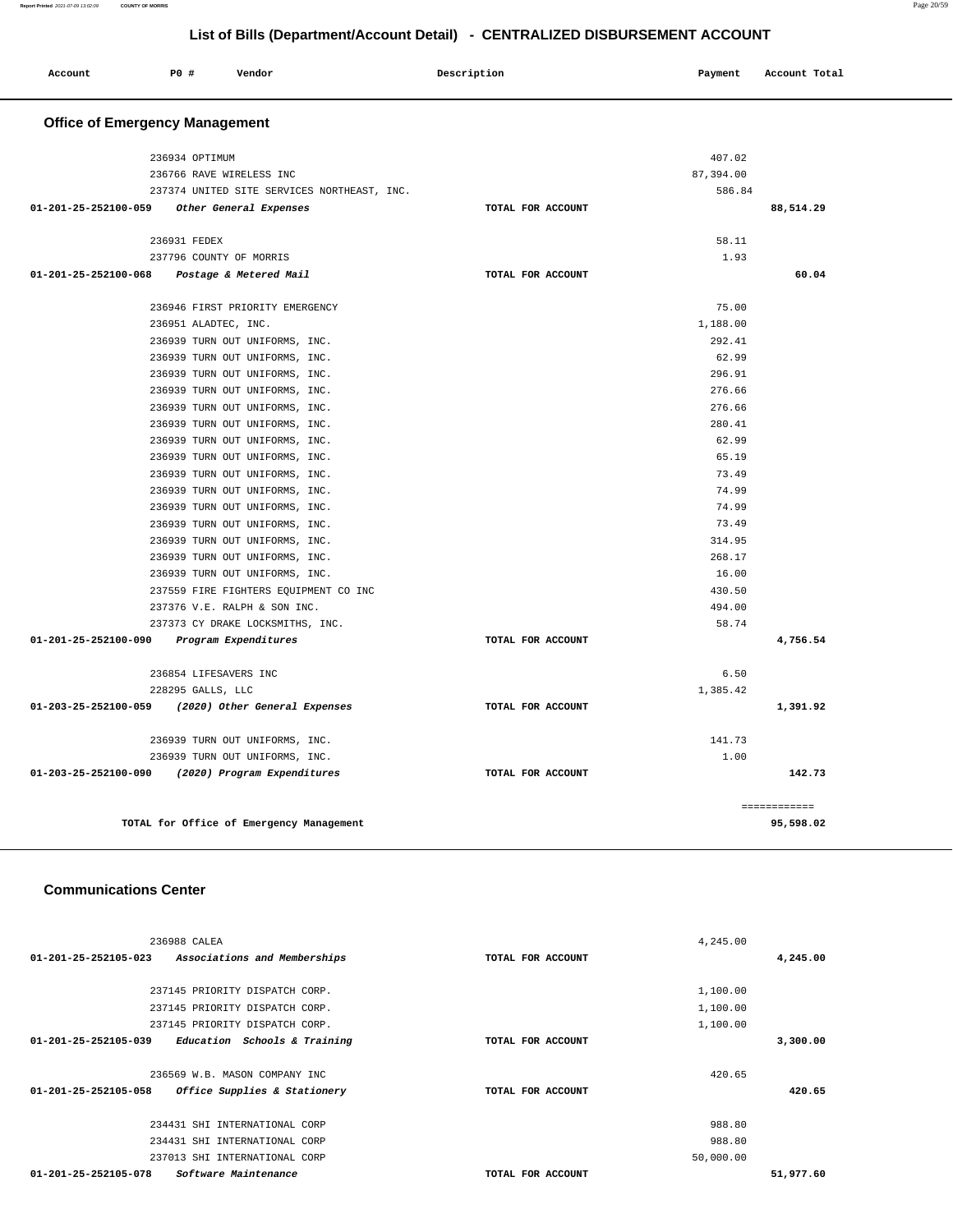| Account | P0 # | Vendor | Description | Payment | Account Total<br>. |
|---------|------|--------|-------------|---------|--------------------|
|         |      |        |             |         |                    |

### **Communications Center**

| 237380 JERSEY CENTRAL POWER & LIGHT                     |                   | 515.22        |
|---------------------------------------------------------|-------------------|---------------|
| 237380 JERSEY CENTRAL POWER & LIGHT                     |                   | 689.78        |
| 237380 JERSEY CENTRAL POWER & LIGHT                     |                   | 468.32        |
| 237380 JERSEY CENTRAL POWER & LIGHT                     |                   | 101.95        |
| 237553 JERSEY CENTRAL POWER & LIGHT                     |                   | 1,240.66      |
| 01-201-25-252105-137<br>Electricity                     | TOTAL FOR ACCOUNT | 3,015.93      |
|                                                         |                   |               |
| 236760 W.B. MASON COMPANY INC                           |                   | 221.94        |
| 01-201-25-252105-258<br>Equipment                       | TOTAL FOR ACCOUNT | 221.94        |
|                                                         |                   |               |
| 227584 MOTOROLA SOLUTIONS INC                           |                   | 14,047.00     |
| 01-203-25-252105-131<br>(2020) County Wide Radio System | TOTAL FOR ACCOUNT | 14,047.00     |
|                                                         |                   |               |
|                                                         |                   | ------------- |
| TOTAL for Communications Center                         |                   | 77,228.12     |
|                                                         |                   |               |

### **County Medical Examiner Office**

| 237796 COUNTY OF MORRIS                          |                   | 21.37    |  |
|--------------------------------------------------|-------------------|----------|--|
| 01-201-25-254100-068<br>Postage & Metered Mail   | TOTAL FOR ACCOUNT | 21.37    |  |
|                                                  |                   |          |  |
| 237366 NMS LABS                                  |                   | 5,078.20 |  |
| 237366 NMS LABS                                  |                   | 1,796.00 |  |
| 237366 NMS LABS                                  |                   | 1,244.00 |  |
| $01-201-25-254100-084$ Other Outside Services    | TOTAL FOR ACCOUNT | 8,118.20 |  |
|                                                  |                   |          |  |
| 237556 KAY TOLDEO TAG, INC.                      |                   | 67.07    |  |
| 237371 GRAINGER                                  |                   | 59.22    |  |
| 237371 GRAINGER                                  |                   | 113.40   |  |
| 237371 GRAINGER                                  |                   | 236.14   |  |
| 01-201-25-254100-203<br>X-Ray & Medical Supplies | TOTAL FOR ACCOUNT | 475.83   |  |
|                                                  |                   |          |  |
|                                                  |                   |          |  |
| TOTAL for County Medical Examiner Office         |                   | 8,615.40 |  |
|                                                  |                   |          |  |

### **County Sheriff's Department**

| 237665 JUAN MUNOZ                                               |                   | 1,576.00 |          |
|-----------------------------------------------------------------|-------------------|----------|----------|
| 237665 JUAN MUNOZ                                               |                   | 37.29    |          |
| Education Schools & Training<br>01-201-25-270100-039            | TOTAL FOR ACCOUNT |          | 1,613.29 |
| 228365 FASTENAL COMPANY                                         |                   | 272.82   |          |
| Identification Equip&Supplies<br>$01 - 201 - 25 - 270100 - 047$ | TOTAL FOR ACCOUNT |          | 272.82   |
| 236706 W.B. MASON COMPANY INC                                   |                   | 3.16     |          |
| 236706 W.B. MASON COMPANY INC                                   |                   | 21.60    |          |
| 236706 W.B. MASON COMPANY INC                                   |                   | 16.74    |          |
| 237083 BRIAN AHERN                                              |                   | 16.30    |          |
| 236306 CDW GOVERNMENT LLC                                       |                   | 466.62   |          |
| 236306 CDW GOVERNMENT LLC                                       |                   | 153.72   |          |
| 236306 CDW GOVERNMENT LLC                                       |                   | 224.70   |          |
| 01-201-25-270100-059<br>Other General Expenses                  | TOTAL FOR ACCOUNT |          | 902.84   |
| 232637 UNIQUE PHOTO INC                                         |                   | 225.20   |          |
| 232637 UNIQUE PHOTO INC                                         |                   | 289.20   |          |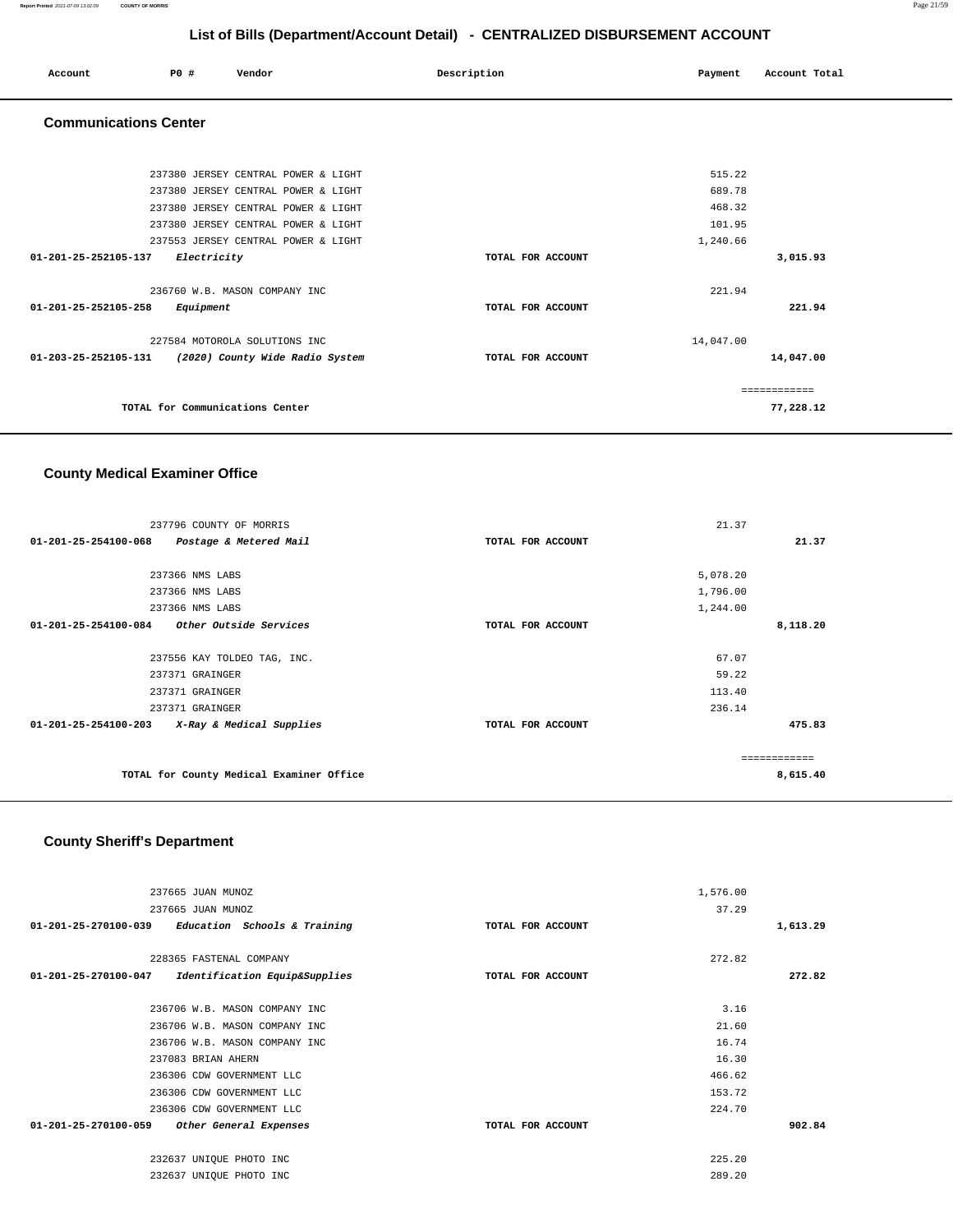۳

| Account                                       | P0 #                      | Vendor                                                                 | Description       | Payment               | Account Total |
|-----------------------------------------------|---------------------------|------------------------------------------------------------------------|-------------------|-----------------------|---------------|
| <b>County Sheriff's Department</b>            |                           |                                                                        |                   |                       |               |
|                                               |                           |                                                                        |                   |                       |               |
| 01-201-25-270100-064                          |                           | Photographic Suppies                                                   | TOTAL FOR ACCOUNT |                       | 514.40        |
|                                               | 237796 COUNTY OF MORRIS   |                                                                        |                   | 235.82                |               |
| 01-201-25-270100-068                          |                           | Postage & Metered Mail                                                 | TOTAL FOR ACCOUNT |                       | 235.82        |
|                                               |                           |                                                                        |                   |                       |               |
|                                               |                           | 237228 THOMSON REUTER-WEST                                             |                   | 1,169.97              |               |
|                                               |                           | 237224 THOMSON REUTER-WEST                                             |                   | 1,169.97              |               |
|                                               |                           | 237230 THOMSON REUTER-WEST<br>234955 SHI INTERNATIONAL CORP            |                   | 1,169.97<br>6, 200.00 |               |
| 01-201-25-270100-078                          |                           | Software Maintenance                                                   | TOTAL FOR ACCOUNT |                       | 9,709.91      |
|                                               |                           |                                                                        |                   |                       |               |
|                                               |                           | 237286 INVESTIGATIVE FORENSICS CONSULTING                              |                   | 912.00                |               |
|                                               |                           | 237286 INVESTIGATIVE FORENSICS CONSULTING                              |                   | 1,159.00              |               |
|                                               |                           | 237082 INVESTIGATIVE FORENSICS CONSULTING                              |                   | 1,083.00              |               |
| 01-201-25-270100-084                          |                           | Other Outside Services                                                 | TOTAL FOR ACCOUNT |                       | 3,154.00      |
|                                               |                           | 232544 NORTHEAST COMMUNICATIONS, INC.                                  |                   |                       |               |
|                                               |                           | 232544 NORTHEAST COMMUNICATIONS, INC.                                  |                   | 255.00<br>24.00       |               |
| 01-201-25-270100-161                          |                           | Communications Equipment                                               | TOTAL FOR ACCOUNT |                       | 279.00        |
|                                               |                           |                                                                        |                   |                       |               |
|                                               | 237219 HVG LLC            |                                                                        |                   | 161.00                |               |
|                                               | 237219 HVG LLC            |                                                                        |                   | 161.00                |               |
|                                               | 237219 HVG LLC            |                                                                        |                   | 224.00                |               |
|                                               | 237219 HVG LLC            |                                                                        |                   | 151.59                |               |
|                                               | 237219 HVG LLC            |                                                                        |                   | 161.00                |               |
|                                               | 237219 HVG LLC            |                                                                        |                   | 161.00                |               |
| 01-201-25-270100-189                          | 237219 HVG LLC<br>Medical |                                                                        | TOTAL FOR ACCOUNT | 138.00                | 1,157.59      |
|                                               |                           |                                                                        |                   |                       |               |
|                                               | 236374 GALLS, LLC         |                                                                        |                   | 68.57                 |               |
|                                               | 236374 GALLS, LLC         |                                                                        |                   | 140.00                |               |
|                                               | 236374 GALLS, LLC         |                                                                        |                   | 165.38                |               |
|                                               | 236374 GALLS, LLC         |                                                                        |                   | 81.88                 |               |
|                                               | 237085 GALLS, LLC         |                                                                        |                   | 80.00                 |               |
|                                               | 237085 GALLS, LLC         |                                                                        |                   | 124.50                |               |
|                                               | 236048 GALLS, LLC         |                                                                        |                   | 305.96                |               |
|                                               |                           | 234790 FIT-RITE UNIFORM CO., INC.<br>236028 FIT-RITE UNIFORM CO., INC. |                   | 385.00<br>210.00      |               |
|                                               | 231272 GALLS, LLC         |                                                                        |                   | 107.60                |               |
|                                               | 231272 GALLS, LLC         |                                                                        |                   | 329.80                |               |
|                                               | 231272 GALLS, LLC         |                                                                        |                   | $-129.80$             |               |
| 01-201-25-270100-202 Uniform And Accessories  |                           |                                                                        | TOTAL FOR ACCOUNT |                       | 1,868.89      |
|                                               |                           |                                                                        |                   |                       |               |
|                                               |                           | 236605 V.E. RALPH & SON INC.                                           |                   | 8.28                  |               |
|                                               |                           | 236605 V.E. RALPH & SON INC.                                           |                   | 4.09                  |               |
|                                               |                           | 236605 V.E. RALPH & SON INC.<br>236605 V.E. RALPH & SON INC.           |                   | 63.96<br>2.76         |               |
|                                               |                           | 236605 V.E. RALPH & SON INC.                                           |                   | 9.84                  |               |
|                                               |                           | 236605 V.E. RALPH & SON INC.                                           |                   | 1.48                  |               |
|                                               |                           | 236605 V.E. RALPH & SON INC.                                           |                   | 12.72                 |               |
|                                               |                           | 236605 V.E. RALPH & SON INC.                                           |                   | 7.80                  |               |
| 01-201-25-270100-203 X-Ray & Medical Supplies |                           |                                                                        | TOTAL FOR ACCOUNT |                       | 110.93        |
|                                               |                           |                                                                        |                   |                       |               |
|                                               |                           | 237222 NORTHEAST COMMUNICATIONS, INC.                                  |                   | 143.81                |               |
| 01-201-25-270100-258                          | Equipment                 |                                                                        | TOTAL FOR ACCOUNT |                       | 143.81        |
|                                               |                           | 236063 NORTHEAST COMMUNICATIONS, INC.                                  |                   | 250.00                |               |
|                                               |                           | 237288 NEW JERSEY OFF-ROAD INC.                                        |                   | 176.33                |               |
| 01-201-25-270100-291                          | Vehicle Repairs           |                                                                        | TOTAL FOR ACCOUNT |                       | 426.33        |
|                                               |                           |                                                                        |                   |                       |               |
|                                               | 228365 FASTENAL COMPANY   |                                                                        |                   | 30.31                 |               |
| 01-203-25-270100-047                          |                           | (2020) Identification Equip&Supplies                                   | TOTAL FOR ACCOUNT |                       | 30.31         |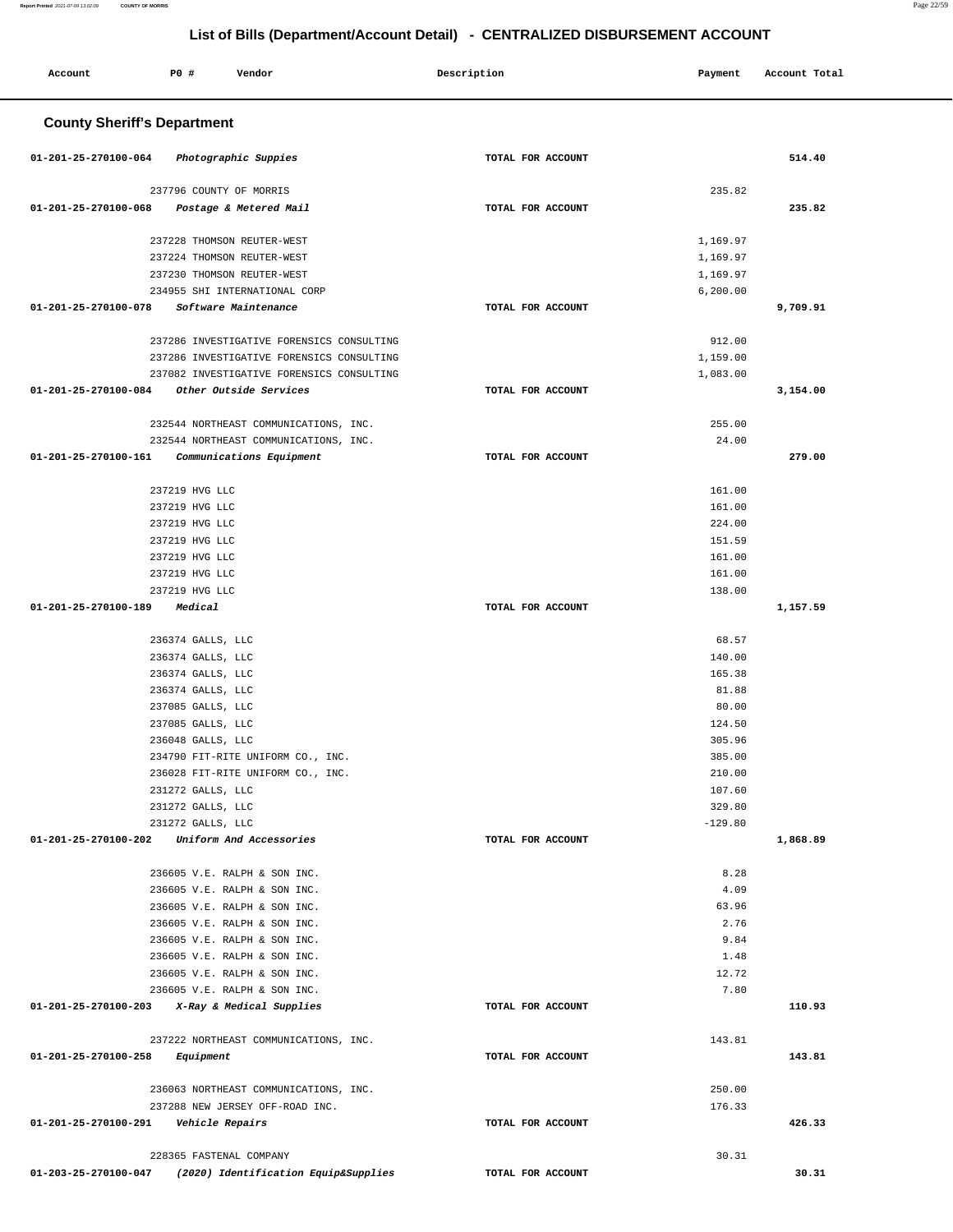| Account | P0 | Vendor | Description | Payment | Account Total |
|---------|----|--------|-------------|---------|---------------|
|         |    |        |             |         |               |

### **County Sheriff's Department**

| 228671 SMITHS DETECTION, INC.                       | 62,629.20         |              |
|-----------------------------------------------------|-------------------|--------------|
| 01-203-25-270100-084 (2020) Other Outside Services  | TOTAL FOR ACCOUNT | 62,629.20    |
|                                                     |                   |              |
| 237077 GALLS, LLC                                   |                   | 14.07        |
| 237077 GALLS, LLC                                   |                   | 14.06        |
| 237077 GALLS, LLC                                   |                   | 5.99         |
| 237077 GALLS, LLC                                   |                   | 5.99         |
| 237077 GALLS, LLC                                   |                   | 5.99         |
| 237077 GALLS, LLC                                   |                   | 580.00       |
| 237077 GALLS, LLC                                   |                   | 5.99         |
| 237077 GALLS, LLC                                   |                   | 29.95        |
| 237073 GALLS, LLC                                   |                   | 4.00         |
| 237073 GALLS, LLC                                   |                   | 5.88         |
| 237073 GALLS, LLC                                   |                   | 57.30        |
| 237073 GALLS, LLC                                   |                   | 25.46        |
| 237073 GALLS, LLC                                   |                   | 5.99         |
| 237073 GALLS, LLC                                   |                   | 5.99         |
| 01-203-25-270100-202 (2020) Uniform And Accessories | TOTAL FOR ACCOUNT | 766.66       |
|                                                     |                   | ============ |
| TOTAL for County Sheriff's Department               |                   | 83,815.80    |

### **County Prosecutor's Office**

|                                             | 236098 W.B. MASON COMPANY INC                       |                   | 2,127.35 |          |
|---------------------------------------------|-----------------------------------------------------|-------------------|----------|----------|
| 01-201-25-275100-037                        | Data Processing Supplies                            | TOTAL FOR ACCOUNT |          | 2,127.35 |
|                                             | 234952 GANN LAW BOOKS                               |                   | 7,290.00 |          |
|                                             | 234952 GANN LAW BOOKS                               |                   | 74.00    |          |
| 01-201-25-275100-050 Law Books              |                                                     | TOTAL FOR ACCOUNT |          | 7,364.00 |
|                                             |                                                     |                   |          |          |
|                                             | 237039 CHRISSY GARTHWAITE-RATLIFF                   |                   | 61.26    |          |
|                                             | 236079 W.B. MASON COMPANY INC                       |                   | 199.92   |          |
|                                             | 235803 W.B. MASON COMPANY INC                       |                   | 842.54   |          |
|                                             | $01-201-25-275100-058$ Office Supplies & Stationery | TOTAL FOR ACCOUNT |          | 1,103.72 |
|                                             | 237796 COUNTY OF MORRIS                             |                   | 916.73   |          |
|                                             | 237027 FEDEX                                        |                   | 252.51   |          |
|                                             | 237041 FEDEX                                        |                   | 50.72    |          |
| 01-201-25-275100-068 Postage & Metered Mail |                                                     | TOTAL FOR ACCOUNT |          | 1,219.96 |
|                                             | 236435 ELITE TRANSCRIPTS INC.                       |                   | 322.92   |          |
|                                             | 236439 TAYLOR & FRIEDBERG, LLC                      |                   | 182.52   |          |
| 01-201-25-275100-081                        | Transcripts                                         | TOTAL FOR ACCOUNT |          | 505.44   |
|                                             | 237024 JOSEPH COSTELLO                              |                   | 47.35    |          |
|                                             | 01-201-25-275100-088 Meeting Exp Advisory Board Etc | TOTAL FOR ACCOUNT |          | 47.35    |
|                                             |                                                     |                   |          |          |
|                                             | 236438 EQUIFAX INFORMATIO SVCS LLC                  |                   | 28.02    |          |
|                                             | 235879 OPTIMUM                                      |                   | 128.89   |          |
|                                             | 235878 OPTIMUM                                      |                   | 211.80   |          |
|                                             | 237028 ROBERT CARROLL                               |                   | 300.00   |          |
| 01-201-25-275100-118                        | Investigation Expense                               | TOTAL FOR ACCOUNT |          | 668.71   |
|                                             | 237022 W.B. MASON COMPANY INC                       |                   | 6.65     |          |
|                                             | 237022 W.B. MASON COMPANY INC                       |                   | 0.95     |          |
|                                             | 237022 W.B. MASON COMPANY INC                       |                   | 178.80   |          |
| 01-201-25-275100-147                        | Water                                               | TOTAL FOR ACCOUNT |          | 186.40   |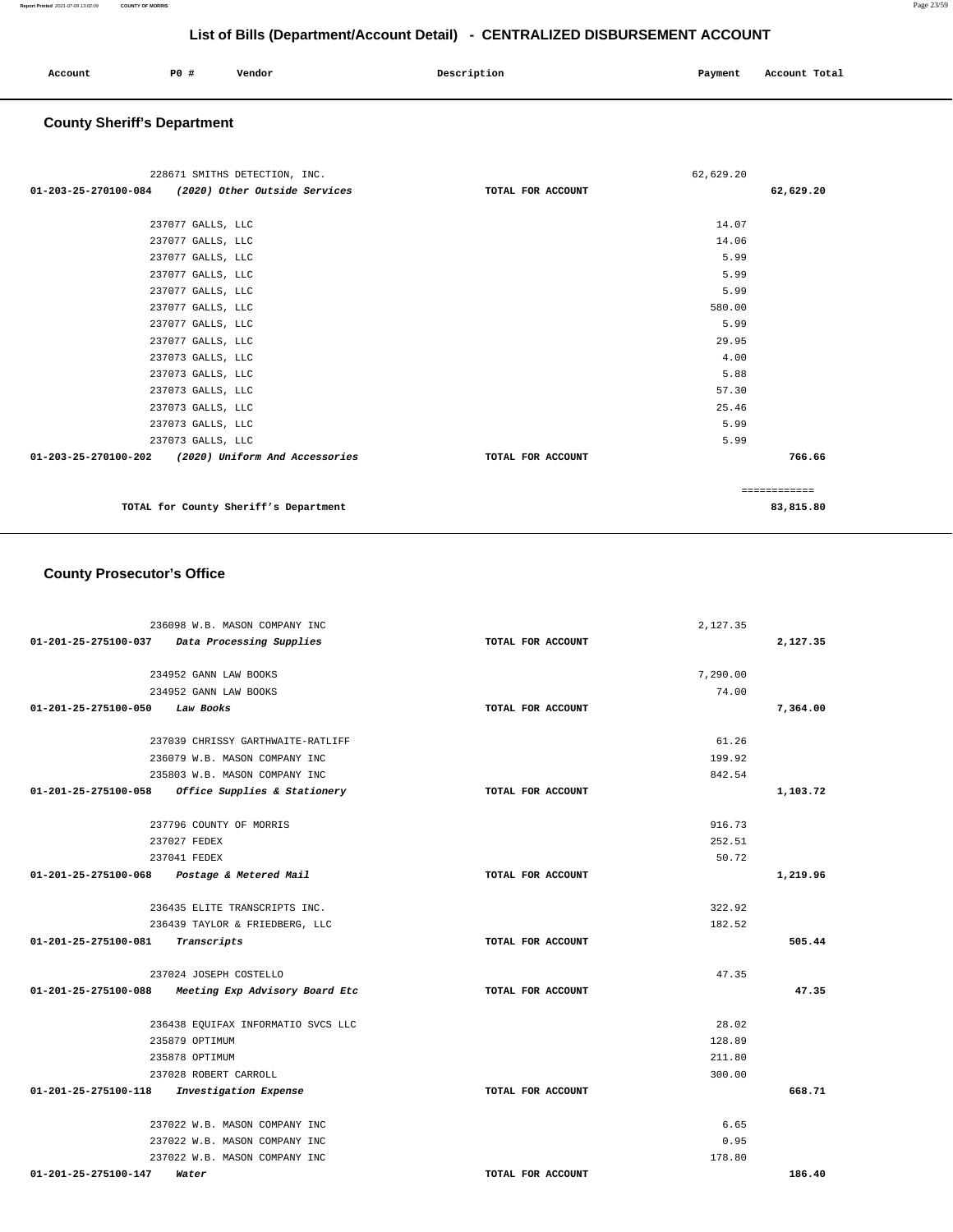| Account                           | PO#                                              | Vendor                               | Description       | Payment               | Account Total |
|-----------------------------------|--------------------------------------------------|--------------------------------------|-------------------|-----------------------|---------------|
| <b>County Prosecutor's Office</b> |                                                  |                                      |                   |                       |               |
|                                   | 237020 RICOH USA, INC.<br>237020 RICOH USA, INC. |                                      |                   | 7,905.71<br>837.77    |               |
| 01-201-25-275100-164              |                                                  | Office Machines - Rental             | TOTAL FOR ACCOUNT |                       | 8,743.48      |
|                                   | 228036 BEYER FORD<br>225398 CELLEBRITE INC.      |                                      |                   | 38,000.00<br>3,850.00 |               |
| 01-203-25-275100-039              |                                                  | (2020) Education Schools & Training  | TOTAL FOR ACCOUNT |                       | 41,850.00     |
| 01-203-25-275100-118              | 228036 BEYER FORD                                | (2020) Investigation Expense         | TOTAL FOR ACCOUNT | 10,199.77             | 10,199.77     |
|                                   |                                                  |                                      |                   |                       | ============  |
|                                   |                                                  | TOTAL for County Prosecutor's Office |                   |                       | 74,016.18     |

### **County Jail**

| 236911 VERIZON WIRELESS                             | 451.77            |          |  |
|-----------------------------------------------------|-------------------|----------|--|
| 01-201-25-280100-031 Cellular Phones/Pagers         | TOTAL FOR ACCOUNT | 451.77   |  |
| 236553 PASSAIC COUNTY POLICE ACADEMY                | 75.00             |          |  |
| $01-201-25-280100-039$ Education Schools & Training | TOTAL FOR ACCOUNT | 75.00    |  |
| 236554 JAY HILL REPAIRS                             | 2,392.00          |          |  |
| 236554 JAY HILL REPAIRS                             | 1,745.00          |          |  |
| 236554 JAY HILL REPAIRS                             | 300.00            |          |  |
| 01-201-25-280100-044 Equipment Service Agreements   | TOTAL FOR ACCOUNT | 4,437.00 |  |
| 236909 ALL-STAR IDENTIFICATION                      | 1,118.20          |          |  |
| 236909 ALL-STAR IDENTIFICATION                      | 31.00             |          |  |
| 01-201-25-280100-047 Identification Equip&Supplies  | TOTAL FOR ACCOUNT | 1,149.20 |  |
| 236903 COFFEE LOVERS COFFEE SERVICE                 | 297.15            |          |  |
| 235513 W.B. MASON COMPANY INC                       | 740.93            |          |  |
| 233568 W.B. MASON COMPANY INC                       | 767.25            |          |  |
| 237107 STEVEN GOODMAN                               | 14.90             |          |  |
| 236288 W.B. MASON COMPANY INC                       | 918.26            |          |  |
| 236309 W.B. MASON COMPANY INC                       | 1,271.36          |          |  |
| 236220 W.B. MASON COMPANY INC                       | 174.24            |          |  |
| 01-201-25-280100-058 Office Supplies & Stationery   | TOTAL FOR ACCOUNT | 4,184.09 |  |
| 236697 LEXIS NEXIS                                  | 58.00             |          |  |
| 236912 INNOVATIVE CREDIT SOLUTIONS, INC.            | 17.00             |          |  |
| 236913 VERIZON WIRELESS                             | 137.09            |          |  |
| 235728 LANGUAGE LINE SERVICES                       | 137.10            |          |  |
| 233565 LANGUAGE LINE SERVICES                       | 351.30            |          |  |
| 236559 TREASURER, STATE OF NEW JERSEY               | 190.00            |          |  |
| 236560 TREASURER, STATE OF NEW JERSEY               | 885.00            |          |  |
| 236561 TREASURER, STATE OF NEW JERSEY               | 885.00            |          |  |
| 01-201-25-280100-059 Other General Expenses         | TOTAL FOR ACCOUNT | 2,660.49 |  |
| 237796 COUNTY OF MORRIS                             | 50.57             |          |  |
| 01-201-25-280100-068 Postage & Metered Mail         | TOTAL FOR ACCOUNT | 50.57    |  |
| 237063 DAILY RECORD                                 | 28.00             |          |  |
| 237063 DAILY RECORD                                 | 5.00              |          |  |
| 01-201-25-280100-070 Publication & Subscriptions    | TOTAL FOR ACCOUNT | 33.00    |  |
| 236546 MCCLOSKEY MECHANICAL INC.                    | 532.80            |          |  |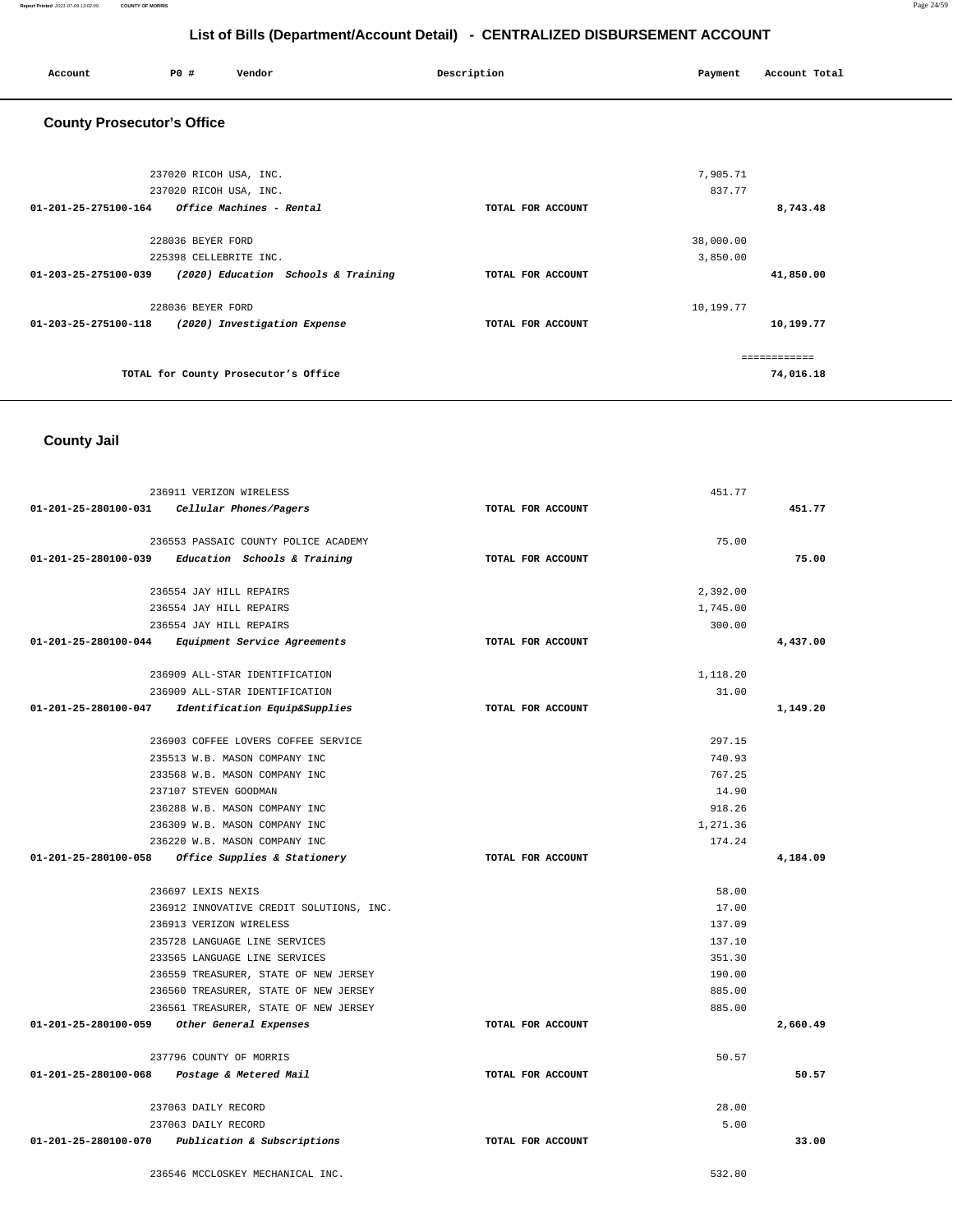Ī.

| Account              | P0 # | Vendor                                                                 | Description       | Payment              | Account Total |
|----------------------|------|------------------------------------------------------------------------|-------------------|----------------------|---------------|
| <b>County Jail</b>   |      |                                                                        |                   |                      |               |
|                      |      |                                                                        |                   |                      |               |
|                      |      | 236546 MCCLOSKEY MECHANICAL INC.                                       |                   | 1,589.20             |               |
|                      |      | 236546 MCCLOSKEY MECHANICAL INC.                                       |                   | 2,005.80             |               |
|                      |      | 236546 MCCLOSKEY MECHANICAL INC.                                       |                   | 366.56               |               |
|                      |      | 236546 MCCLOSKEY MECHANICAL INC.<br>235120 GPC, INC.                   |                   | 1,065.60<br>4,955.00 |               |
|                      |      | 236703 CLIFTON ELEVATOR SERVICE CO INC                                 |                   | 1,848.00             |               |
|                      |      | 237064 MCCLOSKEY MECHANICAL INC.                                       |                   | 888.00               |               |
|                      |      | 237064 MCCLOSKEY MECHANICAL INC.                                       |                   | 1,420.80             |               |
|                      |      | 236921 MCCLOSKEY MECHANICAL INC.                                       |                   | 355.20               |               |
|                      |      | 236921 MCCLOSKEY MECHANICAL INC.                                       |                   | 998.83               |               |
|                      |      | 236547 DAILY RECORD                                                    |                   | 46.80                |               |
|                      |      | 235729 AERC RECYCLING SOLUTONS                                         |                   | 591.57               |               |
|                      |      | 236562 LAURIE LITT                                                     |                   | 650.00               |               |
|                      |      | 236545 MORRIS COUNTY MUA<br>236545 MORRIS COUNTY MUA                   |                   | 526.78<br>519.68     |               |
|                      |      | 236545 MORRIS COUNTY MUA                                               |                   | 1,410.00             |               |
|                      |      | 236548 TJ'S SPORTWIDE TROPHY                                           |                   | 103.90               |               |
| 01-201-25-280100-084 |      | Other Outside Services                                                 | TOTAL FOR ACCOUNT |                      | 19,874.52     |
|                      |      |                                                                        |                   |                      |               |
|                      |      | 236802 CY DRAKE LOCKSMITHS, INC.                                       |                   | 35.00                |               |
|                      |      | 237154 CY DRAKE LOCKSMITHS, INC.                                       |                   | 37.50                |               |
| 01-201-25-280100-128 |      | Security Equipment                                                     | TOTAL FOR ACCOUNT |                      | 72.50         |
|                      |      | 237067 ARAMARK DALLAS LOCKBOX                                          |                   | 60.00                |               |
|                      |      | 237067 ARAMARK DALLAS LOCKBOX                                          |                   | 28.00                |               |
|                      |      | 237067 ARAMARK DALLAS LOCKBOX                                          |                   | 11,723.16            |               |
| 01-201-25-280100-185 |      | Food                                                                   | TOTAL FOR ACCOUNT |                      | 11,811.16     |
|                      |      | 236550 HENRY SCHEIN INC                                                |                   | 100.46               |               |
|                      |      | 236550 HENRY SCHEIN INC                                                |                   | 126.30               |               |
|                      |      | 236550 HENRY SCHEIN INC                                                |                   | 413.54               |               |
|                      |      | 234604 TREASURER-STATE OF NEW JERSEY                                   |                   | 500.00               |               |
|                      |      | 234602 CONTRACT PHARMACY SERVICES INC                                  |                   | 28, 348.76           |               |
| 01-201-25-280100-189 |      | 233093 DR. NATHAN SABIN<br>Medical                                     | TOTAL FOR ACCOUNT | 150.00               | 29,639.06     |
|                      |      |                                                                        |                   |                      |               |
|                      |      | 236552 TURN OUT UNIFORMS, INC                                          |                   | 251.99               |               |
|                      |      | 236552 TURN OUT UNIFORMS, INC.                                         |                   | 177.50               |               |
|                      |      | 236552 TURN OUT UNIFORMS, INC.                                         |                   | 275.47               |               |
|                      |      | 236552 TURN OUT UNIFORMS, INC.<br>236214 ATLANTIC TACTICAL OF NJ, INC. |                   | 149.99<br>43.97      |               |
| 01-201-25-280100-202 |      | Uniform And Accessories                                                | TOTAL FOR ACCOUNT |                      | 898.92        |
|                      |      |                                                                        |                   |                      |               |
|                      |      | 236808 MORRISTOWN LUMBER &                                             |                   | 62.90                |               |
|                      |      | 237153 MORRISTOWN LUMBER &                                             |                   | 204.80               |               |
|                      |      | 237155 MORRISTOWN LUMBER &                                             |                   | 37.99                |               |
|                      |      | 237066 MORRISTOWN LUMBER &                                             |                   | 209.80               |               |
|                      |      | 237066 MORRISTOWN LUMBER &                                             |                   | 36.95                |               |
|                      |      | 236544 COOPER ELECTRIC SUPPLY CO.<br>236544 COOPER ELECTRIC SUPPLY CO. |                   | 1,413.71<br>41.32    |               |
|                      |      | 236544 COOPER ELECTRIC SUPPLY CO.                                      |                   | 12.22                |               |
|                      |      | 236544 COOPER ELECTRIC SUPPLY CO.                                      |                   | 11.81                |               |
|                      |      | 236319 JOHNSTONE SUPPLY                                                |                   | 256.32               |               |
|                      |      | 236296 GRAINGER                                                        |                   | 997.89               |               |
|                      |      | 236320 GRAINGER                                                        |                   | 782.15               |               |
|                      |      | 236557 MORRISTOWN LUMBER &                                             |                   | 77.94                |               |
|                      |      | 236557 MORRISTOWN LUMBER &                                             |                   | 31.16                |               |
|                      |      | 236557 MORRISTOWN LUMBER &                                             |                   | 14.99                |               |
| 01-201-25-280100-249 |      | Bldg Maintenance Supplies                                              | TOTAL FOR ACCOUNT |                      | 4,191.95      |
|                      |      | 236540 HOME DEPOT USA, INC.                                            |                   | 1,788.80             |               |
| 01-201-25-280100-252 |      | Janitorial Supplies                                                    | TOTAL FOR ACCOUNT |                      | 1,788.80      |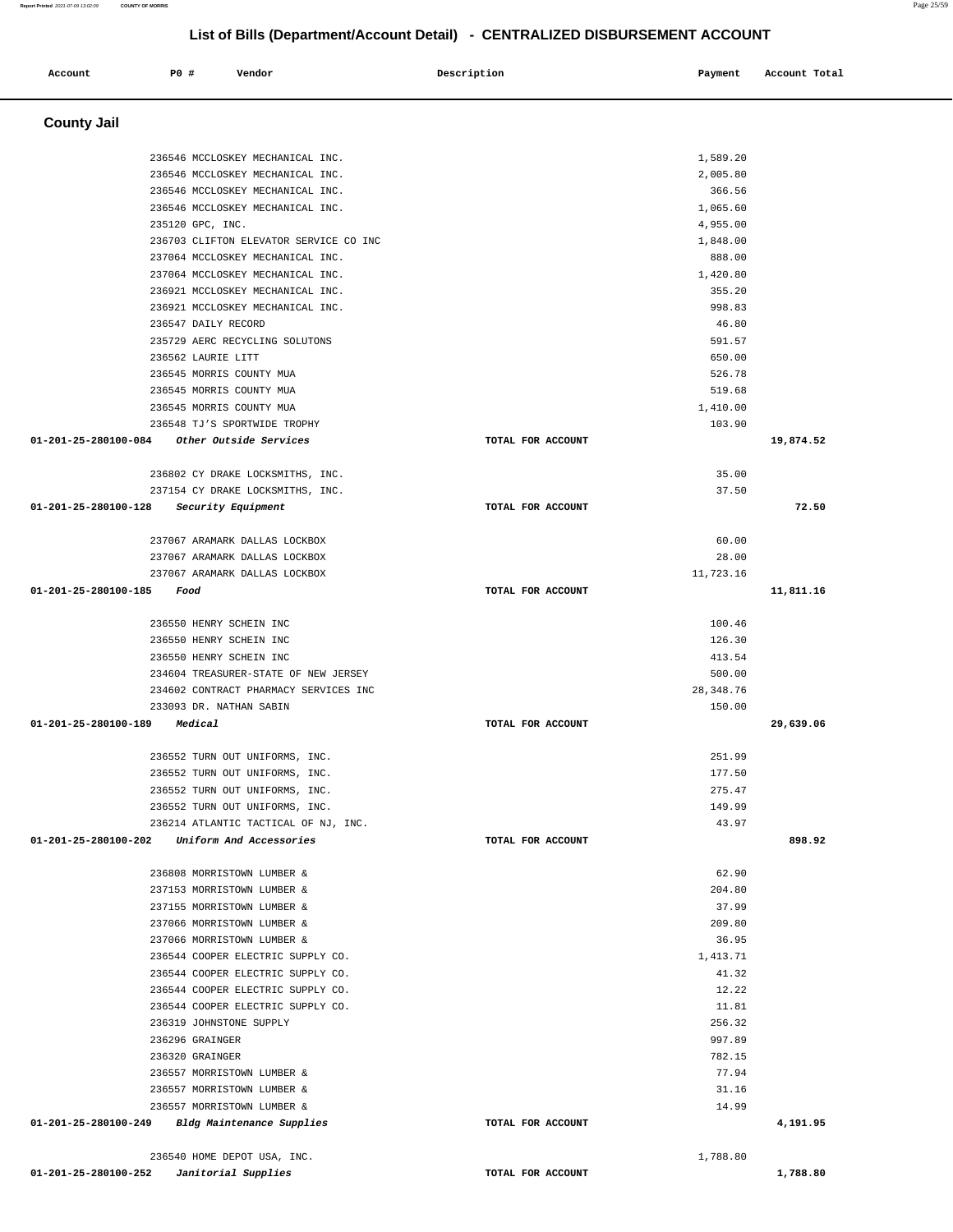| Account              | P0 #                  | Vendor                                                              | Description |                   | Payment | Account Total             |
|----------------------|-----------------------|---------------------------------------------------------------------|-------------|-------------------|---------|---------------------------|
| <b>County Jail</b>   |                       |                                                                     |             |                   |         |                           |
| 01-201-25-280100-262 |                       | 236563 VIRTU WATER METER SERVICES INC<br>Machinery Repairs & Parts  |             | TOTAL FOR ACCOUNT | 350.00  | 350.00                    |
| 01-203-25-280100-084 |                       | 235904 STATE TOXICOLOGY LABORATORY<br>(2020) Other Outside Services |             | TOTAL FOR ACCOUNT | 675.00  | 675.00                    |
| 01-203-25-280100-189 | (2020) Medical        | 236573 MCKESSON MEDICAL SURGICAL                                    |             | TOTAL FOR ACCOUNT | 70.59   | 70.59                     |
|                      | TOTAL for County Jail |                                                                     |             |                   |         | ============<br>82,413.62 |

## **County Youth Detention Facilit**

| 237336 DELTA-T GROUP NORTH JERSEY, INC.           |                   | 270.00   |          |
|---------------------------------------------------|-------------------|----------|----------|
| 237336 DELTA-T GROUP NORTH JERSEY, INC.           |                   | 213.75   |          |
| 237336 DELTA-T GROUP NORTH JERSEY, INC.           |                   | 225.00   |          |
| 237336 DELTA-T GROUP NORTH JERSEY, INC.           |                   | 202.50   |          |
| 237336 DELTA-T GROUP NORTH JERSEY, INC.           |                   | 247.50   |          |
| 237336 DELTA-T GROUP NORTH JERSEY, INC.           |                   | 180.00   |          |
| 01-201-25-281100-011 Salaries & Wages-Full Time   | TOTAL FOR ACCOUNT |          | 1,338.75 |
| 236675 JUVENILE JUSTICE COMMISSION                |                   | 1,500.00 |          |
| 237664 TOM POLLIO                                 |                   | 500.43   |          |
| 237664 TOM POLLIO                                 |                   | 33.15    |          |
| 01-201-25-281100-039 Education Schools & Training | TOTAL FOR ACCOUNT |          | 2,033.58 |
| 237337 W.B. MASON COMPANY INC                     |                   | 12.57    |          |
| 01-201-25-281100-058 Office Supplies & Stationery | TOTAL FOR ACCOUNT |          | 12.57    |
|                                                   |                   |          |          |
| 236908 W.B. MASON COMPANY INC                     |                   | 124.78   |          |
| 236908 W.B. MASON COMPANY INC                     |                   | 7.08     |          |
| 01-201-25-281100-059 Other General Expenses       | TOTAL FOR ACCOUNT |          | 131.86   |
|                                                   |                   |          |          |
| 236721 BI INC.                                    |                   | 62.00    |          |
| 01-201-25-281100-061 Outside Detention            | TOTAL FOR ACCOUNT |          | 62.00    |
|                                                   |                   |          |          |
| 237796 COUNTY OF MORRIS                           |                   | 34.22    |          |
| 01-201-25-281100-068 Postage & Metered Mail       | TOTAL FOR ACCOUNT |          | 34.22    |
|                                                   |                   |          |          |
| 236591 NU-WAY CONCESSIONAIRES INC                 |                   | 3,855.60 |          |
| 236591 NU-WAY CONCESSIONAIRES INC                 |                   | 481.67   |          |
| 236591 NU-WAY CONCESSIONAIRES INC                 |                   | 410.75   |          |
| 236591 NU-WAY CONCESSIONAIRES INC                 |                   | 738.28   |          |
| 236591 NU-WAY CONCESSIONAIRES INC                 |                   | 390.07   |          |
| 01-201-25-281100-185 Food                         | TOTAL FOR ACCOUNT |          | 5,876.37 |
| 235605 HENRY SCHEIN INC                           |                   | 14.58    |          |
| 235605 HENRY SCHEIN INC                           |                   | 30.01    |          |
| 235605 HENRY SCHEIN INC                           |                   | 129.98   |          |
| 235605 HENRY SCHEIN INC                           |                   | 12.59    |          |
| 01-201-25-281100-189 Medical                      | TOTAL FOR ACCOUNT |          | 187.16   |
| 236908 W.B. MASON COMPANY INC                     |                   | 72.98    |          |
| 236908 W.B. MASON COMPANY INC                     |                   | 6.49     |          |
| 236908 W.B. MASON COMPANY INC                     |                   | 7.48     |          |
| 01-201-25-281100-252<br>Janitorial Supplies       | TOTAL FOR ACCOUNT |          | 86.95    |
|                                                   |                   |          |          |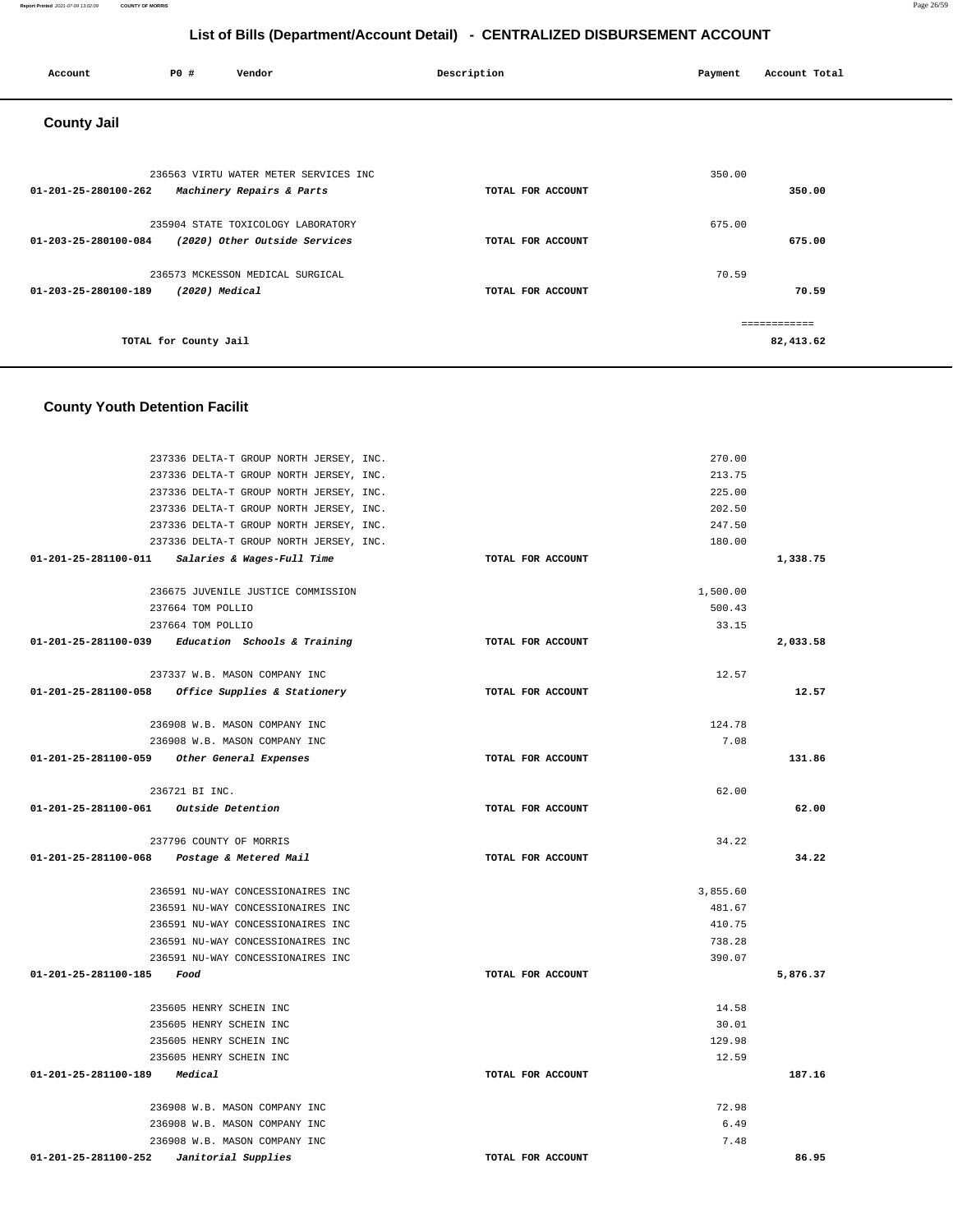**List of Bills (Department/Account Detail) - CENTRALIZED DISBURSEMENT ACCOUNT Account** 20 **P P**  $\uparrow$  **Payment** Payment Account Total  **County Youth Detention Facilit**

| 237272 VECTORNATE USA INC.<br>237272 VECTORNATE USA INC. |                   | 15.00<br>12.39 |
|----------------------------------------------------------|-------------------|----------------|
| Machinery Repairs & Parts<br>01-201-25-281100-262        | TOTAL FOR ACCOUNT | 27.39          |
|                                                          |                   |                |
| TOTAL for County Youth Detention Facilit                 |                   | 9,790.85       |

### **Road Repairs**

| 236855 DEER CARCASS REMOVAL SERVICE, LLC            |                   | 1,440.00 |          |
|-----------------------------------------------------|-------------------|----------|----------|
| 01-201-26-290100-036 Contracted Services            | TOTAL FOR ACCOUNT |          | 1,440.00 |
|                                                     |                   |          |          |
| 237796 COUNTY OF MORRIS                             |                   | 1.02     |          |
| 01-201-26-290100-068 Postage & Metered Mail         | TOTAL FOR ACCOUNT |          | 1.02     |
|                                                     |                   |          |          |
| 235564 FLEMINGTON DEPT STORE INC                    |                   | 2,633.50 |          |
| 235564 FLEMINGTON DEPT STORE INC                    |                   | 137.40   |          |
| 235564 FLEMINGTON DEPT STORE INC                    |                   | 756.50   |          |
| 235564 FLEMINGTON DEPT STORE INC                    |                   | 650.00   |          |
| 235564 FLEMINGTON DEPT STORE INC                    |                   | 472.50   |          |
| 235564 FLEMINGTON DEPT STORE INC                    |                   | 1,688.40 |          |
| 235564 FLEMINGTON DEPT STORE INC                    |                   | 1,996.00 |          |
| 235564 FLEMINGTON DEPT STORE INC                    |                   | 499.00   |          |
| 235564 FLEMINGTON DEPT STORE INC                    |                   | 286.80   |          |
| 235564 FLEMINGTON DEPT STORE INC                    |                   | 95.60    |          |
| 235564 FLEMINGTON DEPT STORE INC                    |                   | 99.60    |          |
| 237201 DAVID HUGHES                                 |                   | 89.99    |          |
| 237595 PAULA MONGEY                                 |                   | 90.00    |          |
| $01-201-26-290100-207$ Uniform & Clothing Allowance | TOTAL FOR ACCOUNT |          | 9,495.29 |
|                                                     |                   |          |          |
| 236617 TILCON NEW YORK INC.                         |                   | 167.00   |          |
| 236617 TILCON NEW YORK INC.                         |                   | 84.33    |          |
| 236617 TILCON NEW YORK INC.                         |                   | 83.50    |          |
| 236617 TILCON NEW YORK INC.                         |                   | 166.16   |          |
| 236617 TILCON NEW YORK INC.                         |                   | 84.33    |          |
| 236617 TILCON NEW YORK INC.                         |                   | 84.33    |          |
| 236617 TILCON NEW YORK INC.                         |                   | 125.25   |          |
| 236617 TILCON NEW YORK INC.                         |                   | 167.83   |          |
| 236617 TILCON NEW YORK INC.                         |                   | 83.50    |          |
| 236617 TILCON NEW YORK INC.                         |                   | 130.34   |          |
| 236617 TILCON NEW YORK INC.                         |                   | 394.31   |          |
| 236617 TILCON NEW YORK INC.                         |                   | 45.97    |          |
| 236617 TILCON NEW YORK INC.                         |                   | 4.37     |          |
| 236617 TILCON NEW YORK INC.                         |                   | 35.00    |          |
| 236617 TILCON NEW YORK INC.                         |                   | 4.41     |          |
| 01-201-26-290100-222 Bituminous Concrete            | TOTAL FOR ACCOUNT |          | 1,660.63 |
|                                                     |                   |          |          |
| 235501 CONTINENTAL TRADING & HARDWARE, INC.         |                   | 3,628.80 |          |
| 235501 CONTINENTAL TRADING & HARDWARE, INC.         |                   | 437.76   |          |
| 235501 CONTINENTAL TRADING & HARDWARE, INC.         |                   | 403.20   |          |
| 01-201-26-290100-224 Catch Basin Drainage & Pipes   | TOTAL FOR ACCOUNT |          | 4,469.76 |
| 236668 COUNTY WELDING SUPPLY CO                     |                   | 24.90    |          |
| 01-201-26-290100-238                                | TOTAL FOR ACCOUNT |          | 24.90    |
| Signage                                             |                   |          |          |
| 236419 SUSSEX COUNTY MUA                            |                   | 181.80   |          |
| 236419 SUSSEX COUNTY MUA                            |                   | 139.35   |          |
| 236419 SUSSEX COUNTY MUA                            |                   | 161.10   |          |
| 235949 NORTHEASTERN HARDWARE CO INC                 |                   | 225.00   |          |
|                                                     |                   |          |          |

**Report Printed** 2021-07-09 13:02:09 **COUNTY OF MORRIS** Page 27/59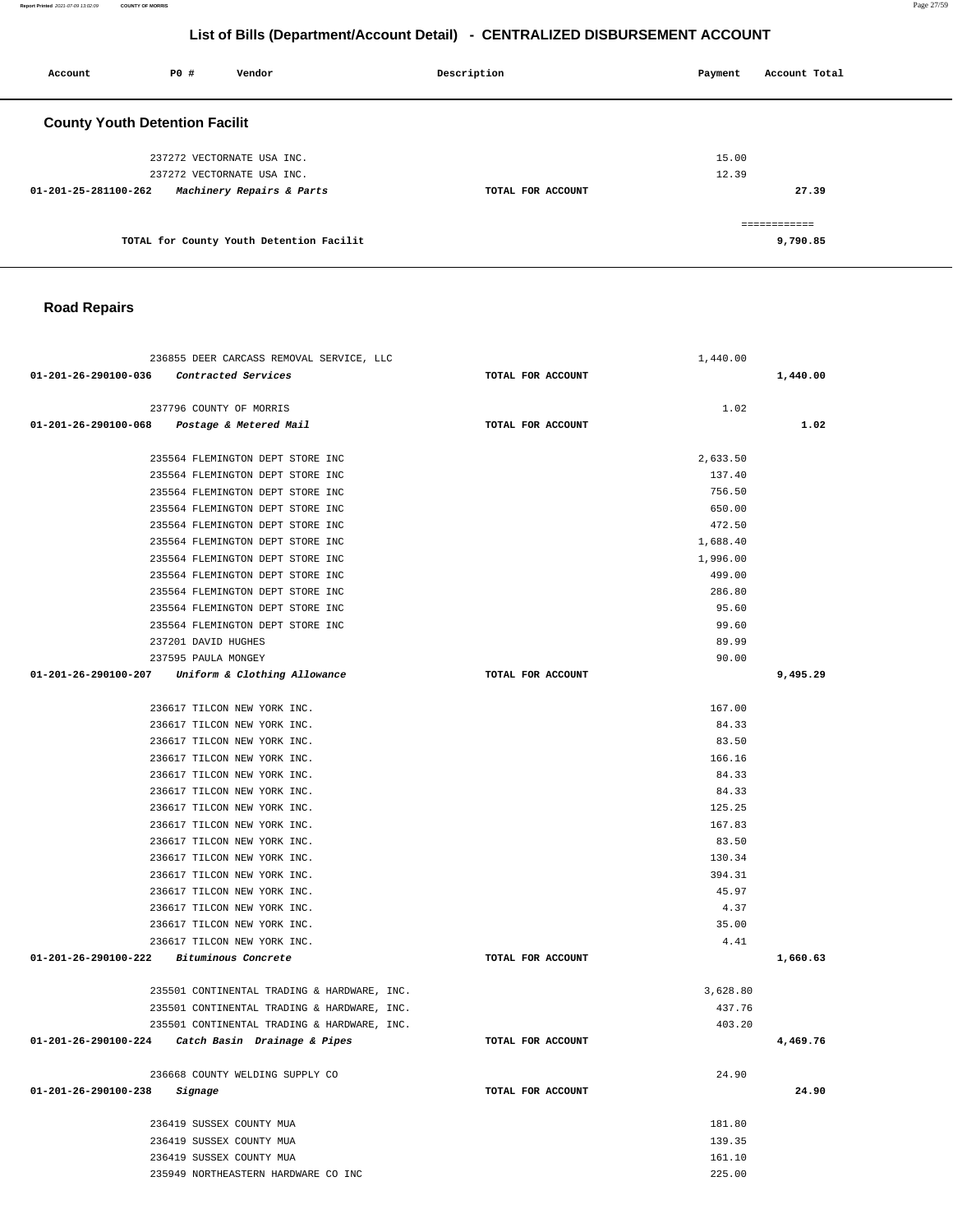| LIST OF BIIIS (Department/Account Detail) - CENTRALIZED DISBURSEMENT ACCOUNT |      |                                            |                   |              |                           |
|------------------------------------------------------------------------------|------|--------------------------------------------|-------------------|--------------|---------------------------|
| Account                                                                      | P0 # | Vendor                                     | Description       | Payment      | Account Total             |
| <b>Road Repairs</b>                                                          |      |                                            |                   |              |                           |
|                                                                              |      | 235949 NORTHEASTERN HARDWARE CO INC        |                   | 101.70       |                           |
|                                                                              |      | 236420 COUNTY CONCRETE CORP.               |                   | 243.10       |                           |
|                                                                              |      | 237051 MORRISTOWN LUMBER &                 |                   | 5.97         |                           |
|                                                                              |      | 237051 MORRISTOWN LUMBER &                 |                   | 34.99        |                           |
|                                                                              |      | 237033 MORRISTOWN LUMBER &                 |                   | 17.98        |                           |
|                                                                              |      | 237033 MORRISTOWN LUMBER &                 |                   | 7.58         |                           |
|                                                                              |      | 237033 MORRISTOWN LUMBER &                 |                   | 1.49         |                           |
| 01-201-26-290100-260                                                         |      | Construction Materials                     | TOTAL FOR ACCOUNT |              | 1,120.06                  |
|                                                                              |      | 237247 W.B. MASON COMPANY INC              |                   | 44.70        |                           |
|                                                                              |      | 237247 W.B. MASON COMPANY INC              |                   | $-44.70$     |                           |
|                                                                              |      | 237247 W.B. MASON COMPANY INC              |                   | 44.70        |                           |
|                                                                              |      | 237247 W.B. MASON COMPANY INC              |                   | 44.70        |                           |
|                                                                              |      | 237247 W.B. MASON COMPANY INC              |                   | $-44.70$     |                           |
|                                                                              |      | 237247 W.B. MASON COMPANY INC              |                   | 44.70        |                           |
|                                                                              |      | 237247 W.B. MASON COMPANY INC              |                   | $-26.82$     |                           |
|                                                                              |      | 237247 W.B. MASON COMPANY INC              |                   | 44.70        |                           |
|                                                                              |      | 237247 W.B. MASON COMPANY INC              |                   | 0.95         |                           |
|                                                                              |      | 237247 W.B. MASON COMPANY INC              |                   | 0.95         |                           |
|                                                                              |      | 237052 REDICARE LLC<br>237052 REDICARE LLC |                   | 7.22<br>9.07 |                           |
|                                                                              |      | 237052 REDICARE LLC                        |                   | 15.45        |                           |
|                                                                              |      | 237052 REDICARE LLC                        |                   | 12.80        |                           |
|                                                                              |      | 237052 REDICARE LLC                        |                   | 4.03         |                           |
| 01-201-26-290100-266                                                         |      | Safety Items                               | TOTAL FOR ACCOUNT |              | 157.75                    |
|                                                                              |      |                                            |                   |              |                           |
|                                                                              |      | TOTAL for Road Repairs                     |                   |              | ------------<br>18,369.41 |
| <b>Bridges and Culverts</b>                                                  |      |                                            |                   |              |                           |
|                                                                              |      |                                            |                   |              |                           |
|                                                                              |      | 236677 COUNTY CONCRETE CORP.               |                   | 120.00       |                           |
|                                                                              |      | 236677 COUNTY CONCRETE CORP.               |                   | 225.00       |                           |
|                                                                              |      | 236677 COUNTY CONCRETE CORP.               |                   | 4.25         |                           |
| 01-201-26-292100-227                                                         |      | Concrete                                   | TOTAL FOR ACCOUNT |              | 349.25                    |
|                                                                              |      | 233353 ROAD SAFETY SYSTEMS LLC             |                   | 875.00       |                           |
|                                                                              |      | 233353 ROAD SAFETY SYSTEMS LLC             |                   | 3,500.00     |                           |
|                                                                              |      | 233353 ROAD SAFETY SYSTEMS LLC             |                   | 70.00        |                           |
|                                                                              |      | 233353 ROAD SAFETY SYSTEMS LLC             |                   | 350.00       |                           |
| 01-201-26-292100-230                                                         |      | Guard Rails                                | TOTAL FOR ACCOUNT |              | 4,795.00                  |
|                                                                              |      | 235776 PARK UNION LUMBER COMPANY LLC       |                   | 59.95        |                           |
|                                                                              |      | 235776 PARK UNION LUMBER COMPANY LLC       |                   | 133.80       |                           |
|                                                                              |      | 235776 PARK UNION LUMBER COMPANY LLC       |                   | 44.60        |                           |
|                                                                              |      | 235776 PARK UNION LUMBER COMPANY LLC       |                   | 6.73         |                           |
|                                                                              |      | 235776 PARK UNION LUMBER COMPANY LLC       |                   | 28.81        |                           |
|                                                                              |      |                                            |                   |              |                           |

235776 PARK UNION LUMBER COMPANY LLC **01-201-26-292100-233 Lumber TOTAL FOR ACCOUNT**  79.99 236445 SHEAFFER SUPPLY, INC. 236445 SHEAFFER SUPPLY, INC. **01-201-26-292100-246 Tools - Others TOTAL FOR ACCOUNT**  7.79 17.98 237165 COUNTY WELDING SUPPLY CO 2.95 237165 COUNTY WELDING SUPPLY CO 2.95 237165 COUNTY WELDING SUPPLY CO 11.80 237165 COUNTY WELDING SUPPLY CO 2.95 237165 COUNTY WELDING SUPPLY CO 2.95

**353.88**

**25.77**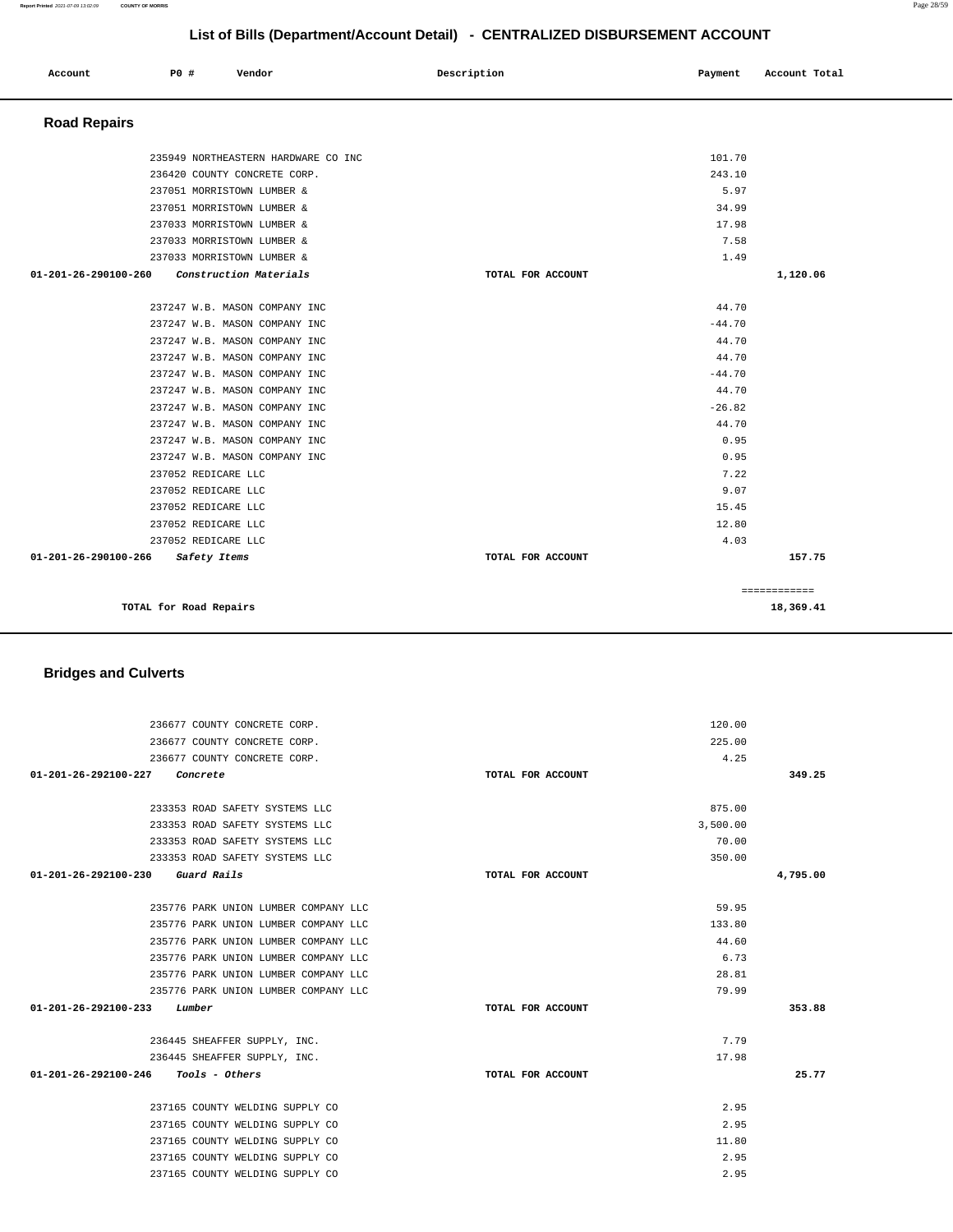**Report Printed** 2021-07-09 13:02:09 **COUNTY OF MORRIS** Page 29/59

### **List of Bills (Department/Account Detail) - CENTRALIZED DISBURSEMENT ACCOUNT**

| Account                     | P0 # | Vendor                                                          | Description       | Payment | Account Total            |
|-----------------------------|------|-----------------------------------------------------------------|-------------------|---------|--------------------------|
| <b>Bridges and Culverts</b> |      |                                                                 |                   |         |                          |
| 01-201-26-292100-248        |      | 237165 COUNTY WELDING SUPPLY CO<br>Welding-Oxygen-Acetylene Etc | TOTAL FOR ACCOUNT | 14.75   | 38.35                    |
|                             |      | TOTAL for Bridges and Culverts                                  |                   |         | ============<br>5,562.25 |

### **Shade Tree Commission**

| 236575 VERMEER NORTH ATLANTIC SERVICE |                   | 113.40 |
|---------------------------------------|-------------------|--------|
| 236575 VERMEER NORTH ATLANTIC SERVICE |                   | 12.98  |
| 01-201-26-300100-266<br>Safety Items  | TOTAL FOR ACCOUNT | 126.38 |
|                                       |                   |        |
|                                       |                   |        |
| TOTAL for Shade Tree Commission       |                   | 126.38 |
|                                       |                   |        |

### **Buildings & Grounds**

| 237274 TRANE                                          |                   | 258.30    |           |
|-------------------------------------------------------|-------------------|-----------|-----------|
| 237221 TBS CONTROLS LLC                               |                   | 3,186.00  |           |
| 237356 ASSOCIATED WATER CONDITIONERS INC              |                   | 370.33    |           |
| 236995 TRUGREEN                                       |                   | 83.12     |           |
| 237168 EMAINT ENTERPRISES, LLC                        |                   | 6,000.00  |           |
| 01-201-26-310100-044 Equipment Service Agreements     | TOTAL FOR ACCOUNT |           | 9,897.75  |
| 237621 W.B. MASON COMPANY INC                         |                   | 43.96     |           |
| 237621 W.B. MASON COMPANY INC                         |                   | 111.28    |           |
| 01-201-26-310100-058 Office Supplies & Stationery     | TOTAL FOR ACCOUNT |           | 155.24    |
| 237498 MORRISTOWN PARKING AUTHORITY                   |                   | 5,882.00  |           |
| 01-201-26-310100-062 Parking Lot Rental               | TOTAL FOR ACCOUNT |           | 5,882.00  |
| 237501 EMERGENCY PEST CONTROL                         |                   | 1,200.00  |           |
| 237490 TUNSTEAD LANDSCAPE SERVICES                    |                   | 8,947.14  |           |
| 237492 TUNSTEAD LANDSCAPE SERVICES                    |                   | 11,788.36 |           |
| 237707 EMERGENCY PEST CONTROL                         |                   | 85.00     |           |
| 237707 EMERGENCY PEST CONTROL                         |                   | 85.00     |           |
| 237707 EMERGENCY PEST CONTROL                         |                   | 85.00     |           |
| 237707 EMERGENCY PEST CONTROL                         |                   | 55.00     |           |
| 237707 EMERGENCY PEST CONTROL                         |                   | 85.00     |           |
| 237707 EMERGENCY PEST CONTROL                         |                   | 110.00    |           |
| 237707 EMERGENCY PEST CONTROL                         |                   | 85.00     |           |
| 237811 BINSKY SERVICE LLC                             |                   | 24,777.77 |           |
| 237832 TUNSTEAD LANDSCAPE SERVICES                    |                   | 150.00    |           |
| 237004 UNITED SITE SERVICES NORTHEAST, INC.           |                   | 819.45    |           |
| 01-201-26-310100-084 Other Outside Services           | TOTAL FOR ACCOUNT |           | 48,272.72 |
| 237631 W.B. MASON COMPANY INC                         |                   | 0.95      |           |
| 237631 W.B. MASON COMPANY INC                         |                   | 0.95      |           |
| 237631 W.B. MASON COMPANY INC                         |                   | 0.95      |           |
| 237631 W.B. MASON COMPANY INC                         |                   | 0.95      |           |
| 237631 W.B. MASON COMPANY INC                         |                   | 0.95      |           |
| 237631 W.B. MASON COMPANY INC                         |                   | 0.95      |           |
| 237631 W.B. MASON COMPANY INC                         |                   | 8.94      |           |
| 237631 W.B. MASON COMPANY INC                         |                   | 58.11     |           |
| 237631 W.B. MASON COMPANY INC                         |                   | 17.88     |           |
| 01-201-26-310100-095<br>Other Administrative Supplies | TOTAL FOR ACCOUNT |           | 90.63     |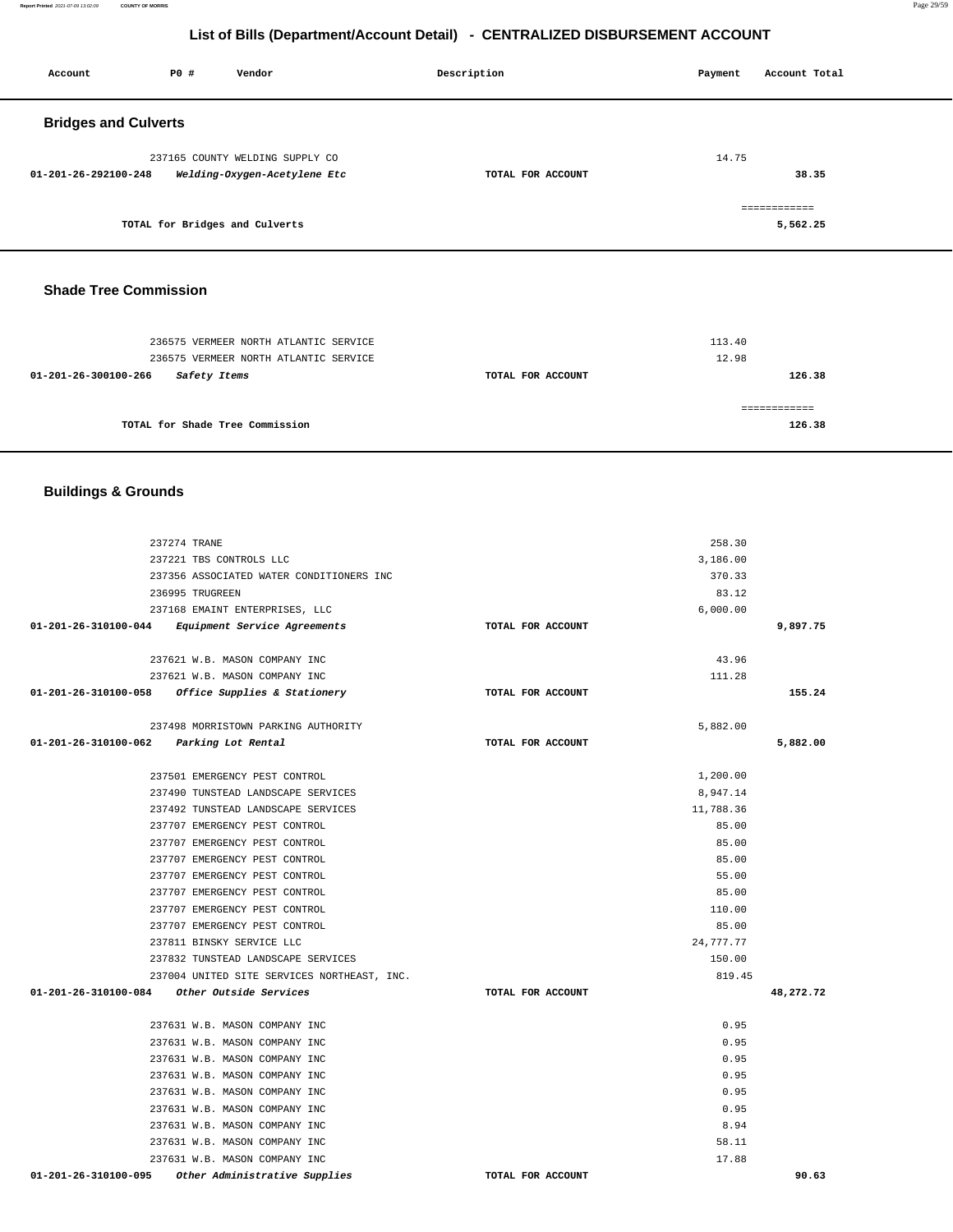**Buildings & Grounds**  237273 GATES FLAG & BANNER, CO. INC. 237717 CONTINENTAL TRADING & HARDWARE, INC. **01-201-26-310100-098 Other Operating&Repair Supply TOTAL FOR ACCOUNT**  937.00 48.00 **985.00** 236993 MORRIS COUNTY MUA 236991 MORRIS COUNTY MUNICIPAL **01-201-26-310100-143 Rubbish & Trash Removal TOTAL FOR ACCOUNT**  1,225.08 227.36 **1,452.44** 237279 WORK N WEAR STORE 237279 WORK N WEAR STORE 237279 WORK N WEAR STORE 237279 WORK N WEAR STORE 237279 WORK N WEAR STORE 237279 WORK N WEAR STORE 237279 WORK N WEAR STORE 237497 ARGELIA HERNANDEZ 237488 MARIA CRUZ 237487 LIDIA AVELAR 236994 EVERT PADILLA 237781 GRAINGER 237781 GRAINGER 233058 WORK N WEAR STORE **01-201-26-310100-207 Uniform & Clothing Allowance TOTAL FOR ACCOUNT**  220.00 550.00 502.00 396.00 290.00 240.00 540.00 90.00 90.00 90.00 90.00 304.80 152.40 10,475.00 **14,030.20** 237505 RICCIARDI BROTHERS, INC 237505 RICCIARDI BROTHERS, INC 237505 RICCIARDI BROTHERS, INC 237505 RICCIARDI BROTHERS, INC **01-201-26-310100-234 Paint TOTAL FOR ACCOUNT**  45.98 118.76 86.96 293.32 **545.02** 237504 FASTENAL COMPANY 237355 CORE & MAIN LP 237781 GRAINGER 237781 GRAINGER **01-201-26-310100-235 Pipes - Others TOTAL FOR ACCOUNT**  435.00 1,542.63 281.32 43.18 **2,302.13** 237486 SHEAFFER SUPPLY, INC. 237719 CONTINENTAL TRADING & HARDWARE, INC. 237719 CONTINENTAL TRADING & HARDWARE, INC. 237719 CONTINENTAL TRADING & HARDWARE, INC. 237661 HOME DEPOT CREDIT SERVICES 237661 HOME DEPOT CREDIT SERVICES **01-201-26-310100-249 Bldg Maintenance Supplies TOTAL FOR ACCOUNT**  629.77 3,850.41 -3,850.41 2,145.47 148.48 373.85 **3,297.57** 237489 MORRIS BRICK AND STONE CO. 237703 POWER PLACE INC 237703 POWER PLACE INC 237781 GRAINGER **01-201-26-310100-251 Ground Maintenance Supplies TOTAL FOR ACCOUNT**  706.00 166.05 41.07 65.24 **978.36** 237745 ALLEN PAPER & SUPPLY CO 237781 GRAINGER 237781 GRAINGER **01-201-26-310100-252 Janitorial Supplies TOTAL FOR ACCOUNT**  408.91 182.98 406.57 **998.46** 237275 SPEEDWELL ELECTRIC MOTORS 237167 RAPID PUMP & METER SERVICES CO. 237675 UNITED REFRIGERATION INC 237705 RAPID PUMP & METER SERVICES CO. **01-201-26-310100-262 Machinery Repairs & Parts TOTAL FOR ACCOUNT**  2,896.00 1,038.58 76.74 628.49 **4,639.81** 

## **List of Bills (Department/Account Detail) - CENTRALIZED DISBURSEMENT ACCOUNT**

 **Account P0 # Vendor Description Payment Account Total**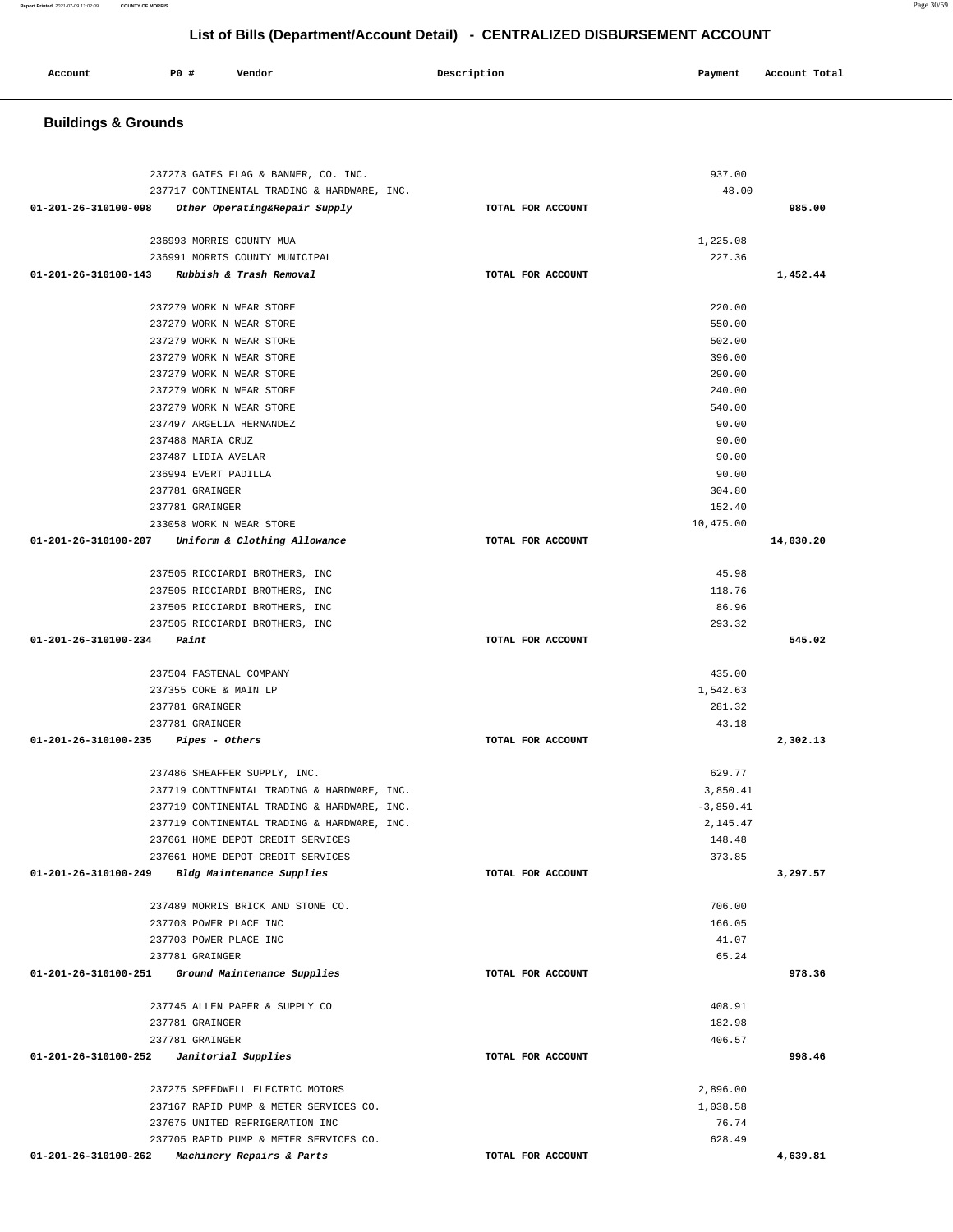| Account | P0 # | Vendor | Description | Payment Account Total |
|---------|------|--------|-------------|-----------------------|
|         |      |        |             |                       |
|         |      |        |             |                       |

| <b>Buildings &amp; Grounds</b>                              |                   |              |
|-------------------------------------------------------------|-------------------|--------------|
| 236925 JOHNSTONE SUPPLY                                     | 43.97             |              |
| 236925 JOHNSTONE SUPPLY                                     | 25.75             |              |
| 236925 JOHNSTONE SUPPLY                                     | 15.03             |              |
| 236925 JOHNSTONE SUPPLY                                     | 220.90            |              |
| 237781 GRAINGER                                             | 214.74            |              |
| 237781 GRAINGER                                             | 58.30             |              |
| 237834 JOHNSTONE SUPPLY                                     | 33.42             |              |
| 237834 JOHNSTONE SUPPLY                                     | 759.00            |              |
| 237834 JOHNSTONE SUPPLY                                     | 34.52             |              |
| 237834 JOHNSTONE SUPPLY                                     | 3.17              |              |
| 237834 JOHNSTONE SUPPLY                                     | 56.44             |              |
| 237834 JOHNSTONE SUPPLY                                     | 167.38            |              |
| 237834 JOHNSTONE SUPPLY                                     | 81.36             |              |
| 237661 HOME DEPOT CREDIT SERVICES                           | 29.20             |              |
| 237661 HOME DEPOT CREDIT SERVICES                           | 74.01             |              |
| 01-201-26-310100-264<br>Heat & $A/C$                        | TOTAL FOR ACCOUNT | 1,817.19     |
|                                                             |                   |              |
| 237721 COOPER ELECTRIC SUPPLY CO.                           | 910.00            |              |
| 237721 COOPER ELECTRIC SUPPLY CO.                           | 1,327.20          |              |
| 237721 COOPER ELECTRIC SUPPLY CO.                           | 88.30             |              |
| 237721 COOPER ELECTRIC SUPPLY CO.                           | 65.00             |              |
| 237721 COOPER ELECTRIC SUPPLY CO.                           | 22.76             |              |
| 237721 COOPER ELECTRIC SUPPLY CO.                           | 25.08             |              |
| 237721 COOPER ELECTRIC SUPPLY CO.                           | 2,255.17          |              |
| 237721 COOPER ELECTRIC SUPPLY CO.                           | 330.09            |              |
| 237721 COOPER ELECTRIC SUPPLY CO.                           | 690.00            |              |
| 01-201-26-310100-265<br>Electrical                          | TOTAL FOR ACCOUNT | 5,713.60     |
| 236978 POP-A-LOCK OF NORTHERN NJ                            | 680.00            |              |
| $01 - 203 - 26 - 310100 - 128$<br>(2020) Security Equipment | TOTAL FOR ACCOUNT | 680.00       |
|                                                             |                   | ============ |
| TOTAL for Buildings & Grounds                               |                   | 101,738.12   |

### **Motor Services Center**

| 237232 THE AUTOMOTIVE TRAINING GROUP                | 809.00            |        |
|-----------------------------------------------------|-------------------|--------|
| $01-201-26-315100-039$ Education Schools & Training | TOTAL FOR ACCOUNT | 809.00 |
|                                                     |                   |        |
| 236815 W.B. MASON COMPANY INC                       | 14.99             |        |
| 236815 W.B. MASON COMPANY INC                       | 17.98             |        |
| $01-201-26-315100-058$ Office Supplies & Stationery | TOTAL FOR ACCOUNT | 32.97  |
|                                                     |                   |        |
| 234929 MSC INDUSTRIAL SUPPLY CO.                    | 71.58             |        |
| 236655 MSC INDUSTRIAL SUPPLY CO.                    | 1,853.74          |        |
| 236621 J & D SALES & SERVICE LLC                    | 385.25            |        |
| 236621 J & D SALES & SERVICE LLC                    | 308.20            |        |
| 236621 J & D SALES & SERVICE LLC                    | 200.00            |        |
| 236728 GRAINGER                                     | 61.98             |        |
| 236728 GRAINGER                                     | 57.72             |        |
| 236728 GRAINGER                                     | 181.62            |        |
| 236728 GRAINGER                                     | 12.75             |        |
| 236564 GRAINGER                                     | 158.64            |        |
| 236564 GRAINGER                                     | 11.00             |        |
| 236564 GRAINGER                                     | 54.17             |        |
| 236564 GRAINGER                                     | 101.13            |        |
| 237234 OPTIMUM                                      | 96.23             |        |
| 236932 ONE SOURCE OF NEW JERSEY LLC                 | 661.51            |        |
| 236936 ONE SOURCE OF NEW JERSEY LLC                 | 221.10            |        |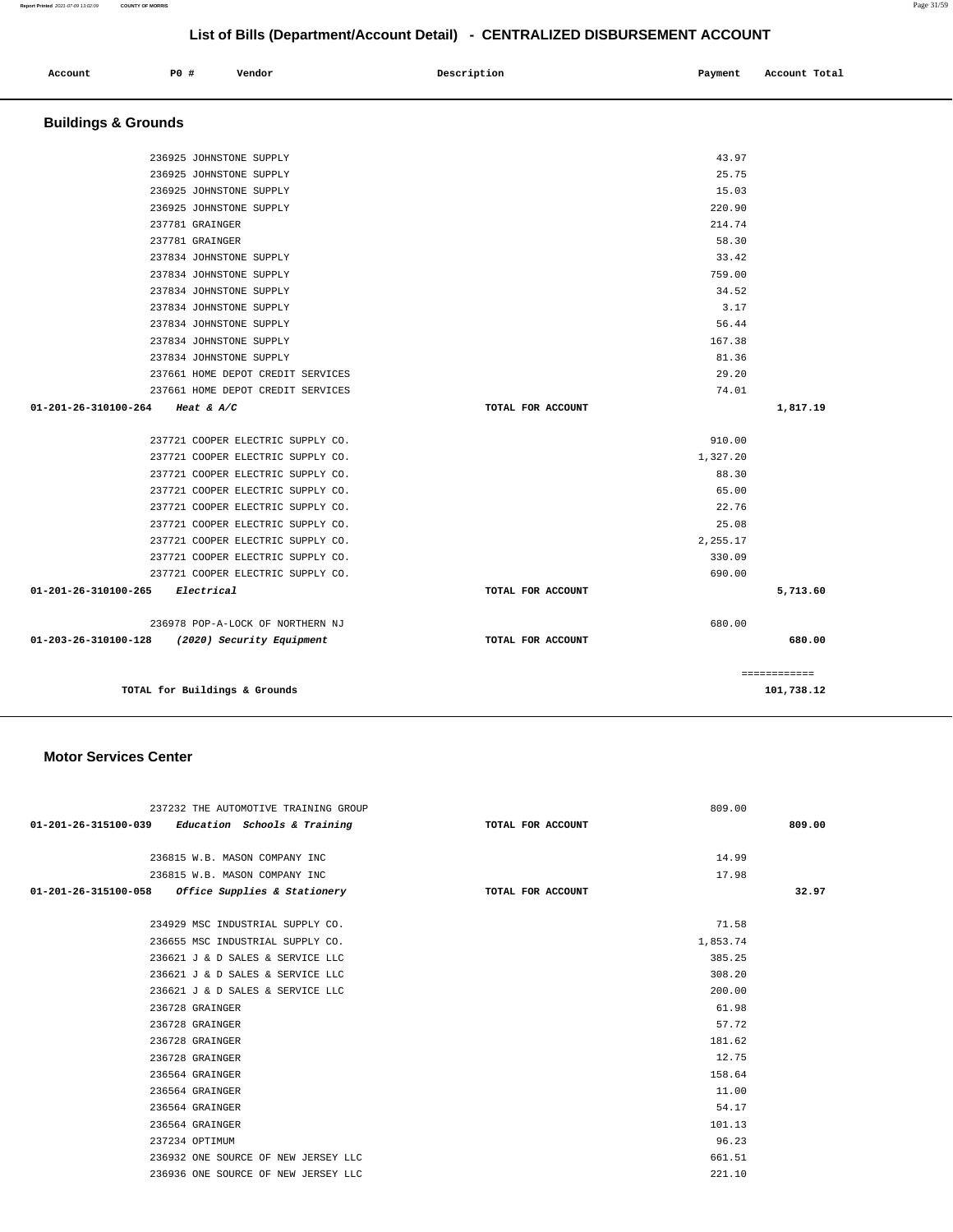| 236151 GRAINGER                                       |                   | 447.78   |          |
|-------------------------------------------------------|-------------------|----------|----------|
| 236654 MOYE HANDLING SYSTEMS INC                      |                   | 1,062.01 |          |
| 236654 MOYE HANDLING SYSTEMS INC                      |                   | 600.78   |          |
| 236409 WILDCOPES                                      |                   | 24.95    |          |
| 236409 WILDCOPES                                      |                   | 400.50   |          |
| 236409 WILDCOPES                                      |                   | 125.00   |          |
| 236816 W.B. MASON COMPANY INC                         |                   | 39.98    |          |
| 236816 W.B. MASON COMPANY INC                         |                   | 127.44   |          |
| 236820 W.B. MASON COMPANY INC                         |                   | 11.99    |          |
| 236388 ACUITY SPECIALTY PRODUCTS, INC                 |                   | 257.76   |          |
| 236388 ACUITY SPECIALTY PRODUCTS, INC                 |                   | 37.99    |          |
| 01-201-26-315100-098<br>Other Operating&Repair Supply | TOTAL FOR ACCOUNT |          | 8,022.80 |
| 237149 NORTHEAST COMMUNICATIONS, INC.                 |                   | 438.50   |          |
| 237150 NORTHEAST COMMUNICATIONS, INC.                 |                   | 429.50   |          |
| 01-201-26-315100-161<br>Communications Equipment      | TOTAL FOR ACCOUNT |          | 868.00   |
| 236579 AMERICAN WEAR INC.                             |                   | 351.82   |          |
| 236580 AMERICAN WEAR INC.                             |                   | 275.99   |          |
| 236737 AMERICAN WEAR INC.                             |                   | 217.03   |          |
| 237396 KEN HILTZ                                      |                   | 90.00    |          |
| 236738 FLEMINGTON DEPT STORE INC                      |                   | 1,250.00 |          |
| 01-201-26-315100-207 Uniform & Clothing Allowance     | TOTAL FOR ACCOUNT |          | 2,184.84 |
| 236983 D&B AUTO SUPPLY                                |                   | 186.16   |          |
| 236984 D&B AUTO SUPPLY                                |                   | 4.62     |          |
| 237321 D&B AUTO SUPPLY                                |                   | 24.60    |          |
| 237320 D&B AUTO SUPPLY                                |                   | 29.99    |          |
| 237320 D&B AUTO SUPPLY                                |                   | 25.38    |          |
| 236150 GRAINGER                                       |                   | 13.00    |          |
| 236150 GRAINGER                                       |                   | 22.00    |          |
| 236150 GRAINGER                                       |                   | 19.41    |          |
| 236150 GRAINGER                                       |                   | 10.10    |          |
| 01-201-26-315100-239<br>Small Tools                   | TOTAL FOR ACCOUNT |          | 335.26   |
|                                                       |                   |          |          |
| 236960 BARNWELL HOUSE OF TIRES, INC.                  |                   | 705.76   |          |
| 236960 BARNWELL HOUSE OF TIRES, INC.                  |                   | 142.12   |          |
| 236960 BARNWELL HOUSE OF TIRES, INC.                  |                   | 1,475.84 |          |
| 01-201-26-315100-245<br>Tires                         | TOTAL FOR ACCOUNT |          | 2,323.72 |
| 236942 HOOVER TRUCK CENTERS INC                       |                   | 156.70   |          |
| 236942 HOOVER TRUCK CENTERS INC                       |                   | 193.58   |          |
| 236942 HOOVER TRUCK CENTERS INC                       |                   | 106.26   |          |
| 236942 HOOVER TRUCK CENTERS INC                       |                   | 217.76   |          |
| 236941 HOOVER TRUCK CENTERS INC                       |                   | 398.73   |          |
| 236941 HOOVER TRUCK CENTERS INC                       |                   | 136.01   |          |
| 236941 HOOVER TRUCK CENTERS INC                       |                   | 111.40   |          |
| 236941 HOOVER TRUCK CENTERS INC                       |                   | 63.09    |          |
| 236938 LEDGEWOOD POWER SPORTS INC                     |                   | 34.99    |          |
| 236938 LEDGEWOOD POWER SPORTS INC                     |                   | 32.99    |          |
| 236940 MID-ATLANTIC TRUCK CENTRE INC                  |                   | 106.04   |          |
| 236940 MID-ATLANTIC TRUCK CENTRE INC                  |                   | 82.61    |          |
| 236940 MID-ATLANTIC TRUCK CENTRE INC                  |                   | 106.04   |          |
| 236937 MONTAGE ENTERPRISES INC.                       |                   | 40.20    |          |
| 236937 MONTAGE ENTERPRISES INC.                       |                   | 70.10    |          |
| 236937 MONTAGE ENTERPRISES INC.                       |                   | 7.90     |          |
| 236929 NAPA OF ROCKAWAY                               |                   | 16.29    |          |
| 236929 NAPA OF ROCKAWAY                               |                   | 215.45   |          |
| 236929 NAPA OF ROCKAWAY                               |                   | 15.14    |          |
| 236929 NAPA OF ROCKAWAY                               |                   | 36.88    |          |
| 236930 NAPA OF ROCKAWAY                               |                   | 14.60    |          |
|                                                       |                   |          |          |

### **Motor Services Center**

## **List of Bills (Department/Account Detail) - CENTRALIZED DISBURSEMENT ACCOUNT Account** 20 **P P**  $\uparrow$  **Payment** Payment Account Total

236565 GARDEN STATE VINYL DESIGN LLC 450.00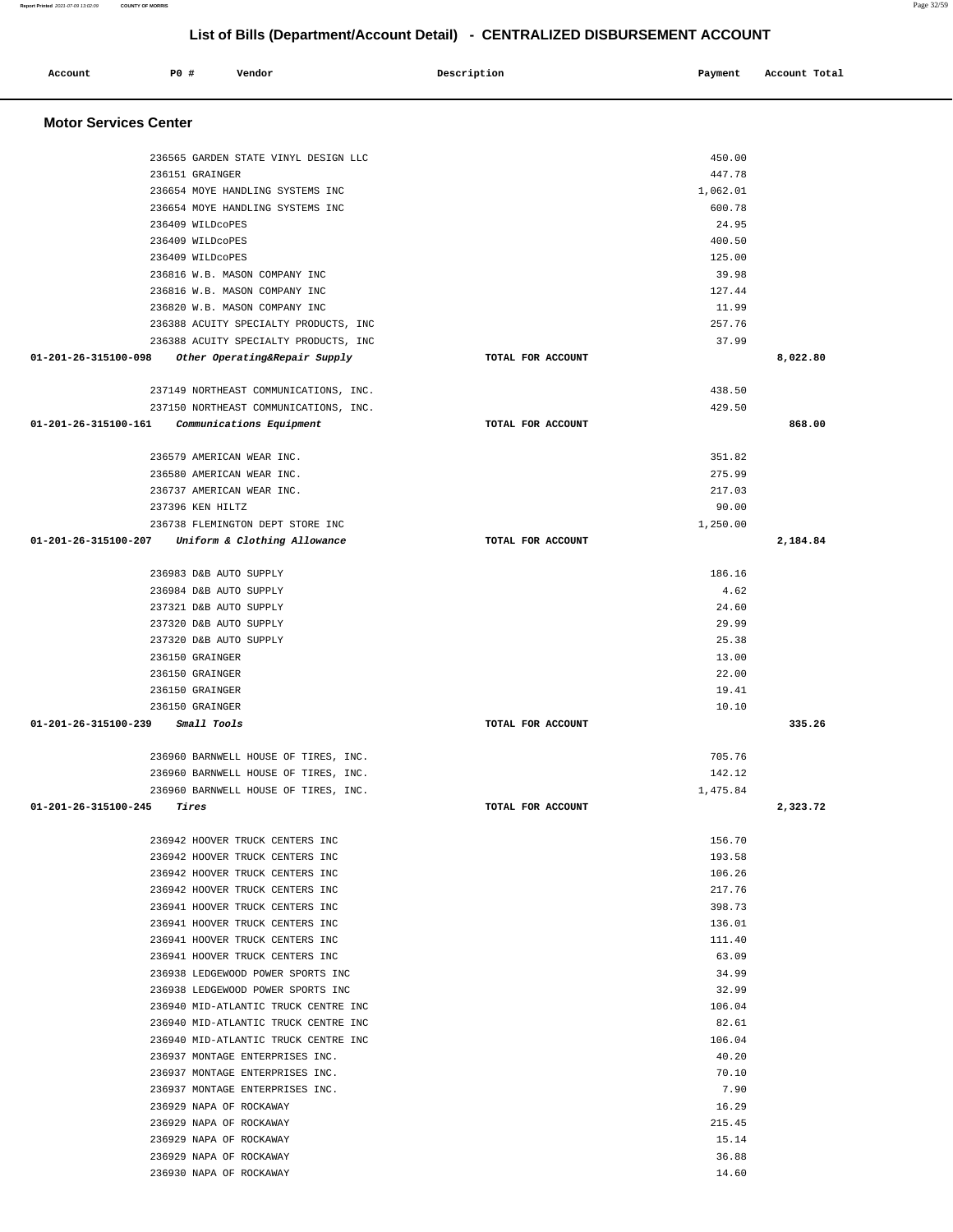### 236624 MID-ATLANTIC TRUCK CENTRE INC 123.92 236624 MID-ATLANTIC TRUCK CENTRE INC 279.36 236629 PROGRESSIVE HYDRAULICS INC 105.26 236629 PROGRESSIVE HYDRAULICS INC 46.09 236650 VERMEER NORTH ATLANTIC SERVICE 113.40 236650 VERMEER NORTH ATLANTIC SERVICE 12.98  **01-201-26-315100-261 Spare Parts for Equipment TOTAL FOR ACCOUNT 7,050.56** 236944 FLEMINGTON BUICK CHEVROLET 55.87 236945 D&B AUTO SUPPLY 250.56 236945 D&B AUTO SUPPLY 503.65 236945 D&B AUTO SUPPLY 697.13 236945 D&B AUTO SUPPLY 694.32 237319 D&B AUTO SUPPLY 529.62 237319 D&B AUTO SUPPLY 572.81 237319 D&B AUTO SUPPLY 541.12 237318 D&B AUTO SUPPLY -207.03 237318 D&B AUTO SUPPLY -33.33 237318 D&B AUTO SUPPLY -36.00 237318 D&B AUTO SUPPLY 483.52 237318 D&B AUTO SUPPLY 546.61 237318 D&B AUTO SUPPLY 758.03 237318 D&B AUTO SUPPLY 1,380.61 236585 COACH & EQUIPMENT MANUFACTURING CO. 25.82 236585 COACH & EQUIPMENT MANUFACTURING CO. 14.19 237233 NORTHEAST COMMUNICATIONS, INC. 608.80 236982 BEYER FORD 124.35 236980 BUY WISE AUTO PARTS 50.25

| 236930 NAPA OF ROCKAWAY                | 88.72    |
|----------------------------------------|----------|
| 236930 NAPA OF ROCKAWAY                | 45.86    |
| 236930 NAPA OF ROCKAWAY                | 10.60    |
| 236928 SHEAFFER SUPPLY, INC.           | 12.00    |
| 236927 SMITH MOTOR CO., INC.           | 101.14   |
| 236927 SMITH MOTOR CO., INC.           | 326.18   |
| 236927 SMITH MOTOR CO., INC.           | 158.84   |
| 236979 CHERRY VALLEY TRACTOR           | 89.60    |
| 236658 UNITED ROTARY BRUSH CORPORATION | 997.50   |
| 237323 LEDGEWOOD POWER SPORTS INC      | 242.99   |
| 237326 NAPA OF ROCKAWAY                | $-7.89$  |
| 237326 NAPA OF ROCKAWAY                | $-10.10$ |
| 237326 NAPA OF ROCKAWAY                | 14.05    |
| 237326 NAPA OF ROCKAWAY                | 30.64    |
| 237326 NAPA OF ROCKAWAY                | 136.87   |
| 237326 NAPA OF ROCKAWAY                | 6.91     |
| 237326 NAPA OF ROCKAWAY                | 405.81   |
| 237326 NAPA OF ROCKAWAY                | 60.60    |
| 237327 NAPA OF ROCKAWAY                | 44.14    |
| 237327 NAPA OF ROCKAWAY                | 16.07    |
| 237327 NAPA OF ROCKAWAY                | 48.21    |
| 237327 NAPA OF ROCKAWAY                | 113.30   |
| 236962 BEYER FORD                      | 164.19   |
| 236610 M& T BANK                       | 133.56   |
| 236610 M& T BANK                       | 0.61     |
| 236736 AMERICAN HOSE & HYDRAULICS      | 62.40    |
| 236584 BEYER FORD                      | 93.56    |
| 236987 KOMATSU AMERICA CORP            | 182.80   |
| 236987 KOMATSU AMERICA CORP            | 130.90   |
| 236987 KOMATSU AMERICA CORP            | 20.40    |
| 236612 HOOVER TRUCK CENTERS INC        | 200.82   |
| 236612 HOOVER TRUCK CENTERS INC        | 74.74    |
| 236611 HOOVER TRUCK CENTERS INC        | 63.09    |
| 236624 MID-ATLANTIC TRUCK CENTRE INC   | 147.68   |
| 236624 MID-ATLANTIC TRUCK CENTRE INC   | 123.92   |
| 236624 MID-ATLANTIC TRUCK CENTRE INC   | 279.36   |
| 236629 PROGRESSIVE HYDRAULICS INC      | 105.26   |
| 236629 PROGRESSIVE HYDRAULICS INC      | 46.09    |
| 236650 VERMEER NORTH ATLANTIC SERVICE  | 113.40   |
| 236650 VERMEER NORTH ATLANTIC SERVICE  | 12 98    |

**List of Bills (Department/Account Detail) - CENTRALIZED DISBURSEMENT ACCOUNT**

 **Motor Services Center**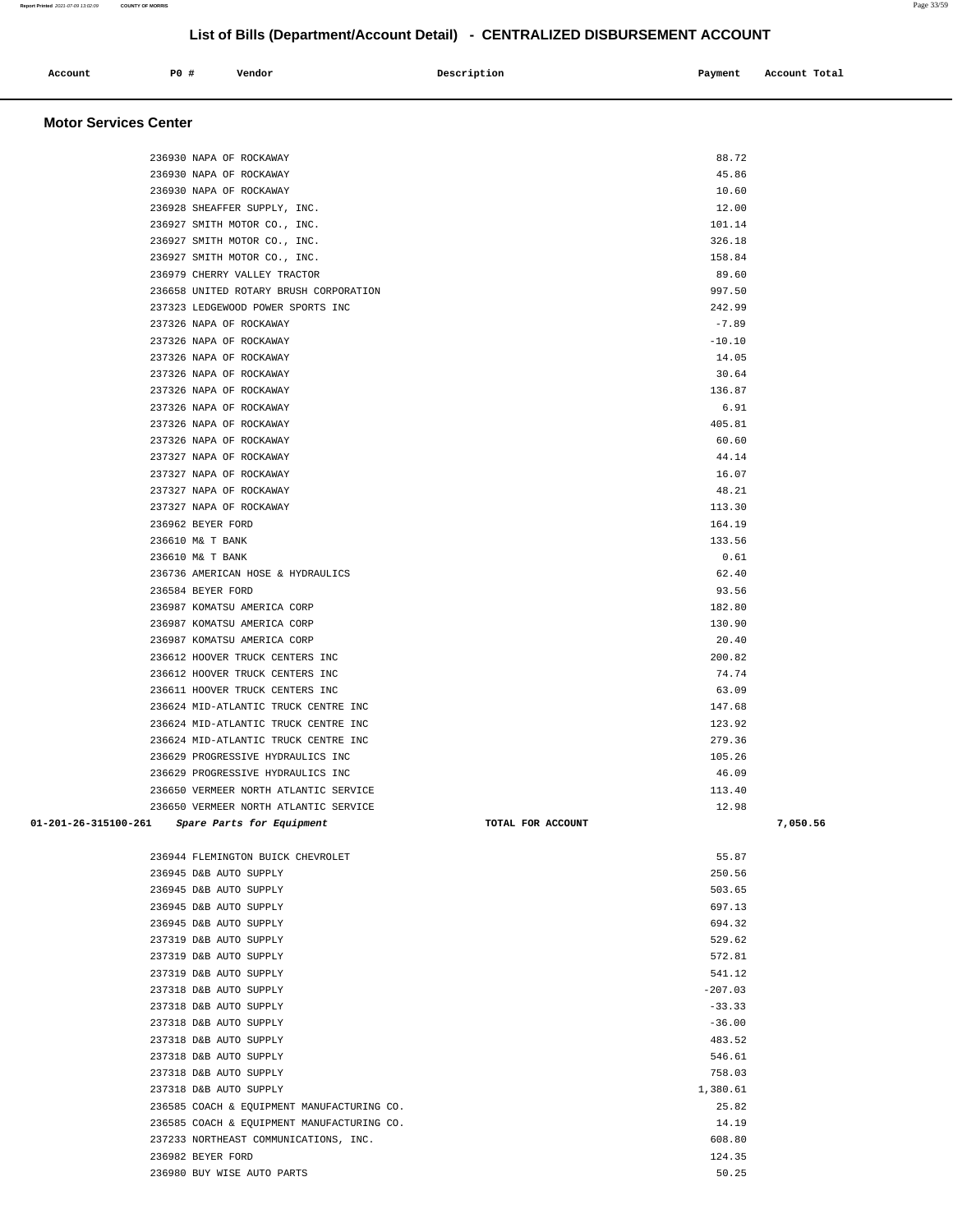| List of Bills (Department/Account Detail) - CENTRALIZED DISBURSEMENT ACCOUNT |  |                   |                                      |                   |          |               |
|------------------------------------------------------------------------------|--|-------------------|--------------------------------------|-------------------|----------|---------------|
| Account                                                                      |  | P0 #              | Vendor                               | Description       | Payment  | Account Total |
| <b>Motor Services Center</b>                                                 |  |                   |                                      |                   |          |               |
|                                                                              |  |                   | 236980 BUY WISE AUTO PARTS           |                   | 594.27   |               |
|                                                                              |  |                   | 236981 BUY WISE AUTO PARTS           |                   | 55.56    |               |
|                                                                              |  |                   | 236981 BUY WISE AUTO PARTS           |                   | 29.52    |               |
|                                                                              |  |                   | 236819 BUY WISE AUTO PARTS           |                   | 235.76   |               |
|                                                                              |  |                   | 236819 BUY WISE AUTO PARTS           |                   | 9.26     |               |
|                                                                              |  |                   | 236977 CY DRAKE LOCKSMITHS, INC.     |                   | 50.00    |               |
|                                                                              |  |                   | 236173 BUY WISE AUTO PARTS           |                   | $-32.00$ |               |
|                                                                              |  |                   | 236173 BUY WISE AUTO PARTS           |                   | $-20.00$ |               |
|                                                                              |  |                   | 236173 BUY WISE AUTO PARTS           |                   | 443.98   |               |
|                                                                              |  | 236583 BEYER FORD |                                      |                   | 120.24   |               |
|                                                                              |  | 236583 BEYER FORD |                                      |                   | 198.55   |               |
|                                                                              |  | 236583 BEYER FORD |                                      |                   | 98.71    |               |
|                                                                              |  | 236583 BEYER FORD |                                      |                   | 905.68   |               |
| 01-201-26-315100-291                                                         |  |                   | Vehicle Repairs                      | TOTAL FOR ACCOUNT |          | 10,250.43     |
|                                                                              |  |                   | 227233 MSC INDUSTRIAL SUPPLY CO.     |                   | 68.64    |               |
| 01-203-26-315100-098                                                         |  |                   | (2020) Other Operating&Repair Supply | TOTAL FOR ACCOUNT |          | 68.64         |
|                                                                              |  |                   | 227926 ADVANCE AUTO PARTS            |                   | 9,945.99 |               |
|                                                                              |  |                   | 236626 PEACH COUNTRY TRACTOR INC.    |                   | 1,360.93 |               |
|                                                                              |  |                   | 236626 PEACH COUNTRY TRACTOR INC.    |                   | 3,008.11 |               |
|                                                                              |  |                   | 236626 PEACH COUNTRY TRACTOR INC.    |                   | 105.00   |               |
|                                                                              |  |                   | 236626 PEACH COUNTRY TRACTOR INC.    |                   | 170.59   |               |

| Z300Z0 PEACH COUNIRI IRACIOR INC. |                                  |                   | <b>170.39</b> |
|-----------------------------------|----------------------------------|-------------------|---------------|
| 01-203-26-315100-261              | (2020) Spare Parts for Equipment | TOTAL FOR ACCOUNT | 14,590.62     |
|                                   |                                  |                   |               |
|                                   |                                  |                   |               |
|                                   | TOTAL for Motor Services Center  |                   | 46,536.84     |
|                                   |                                  |                   |               |

### **Mosquito Extermination**

L,

|                                          | 237329 GANNETT NJ NEWSPAPERS                         |                   | 69.40  |        |
|------------------------------------------|------------------------------------------------------|-------------------|--------|--------|
| $01 - 201 - 26 - 320100 - 051$ Legal     |                                                      | TOTAL FOR ACCOUNT |        | 69.40  |
|                                          |                                                      |                   |        |        |
|                                          | 234573 ALL COUNTY RENTAL CENTER                      |                   | 379.99 |        |
|                                          | 236717 SAFETY- KLEEN SYSTEMS, INC.                   |                   | 315.29 |        |
|                                          | 01-201-26-320100-098 Other Operating & Repair Supply | TOTAL FOR ACCOUNT |        | 695.28 |
|                                          | 237325 WALTER JONES                                  |                   | 100.00 |        |
|                                          | 236443 AMERICAN WEAR INC.                            |                   | 73.21  |        |
|                                          | 236443 AMERICAN WEAR INC.                            |                   | 73.21  |        |
|                                          | 236443 AMERICAN WEAR INC.                            |                   | 73.21  |        |
|                                          | 236443 AMERICAN WEAR INC.                            |                   | 73.21  |        |
|                                          | 236647 ESPOSITO'S ICE SERVICE                        |                   | 24.00  |        |
|                                          | 236647 ESPOSITO'S ICE SERVICE                        |                   | 48.00  |        |
|                                          | 236647 ESPOSITO'S ICE SERVICE                        |                   | 36.00  |        |
|                                          | 236647 ESPOSITO'S ICE SERVICE                        |                   | 36.00  |        |
|                                          | 236647 ESPOSITO'S ICE SERVICE                        |                   | 36.00  |        |
|                                          | 01-201-26-320100-251 Ground Maintenance Supplies     | TOTAL FOR ACCOUNT |        | 572.84 |
|                                          | 236906 CY DRAKE LOCKSMITHS, INC.                     |                   | 96.00  |        |
|                                          | 236722 MORRISTOWN LUMBER &                           |                   | 4.59   |        |
|                                          | 236722 MORRISTOWN LUMBER &                           |                   | 29.99  |        |
|                                          | 236722 MORRISTOWN LUMBER &                           |                   | 24.99  |        |
|                                          | 236722 MORRISTOWN LUMBER &                           |                   | 16.99  |        |
|                                          | 236722 MORRISTOWN LUMBER &                           |                   | 15.99  |        |
| $01 - 201 - 26 - 320100 - 258$ Equipment |                                                      | TOTAL FOR ACCOUNT |        | 188.55 |
|                                          | 234575 ALL COUNTY RENTAL CENTER                      |                   | 10.76  |        |
|                                          | 234575 ALL COUNTY RENTAL CENTER                      |                   | 8.36   |        |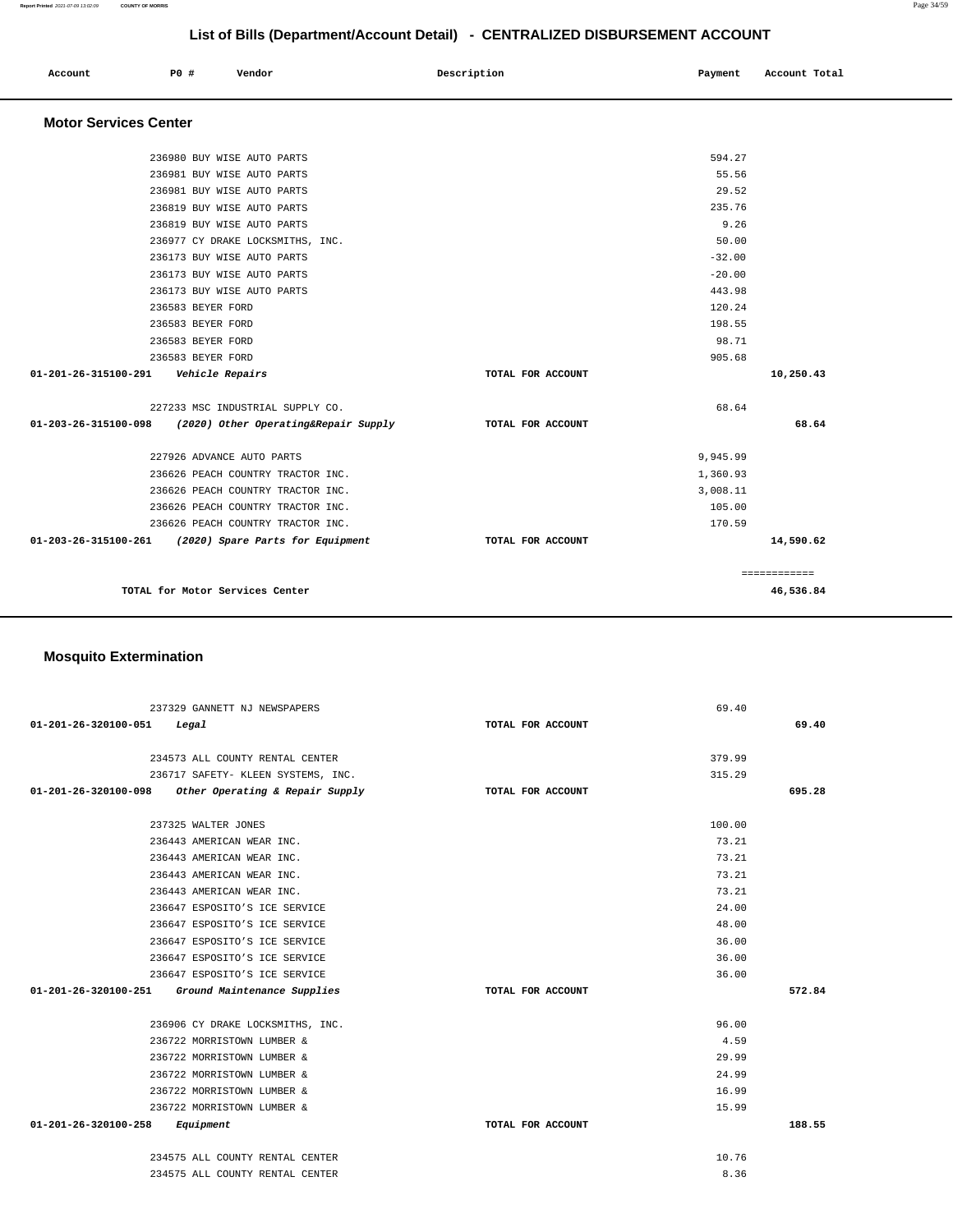### **Report Printed** 2021-07-09 13:02:09 **COUNTY OF MORRIS** Page 35/59

### **List of Bills (Department/Account Detail) - CENTRALIZED DISBURSEMENT ACCOUNT**

| Account                       | P0# | Vendor                           | Description       | Payment | Account Total |
|-------------------------------|-----|----------------------------------|-------------------|---------|---------------|
| <b>Mosquito Extermination</b> |     |                                  |                   |         |               |
|                               |     | 236646 NAPA OF ROCKAWAY          |                   | 4.73    |               |
|                               |     | 236646 NAPA OF ROCKAWAY          |                   | 4.73    |               |
|                               |     | 236646 NAPA OF ROCKAWAY          |                   | 4.33    |               |
|                               |     | 236646 NAPA OF ROCKAWAY          |                   | 13.20   |               |
|                               |     | 236646 NAPA OF ROCKAWAY          |                   | 7.25    |               |
|                               |     | 236646 NAPA OF ROCKAWAY          |                   | 9.30    |               |
| 01-201-26-320100-291          |     | Vehicle Repairs                  | TOTAL FOR ACCOUNT |         | 62.66         |
|                               |     |                                  |                   |         | ------------- |
|                               |     | TOTAL for Mosquito Extermination |                   |         | 1,588.73      |

### **Health Management**

| 237539 TELESEARCH INC                                          | 637.70            |              |
|----------------------------------------------------------------|-------------------|--------------|
| 237539 TELESEARCH INC                                          | 508.70            |              |
| 237554 TELESEARCH INC                                          | 650.65            |              |
| 237242 TELESEARCH INC                                          | 650.65            |              |
| 237152 TELESEARCH INC                                          | 520.52            |              |
| 236841 TELESEARCH INC                                          | 650.65            |              |
| Outside Salaries & Wages<br>01-201-27-330100-016               | TOTAL FOR ACCOUNT | 3,618.87     |
| 237647 VERIZON WIRELESS                                        | 1,052.70          |              |
| 01-201-27-330100-031    Cellular Phone/Pagers                  | TOTAL FOR ACCOUNT | 1,052.70     |
|                                                                |                   |              |
| 234432 RUTGERS OCPE                                            | 199.00            |              |
| Education Schools & Training<br>$01 - 201 - 27 - 330100 - 039$ | TOTAL FOR ACCOUNT | 199.00       |
| 237146 UNITED PARCEL SERVICE                                   | 30.75             |              |
| 01-201-27-330100-068 Postage & Metered Mail                    | TOTAL FOR ACCOUNT | 30.75        |
| 237541 STEPHANIE GORMAN                                        | 27.70             |              |
| 237541 STEPHANIE GORMAN                                        | 21.30             |              |
| 236842 MAMMA CATERINA F T I A, LLC                             | 154.85            |              |
| 01-201-27-330100-084 Other Outside Services                    | TOTAL FOR ACCOUNT | 203.85       |
|                                                                |                   |              |
| 237796 COUNTY OF MORRIS                                        | 23.35             |              |
| 232910 GEN-EL SAFETY & INDUSTRIAL                              | 2,137.50          |              |
| 236566 GEN-EL SAFETY & INDUSTRIAL                              | 4,104.00          |              |
| 01-201-27-330100-210 Environmental Compliance                  | TOTAL FOR ACCOUNT | 6,264.85     |
|                                                                |                   | ============ |
| TOTAL for Health Management                                    |                   | 11,370.02    |
|                                                                |                   |              |

### **Human Services**

| 237796 COUNTY OF MORRIS                                                    |                   | 87.98                  |
|----------------------------------------------------------------------------|-------------------|------------------------|
| Postage & Metered Mail<br>01-201-27-331100-068                             | TOTAL FOR ACCOUNT | 87.98                  |
| 237571 FAMILY PROMISE OF<br>Other Outside Services<br>01-201-27-331100-084 | TOTAL FOR ACCOUNT | 11,558.00<br>11,558.00 |
| TOTAL for Human Services                                                   |                   | 11,645.98              |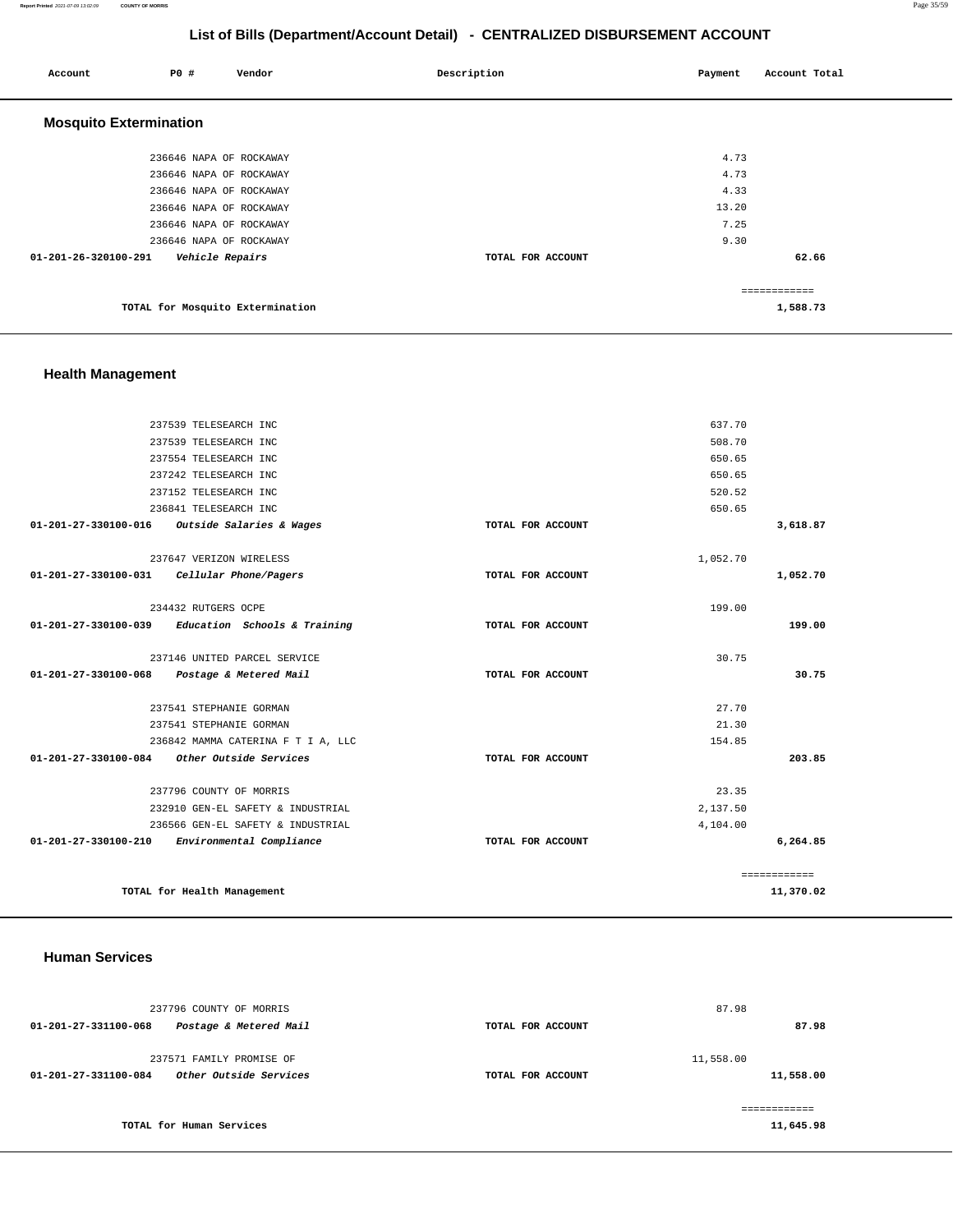### **Report Printed** 2021-07-09 13:02:09 **COUNTY OF MORRIS** Page 36/59

## **List of Bills (Department/Account Detail) - CENTRALIZED DISBURSEMENT ACCOUNT**

| Account | P0# | Vendor | Description | Payment | Account Total |
|---------|-----|--------|-------------|---------|---------------|
|         |     |        |             |         |               |

### **Youth Shelter**

| 237003 OFFICE CONCEPTS GROUP, INC.                         |                   | 29.76        |          |
|------------------------------------------------------------|-------------------|--------------|----------|
| 237003 OFFICE CONCEPTS GROUP, INC.                         |                   | 45.75        |          |
| 237003 OFFICE CONCEPTS GROUP, INC.                         |                   | 45.75        |          |
| 237334 OFFICE CONCEPTS GROUP, INC.                         |                   | 87.72        |          |
| 01-201-27-331110-058 Office Supplies & Stationery          | TOTAL FOR ACCOUNT |              | 208.98   |
| 237334 OFFICE CONCEPTS GROUP, INC.                         |                   | 47.18        |          |
| 01-201-27-331110-059<br>Other General Expenses             | TOTAL FOR ACCOUNT |              | 47.18    |
|                                                            |                   |              |          |
| 237796 COUNTY OF MORRIS                                    |                   | 2.53         |          |
| $01 - 201 - 27 - 331110 - 068$<br>Postage and Metered Mail | TOTAL FOR ACCOUNT |              | 2.53     |
| 236805 NU-WAY CONCESSIONAIRES INC                          |                   | 357.00       |          |
|                                                            |                   | 376.76       |          |
| 236805 NU-WAY CONCESSIONAIRES INC                          |                   | 503.02       |          |
| 236805 NU-WAY CONCESSIONAIRES INC                          |                   |              |          |
| 236805 NU-WAY CONCESSIONAIRES INC                          |                   | 336.30       |          |
| 236805 NU-WAY CONCESSIONAIRES INC                          |                   | 475.45       |          |
| 237668 JILL CERULLO                                        |                   | 277.50       |          |
| 236269 A & B BAGEL II LLC                                  |                   | 170.42       |          |
| 01-201-27-331110-185 Food                                  | TOTAL FOR ACCOUNT |              | 2,496.45 |
| 236830 INSTITUTE FOR FORENSIC PSYCHOLOGY                   |                   | 1,200.00     |          |
| 236831 TOWNE PHARMACY & SURGICAL                           |                   | 12.00        |          |
| 236831 TOWNE PHARMACY & SURGICAL                           |                   | 15.00        |          |
| 236831 TOWNE PHARMACY & SURGICAL                           |                   | 13.00        |          |
| 01-201-27-331110-189 Medical                               | TOTAL FOR ACCOUNT |              | 1,240.00 |
| 236907 CORE PROMOTIONS, LLC                                |                   | 590.50       |          |
| $01 - 201 - 27 - 331110 - 202$<br>Uniform And Accessories  | TOTAL FOR ACCOUNT |              | 590.50   |
|                                                            |                   |              |          |
| 236829 ALLEN PAPER & SUPPLY CO                             |                   | 133.38       |          |
| 01-201-27-331110-252 Janitorial Supplies                   | TOTAL FOR ACCOUNT |              | 133.38   |
|                                                            |                   | ============ |          |
| TOTAL for Youth Shelter                                    |                   |              | 4,719.02 |
|                                                            |                   |              |          |

## **Office on Aging**

| 237381 NATL ASSOC OF AREA AGENCIES                |                   | 1,015,00 |          |
|---------------------------------------------------|-------------------|----------|----------|
| 01-201-27-333100-023 Associations and Memberships | TOTAL FOR ACCOUNT |          | 1,015.00 |
|                                                   |                   |          |          |
| 237174 OFFICE CONCEPTS GROUP, INC.                |                   | 59.98    |          |
| 237174 OFFICE CONCEPTS GROUP, INC.                |                   | 51.16    |          |
| 237110 W.B. MASON COMPANY INC                     |                   | 0.95     |          |
| 237424 W.B. MASON COMPANY INC                     |                   | 3.71     |          |
| 237424 W.B. MASON COMPANY INC                     |                   | 9.98     |          |
| 237424 W.B. MASON COMPANY INC                     |                   | 23.92    |          |
| 237424 W.B. MASON COMPANY INC                     |                   | $-9.98$  |          |
| 01-201-27-333100-058 Office Supplies & Stationery | TOTAL FOR ACCOUNT |          | 139.72   |
|                                                   |                   |          |          |
| 237796 COUNTY OF MORRIS                           |                   | 61.38    |          |
| 01-201-27-333100-068 Postage & Metered Mail       | TOTAL FOR ACCOUNT |          | 61.38    |
|                                                   |                   |          |          |
| 237480 OFFICE CONCEPTS GROUP, INC.                |                   | 8.78     |          |
| 237480 OFFICE CONCEPTS GROUP, INC.                |                   | 5.07     |          |
| 237480 OFFICE CONCEPTS GROUP, INC.                |                   | 11.79    |          |
| 237480 OFFICE CONCEPTS GROUP, INC.                |                   | 7.49     |          |
| 237480 OFFICE CONCEPTS GROUP, INC.                |                   | 39.71    |          |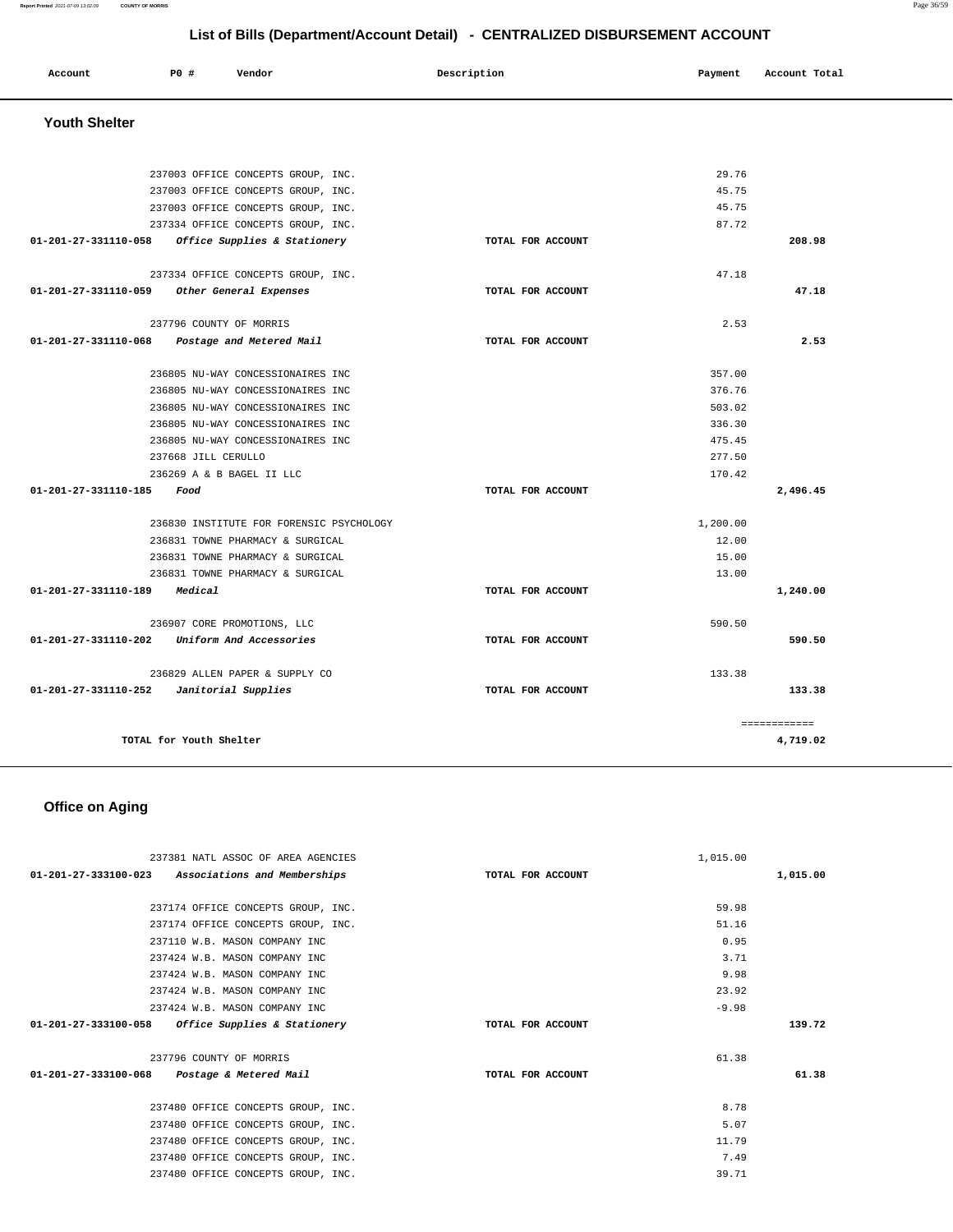| Account | P0 # | Vendor | Description | Payment Account Total<br>. |
|---------|------|--------|-------------|----------------------------|
|         |      |        |             |                            |

## **Office on Aging**

| TOTAL for Office on Aging                          |                   | 3,048.20     |
|----------------------------------------------------|-------------------|--------------|
|                                                    |                   | ============ |
| 01-203-27-333100-084 (2020) Other Outside Services | TOTAL FOR ACCOUNT | 275.00       |
| 237716 JUST JIM CLEANING SERVICE                   | 275.00            |              |
|                                                    |                   |              |
| 01-203-27-333100-059 (2020) Other General Expenses | TOTAL FOR ACCOUNT | 1,557.10     |
| 236862 PINOTS PALETTE                              | 798.00            |              |
| 237481 SCHOOL SPECIALTY INC.                       | 11.99             |              |
| 237481 SCHOOL SPECIALTY INC.                       | 13.40             |              |
| 237481 SCHOOL SPECIALTY INC.                       | 10.87             |              |
| 237481 SCHOOL SPECIALTY INC.                       | 20.08             |              |
| 237481 SCHOOL SPECIALTY INC.                       | 20.08             |              |
| 237481 SCHOOL SPECIALTY INC.                       | 20.08             |              |
| 237481 SCHOOL SPECIALTY INC.                       | 20.08             |              |
| 237481 SCHOOL SPECIALTY INC.                       | 67.45             |              |
| 237481 SCHOOL SPECIALTY INC.                       | 52.45             |              |
| 235503 CDW GOVERNMENT                              | 36.19             |              |
| 237426 W.B. MASON COMPANY INC                      | 49.16             |              |
| 237480 OFFICE CONCEPTS GROUP, INC.                 | 129.69            |              |
| 237480 OFFICE CONCEPTS GROUP, INC.                 | 55.77             |              |
| 237480 OFFICE CONCEPTS GROUP, INC.                 | 96.58             |              |
| 237480 OFFICE CONCEPTS GROUP, INC.                 | 82.39             |              |

### **Hands Across Morris**

|                                | 237483 NJ 211 PARTNERSHIP                |                   | 6,320.00     |
|--------------------------------|------------------------------------------|-------------------|--------------|
| 01-201-27-342100-451           | GIA-HS-NJ 2-1-1 Partnership              | TOTAL FOR ACCOUNT | 6,320.00     |
|                                |                                          |                   |              |
|                                | 237659 MORRISTOWN NEIGHBORHOOD HOUSE     |                   | 3,300.00     |
|                                | 237658 MORRISTOWN NEIGHBORHOOD HOUSE     |                   | 7,960.00     |
| $01 - 201 - 27 - 342100 - 457$ | GIA-HS-Morristown Nghbrhood House Assoc  | TOTAL FOR ACCOUNT | 11,260.00    |
|                                | 237565 HOUSING PARTNERSHIP               |                   | 4,476.00     |
| $01 - 201 - 27 - 342100 - 469$ | GIA-HS-Housing Ptrnshp for Morris County | TOTAL FOR ACCOUNT | 4,476.00     |
|                                | 237538 MENTAL HEALTH ASSOCIATION OF      |                   | 2,012.11     |
|                                |                                          |                   |              |
|                                | 237537 MENTAL HEALTH ASSOCIATION OF      |                   | 4,849.00     |
| 01-201-27-342100-470           | GIA-HS-Mental Health Assc-Essex & Morris | TOTAL FOR ACCOUNT | 6,861.11     |
|                                | 237622 NORWESCAP INC                     |                   | 5,870.00     |
| $01 - 201 - 27 - 342100 - 477$ | GIA-HS-NORWESCAP, Inc.                   | TOTAL FOR ACCOUNT | 5,870.00     |
|                                | 237619 CFCS - HOPE HOUSE                 |                   | 9,891.00     |
| $01 - 201 - 27 - 342100 - 480$ | GIA-HS-Hope House                        | TOTAL FOR ACCOUNT | 9,891.00     |
|                                |                                          |                   |              |
|                                | 237561 HEAD START COMMUNITY              |                   | 1,950.00     |
| 01-201-27-342100-496           | GIA-HS-Head Start Community Program      | TOTAL FOR ACCOUNT | 1,950.00     |
|                                | 237657 CORNERSTONE FAMILY PROGRAMS       |                   | 14,935.00    |
| $01 - 201 - 27 - 342100 - 499$ | GIA-HS-Cornerstone Family Programs       | TOTAL FOR ACCOUNT | 14,935.00    |
|                                |                                          |                   |              |
|                                |                                          |                   | ============ |
|                                | TOTAL for Hands Across Morris            |                   | 61,563.11    |
|                                |                                          |                   |              |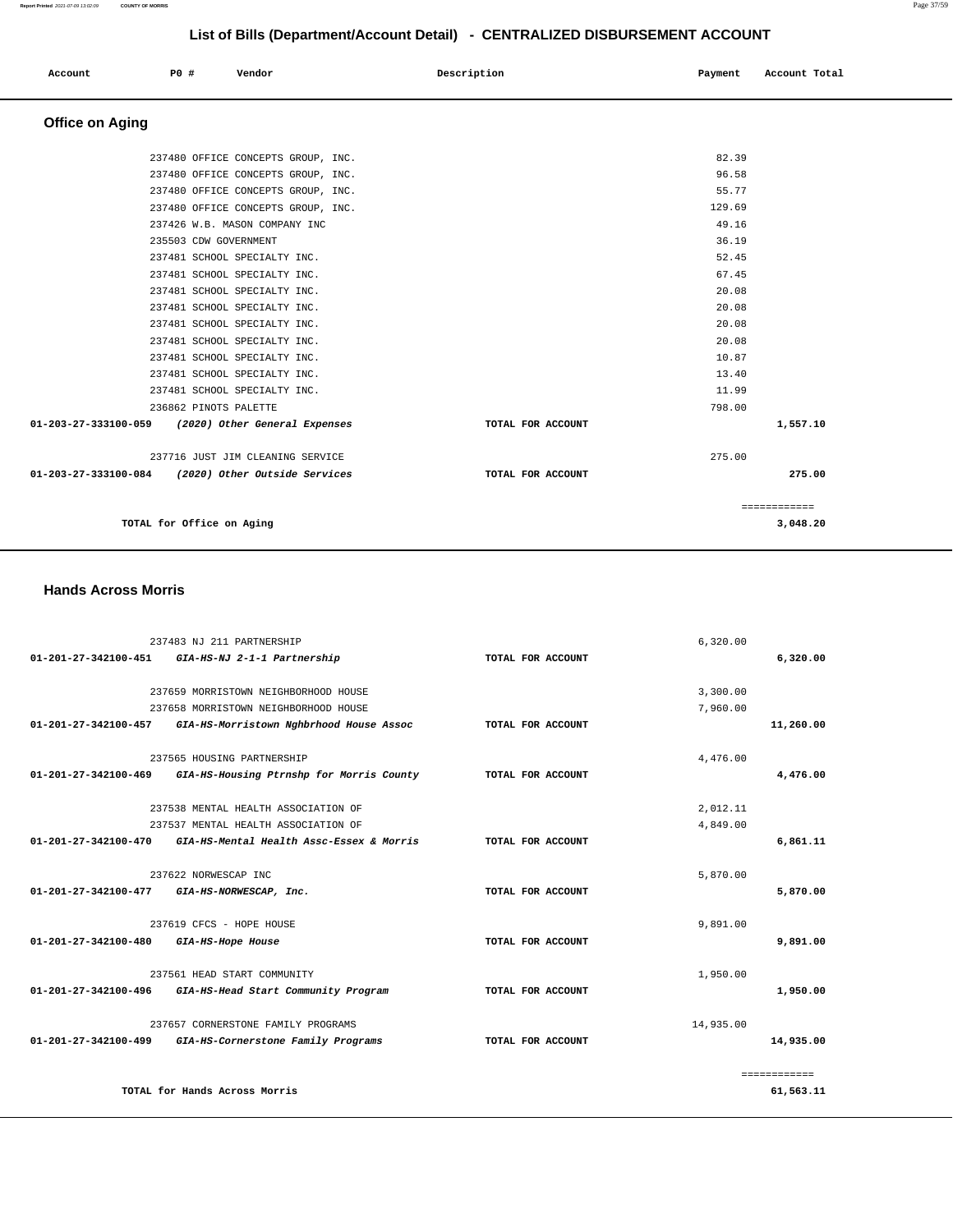| Account              | <b>PO #</b>                 | Vendor                               | Description       | Payment  | Account Total            |
|----------------------|-----------------------------|--------------------------------------|-------------------|----------|--------------------------|
| DEPARTMENT 342400    |                             |                                      |                   |          |                          |
| 01-201-27-342400-490 | 237345 ACENDA, INC          | GIA-Ch 51 Match-Daytop Village, Inc. | TOTAL FOR ACCOUNT | 3,828.00 | 3,828.00                 |
|                      |                             | 237347 NEW HOPE FOUNDATION INC.      |                   | 2,450.00 |                          |
| 01-201-27-342400-491 |                             | GIA-Ch 51 Match-New Hope Foundation  | TOTAL FOR ACCOUNT |          | 2,450.00                 |
|                      | TOTAL for DEPARTMENT 342400 |                                      |                   |          | ============<br>6,278.00 |

### **DEPARTMENT 342500**

| 237249 DAWN CENTER FOR INDEPENDENT                                                       |                   | 8,137.00             |
|------------------------------------------------------------------------------------------|-------------------|----------------------|
| 237248 DAWN CENTER FOR INDEPENDENT<br>GIA-Agng&Dsbld-DAWN Center<br>01-201-27-342500-473 | TOTAL FOR ACCOUNT | 1,281.00<br>9,418.00 |
|                                                                                          |                   |                      |
| TOTAL for DEPARTMENT 342500                                                              |                   | 9,418.00             |

### **Seniors, Disabled & Veterans**

| 236639 NATIONAL ASSOCIATION OF                                  |                   | 1,050.00 |
|-----------------------------------------------------------------|-------------------|----------|
| Education, Schools & Training<br>$01 - 201 - 27 - 343100 - 039$ | TOTAL FOR ACCOUNT | 1,050.00 |
|                                                                 |                   |          |
| 235865 TJ'S SPORTWIDE TROPHY                                    |                   | 310.00   |
| 235865 TJ'S SPORTWIDE TROPHY                                    |                   | 60.00    |
| 237223 R.D. SALES DOOR & HARDWARE LLC                           |                   | 140.00   |
| $01 - 201 - 27 - 343100 - 059$<br>Other General Expenses        | TOTAL FOR ACCOUNT | 510.00   |
|                                                                 |                   |          |
| TOTAL for Seniors, Disabled & Veterans                          |                   | 1,560.00 |

### **County Board of Social Service**

| 236400 OFFICE CONCEPTS GROUP, INC.                             |                   | 254.30   |          |
|----------------------------------------------------------------|-------------------|----------|----------|
| Office Supplies & Stationery<br>$01 - 201 - 27 - 345100 - 058$ | TOTAL FOR ACCOUNT |          | 254.30   |
|                                                                |                   |          |          |
| 237640 CABLEVISION LIGHTPATH NJ LLC                            |                   | 718.36   |          |
| 237647 VERIZON WIRELESS                                        |                   | 801.56   |          |
| 237646 CABLEVISION LIGHTPATH NJ LLC                            |                   | 1,076.84 |          |
| 01-201-27-345100-146<br>Telephone                              | TOTAL FOR ACCOUNT |          | 2,596.76 |
|                                                                |                   |          |          |
| 236757 WILLIAM F. BARNISH                                      |                   | 4,342.43 |          |
| 236757 WILLIAM F. BARNISH                                      |                   | 607.33   |          |
| 237442 JERSEY CENTRAL POWER & LIGHT                            |                   | 11.13    |          |
| 237442 JERSEY CENTRAL POWER & LIGHT                            |                   | 11.13    |          |
| 237441 N.J. NATURAL GAS COMPANY                                |                   | 143.65   |          |
| 237616 CITYSIDE ARCHIVES, LLC                                  |                   | 726.23   |          |
| 237430 DOVER WATER COMMISSIONERS                               |                   | 21.51    |          |
| 237444 DOVER WATER COMMISSIONERS                               |                   | 8.51     |          |
| 01-201-27-345100-257<br>Rental - Other                         | TOTAL FOR ACCOUNT |          | 5,871.92 |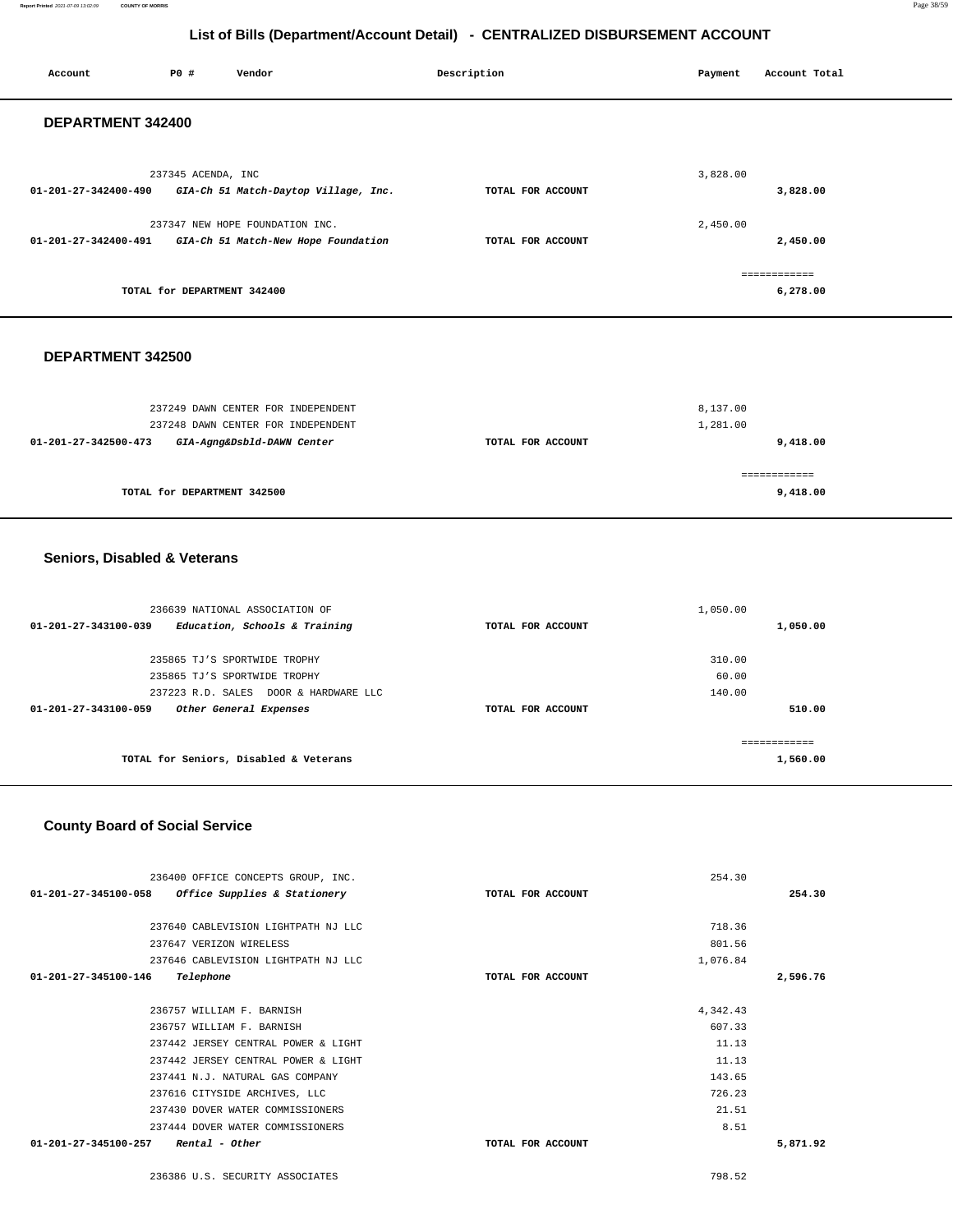| Account                               | P0 #         | Vendor                                   | Description       | Payment     | Account Total |
|---------------------------------------|--------------|------------------------------------------|-------------------|-------------|---------------|
| <b>County Board of Social Service</b> |              |                                          |                   |             |               |
|                                       |              | 236386 U.S. SECURITY ASSOCIATES          |                   | 867.53      |               |
|                                       |              | 236386 U.S. SECURITY ASSOCIATES          |                   | 822.80      |               |
|                                       |              | 236386 U.S. SECURITY ASSOCIATES          |                   | 834.64      |               |
|                                       |              | 237446 JOHNSON & JOHNSON, ESQS           |                   | 2,046.00    |               |
|                                       |              | 237446 JOHNSON & JOHNSON, ESQS           |                   | 660.40      |               |
| 01-201-27-345100-325                  |              | Special Services                         | TOTAL FOR ACCOUNT |             | 6,029.89      |
|                                       |              | 237445 DELTA DENTAL OF NEW JERSEY, INC.  |                   | 730.94      |               |
|                                       |              | 237445 DELTA DENTAL OF NEW JERSEY, INC.  |                   | 780.38      |               |
|                                       | 236756 CHLIC |                                          |                   | 383, 292.30 |               |
| 01-201-27-345100-329                  |              | Hospital Insurance Premiums              | TOTAL FOR ACCOUNT |             | 384,803.62    |
|                                       |              | 237438 MOHINI BHARDWAJ                   |                   | 144.00      |               |
|                                       |              | 237437 EDYTA BOROWSKA                    |                   | 144.00      |               |
|                                       |              | 237440 JULIO PORRAO                      |                   | 72.00       |               |
|                                       |              | 237450 NEKEMA WILFONG                    |                   | 90.00       |               |
|                                       |              | 237449 REWAIDA MUHEISEN                  |                   | 72.00       |               |
|                                       |              | 237452 MARISOL BARRIENTOS                |                   | 72.00       |               |
| 01-201-27-345100-333                  |              | Other Allowances                         | TOTAL FOR ACCOUNT |             | 594.00        |
|                                       |              | 231591 EXTREME NETWORKS INC.             |                   | 144.00      |               |
|                                       |              | 231591 EXTREME NETWORKS INC.             |                   | 23.20       |               |
|                                       |              | 231591 EXTREME NETWORKS INC.             |                   | 3,954.40    |               |
|                                       |              | 231591 EXTREME NETWORKS INC.             |                   | 1,032.00    |               |
|                                       |              | 231591 EXTREME NETWORKS INC.             |                   | 118.40      |               |
|                                       |              | 231591 EXTREME NETWORKS INC.             |                   | 374.25      |               |
| 01-201-27-345100-336                  |              | Repairs & Alterations                    | TOTAL FOR ACCOUNT |             | 5,646.25      |
|                                       |              |                                          |                   |             | ============  |
|                                       |              | TOTAL for County Board of Social Service |                   |             | 405,796.74    |

### **DEPARTMENT 349110**

| 236077 ESSEX COUNTY HOSPITAL                 |                   | 3,862.70     |
|----------------------------------------------|-------------------|--------------|
| 01-201-27-349110-090<br>Program Expenditures | TOTAL FOR ACCOUNT | 3,862.70     |
|                                              |                   |              |
|                                              |                   | ============ |
| TOTAL for DEPARTMENT 349110                  |                   | 3,862.70     |
|                                              |                   |              |

### **MV:Administration**

| 237106 W.B. MASON COMPANY INC<br>Contracted Services<br>$01 - 201 - 27 - 350100 - 036$ | TOTAL FOR ACCOUNT | 156.45<br>156.45        |
|----------------------------------------------------------------------------------------|-------------------|-------------------------|
| 237103 POINTCLICKCARE<br>Electronic Data Processing<br>01-201-27-350100-040            | TOTAL FOR ACCOUNT | 309.94<br>309.94        |
| TOTAL for MV:Administration                                                            |                   | -------------<br>466.39 |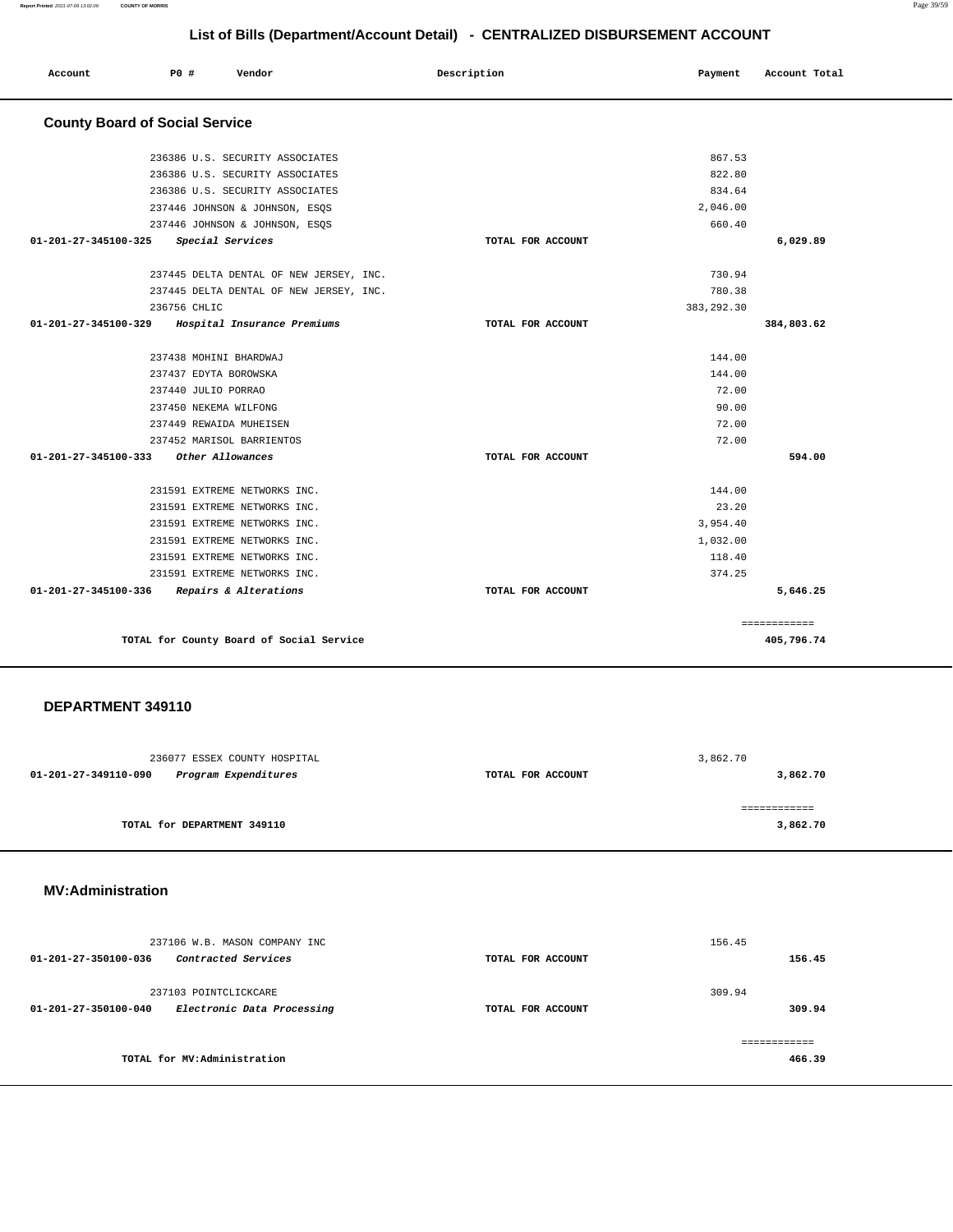**104.67**

### **List of Bills (Department/Account Detail) - CENTRALIZED DISBURSEMENT ACCOUNT**

|                                       |                         | List of Bins (Bepartment/Rossum Betail)                                            | --------------    |           |                           |
|---------------------------------------|-------------------------|------------------------------------------------------------------------------------|-------------------|-----------|---------------------------|
| Account                               | P0 #                    | Vendor                                                                             | Description       | Payment   | Account Total             |
| <b>Assistance Dep Child:Local Shr</b> |                         |                                                                                    |                   |           |                           |
| 01-201-27-354100-091                  |                         | 237431 OFFICE OF TEMPORARY ASSISTANCE<br>Assistance Dep Child: Local Shr Program E | TOTAL FOR ACCOUNT | 6,000.00  | 6,000.00                  |
|                                       |                         | TOTAL for Assistance Dep Child:Local Shr                                           |                   |           | ============<br>6,000.00  |
| <b>Assistance SSI Income Recipien</b> |                         |                                                                                    |                   |           |                           |
| 01-201-27-355100-090                  |                         | 237432 OFFICE OF TEMPORARY ASSISTANCE<br>Assistance SSI Income Recipien Expenditu  | TOTAL FOR ACCOUNT | 70,000.00 | 70,000.00                 |
|                                       |                         | TOTAL for Assistance SSI Income Recipien                                           |                   |           | ============<br>70,000.00 |
| <b>County Adjuster</b>                |                         |                                                                                    |                   |           |                           |
|                                       |                         | 237166 W.B. MASON COMPANY INC                                                      |                   | 53.86     |                           |
| 01-201-27-357100-058                  |                         | Office Supplies & Stationery                                                       | TOTAL FOR ACCOUNT |           | 53.86                     |
|                                       | 237796 COUNTY OF MORRIS |                                                                                    |                   | 50.81     |                           |
| 01-201-27-357100-068                  |                         | Postage & Metered Mail                                                             | TOTAL FOR ACCOUNT |           | 50.81                     |
|                                       |                         |                                                                                    |                   |           | -------------             |

**TOTAL for County Adjuster** 

### **County Library**

| 236083 BIBLIOTHECA, LLC                                  |                   | 4,813.78 |              |
|----------------------------------------------------------|-------------------|----------|--------------|
| 236085 CCH INC                                           |                   | 247.20   |              |
|                                                          |                   |          |              |
| 236085 CCH INC                                           |                   | 22.37    |              |
| Books & Periodicals<br>01-201-29-390100-028              | TOTAL FOR ACCOUNT |          | 5,083.35     |
|                                                          |                   |          |              |
| 236084 BRODART CO                                        |                   | 120.00   |              |
| 236084 BRODART CO                                        |                   | 49.50    |              |
| 236084 BRODART CO                                        |                   | 93.00    |              |
| 236084 BRODART CO                                        |                   | 110.75   |              |
| 236084 BRODART CO                                        |                   | $-74.65$ |              |
| 236086 DEMCO                                             |                   | 37.70    |              |
| 236086 DEMCO                                             |                   | 47.02    |              |
| 236086 DEMCO                                             |                   | 100.55   |              |
| Office Supplies & Stationery<br>01-201-29-390100-058     | TOTAL FOR ACCOUNT |          | 483.87       |
| 237796 COUNTY OF MORRIS                                  |                   | 500.26   |              |
| $01 - 201 - 29 - 390100 - 068$<br>Postage & Metered Mail | TOTAL FOR ACCOUNT |          | 500.26       |
| 236084 BRODART CO                                        |                   | 61.10    |              |
| 236084 BRODART CO                                        |                   | 167.00   |              |
| 236084 BRODART CO                                        |                   | $-45.62$ |              |
| Other Administrative Supplies<br>01-201-29-390100-095    | TOTAL FOR ACCOUNT |          | 182.48       |
|                                                          |                   |          |              |
|                                                          |                   |          | ============ |
| TOTAL for County Library                                 |                   |          | 6,249.96     |

**TOTAL for County Library**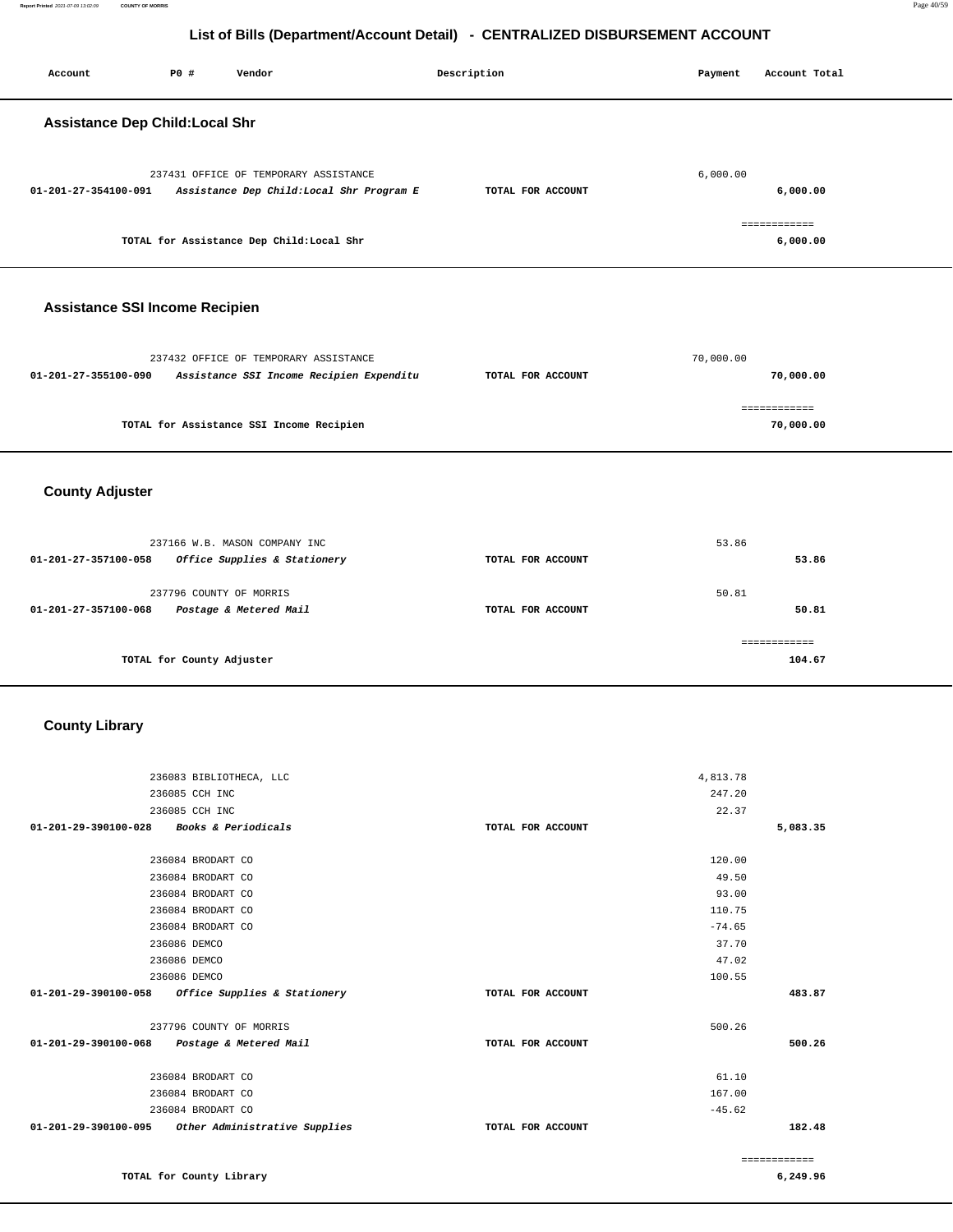| Account                               | P0 #                    | Vendor                                   | Description       | Payment    | Account Total              |
|---------------------------------------|-------------------------|------------------------------------------|-------------------|------------|----------------------------|
| <b>County Superintendent of Schoo</b> |                         |                                          |                   |            |                            |
| 01-201-29-392100-068                  | 237796 COUNTY OF MORRIS | Postage & Metered Mail                   | TOTAL FOR ACCOUNT | 53.04      | 53.04                      |
|                                       |                         | TOTAL for County Superintendent of Schoo |                   |            | ============<br>53.04      |
| <b>Contribution to County College</b> |                         |                                          |                   |            |                            |
| 01-201-29-395100-090                  | Expenditures            | 237791 COUNTY COLLEGE OF MORRIS          | TOTAL FOR ACCOUNT | 417,576.59 | 417,576.59                 |
|                                       |                         | TOTAL for Contribution to County College |                   |            | ============<br>417,576.59 |
| <b>Rutgers Extension Service</b>      |                         |                                          |                   |            |                            |

|                                                                                                                                                      | 2.00              |
|------------------------------------------------------------------------------------------------------------------------------------------------------|-------------------|
| TOTAL FOR ACCOUNT                                                                                                                                    | 2.00              |
|                                                                                                                                                      | 28.71             |
|                                                                                                                                                      | 28.71             |
|                                                                                                                                                      |                   |
|                                                                                                                                                      | 30.71             |
| 237796 COUNTY OF MORRIS<br>Postage & Metered Mail<br>237647 VERIZON WIRELESS<br>Other Administrative Supplies<br>TOTAL for Rutgers Extension Service | TOTAL FOR ACCOUNT |

### **Rmb Out of Cty Two Yr Coll**

|                      | 237793 ROWAN COLLEGE AT BURLINGTON COUNTY      |                   | 230.89 |
|----------------------|------------------------------------------------|-------------------|--------|
| 01-203-29-397100-090 | (2020) Rmb Out of Cty Two Yr Coll Expenditures | TOTAL FOR ACCOUNT | 230.89 |
|                      |                                                |                   |        |
|                      |                                                |                   |        |
|                      | TOTAL for Rmb Out of Cty Two Yr Coll           |                   | 230.89 |
|                      |                                                |                   |        |

### **Cont M.C. School of Tech**

|                      | 237790 MC VOCATIONAL SCHOOL DISTRICT  |                   | 728,404.50 |
|----------------------|---------------------------------------|-------------------|------------|
| 01-201-29-400100-090 | Cont M.C. School of Tech Expenditures | TOTAL FOR ACCOUNT | 728,404.50 |
|                      |                                       |                   |            |
|                      |                                       |                   |            |
|                      | TOTAL for Cont M.C. School of Tech    |                   | 728,404.50 |
|                      |                                       |                   |            |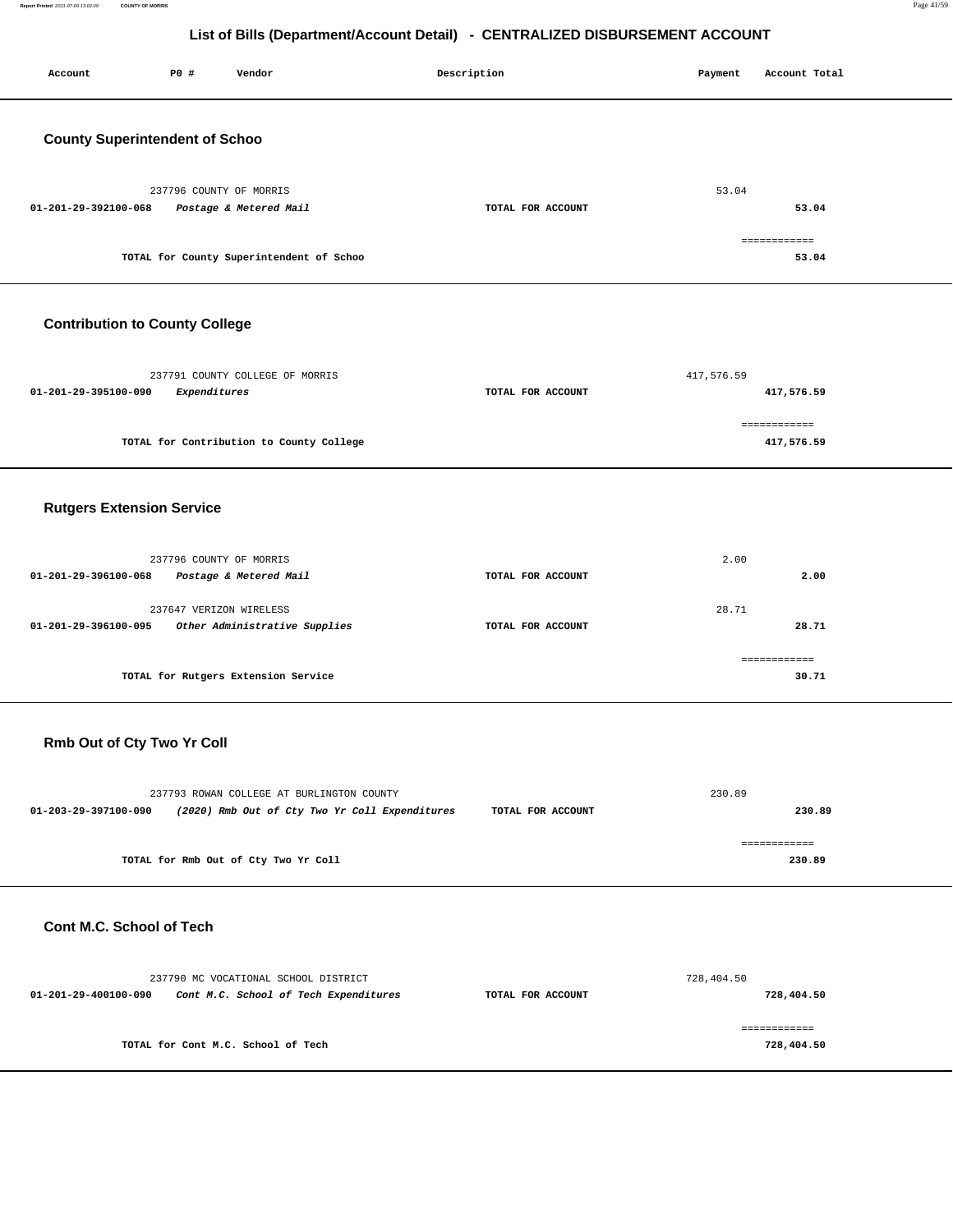| 236958 NATIONAL FUEL OIL INC.              | 1,746.00          |             |
|--------------------------------------------|-------------------|-------------|
| 236958 NATIONAL FUEL OIL INC.              | 8,961.13          |             |
| 236958 NATIONAL FUEL OIL INC.              | 8,644.85          |             |
| 01-201-31-430100-136<br><i>Diesel Fuel</i> | TOTAL FOR ACCOUNT | 27, 197. 11 |
|                                            |                   |             |
| 237029 JERSEY CENTRAL POWER & LIGHT        | 37.55             |             |
| 237034 JERSEY CENTRAL POWER & LIGHT        | 551.34            |             |
| 237070 JERSEY CENTRAL POWER & LIGHT        | 55.56             |             |
| 237686 DIRECT ENERGY BUSINESS              | 8.28              |             |
| 237686 DIRECT ENERGY BUSINESS              | 13.73             |             |
| 237686 DIRECT ENERGY BUSINESS              | 39.94             |             |
| 237687 DIRECT ENERGY BUSINESS              | 121.47            |             |
| 237635 JERSEY CENTRAL POWER & LIGHT        | 5,046.69          |             |
| 237663 JERSEY CENTRAL POWER & LIGHT        | 3,446.21          |             |
| 237648 DIRECT ENERGY BUSINESS              | 1,313.50          |             |
| 237648 DIRECT ENERGY BUSINESS              | 1,904.31          |             |
| 237648 DIRECT ENERGY BUSINESS              | 162.90            |             |
| 237648 DIRECT ENERGY BUSINESS              | 3.72              |             |
| 237648 DIRECT ENERGY BUSINESS              | 172.31            |             |
| 237648 DIRECT ENERGY BUSINESS              | 43.07             |             |
| 237648 DIRECT ENERGY BUSINESS              | 364.94            |             |
| 237648 DIRECT ENERGY BUSINESS              | 1,234.86          |             |
| 237648 DIRECT ENERGY BUSINESS              | 41.78             |             |
| 237648 DIRECT ENERGY BUSINESS              | 202.40            |             |
| 237648 DIRECT ENERGY BUSINESS              | 665.13            |             |
| 237495 DIRECT ENERGY BUSINESS              | 577.74            |             |
| 237496 DIRECT ENERGY BUSINESS              | 9.19              |             |
| 237496 DIRECT ENERGY BUSINESS              | 3.65              |             |

236958 NATIONAL FUEL OIL INC. 7,845.13

### **Utilities**

|                      | 237176 W.B. MASON COMPANY INC           |                   | 48.00    |              |
|----------------------|-----------------------------------------|-------------------|----------|--------------|
| 01-201-29-407100-058 | Office Supplies & Stationery            | TOTAL FOR ACCOUNT |          | 48.00        |
|                      | 237796 COUNTY OF MORRIS                 |                   | 71.81    |              |
| 01-201-29-407100-068 | Postage & Metered Mail                  | TOTAL FOR ACCOUNT |          | 71.81        |
|                      | 237358 MORRIS COUNTY MUA                |                   | 392.80   |              |
| 01-201-29-407100-143 | Rubbish & Trash Removal                 | TOTAL FOR ACCOUNT |          | 392.80       |
|                      | 236985 MORRISTOWN LUMBER &              |                   | 46.48    |              |
|                      | 236985 MORRISTOWN LUMBER &              |                   | 387.60   |              |
| 01-201-29-407100-239 | Small Tools                             | TOTAL FOR ACCOUNT |          | 434.08       |
|                      | 231178 TRENTON CORRUGATED               |                   | 467.64   |              |
|                      | 237151 FF1 PROFESSIONAL SAFETY SERVICES |                   | 945.00   |              |
|                      | 237568 TRENTON CORRUGATED               |                   | 467.63   |              |
|                      | 233768 CONTINENTAL FIRE SAFETY INC.     |                   | 538.00   |              |
| 01-201-29-407100-258 | Equipment                               | TOTAL FOR ACCOUNT |          | 2,418.27     |
|                      | 227661 WATER SUPPLY INNOVATIONS, LLC    |                   | 2,268.00 |              |
|                      | 227661 WATER SUPPLY INNOVATIONS, LLC    |                   | 228.00   |              |
|                      | 227661 WATER SUPPLY INNOVATIONS, LLC    |                   | 50.00    |              |
| 01-203-29-407100-258 | (2020) Equipment                        | TOTAL FOR ACCOUNT |          | 2,546.00     |
|                      |                                         |                   |          | ============ |
|                      | TOTAL for Fire and Police Academy       |                   |          | 5,910.96     |

### **Fire and Police Academy**

# **Account** 20 **P P**  $\uparrow$  **Payment** Payment Account Total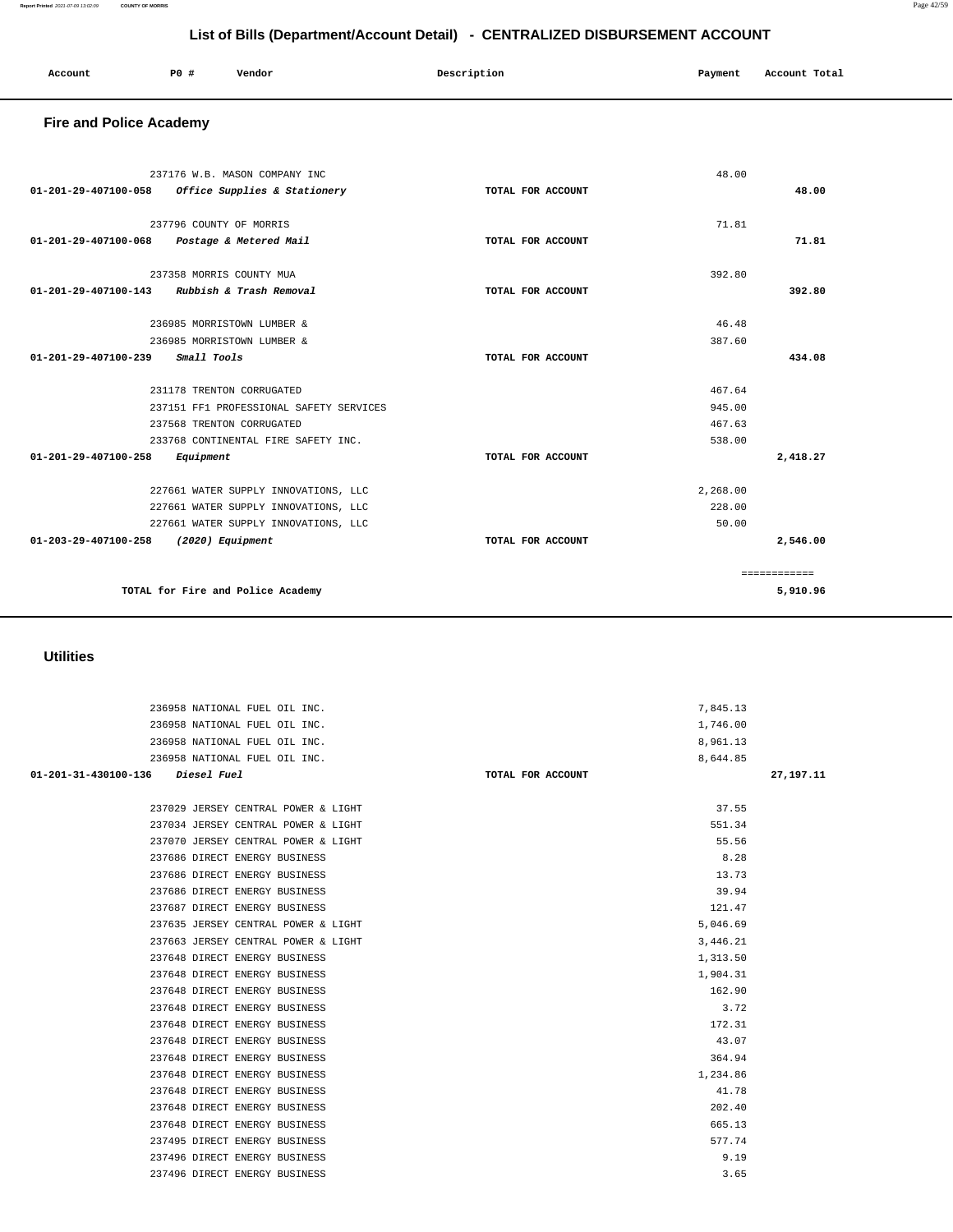### 237202 BIANCA MARINELLI 237814 RHEA YOUNG 8.53 38.78 **67.84** 237810 PATRICIA W. GIBBONS 237810 PATRICIA W. GIBBONS 19.95 393.68  **01-201-41-716100-084 Other Outside Services TOTAL FOR ACCOUNT 413.63**

| 237814 RHEA YOUNG<br>01-201-41-716100-048<br>Insurance | TOTAL FOR ACCOUNT | 12.00  | 12.00 |
|--------------------------------------------------------|-------------------|--------|-------|
| 237202 BIANCA MARINELLI                                |                   | 20.53  |       |
| 237202 BIANCA MARINELLI                                |                   | 8.53   |       |
| 237814 RHEA YOUNG                                      |                   | 38.78  |       |
| 01-201-41-716100-082<br>Travel Expense                 | TOTAL FOR ACCOUNT |        | 67.84 |
| 237810 PATRICIA W. GIBBONS                             |                   | 19.95  |       |
| 237810 PATRICIA W. GIBBONS                             |                   | 393.68 |       |

### **Nutrition**

| 237496 DIRECT ENERGY BUSINESS                |                   | 32.02      |              |
|----------------------------------------------|-------------------|------------|--------------|
| 237685 DIRECT ENERGY BUSINESS                |                   | 10,385.20  |              |
| 236265 JERSEY CENTRAL POWER & LIGHT          |                   | 584.62     |              |
| 236076 JERSEY CENTRAL POWER & LIGHT          |                   | 7.46       |              |
| 235906 JERSEY CENTRAL POWER & LIGHT          |                   | 8.39       |              |
| 237038 BOROUGH OF BUTLER                     |                   | 48.66      |              |
| 237038 BOROUGH OF BUTLER                     |                   | 70.06      |              |
| 237038 BOROUGH OF BUTLER                     |                   | 46.50      |              |
| 237225 DIRECT ENERGY BUSINESS                |                   | 17,502.94  |              |
| 237225 DIRECT ENERGY BUSINESS                |                   | 14, 314.82 |              |
| 237225 DIRECT ENERGY BUSINESS                |                   | $-549.37$  |              |
| 237267 DIRECT ENERGY BUSINESS                |                   | 9,628.84   |              |
| 237270 JERSEY CENTRAL POWER & LIGHT          |                   | 9,778.98   |              |
| 01-201-31-430100-137 Electricity             | TOTAL FOR ACCOUNT |            | 77,879.39    |
| 237357 SUBURBAN PROPANE -2347                |                   | 1,136.51   |              |
| 237357 SUBURBAN PROPANE -2347                |                   | 4.68       |              |
| 237357 SUBURBAN PROPANE -2347                |                   | 9.92       |              |
| 237491 N.J. NATURAL GAS COMPANY              |                   | 359.20     |              |
| 237770 PSE&G CO                              |                   | 160.15     |              |
| 237566 SUBURBAN PROPANE -2347                |                   | 246.78     |              |
| 237566 SUBURBAN PROPANE -2347                |                   | 4.68       |              |
| 237566 SUBURBAN PROPANE -2347                |                   | 9.92       |              |
| 237227 ELIZABETHTOWN GAS COMPANY             |                   | 65.70      |              |
| 237226 PSE&G CO                              |                   | 9,306.11   |              |
| 01-201-31-430100-141 Natural Gas             | TOTAL FOR ACCOUNT |            | 11,303.65    |
| 236992 MORRIS COUNTY MUNICIPAL               |                   | 2,178.00   |              |
| 236992 MORRIS COUNTY MUNICIPAL               |                   | 3,610.34   |              |
| 01-201-31-430100-143 Rubbish & Trash Removal | TOTAL FOR ACCOUNT |            | 5,788.34     |
| 237640 CABLEVISION LIGHTPATH NJ LLC          |                   | 5,028.53   |              |
| 237647 VERIZON WIRELESS                      |                   | 29, 379.34 |              |
| 237646 CABLEVISION LIGHTPATH NJ LLC          |                   | 6,417.26   |              |
| 237216 CABLEVISION LIGHTPATH INC.            |                   | 5,095.94   |              |
| 237684 VERIZON                               |                   | 386.45     |              |
| 01-201-31-430100-146 Telephone               | TOTAL FOR ACCOUNT |            | 46,307.52    |
| 237749 SOUTHEAST MORRIS COUNTY               |                   | 1,128.22   |              |
| 237749 SOUTHEAST MORRIS COUNTY               |                   | 5,525.31   |              |
| 01-201-31-430100-147<br>Water                | TOTAL FOR ACCOUNT |            | 6,653.53     |
|                                              |                   |            | ============ |
| TOTAL for Utilities                          |                   |            | 175,129.54   |

### **Utilities**

## **List of Bills (Department/Account Detail) - CENTRALIZED DISBURSEMENT ACCOUNT**

 **Account** 20 **P P**  $\uparrow$  **Payment** Payment Account Total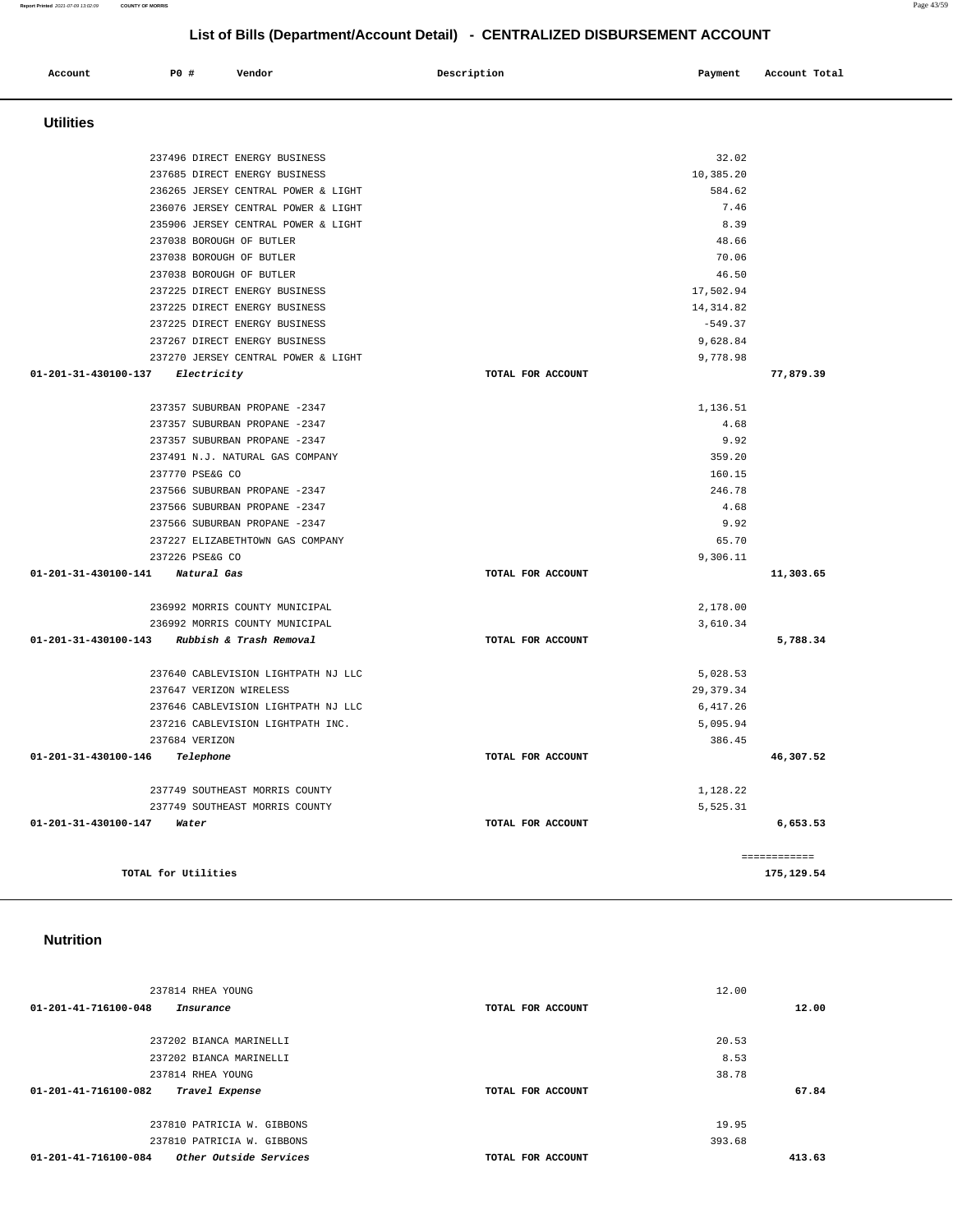| Account          | P0 #                | Vendor | Description | Payment | Account Total |
|------------------|---------------------|--------|-------------|---------|---------------|
| <b>Nutrition</b> |                     |        |             |         |               |
|                  |                     |        |             |         | ============  |
|                  | TOTAL for Nutrition |        |             |         | 493.47        |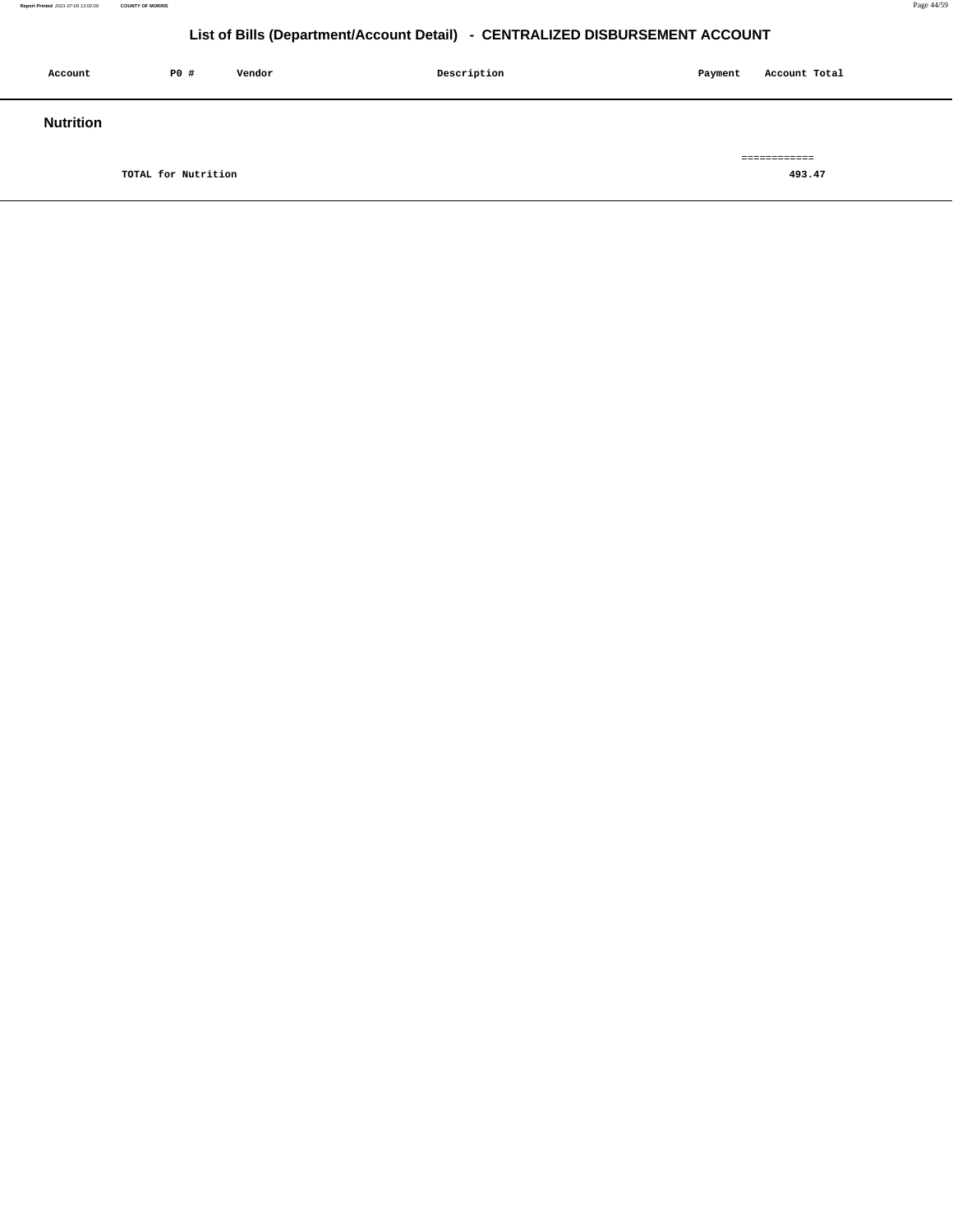**Report Printed** 2021-07-09 13:02:09 **COUNTY OF MORRIS** Page 45/59

============ **17,061.56**

### **List of Bills (Department/Account Detail) - CENTRALIZED DISBURSEMENT ACCOUNT**

| Account              | P0 #                                      | Vendor                                  |                                          | Description       | Payment            | Account Total            |
|----------------------|-------------------------------------------|-----------------------------------------|------------------------------------------|-------------------|--------------------|--------------------------|
| <b>Grant Fund</b>    |                                           |                                         |                                          |                   |                    |                          |
| DEPARTMENT 718105    |                                           |                                         |                                          |                   |                    |                          |
|                      |                                           |                                         |                                          |                   |                    |                          |
|                      | 237172 JOAN A. SEERY                      |                                         |                                          |                   | 210.00             |                          |
|                      | 237243 CAROLE A. HUDSON                   |                                         |                                          |                   | 2,537.50           |                          |
|                      | 237794 COUNTY OF MORRIS                   |                                         |                                          |                   | 176.35             |                          |
|                      | 237742 CAROLE A. HUDSON<br>237179 OPTIMUM |                                         |                                          |                   | 3,395.00<br>246.56 |                          |
| 02-213-41-718105-391 |                                           |                                         | Public Health Emer Grant(7/1/20-6/30/21) | TOTAL FOR ACCOUNT |                    | 6,565.41                 |
|                      |                                           |                                         |                                          |                   |                    | ============             |
|                      | TOTAL for DEPARTMENT 718105               |                                         |                                          |                   |                    | 6,565.41                 |
|                      |                                           |                                         |                                          |                   |                    |                          |
|                      |                                           |                                         |                                          |                   |                    |                          |
| DEPARTMENT 718120    |                                           |                                         |                                          |                   |                    |                          |
|                      |                                           |                                         |                                          |                   |                    |                          |
|                      |                                           | 235890 VIKEN DETECTION CORP             |                                          |                   | 1,900.00           |                          |
|                      |                                           | 236046 VIKEN DETECTION CORP             |                                          |                   | 3,500.00           |                          |
|                      |                                           | 236046 VIKEN DETECTION CORP             |                                          |                   | 100.00<br>800.71   |                          |
| 02-213-41-718120-392 |                                           | 236686 W.B. MASON COMPANY INC           | Childhood Lead Exp Grnt(10/1/20-6/30/21) | TOTAL FOR ACCOUNT |                    | 6,300.71                 |
|                      |                                           |                                         |                                          |                   |                    |                          |
|                      | TOTAL for DEPARTMENT 718120               |                                         |                                          |                   |                    | ============<br>6,300.71 |
|                      |                                           |                                         |                                          |                   |                    |                          |
|                      |                                           |                                         |                                          |                   |                    |                          |
| DEPARTMENT 718130    |                                           |                                         |                                          |                   |                    |                          |
|                      |                                           |                                         |                                          |                   |                    |                          |
|                      |                                           | 237229 Atlantic Health System           |                                          |                   | 20,522.94          |                          |
| 02-213-41-718130-391 |                                           |                                         | CARES COVID-19 (ELC) (8/1/19-6/30/21)    | TOTAL FOR ACCOUNT |                    | 20,522.94                |
|                      |                                           |                                         |                                          |                   |                    | ------------             |
|                      | TOTAL for DEPARTMENT 718130               |                                         |                                          |                   |                    | 20,522.94                |
|                      |                                           |                                         |                                          |                   |                    |                          |
|                      |                                           |                                         |                                          |                   |                    |                          |
| <b>TANF</b>          |                                           |                                         |                                          |                   |                    |                          |
|                      |                                           |                                         |                                          |                   |                    |                          |
|                      |                                           | 237405 PRINCIPAL LIFE INSURANCE COMPANY |                                          |                   | 15.28              |                          |
|                      | 236784 AT&T<br>237407 COUNTY OF MORRIS    |                                         |                                          |                   | 2.40<br>17,028.60  |                          |
|                      |                                           | 236287 PRINCIPAL LIFE INSURANCE COMPANY |                                          |                   | 15.28              |                          |
| 02-213-41-741115-392 |                                           | WFNJ-TANF (7/1/20-12/31/21)             |                                          | TOTAL FOR ACCOUNT |                    | 17,061.56                |
|                      |                                           |                                         |                                          |                   |                    |                          |

**TOTAL for TANF** 

### **General Assistance**

| 02-213-41-741120-392 |                         | WFNJ-General Assistance(7/1/20-12/31/21) | TOTAL FOR ACCOUNT |           | 25,781.19 |
|----------------------|-------------------------|------------------------------------------|-------------------|-----------|-----------|
|                      |                         | 236287 PRINCIPAL LIFE INSURANCE COMPANY  |                   | 19.65     |           |
|                      | 237407 COUNTY OF MORRIS |                                          |                   | 25,738.81 |           |
|                      | 236784 AT&T             |                                          |                   | 3.08      |           |
|                      |                         | 237405 PRINCIPAL LIFE INSURANCE COMPANY  |                   | 19.65     |           |
|                      |                         |                                          |                   |           |           |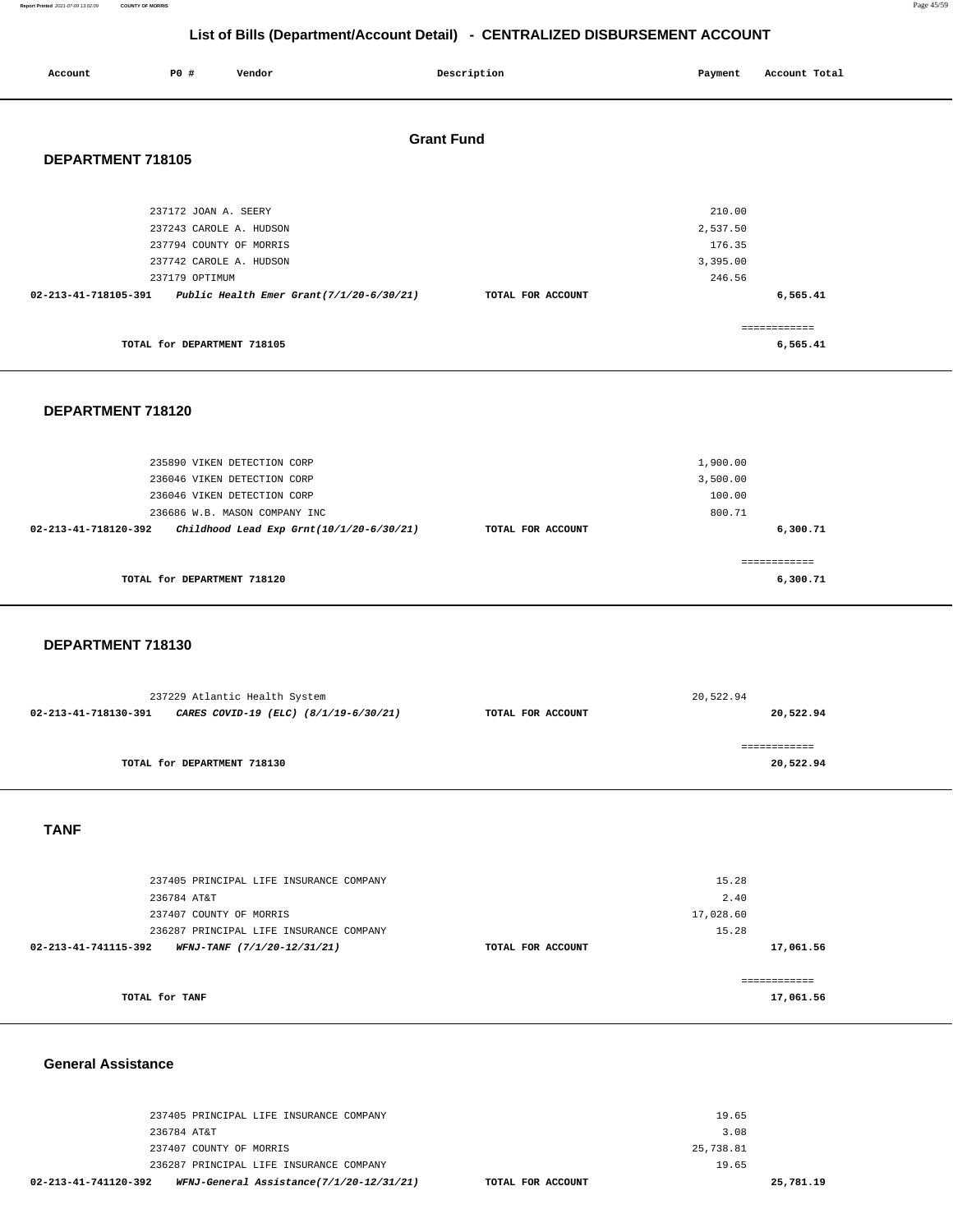**Report Printed** 2021-07-09 13:02:09 **COUNTY OF MORRIS** Page 46/59

### **List of Bills (Department/Account Detail) - CENTRALIZED DISBURSEMENT ACCOUNT**

| Account                                          | P0 #                         | Vendor                                          | Description       | Payment  | Account Total            |  |
|--------------------------------------------------|------------------------------|-------------------------------------------------|-------------------|----------|--------------------------|--|
| <b>General Assistance</b>                        |                              |                                                 |                   |          |                          |  |
|                                                  |                              |                                                 |                   |          | ============             |  |
|                                                  | TOTAL for General Assistance |                                                 |                   |          | 25,781.19                |  |
|                                                  |                              |                                                 |                   |          |                          |  |
| DEPARTMENT 741130                                |                              |                                                 |                   |          |                          |  |
|                                                  | 237407 COUNTY OF MORRIS      |                                                 |                   | 5,816.85 |                          |  |
| 02-213-41-741130-392 WFNJ-WLLP (7/1/20-12/31/21) |                              |                                                 | TOTAL FOR ACCOUNT |          | 5,816.85                 |  |
|                                                  | TOTAL for DEPARTMENT 741130  |                                                 |                   |          | ============<br>5,816.85 |  |
| DEPARTMENT 742110                                |                              |                                                 |                   |          |                          |  |
|                                                  |                              |                                                 |                   |          |                          |  |
|                                                  |                              | 237177 AMERICATION CAREER & TRAINING SCHOOL LLC |                   |          | 800.00                   |  |
| 02-213-41-742110-391                             |                              | WIOA Dislocated Worker (7/1/19-6/30/21)         | TOTAL FOR ACCOUNT |          | 800.00                   |  |
|                                                  |                              |                                                 |                   |          | ============             |  |
|                                                  | TOTAL for DEPARTMENT 742110  |                                                 |                   |          | 800.00                   |  |
|                                                  |                              |                                                 |                   |          |                          |  |
|                                                  |                              |                                                 |                   |          |                          |  |

### **DEPARTMENT 742120**

| 237170 NEWBRIDGE SERVICES INC                       |                   | 557.00    |
|-----------------------------------------------------|-------------------|-----------|
| 237170 NEWBRIDGE SERVICES INC                       |                   | 605.00    |
| 237407 COUNTY OF MORRIS                             |                   | 12,613.21 |
| 236287 PRINCIPAL LIFE INSURANCE COMPANY             |                   | 43.66     |
| 02-213-41-742120-391<br>WIOA Youth (7/1/19-6/30/21) | TOTAL FOR ACCOUNT | 13,818.87 |
|                                                     |                   |           |
|                                                     |                   |           |
| TOTAL for DEPARTMENT 742120                         |                   | 13,818.87 |

### **WIA: Adult**

| 237185 EZ WHEELS DRIVING SCHOOL                     |                   | 1,599.60  |           |
|-----------------------------------------------------|-------------------|-----------|-----------|
| 237405 PRINCIPAL LIFE INSURANCE COMPANY             |                   | 37.11     |           |
| 236784 AT&T                                         |                   | 5.83      |           |
| 237407 COUNTY OF MORRIS                             |                   | 29,687.03 |           |
| 237359 FORTIS INSTITUTE                             |                   | 531.30    |           |
| 236287 PRINCIPAL LIFE INSURANCE COMPANY             |                   | 37.11     |           |
| 02-213-41-742205-391<br>WIOA Adult (7/1/20-6/30/22) | TOTAL FOR ACCOUNT |           | 31,897.98 |
|                                                     |                   |           |           |
|                                                     |                   |           |           |
| TOTAL for WIA: Adult                                |                   |           | 31,897.98 |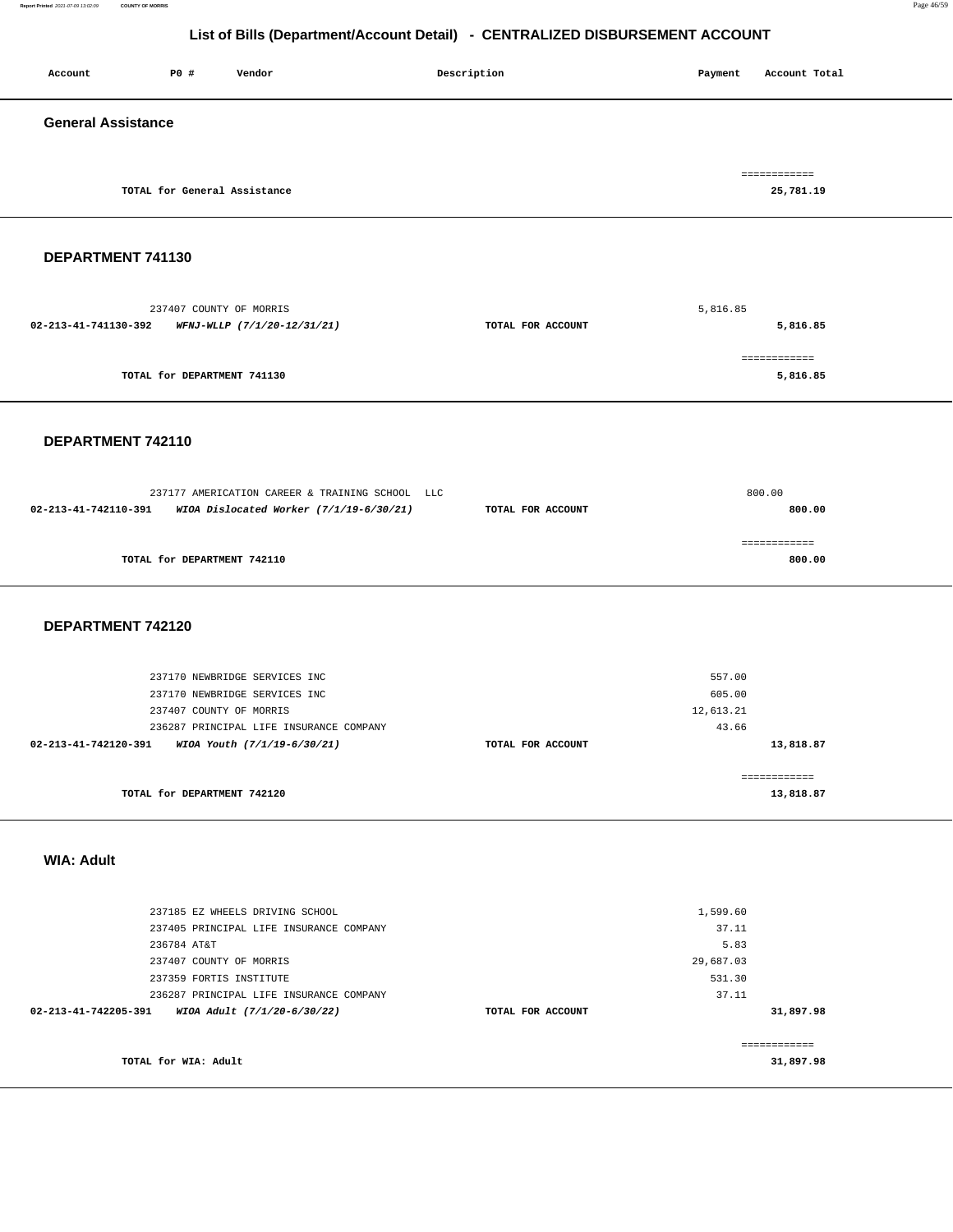| Account<br>. | <b>PO #</b> | Vendor | Description<br>$\sim$ $\sim$ $\sim$ | Payment | Account Total |
|--------------|-------------|--------|-------------------------------------|---------|---------------|
|              |             |        |                                     |         |               |

### **WIA: Disclocated Worker**

| 237181 EZ WHEELS DRIVING SCHOOL                                 |                   | 1,173.04  |              |
|-----------------------------------------------------------------|-------------------|-----------|--------------|
| 237178 AVTECH INSTITUTE                                         |                   | 2,093.34  |              |
| 237184 EZ WHEELS DRIVING SCHOOL                                 |                   | 1,599.60  |              |
| 237183 EZ WHEELS DRIVING SCHOOL                                 |                   | 1,142.40  |              |
| 237182 EZ WHEELS DRIVING SCHOOL                                 |                   | 1,599.60  |              |
| 237187 EZ WHEELS DRIVING SCHOOL                                 |                   | 1,599.60  |              |
| 237158 ROBOTECH CAD SOLUTIONS                                   |                   | 800.00    |              |
| 237188 EZ WHEELS DRIVING SCHOOL                                 |                   | 1,546.28  |              |
| 237794 COUNTY OF MORRIS                                         |                   | 57.54     |              |
| 237405 PRINCIPAL LIFE INSURANCE COMPANY                         |                   | 102.60    |              |
| 236784 AT&T                                                     |                   | 16.11     |              |
| 237407 COUNTY OF MORRIS                                         |                   | 59,811.08 |              |
| 237406 RAMAPO COLLEGE OF NJ                                     |                   | 2.299.85  |              |
| 237362 EZ WHEELS DRIVING SCHOOL                                 |                   | 799.80    |              |
| 237361 EZ WHEELS DRIVING SCHOOL                                 |                   | 799.80    |              |
| 237360 EZ WHEELS DRIVING SCHOOL                                 |                   | 799.80    |              |
| 236287 PRINCIPAL LIFE INSURANCE COMPANY                         |                   | 102.60    |              |
| 02-213-41-742210-391<br>WIOA Dislocated Worker (7/1/20-6/30/22) | TOTAL FOR ACCOUNT |           | 76,343.04    |
|                                                                 |                   |           | ============ |

**TOTAL for WIA: Disclocated Worker 76,343.04**

### **WIA: Youth**

| 237171 NEWBRIDGE SERVICES INC<br>237171 NEWBRIDGE SERVICES INC |                   | 816.25<br>816.25 |
|----------------------------------------------------------------|-------------------|------------------|
| 237171 NEWBRIDGE SERVICES INC                                  |                   | 141.25           |
| 237405 PRINCIPAL LIFE INSURANCE COMPANY                        |                   | 43.66            |
| 236784 AT&T                                                    |                   | 6.86             |
| $02 - 213 - 41 - 742220 - 391$<br>WIOA Youth (7/1/20-6/30/22)  | TOTAL FOR ACCOUNT | 1,824.27         |
|                                                                |                   |                  |
| TOTAL for WIA: Youth                                           |                   | 1,824.27         |

### **Reach Program**

| 237407 COUNTY OF MORRIS                                 |                   | 16,321.05    |
|---------------------------------------------------------|-------------------|--------------|
| 02-213-41-751105-391<br>REACH Program (1/1/21-12/31/21) | TOTAL FOR ACCOUNT | 16,321.05    |
| 237407 COUNTY OF MORRIS                                 |                   | 12,732.11    |
| 02-213-41-751105-392<br>REACH Program (1/1/21-12/31/21) | TOTAL FOR ACCOUNT | 12,732.11    |
|                                                         |                   | ============ |
| TOTAL for Reach Program                                 |                   | 29,053.16    |

### **DEPARTMENT 754110**

|                      | 237011 FAMILY PROMISE OF                   |                   | 47,073.00 |
|----------------------|--------------------------------------------|-------------------|-----------|
| 02-213-41-754110-392 | Social Srvcs for Hmlss $(1/1/21-12/31/21)$ | TOTAL FOR ACCOUNT | 47,073.00 |
|                      |                                            |                   |           |
|                      |                                            |                   |           |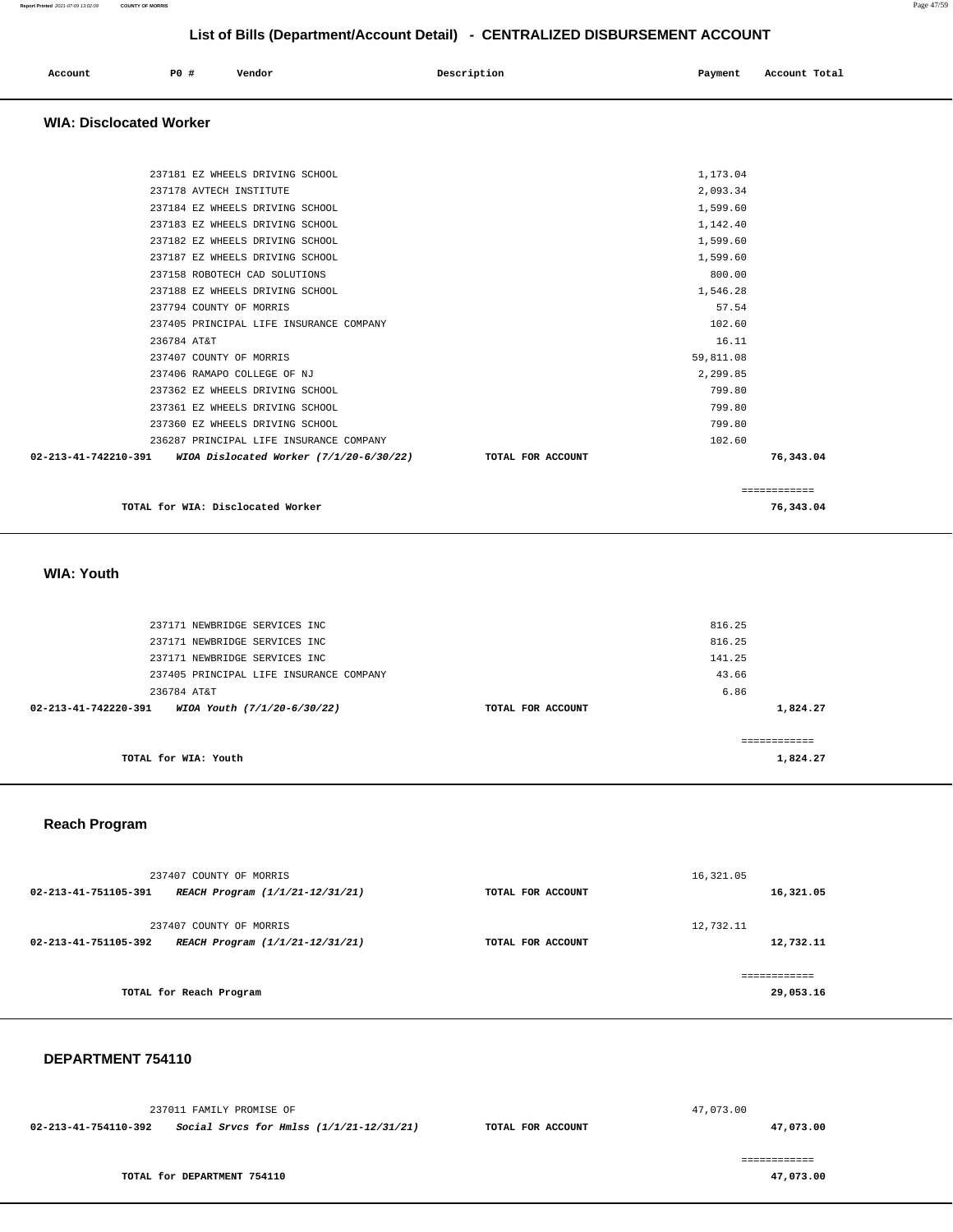**Report Printed** 2021-07-09 13:02:09 **COUNTY OF MORRIS** Page 48/59

### **List of Bills (Department/Account Detail) - CENTRALIZED DISBURSEMENT ACCOUNT**

| Account              | <b>PO #</b>                 | Vendor                                   | Description       | Payment  | Account Total            |
|----------------------|-----------------------------|------------------------------------------|-------------------|----------|--------------------------|
| DEPARTMENT 754910    |                             |                                          |                   |          |                          |
|                      |                             | 237056 HOMELESS SOLUTIONS, INC.          |                   | 3,319.00 |                          |
| 02-213-41-754910-392 |                             | Social Srvcs for Hmlss (1/1/19-12/31/20) | TOTAL FOR ACCOUNT |          | 3,319.00                 |
|                      | TOTAL for DEPARTMENT 754910 |                                          |                   |          | ============<br>3,319.00 |

### **Chapter 51, 97-593 ADA**

| TOTAL for Chapter 51, 97-593 ADA                     |                   | 33,556.00    |  |
|------------------------------------------------------|-------------------|--------------|--|
|                                                      |                   | ============ |  |
| 02-213-41-757105-392<br>Chapter 51 (1/1/21-12/31/21) | TOTAL FOR ACCOUNT | 33,556.00    |  |
| 237660 PREVENTION IS KEY                             |                   | 1,809.00     |  |
| 237660 PREVENTION IS KEY                             |                   | 402.00       |  |
| 237660 PREVENTION IS KEY                             |                   | 1,809.00     |  |
| 237660 PREVENTION IS KEY                             |                   | 650.00       |  |
| 237660 PREVENTION IS KEY                             |                   | 13,500.00    |  |
| 237399 INTEGRITY, INC.                               |                   | 1,461.00     |  |
| 237383 NEW HOPE FOUNDATION INC.                      |                   | 842.50       |  |
| 237385 NEW HOPE FOUNDATION INC.                      |                   | 300.00       |  |
| 237385 NEW HOPE FOUNDATION INC.                      |                   | 2,800.00     |  |
| 237348 NEW HOPE FOUNDATION INC.                      |                   | 1,042.50     |  |
| 237348 NEW HOPE FOUNDATION INC.                      |                   | 3,000.00     |  |
| 237349 ACENDA, INC                                   |                   | 2,044.00     |  |
| 236356 INTEGRITY, INC.                               |                   | 3,896.00     |  |
|                                                      |                   |              |  |

### **DEPARTMENT 757120**

| 237471 PREVENTION IS KEY |                              |                   | 25,889.00    |
|--------------------------|------------------------------|-------------------|--------------|
| 02-213-41-757120-392     | Chapter 51 (6/30/20-6/29/21) | TOTAL FOR ACCOUNT | 25,889.00    |
|                          |                              |                   |              |
|                          |                              |                   | ------------ |
|                          | TOTAL for DEPARTMENT 757120  |                   | 25,889.00    |
|                          |                              |                   |              |
|                          |                              |                   |              |

### **FFY08 Homeland Security**

| 236922 PACKETALK     |                                           | 13,000.00         |           |  |
|----------------------|-------------------------------------------|-------------------|-----------|--|
| 02-213-41-784115-391 | FY18 Homeland Security $(9/1/18-8/31/21)$ | TOTAL FOR ACCOUNT | 13,000.00 |  |
|                      | TOTAL for FFY08 Homeland Security         |                   | 13,000.00 |  |

### **FFY08 UASI 2/20/09-4/30/11**

| 236484 PACKETALK                           | 20,000.00 |
|--------------------------------------------|-----------|
| 236489 PACKETALK                           | 28,800.00 |
| 236483 PACKETALK                           | 34,000.00 |
| 236732 RUTGERS, THE STATE UNIVERSITY OF NJ | 96,876.93 |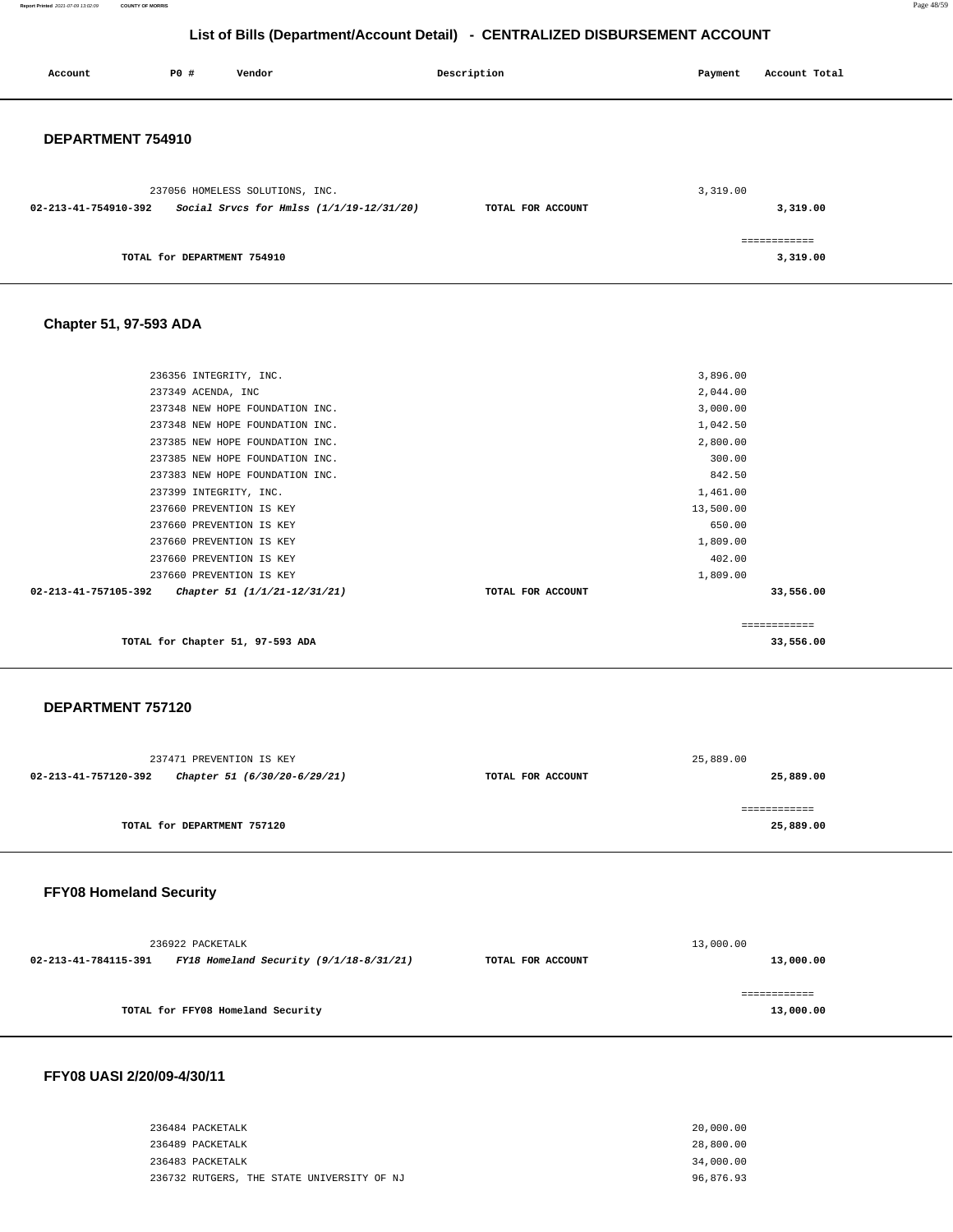**Report Printed** 2021-07-09 13:02:09 **COUNTY OF MORRIS** Page 49/59

| P0 #<br>Account<br>Vendor                                                                                                                                                                                                                                                                         | Description       | Payment                                                              | Account Total              |  |
|---------------------------------------------------------------------------------------------------------------------------------------------------------------------------------------------------------------------------------------------------------------------------------------------------|-------------------|----------------------------------------------------------------------|----------------------------|--|
| FFY08 UASI 2/20/09-4/30/11                                                                                                                                                                                                                                                                        |                   |                                                                      |                            |  |
| 236923 RUTGERS, THE STATE UNIVERSITY OF NJ<br>236759 RUTGERS, THE STATE UNIVERSITY OF NJ<br>02-213-41-784130-391<br>FY18 UASI (9/1/18-8/31/21)                                                                                                                                                    | TOTAL FOR ACCOUNT | 96, 494.45<br>180,725.26                                             | 456,896.64                 |  |
| TOTAL for FFY08 UASI 2/20/09-4/30/11                                                                                                                                                                                                                                                              |                   |                                                                      | ============<br>456,896.64 |  |
| <b>MAPS</b>                                                                                                                                                                                                                                                                                       |                   |                                                                      |                            |  |
| 234736 CDW GOVERNMENT<br>237351 FIVE TOWN REGIONAL DIAL-A-RIDE<br>237353 TOWNSHIP OF ROXBURY<br>237352 TOWNSHIP OF JEFFERSON<br>02-213-41-786105-394<br>MAPS (1/1/21-12/31/21)                                                                                                                    | TOTAL FOR ACCOUNT | 258.96<br>24, 414.50<br>1,527.75<br>4,500.00                         | 30,701.21                  |  |
| TOTAL for MAPS                                                                                                                                                                                                                                                                                    |                   |                                                                      | ============<br>30,701.21  |  |
| <b>POLICE &amp; FIRE TRAINING GRANT</b>                                                                                                                                                                                                                                                           |                   |                                                                      |                            |  |
| 236986 STATE TOXICOLOGY LABORATORY<br>Police & Fire Training $(7/1/10$ -Indef.)<br>02-213-41-803105-392                                                                                                                                                                                           | TOTAL FOR ACCOUNT | 1,620.00                                                             | 1,620.00                   |  |
| TOTAL for POLICE & FIRE TRAINING GRANT                                                                                                                                                                                                                                                            |                   |                                                                      | ============<br>1,620.00   |  |
| DEPARTMENT 806010                                                                                                                                                                                                                                                                                 |                   |                                                                      |                            |  |
| 234601 CONTRACT PHARMACY SERVICES INC<br>236701 MORRIS COUNTY AFTER CARE CENTER<br>236701 MORRIS COUNTY AFTER CARE CENTER<br>236701 MORRIS COUNTY AFTER CARE CENTER<br>236701 MORRIS COUNTY AFTER CARE CENTER<br>236701 MORRIS COUNTY AFTER CARE CENTER<br>236701 MORRIS COUNTY AFTER CARE CENTER |                   | 5,610.34<br>390.00<br>140.00<br>210.00<br>120.00<br>350.00<br>150.00 |                            |  |
| 02-213-41-806010-392<br>SAPT - MAT (12/1/19-6/30/20)                                                                                                                                                                                                                                              | TOTAL FOR ACCOUNT |                                                                      | 6,970.34<br>============   |  |
| TOTAL for DEPARTMENT 806010<br><b>General Operating Support (HC)</b>                                                                                                                                                                                                                              |                   |                                                                      | 6,970.34                   |  |

| 235700 2D NEW JERSEY BRIGADE<br>236490 RALSTON CIDER MILL          |                   | 2,235.40<br>5,600.00 |
|--------------------------------------------------------------------|-------------------|----------------------|
| History P'ship Program $(1/1/21-12/31/21)$<br>02-213-41-860105-392 | TOTAL FOR ACCOUNT | 7,835,40             |
| TOTAL for General Operating Support (HC)                           |                   | 7,835,40             |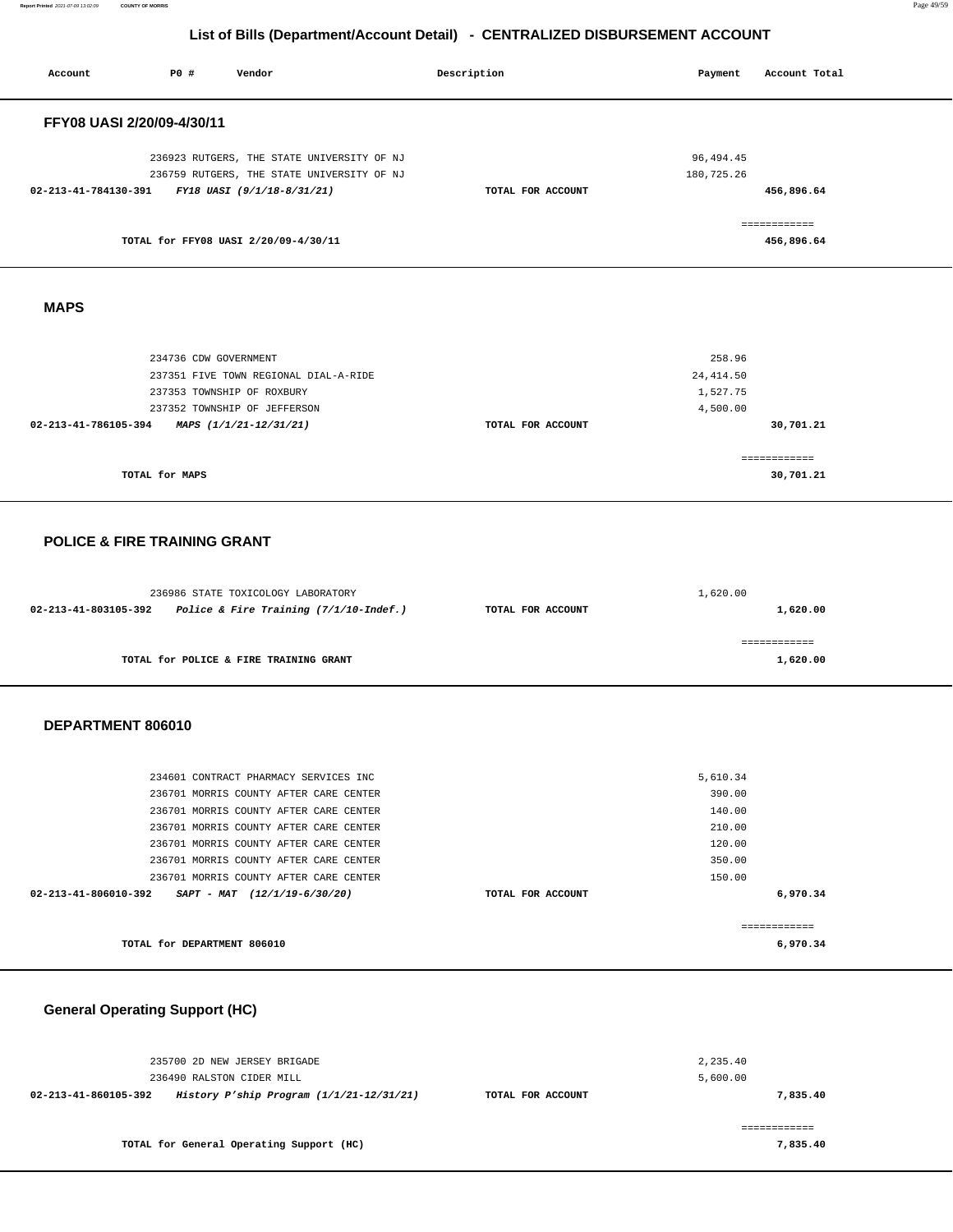**Report Printed** 2021-07-09 13:02:09 **COUNTY OF MORRIS** Page 50/59

| Account              | P0 #                        | Vendor                                                                 | Description       | Payment              | Account Total             |
|----------------------|-----------------------------|------------------------------------------------------------------------|-------------------|----------------------|---------------------------|
| DEPARTMENT 862105    |                             |                                                                        |                   |                      |                           |
| 02-213-41-862105-391 |                             | 236840 WORK N WEAR STORE<br>NACCHO MRC Grant (7/1/20-9/30/20)          | TOTAL FOR ACCOUNT | 1,600.00             | 1,600.00                  |
|                      | TOTAL for DEPARTMENT 862105 |                                                                        |                   |                      | ============<br>1,600.00  |
| DEPARTMENT 864203    |                             |                                                                        |                   |                      |                           |
| 02-213-41-864203-392 |                             | 237300 GREENMAN PEDERSEN INC<br>Waterloo Road Bridge (6/29/18-6/29/22) | TOTAL FOR ACCOUNT | 22,068.29            | 22,068.29                 |
|                      | TOTAL for DEPARTMENT 864203 |                                                                        |                   |                      | ============<br>22,068.29 |
| DEPARTMENT 864250    |                             |                                                                        |                   |                      |                           |
|                      | 237256 TITLE LINES LLC      |                                                                        |                   | 6,036.00             |                           |
|                      |                             | 237768 HARRY L. SCHWARZ & CO.<br>237769 HOLZHAUER & HOLENSTEIN, LLC    |                   | 3,195.00<br>8,865.00 |                           |
| 02-213-41-864250-392 |                             | Landing Rd Bridge Repl (12/5/19-12/5/22)                               | TOTAL FOR ACCOUNT |                      | 18,096.00                 |
|                      |                             |                                                                        |                   |                      | ============              |
|                      | TOTAL for DEPARTMENT 864250 |                                                                        |                   |                      | 18,096.00                 |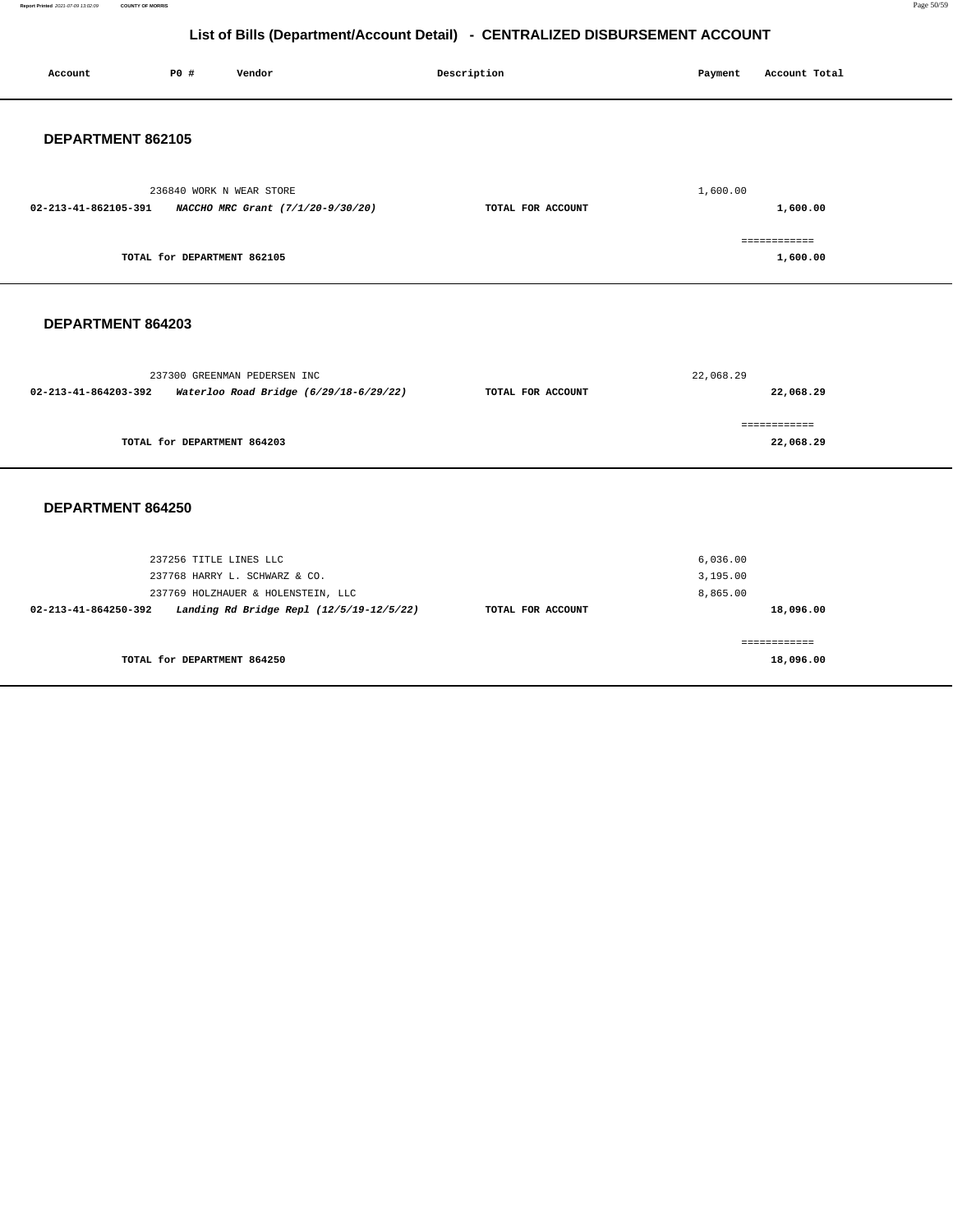**Report Printed** 2021-07-09 13:02:09 **COUNTY OF MORRIS** Page 51/59

| <b>County Capital</b><br>DEPARTMENT 953202<br>229771 DYNAMIC TRAFFIC LLC<br>606.46<br>1,747.50<br>228634 FRENCH & PARRELLO ASSOCIATES<br>228634 FRENCH & PARRELLO ASSOCIATES<br>669.49<br>04-216-55-953202-909<br>Road Resurfacing/Construction/Imprvments<br>TOTAL FOR ACCOUNT<br>3,023.45<br>============<br>TOTAL for DEPARTMENT 953202<br>3,023.45<br>DEPARTMENT 953235<br>38,852.32<br>237393 OPEN SYSTEMS INTEGRATORS, INC.<br>04-216-55-953235-956<br>Upgrades to Fire/Sprinkler Sys-var Facil<br>TOTAL FOR ACCOUNT<br>38,852.32 |  |  |  |  |  |  |  |  |
|-----------------------------------------------------------------------------------------------------------------------------------------------------------------------------------------------------------------------------------------------------------------------------------------------------------------------------------------------------------------------------------------------------------------------------------------------------------------------------------------------------------------------------------------|--|--|--|--|--|--|--|--|
|                                                                                                                                                                                                                                                                                                                                                                                                                                                                                                                                         |  |  |  |  |  |  |  |  |
|                                                                                                                                                                                                                                                                                                                                                                                                                                                                                                                                         |  |  |  |  |  |  |  |  |
|                                                                                                                                                                                                                                                                                                                                                                                                                                                                                                                                         |  |  |  |  |  |  |  |  |
|                                                                                                                                                                                                                                                                                                                                                                                                                                                                                                                                         |  |  |  |  |  |  |  |  |
|                                                                                                                                                                                                                                                                                                                                                                                                                                                                                                                                         |  |  |  |  |  |  |  |  |
| ------------<br>TOTAL for DEPARTMENT 953235<br>38,852.32                                                                                                                                                                                                                                                                                                                                                                                                                                                                                |  |  |  |  |  |  |  |  |
| DEPARTMENT 953269                                                                                                                                                                                                                                                                                                                                                                                                                                                                                                                       |  |  |  |  |  |  |  |  |
| 236871 KEY-TECH<br>1,374.00<br>04-216-55-953269-909<br>Bridge Design/Constr - var locations<br>TOTAL FOR ACCOUNT<br>1,374.00                                                                                                                                                                                                                                                                                                                                                                                                            |  |  |  |  |  |  |  |  |
| ============<br>TOTAL for DEPARTMENT 953269<br>1,374.00                                                                                                                                                                                                                                                                                                                                                                                                                                                                                 |  |  |  |  |  |  |  |  |
| DEPARTMENT 953351                                                                                                                                                                                                                                                                                                                                                                                                                                                                                                                       |  |  |  |  |  |  |  |  |
| 5,457.16<br>233658 CLIFTON ELEVATOR SERVICE CO INC<br>04-216-55-953351-951<br>Elevator Upgrades Various Cty Bldgs<br>TOTAL FOR ACCOUNT<br>5,457.16                                                                                                                                                                                                                                                                                                                                                                                      |  |  |  |  |  |  |  |  |
| ============<br>TOTAL for DEPARTMENT 953351<br>5,457.16                                                                                                                                                                                                                                                                                                                                                                                                                                                                                 |  |  |  |  |  |  |  |  |
| DEPARTMENT 953357                                                                                                                                                                                                                                                                                                                                                                                                                                                                                                                       |  |  |  |  |  |  |  |  |
| 237623 GREENMAN PEDERSEN INC<br>1,225.76<br>04-216-55-953357-909<br>Replace & Upgrade Various Bridges<br>TOTAL FOR ACCOUNT<br>1,225.76                                                                                                                                                                                                                                                                                                                                                                                                  |  |  |  |  |  |  |  |  |
| ============<br>TOTAL for DEPARTMENT 953357<br>1,225.76                                                                                                                                                                                                                                                                                                                                                                                                                                                                                 |  |  |  |  |  |  |  |  |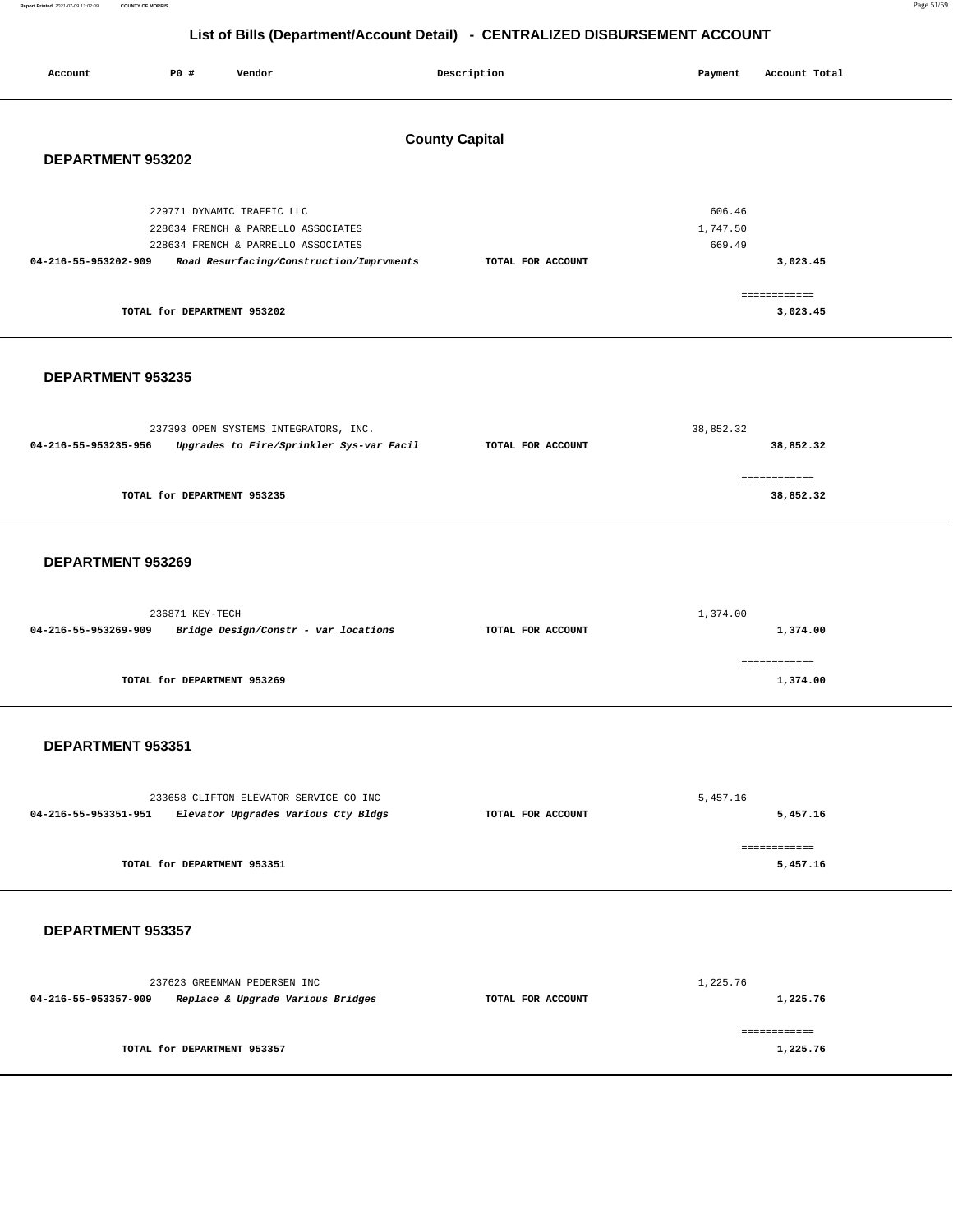**Report Printed** 2021-07-09 13:02:09 **COUNTY OF MORRIS** Page 52/59

| Account                                               | P0 #                        | Vendor                                                                    | Description       | Payment              | Account Total |
|-------------------------------------------------------|-----------------------------|---------------------------------------------------------------------------|-------------------|----------------------|---------------|
|                                                       |                             |                                                                           |                   |                      |               |
| DEPARTMENT 953401                                     |                             |                                                                           |                   |                      |               |
|                                                       |                             |                                                                           |                   |                      |               |
|                                                       |                             |                                                                           |                   |                      |               |
|                                                       |                             | 237363 NJSB CONSTRUCTION LLC                                              |                   | 675.00               |               |
| 04-216-55-953401-940                                  |                             | Upgrade Interior/Exterior Ruth Davis Dr                                   | TOTAL FOR ACCOUNT |                      | 675.00        |
|                                                       |                             |                                                                           |                   |                      |               |
|                                                       |                             |                                                                           |                   |                      | ============  |
|                                                       | TOTAL for DEPARTMENT 953401 |                                                                           |                   |                      | 675.00        |
|                                                       |                             |                                                                           |                   |                      |               |
|                                                       |                             |                                                                           |                   |                      |               |
| DEPARTMENT 953416                                     |                             |                                                                           |                   |                      |               |
|                                                       |                             |                                                                           |                   |                      |               |
|                                                       |                             |                                                                           |                   |                      |               |
|                                                       | 237502 PRAVCO, INC.         |                                                                           |                   | 15,910.40            |               |
| 04-216-55-953416-951 B&G - Exterior Building Projects |                             |                                                                           | TOTAL FOR ACCOUNT |                      | 15,910.40     |
|                                                       |                             |                                                                           |                   |                      |               |
|                                                       |                             |                                                                           |                   |                      | ============  |
|                                                       | TOTAL for DEPARTMENT 953416 |                                                                           |                   |                      | 15,910.40     |
|                                                       |                             |                                                                           |                   |                      |               |
|                                                       |                             |                                                                           |                   |                      |               |
| DEPARTMENT 953417                                     |                             |                                                                           |                   |                      |               |
|                                                       |                             |                                                                           |                   |                      |               |
|                                                       |                             |                                                                           |                   |                      |               |
|                                                       |                             | 237542 VANASSE HANGEN BRUSTLIN INC.                                       |                   | 752.50               |               |
| 04-216-55-953417-909                                  |                             | PublicWorks-EnviroClean-Greyst/HanovrGar                                  | TOTAL FOR ACCOUNT |                      | 752.50        |
|                                                       |                             |                                                                           |                   |                      |               |
|                                                       |                             |                                                                           |                   |                      | ============  |
|                                                       | TOTAL for DEPARTMENT 953417 |                                                                           |                   |                      | 752.50        |
|                                                       |                             |                                                                           |                   |                      |               |
|                                                       |                             |                                                                           |                   |                      |               |
|                                                       |                             |                                                                           |                   |                      |               |
| DEPARTMENT 953418                                     |                             |                                                                           |                   |                      |               |
|                                                       |                             |                                                                           |                   |                      |               |
|                                                       |                             |                                                                           |                   |                      |               |
|                                                       |                             | 237618 VAN CLEEF ENGINEERING ASSOC                                        |                   | 13,878.20            |               |
|                                                       |                             | 200623 FRENCH & PARRELLO ASSOCIATES                                       |                   | 1,440.00             |               |
|                                                       |                             | 200623 FRENCH & PARRELLO ASSOCIATES<br>237032 VAN CLEEF ENGINEERING ASSOC |                   | 2,080.60<br>4,543.45 |               |
|                                                       |                             |                                                                           | TOTAL FOR ACCOUNT |                      | 21,942.25     |
| 04-216-55-953418-909                                  |                             | PublicWork-Bridge/DrainDesign&Recon/Repl                                  |                   |                      |               |
|                                                       |                             | 237111 FAI-GON ELECTRIC INC                                               |                   | 9,000.00             |               |
| 04-216-55-953418-951                                  |                             | PublicWork-Bridge/DrainDesign&Recon/Repl                                  | TOTAL FOR ACCOUNT |                      | 9,000.00      |
|                                                       |                             |                                                                           |                   |                      |               |
|                                                       |                             |                                                                           |                   |                      | ============  |
|                                                       | TOTAL for DEPARTMENT 953418 |                                                                           |                   |                      | 30,942.25     |
|                                                       |                             |                                                                           |                   |                      |               |
|                                                       |                             |                                                                           |                   |                      |               |
|                                                       |                             |                                                                           |                   |                      |               |
| DEPARTMENT 953421                                     |                             |                                                                           |                   |                      |               |
|                                                       |                             |                                                                           |                   |                      |               |
|                                                       |                             |                                                                           |                   |                      |               |
|                                                       | 237500 JOHNSTONE SUPPLY     |                                                                           |                   | 66.51                |               |
|                                                       | 237500 JOHNSTONE SUPPLY     |                                                                           |                   | 99.50                |               |
|                                                       | 237500 JOHNSTONE SUPPLY     |                                                                           |                   | 43.16                |               |
| 04-216-55-953421-951                                  |                             | B&G-Constrc, Upgrd&Equip CrimnlJustRef                                    | TOTAL FOR ACCOUNT |                      | 209.17        |
|                                                       |                             |                                                                           |                   |                      | ============  |
|                                                       | TOTAL for DEPARTMENT 953421 |                                                                           |                   |                      | 209.17        |
|                                                       |                             |                                                                           |                   |                      |               |
|                                                       |                             |                                                                           |                   |                      |               |
|                                                       |                             |                                                                           |                   |                      |               |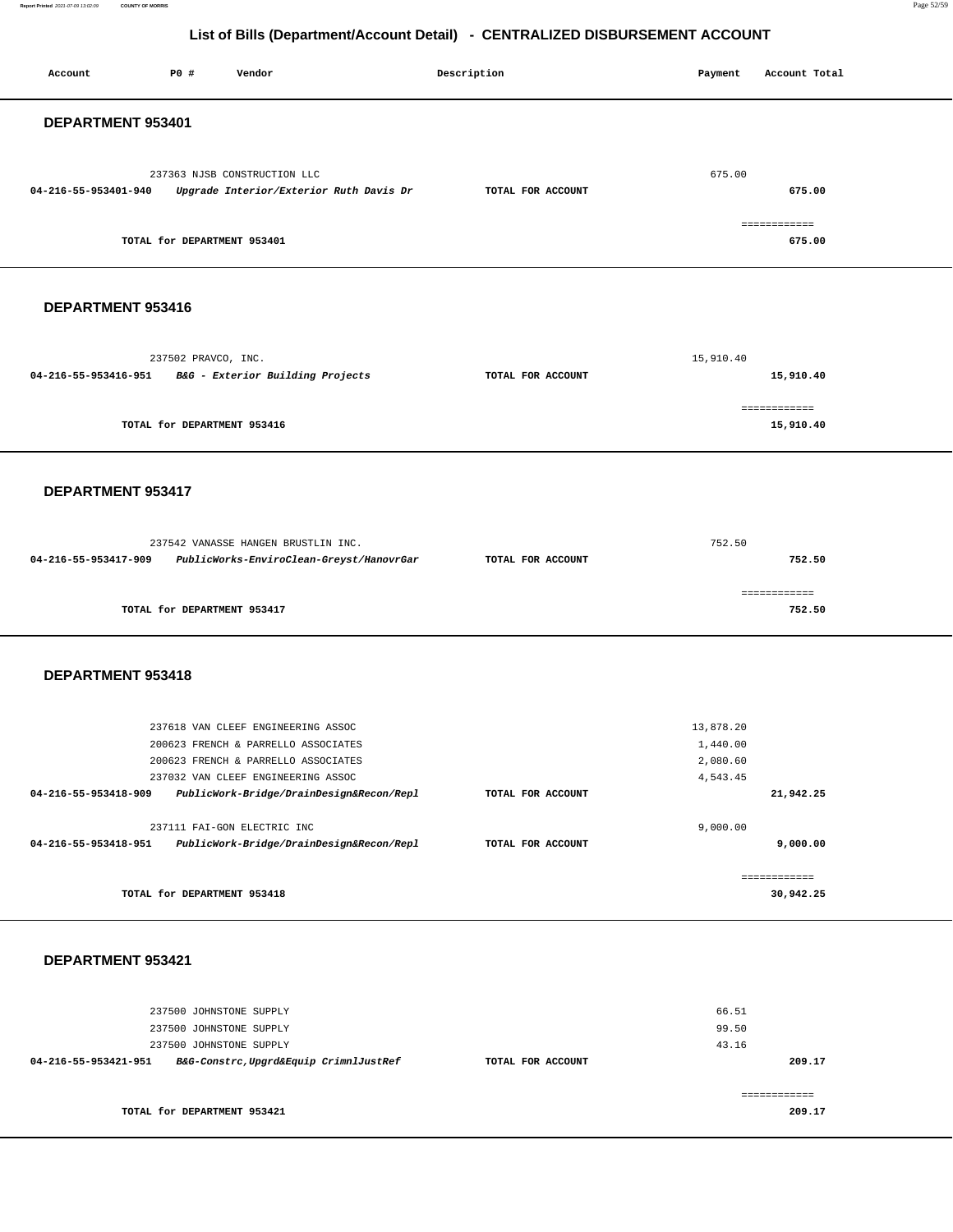### **Report Printed** 2021-07-09 13:02:09 **COUNTY OF MORRIS** Page 53/59

## **List of Bills (Department/Account Detail) - CENTRALIZED DISBURSEMENT ACCOUNT**

| Account Total<br>Payment |
|--------------------------|
|                          |
|                          |
| 1,601.37                 |
| 2,631.71                 |
| 161.80                   |
| 53.84                    |
| 414.07                   |
| 66.96                    |
| 228.24                   |
| 5,157.99                 |
| ============             |
| 5,157.99                 |
|                          |

### **DEPARTMENT 953458**

| 237252 HERBST-MUSCIANO, LLC                                                                  | 4,654.40          |                    |  |
|----------------------------------------------------------------------------------------------|-------------------|--------------------|--|
| 237493 SUBURBAN CONSULTING<br>Replacement/Repair/Upgrade-Bldgs&Grnds<br>04-216-55-953458-909 | TOTAL FOR ACCOUNT | 292.50<br>4,946.90 |  |
|                                                                                              |                   |                    |  |
| TOTAL for DEPARTMENT 953458                                                                  |                   | 4,946.90           |  |

### **DEPARTMENT 953464**

| 234047 T & M ASSOCIATES                                                         | 5,900.00  |              |
|---------------------------------------------------------------------------------|-----------|--------------|
| 237303 THE BIBER PARTNERSHIP AIA                                                | 1,937.50  |              |
| 04-216-55-953464-909 Interior Bldg Upgrades - Bldgs & Grounds TOTAL FOR ACCOUNT |           | 7,837.50     |
|                                                                                 |           |              |
| 237503 MAGIC TOUCH CONSTRUCTION CO., INC.                                       | 768.08    |              |
| 237503 MAGIC TOUCH CONSTRUCTION CO., INC.                                       | 1,638.97  |              |
| 237666 COOPER ELECTRIC SUPPLY CO.                                               | 46.69     |              |
| 237666 COOPER ELECTRIC SUPPLY CO.                                               | 11,360.25 |              |
| 237666 COOPER ELECTRIC SUPPLY CO.                                               | 894.70    |              |
| 237666 COOPER ELECTRIC SUPPLY CO.                                               | 931.76    |              |
| 237666 COOPER ELECTRIC SUPPLY CO.                                               | 9,088.20  |              |
| 237666 COOPER ELECTRIC SUPPLY CO.                                               | 425.32    |              |
| 237666 COOPER ELECTRIC SUPPLY CO.                                               | 1,243.68  |              |
| 237666 COOPER ELECTRIC SUPPLY CO.                                               | 2,988.80  |              |
| 237722 R.D. SALES DOOR & HARDWARE LLC                                           | 405.00    |              |
| 237721 COOPER ELECTRIC SUPPLY CO.                                               | 412.00    |              |
| 233658 CLIFTON ELEVATOR SERVICE CO INC                                          | 9,516.84  |              |
| 236698 HANNON FLOOR COVERING CORPORATION                                        | 7,408.24  |              |
| 237661 HOME DEPOT CREDIT SERVICES                                               | 404.00    |              |
| 04-216-55-953464-951 Interior Bldg Upgrades - Bldgs & Grounds TOTAL FOR ACCOUNT |           | 47,532.53    |
|                                                                                 |           | ============ |
| TOTAL for DEPARTMENT 953464                                                     |           | 55,370.03    |

### **DEPARTMENT 953487**

229771 DYNAMIC TRAFFIC LLC 606.04  **04-216-55-953487-909 RR, RoadConst/Resurf &Design-PublicWrks TOTAL FOR ACCOUNT 606.04**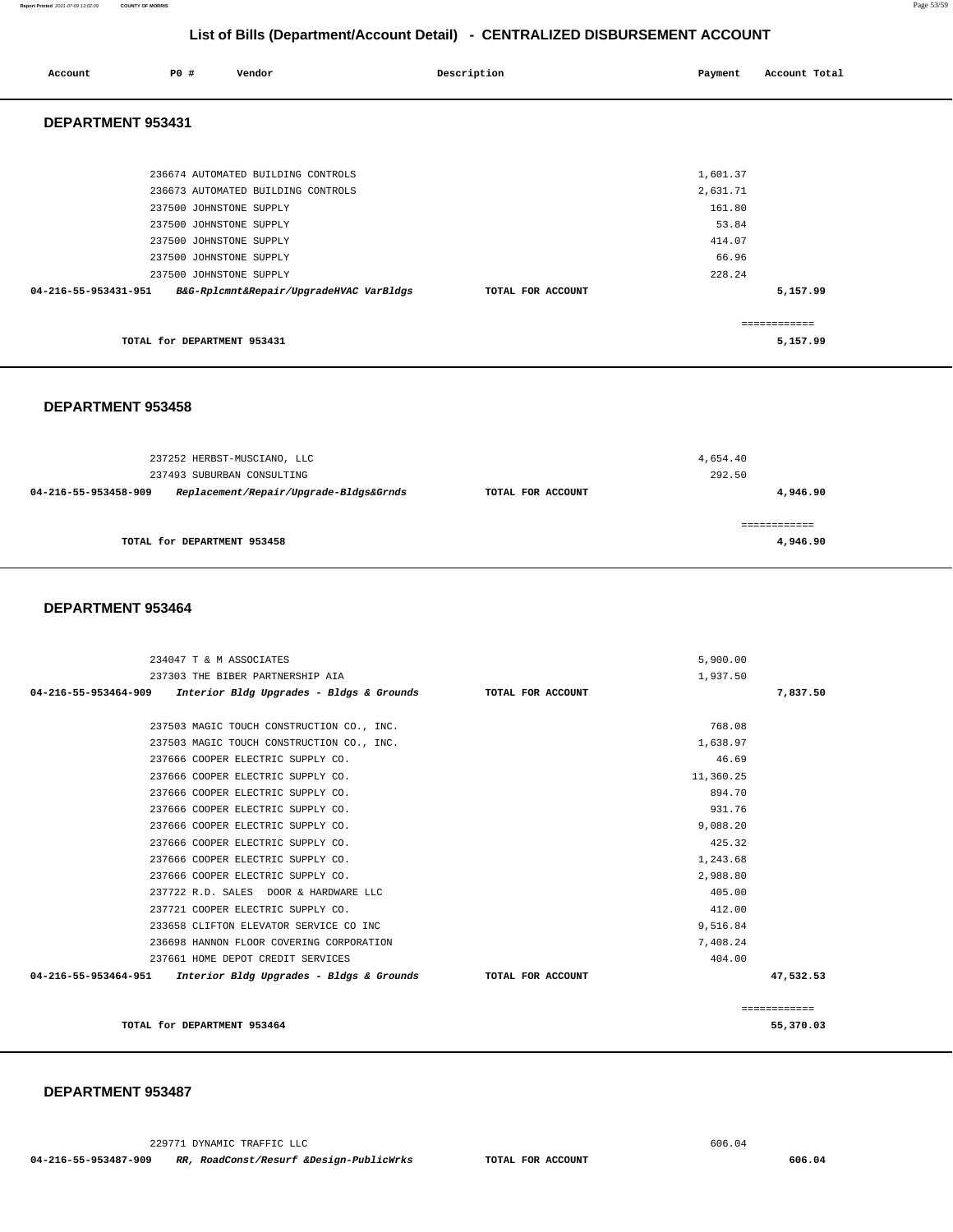### **Report Printed** 2021-07-09 13:02:09 **COUNTY OF MORRIS** Page 54/59

### **List of Bills (Department/Account Detail) - CENTRALIZED DISBURSEMENT ACCOUNT**

| Account                  | PO# | Vendor | Description | Payment | Account Total |
|--------------------------|-----|--------|-------------|---------|---------------|
| <b>DEPARTMENT 953487</b> |     |        |             |         | ============  |

**TOTAL for DEPARTMENT 953487 606.04** 

### **DEPARTMENT 953490**

| TOTAL for DEPARTMENT 953490                                      |                   | ------------- | 93,425.66 |
|------------------------------------------------------------------|-------------------|---------------|-----------|
| 04-216-55-953490-951<br>Exterior Equip/Bldg Imrpvmnt-Bldgs&Grnds | TOTAL FOR ACCOUNT |               | 77,576.80 |
| 236892 MORRISTOWN PARKING AUTHORITY                              |                   | 51,018.80     |           |
| 237507 TSUJ CORPORATION                                          |                   | 7.007.00      |           |
| 237506 TSUJ CORPORATION                                          |                   | 19,551.00     |           |
| 04-216-55-953490-909<br>Exterior Equip/Bldg Imrpvmnt-Bldgs&Grnds | TOTAL FOR ACCOUNT |               | 15,848.86 |
| 237302 THE BIBER PARTNERSHIP AIA                                 |                   | 424.86        |           |
| 237494 DEWBERRY ENGINEERS, INC                                   |                   | 200.00        |           |
| 237253 HERBST-MUSCIANO, LLC                                      |                   | 15,224.00     |           |
|                                                                  |                   |               |           |

### **DEPARTMENT 953494**

| 232464 BINSKY SERVICE LLC<br>237782 DESESA ENGINEERING CO., INC. |                   | 11,502.11<br>456,141.00 |
|------------------------------------------------------------------|-------------------|-------------------------|
| Repair/Replc/Upgr Bldg Equip-Bldgs&Grnds<br>04-216-55-953494-951 | TOTAL FOR ACCOUNT | 467,643.11              |
| TOTAL for DEPARTMENT 953494                                      |                   | 467,643.11              |

### **DEPARTMENT 953495**

|                      | 235549 NJSB CONSTRUCTION LLC           | 6.495.00          |          |
|----------------------|----------------------------------------|-------------------|----------|
| 04-216-55-953495-951 | Interior Bldg Improvements-Bldgs&Grnds | TOTAL FOR ACCOUNT | 6,495.00 |
|                      |                                        |                   |          |
|                      |                                        |                   |          |
|                      | TOTAL for DEPARTMENT 953495            |                   | 6,495.00 |
|                      |                                        |                   |          |

### **DEPARTMENT 953498**

| 237630 OMSUM ENGINEERING, LLC<br>237623 GREENMAN PEDERSEN INC   |                   | 16,245.00<br>13,320.24 |
|-----------------------------------------------------------------|-------------------|------------------------|
| Bridge & Drainage Design & Contr-PWorks<br>04-216-55-953498-909 | TOTAL FOR ACCOUNT | 29,565.24              |
| 237628 CMS CONSTRUCTION INC.                                    |                   | 82,521.48              |
| 237783 CMS CONSTRUCTION INC.                                    |                   | 54,492.90              |
| Bridge & Drainage Design & Contr-PWorks<br>04-216-55-953498-940 | TOTAL FOR ACCOUNT | 137,014.38             |
|                                                                 |                   |                        |
| TOTAL for DEPARTMENT 953498                                     |                   | 166,579.62             |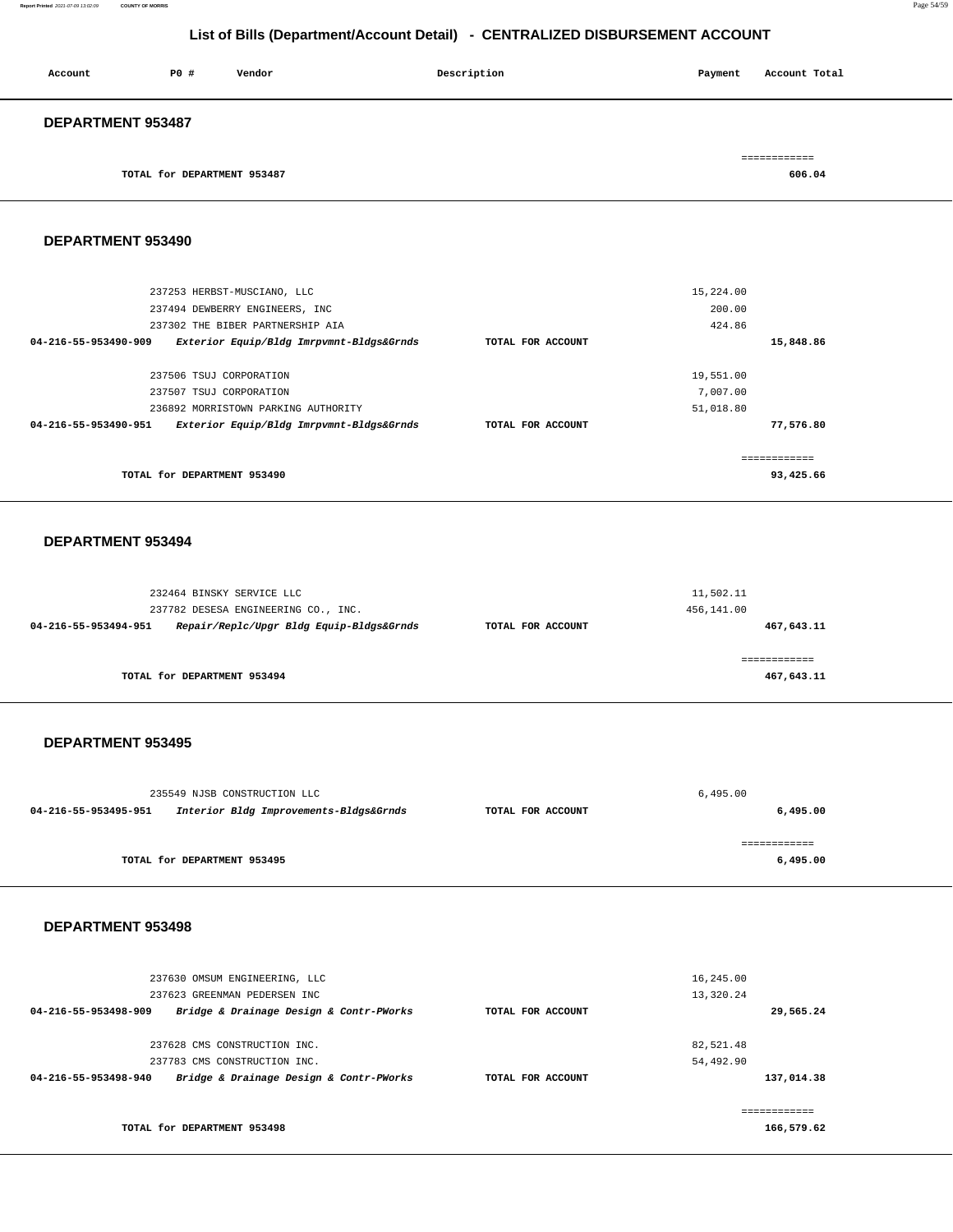### **Report Printed** 2021-07-09 13:02:09 **COUNTY OF MORRIS** Page 55/59

| Account              | P0 #                        | Vendor                                                                    | Description       | Payment              | Account Total             |
|----------------------|-----------------------------|---------------------------------------------------------------------------|-------------------|----------------------|---------------------------|
| DEPARTMENT 953526    |                             |                                                                           |                   |                      |                           |
| 04-216-55-953526-909 |                             | 237254 CRANE ASSOCIATES, P.C.<br>Replace HVAC Units/Chillers- Bldgs&Grnds | TOTAL FOR ACCOUNT | 10,800.00            | 10,800.00                 |
| 04-216-55-953526-956 |                             | 232464 BINSKY SERVICE LLC<br>Replace HVAC Units/Chillers- Bldgs&Grnds     | TOTAL FOR ACCOUNT | 4,997.89             | 4,997.89                  |
|                      | TOTAL for DEPARTMENT 953526 |                                                                           |                   |                      | ============<br>15,797.89 |
| DEPARTMENT 953529    |                             |                                                                           |                   |                      |                           |
| 04-216-55-953529-940 |                             | 233550 NJSB CONSTRUCTION LLC<br>ExteriorProjects&BucketTruck-Bldgs&Grnds  | TOTAL FOR ACCOUNT | 16,755.00            | 16,755.00                 |
|                      | TOTAL for DEPARTMENT 953529 |                                                                           |                   |                      | ============<br>16,755.00 |
| DEPARTMENT 953530    |                             |                                                                           |                   |                      |                           |
| 04-216-55-953530-940 |                             | 237054 FAI-GON ELECTRIC INC<br>Rehab/Improv of Roads & RR - Engineering   | TOTAL FOR ACCOUNT | 9,691.78             | 9,691.78                  |
|                      | TOTAL for DEPARTMENT 953530 |                                                                           |                   |                      | ============<br>9,691.78  |
| DEPARTMENT 953531    |                             |                                                                           |                   |                      |                           |
| 04-216-55-953531-909 | 237724 NV5                  | 237627 GREENMAN PEDERSEN INC<br>Bridge&DrainageDesign/Constr-Engineering  | TOTAL FOR ACCOUNT | 8,742.31<br>8,060.02 | 16,802.33                 |
|                      | TOTAL for DEPARTMENT 953531 |                                                                           |                   |                      | ============<br>16,802.33 |
| DEPARTMENT 953555    |                             |                                                                           |                   |                      |                           |
| 04-216-55-953555-940 |                             | 237054 FAI-GON ELECTRIC INC<br>IntersectionUpgradesVarLocat-Engineering   | TOTAL FOR ACCOUNT | 18,425.30            | 18,425.30                 |
|                      | TOTAL for DEPARTMENT 953555 |                                                                           |                   |                      | ============<br>18,425.30 |
|                      |                             |                                                                           |                   |                      |                           |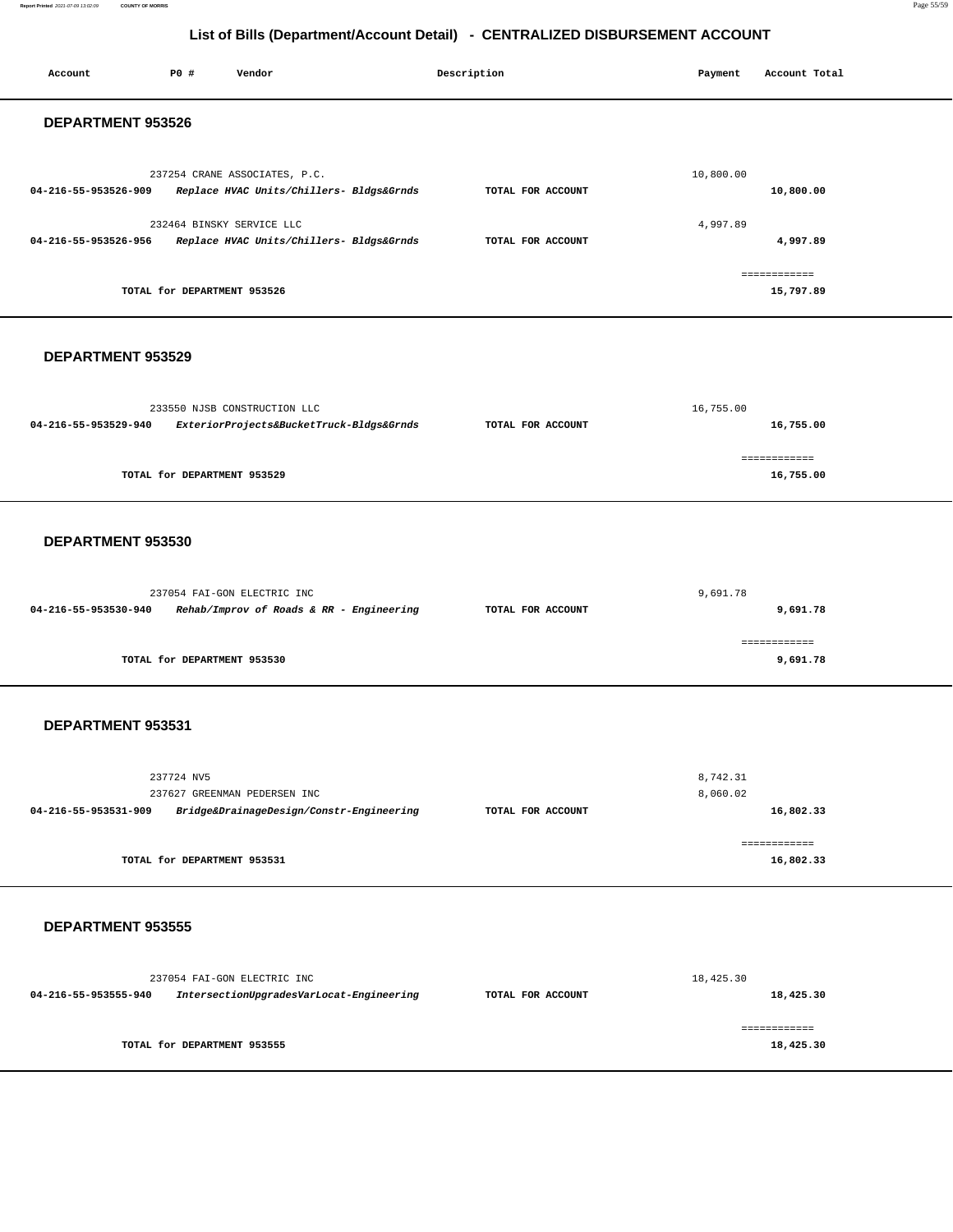**Report Printed** 2021-07-09 13:02:09 **COUNTY OF MORRIS** Page 56/59

### **List of Bills (Department/Account Detail) - CENTRALIZED DISBURSEMENT ACCOUNT**

| Account              | PO#                         | Vendor                                                                   | Description       | Payment   | Account Total |
|----------------------|-----------------------------|--------------------------------------------------------------------------|-------------------|-----------|---------------|
| DEPARTMENT 953556    |                             |                                                                          |                   |           |               |
|                      |                             |                                                                          |                   |           |               |
|                      |                             |                                                                          |                   |           |               |
| 04-216-55-953556-940 |                             | 237276 RSA HOME IMPROVEMENTS<br>Railroad Rehab & Improvement-Engineering | TOTAL FOR ACCOUNT | 15,800.00 | 15,800.00     |
|                      |                             |                                                                          |                   |           |               |
|                      |                             |                                                                          |                   |           | ============  |
|                      | TOTAL for DEPARTMENT 953556 |                                                                          |                   |           | 15,800.00     |
|                      |                             |                                                                          |                   |           |               |
| DEPARTMENT 953560    |                             |                                                                          |                   |           |               |
|                      |                             |                                                                          |                   |           |               |
|                      |                             |                                                                          |                   |           |               |
|                      |                             | 236023 FRENCH & PARRELLO ASSOCIATES                                      |                   | 5,290.00  |               |
| 04-216-55-953560-909 |                             | 232132 VAN CLEEF ENGINEERING ASSOC                                       | TOTAL FOR ACCOUNT | 10,080.00 |               |
|                      |                             | Bridge Design/Rehab/Drainage-Engineering                                 |                   |           | 15,370.00     |
|                      |                             | 232303 ROAD SAFETY SYSTEMS LLC                                           |                   | 980.00    |               |
|                      |                             | 232303 ROAD SAFETY SYSTEMS LLC                                           |                   | 4,875.00  |               |
|                      |                             | 232303 ROAD SAFETY SYSTEMS LLC                                           |                   | 15,600.00 |               |
|                      |                             | 232303 ROAD SAFETY SYSTEMS LLC                                           |                   | 40.00     |               |
|                      |                             | 232303 ROAD SAFETY SYSTEMS LLC                                           |                   | 1,400.00  |               |
| 04-216-55-953560-940 |                             | Bridge Design/Rehab/Drainage-Engineering                                 | TOTAL FOR ACCOUNT |           | 22,895.00     |
|                      |                             |                                                                          |                   |           |               |
|                      |                             |                                                                          |                   |           | ------------  |
|                      | TOTAL for DEPARTMENT 953560 |                                                                          |                   |           | 38,265.00     |
|                      |                             |                                                                          |                   |           |               |
|                      |                             |                                                                          |                   |           |               |
| DEPARTMENT 953562    |                             |                                                                          |                   |           |               |
|                      |                             |                                                                          |                   |           |               |
|                      |                             | 237255 CRANE ASSOCIATES, P.C.                                            |                   | 6,750.00  |               |
| 04-216-55-953562-909 |                             | Interior Building Improvements - B&G                                     | TOTAL FOR ACCOUNT |           | 6,750.00      |
|                      |                             |                                                                          |                   |           |               |
|                      |                             |                                                                          |                   |           | ============  |
|                      | TOTAL for DEPARTMENT 953562 |                                                                          |                   |           | 6,750.00      |
|                      |                             |                                                                          |                   |           |               |
|                      |                             |                                                                          |                   |           |               |
| DEPARTMENT 954536    |                             |                                                                          |                   |           |               |
|                      |                             |                                                                          |                   |           |               |
|                      |                             |                                                                          |                   |           |               |
|                      |                             | 235365 NORTHEAST COMMUNICATIONS, INC.                                    |                   | 5,580.00  |               |
| 04-216-55-954536-940 |                             | Vehicles & Security Camera/Equip-Sheriff                                 | TOTAL FOR ACCOUNT |           | 5,580.00      |

|                             | ============ |
|-----------------------------|--------------|
| TOTAL for DEPARTMENT 954536 | 5,580.00     |

### **DEPARTMENT 954537**

| 236920 JOHNSON CONTROLS FIRE PROTECTION LP |                                          |                   | 6,400.00 |  |
|--------------------------------------------|------------------------------------------|-------------------|----------|--|
| 04-216-55-954537-940                       | FacilCntrlSys/Guns/WashEquip/Van-Sheriff | TOTAL FOR ACCOUNT | 6,400.00 |  |
|                                            |                                          |                   |          |  |
|                                            | TOTAL for DEPARTMENT 954537              |                   | 6,400.00 |  |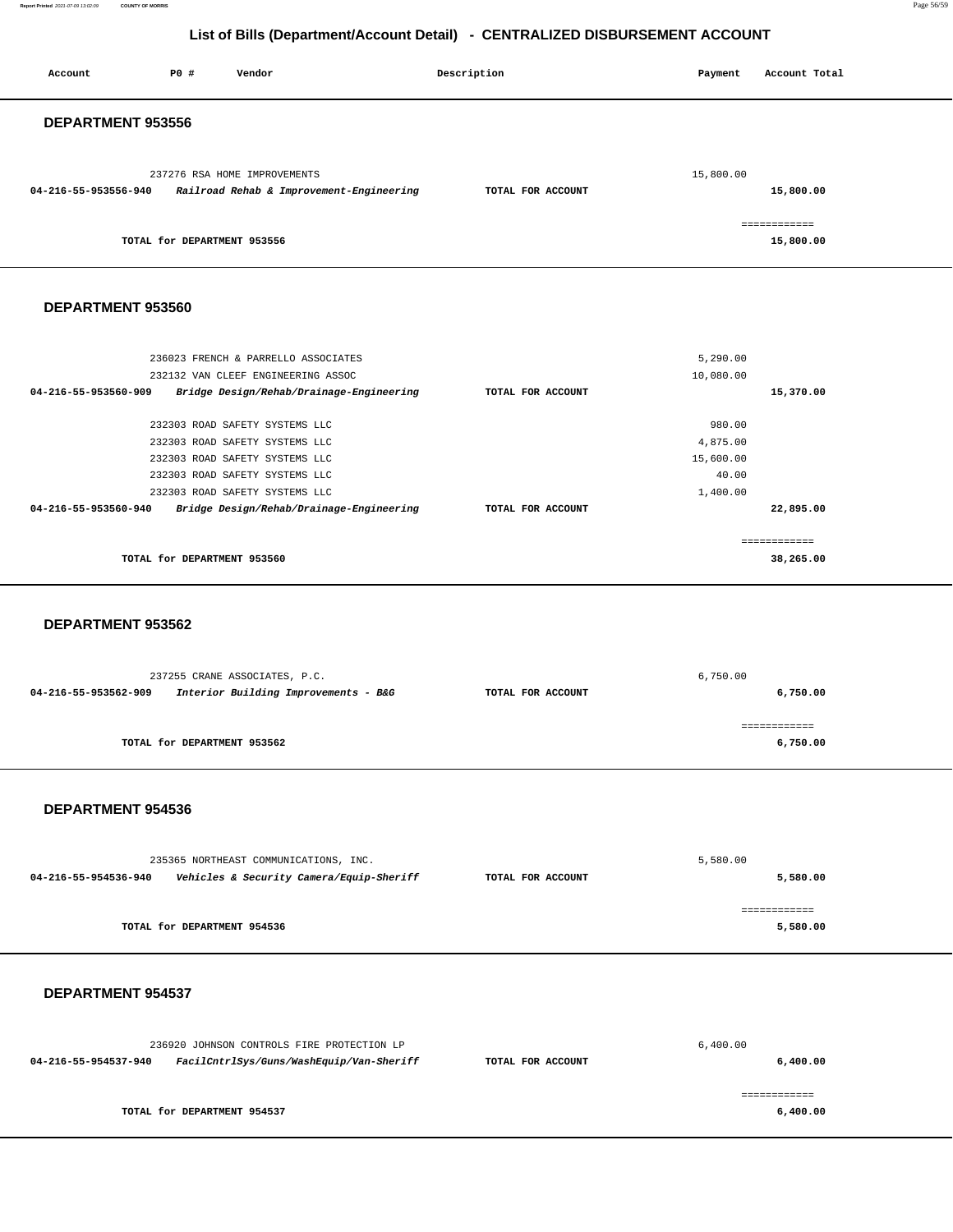**Report Printed** 2021-07-09 13:02:09 **COUNTY OF MORRIS** Page 57/59

| Account                  | P0 #                                                                                                     | Vendor                                                                            | Description       | Payment                           | Account Total             |
|--------------------------|----------------------------------------------------------------------------------------------------------|-----------------------------------------------------------------------------------|-------------------|-----------------------------------|---------------------------|
| DEPARTMENT 954563        |                                                                                                          |                                                                                   |                   |                                   |                           |
| 04-216-55-954563-940     |                                                                                                          | 236618 NEW JERSEY DOOR WORKS LLC<br>Sallyport Bi-Fold Door-CorrectionalFacil      | TOTAL FOR ACCOUNT | 57,330.00                         | 57,330.00<br>============ |
|                          | TOTAL for DEPARTMENT 954563                                                                              |                                                                                   |                   |                                   | 57,330.00                 |
| <b>DEPARTMENT 954589</b> |                                                                                                          |                                                                                   |                   |                                   |                           |
| 04-216-55-954589-951     | 234349 FASTENAL COMPANY<br>234349 FASTENAL COMPANY<br>234349 FASTENAL COMPANY<br>234349 FASTENAL COMPANY | Replace/Upgrade Equip & Vehicles-Sheriff                                          | TOTAL FOR ACCOUNT | 79.16<br>98.32<br>220.74<br>81.24 | 479.46                    |
|                          | TOTAL for DEPARTMENT 954589                                                                              |                                                                                   |                   |                                   | ============<br>479.46    |
| DEPARTMENT 962521        |                                                                                                          |                                                                                   |                   |                                   |                           |
| 04-216-55-962521-955     | 228936 CDW GOVERNMENT                                                                                    | Technology Upgrades & Equip Var Loc - IT                                          | TOTAL FOR ACCOUNT | 1,678.78                          | 1,678.78                  |
|                          | TOTAL for DEPARTMENT 962521                                                                              |                                                                                   |                   |                                   | ============<br>1,678.78  |
| DEPARTMENT 964546        |                                                                                                          |                                                                                   |                   |                                   |                           |
| 04-216-55-964546-940     |                                                                                                          | 231810 OPEN SYSTEMS INTEGRATORS, INC.<br>Replace Fire Alarm Electrical Sys - Risk | TOTAL FOR ACCOUNT | 3,230.16                          | 3,230.16                  |
|                          | TOTAL for DEPARTMENT 964546                                                                              |                                                                                   |                   |                                   | ------------<br>3,230.16  |
|                          |                                                                                                          |                                                                                   |                   |                                   |                           |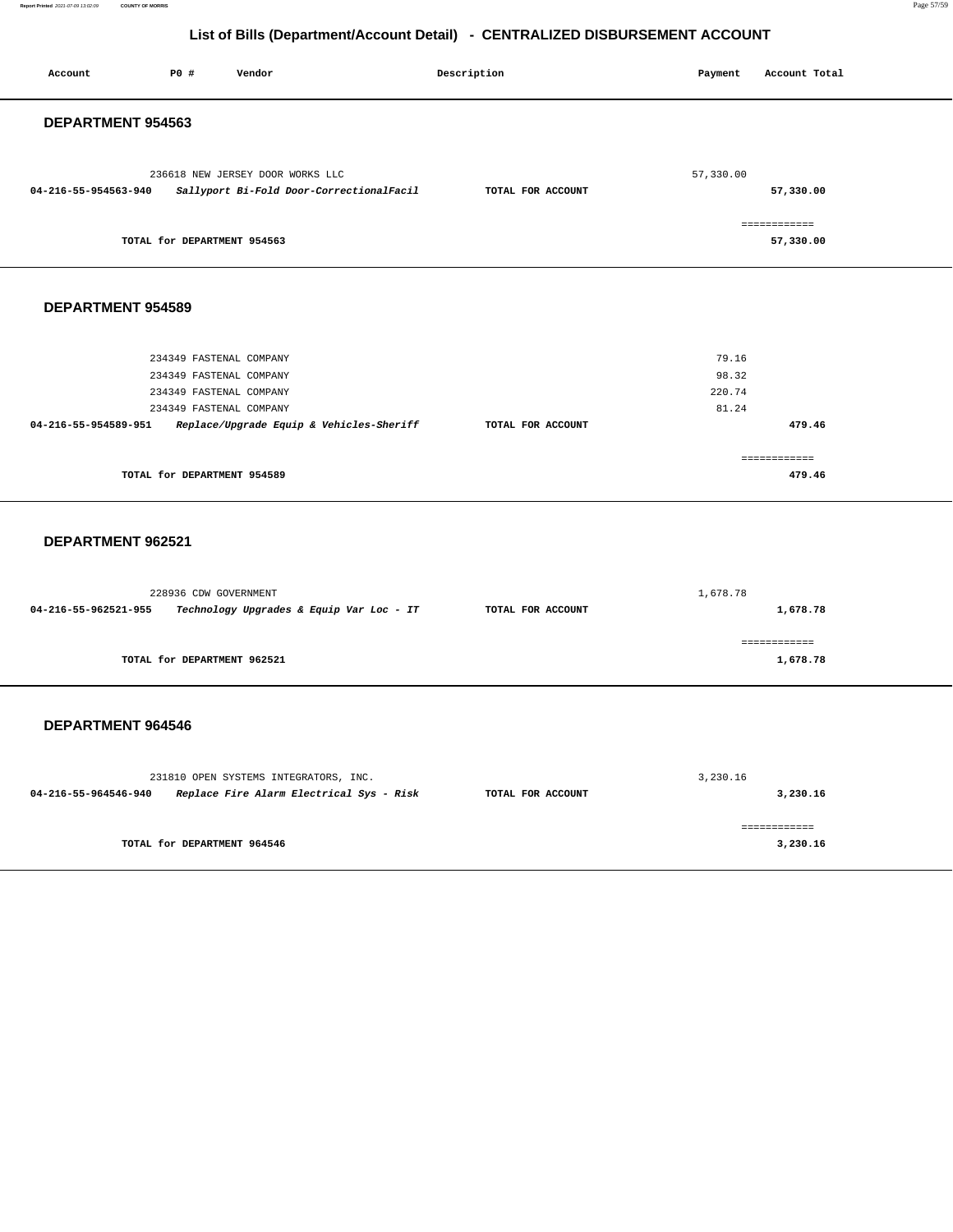Report Printed 2021-07-09 13:02:09 **Report Printed** 2021-07-09 13:02:09 **COUNTY OF MORRIS** Page 58/59

### **List of Bills (Department/Account Detail) - CENTRALIZED DISBURSEMENT ACCOUNT**

| P0 #<br>Account<br>Vendor                                                                                                                                | Description       | Account Total<br>Payment                        |  |  |  |  |
|----------------------------------------------------------------------------------------------------------------------------------------------------------|-------------------|-------------------------------------------------|--|--|--|--|
| <b>Dedicated Trust</b><br><b>Weights &amp; Measures</b>                                                                                                  |                   |                                                 |  |  |  |  |
| 237368 AGWAY MORRISTOWN<br>13-290-56-575801-888<br>Weights & Measures                                                                                    | TOTAL FOR ACCOUNT | 32.98<br>32.98                                  |  |  |  |  |
| TOTAL for Weights & Measures                                                                                                                             |                   | ============<br>32.98                           |  |  |  |  |
| <b>Tax Board</b>                                                                                                                                         |                   |                                                 |  |  |  |  |
| 236915 DANIELLE MARIE SECOLA<br>237354 DANIELLE MARIE SECOLA<br>236142 NJ ADVANCE MEDIA<br>13-290-56-577101-888<br>Tax Board                             | TOTAL FOR ACCOUNT | 80.00<br>80.00<br>61.18<br>221.18               |  |  |  |  |
| TOTAL for Tax Board                                                                                                                                      |                   | ------------<br>221.18                          |  |  |  |  |
| DEPARTMENT 578201                                                                                                                                        |                   |                                                 |  |  |  |  |
| 237835 JJS SERVICES, INC.<br>237835 JJS SERVICES, INC.<br>237089 JJS SERVICES, INC.<br>13-290-56-578201-888<br>Storm Recovery Trust                      | TOTAL FOR ACCOUNT | 2,150.00<br>15,106.00<br>15,217.00<br>32,473.00 |  |  |  |  |
| TOTAL for DEPARTMENT 578201                                                                                                                              |                   | ============<br>32,473.00                       |  |  |  |  |
| <b>Environ Quality &amp; Enforcement</b>                                                                                                                 |                   |                                                 |  |  |  |  |
| 237647 VERIZON WIRELESS<br>237266 LUM, DRASCO & POSITAN LLC<br>Environ Quality & Enforcement<br>13-290-56-578901-888                                     | TOTAL FOR ACCOUNT | 188.04<br>2,604.00<br>2,792.04<br>============  |  |  |  |  |
| TOTAL for Environ Quality & Enforcement                                                                                                                  |                   | 2,792.04                                        |  |  |  |  |
| DEPARTMENT 580557                                                                                                                                        |                   |                                                 |  |  |  |  |
| 236613 HARRY L. SCHWARZ & CO.<br>236613 HARRY L. SCHWARZ & CO.<br>236613 HARRY L. SCHWARZ & CO.<br>Open Space - Flood Mitigation<br>13-290-56-580557-888 | TOTAL FOR ACCOUNT | 667.80<br>892.80<br>960.30<br>2,520.90          |  |  |  |  |

============ **2,520.90** 

**TOTAL for DEPARTMENT 580557**